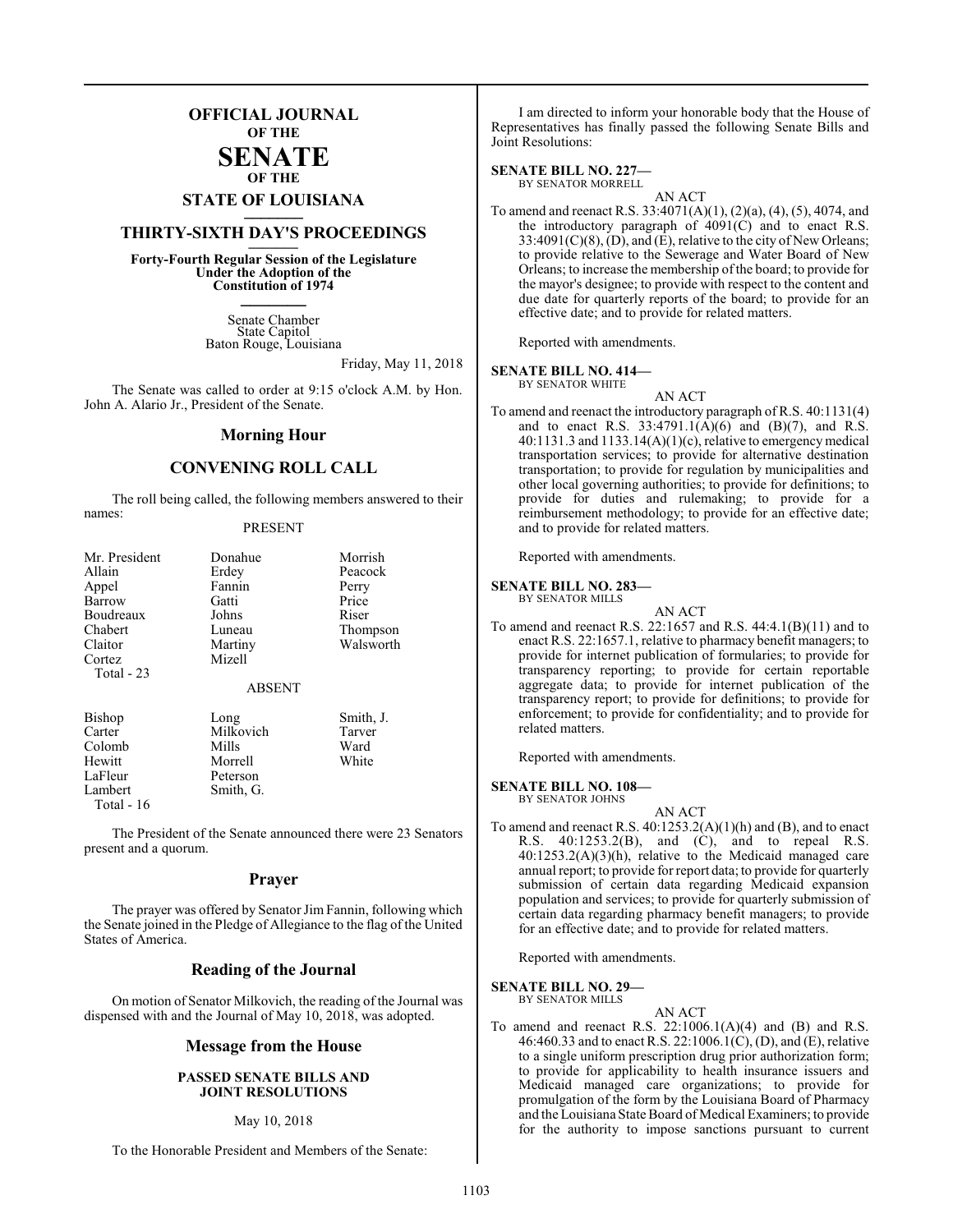## **Page 2 SENATE 36th DAY'S PROCEEDINGS**

regulatory and contract authority; to provide for an effective date; and to provide for related matters.

Reported with amendments.

**SENATE BILL NO. 42—**<br>BY SENATORS APPEL, ALARIO, ALLAIN, BOUDREAUX, CARTER, CHABERT, CLAITOR, DONAHUE, ERDEY, FANNIN, GATTI, HEWITT,<br>LONG, LUNEAU, MILKOVICH, MILLS, MIZELL, MORRELL, PEACOCK,<br>RISER, GARY SMITH, THOMPSON, WA AN ACT

To enact R.S. 14:126.1.1, relative to perjury; to create the crime of false communication with the intent to cause an emergency response by a law enforcement agency or "swatting"; to provide definitions; to provide penalties; and to provide for related matters.

Reported with amendments.

**SENATE BILL NO. 70—** BY SENATOR MIZELL

#### AN ACT

To amend and reenact Code of Criminal Procedure Article 895(A)(13)(a) and to enact R.S. 15:574.4.2(I), relative to probation and parole; to provide that a warrantless search may be conducted of a probationer's residence under certain circumstances by either the probation officer assigned to the probationer or by a probation officer assigned by the Department of Public Safety and Corrections to conduct the search; to define "probation and parole officer"; to provide relative to legislative intent; and to provide for related matters.

Reported with amendments.

#### **SENATE BILL NO. 72—** BY SENATOR MARTINY

AN ACT

To amend and reenact R.S. 28:53.2(G), relative to the execution of an order for protective custody and examination; to provide certain procedures, terms, and conditions; to provide relative to law enforcement; to provide relative to certain civil immunity; and to provide for related matters.

Reported with amendments.

#### **SENATE BILL NO. 130—** BY SENATOR MILLS

AN ACT

To enact Subpart L of Part III of Chapter 17 of Subtitle III of Title 39 of the Louisiana Revised Statutes of 1950, to be comprised of R.S. 39:1648, relative to Medicaid payments for pharmacy benefit manager services; to provide for managed care contracts; to provide for Medicaid managed care subcontracts; and to provide for related matters.

Reported with amendments.

#### **SENATE BILL NO. 250—** BY SENATOR MIZELL

AN ACT

To amend and reenact R.S. 17:100.7, relative to public elementary and secondary schools; to require the state Department of Education to produce a handout containing information regarding the public health risks associated with pornography; to require distribution ofthis information to the parents of public school students; to provide for legislative intent; and to provide for related matters.

Reported with amendments.

#### **SENATE BILL NO. 285—**

BY SENATOR GARY SMITH

AN ACT To enact R.S. 22:1060.7, relative to prescriptions for chronic pain; to prohibit the denial of coverage for a nonopioid prescription in favor of an opioid prescription; to provide with respect to opioid prescriptions deemed medically necessary and prescribed by a licensed physician; and to provide for related matters.

Reported with amendments.

### **SENATE BILL NO. 231—**

#### BY SENATOR MORRELL

AN ACT

To amend and reenact R.S. 14:95.1.3(D) and 95.10(B) and the introductory paragraph of R.S. 46:2136.3(A), to enact R.S. 14:79(A)(4) and 95.1.3(E), R.S. 46:2136.3(C), and Title XXXV of the Code of Criminal Procedure, to be comprised of Arts. 1000 through 1003, and to repeal R.S. 46:2137, relative to firearms; to provide penalties for the violation of a protective order; to provide penalties for fraudulent firearms purchases; to require certain reporting; to create a firearm transfer program; to designate sheriffs as repository for firearms; to provide procedure for storage and return of firearms; to require the development of forms, policies, and procedures; and to provide for related matters.

Reported with amendments.

#### **SENATE BILL NO. 408—**

BY SENATOR APPEL

AN ACT

To amend and reenact R.S. 33:4530, 4531, and 4532, and to enact R.S. 33:4534, 4535, 4536 and 4537, and to repeal R.S. 33:4533, relative to the New Orleans public belt railroad; to provide for the creation of the New Orleans Port Gateway Railroad Board; to provide for the composition of the board membership; to provide for the board's purpose; to provide for the operation and maintenance of the Huey P. Long Bridge; to authorize the transfer of assets by the city of New Orleans; to provide for employee arrangements; to provide for financial matters; and to provide for related matters.

Reported with amendments.

#### **SENATE BILL NO. 308—** BY SENATOR MIZELL

AN ACT

To enact R.S. 15:587.7, relative to the creation of a volunteer and employee criminal history system; to provide for definitions; to provide for access to state and national criminal history records; to provide for confidentiality; to provide for immunity; to provide for rulemaking; and to provide for related matters.

Reported with amendments.

**SENATE BILL NO. 317—**

BY SENATOR CLAITOR

AN ACT

To amend and reenact R.S.  $15:146(B)(1)$ ,  $(B)(3)(e)$  and  $(C)$  and to enact R.S. 15:146(B)(3)(f) and (g), relative to the Louisiana Public Defender Board; to provide relative to the membership of the board; to provide for the expulsion of board members; to provide relative to notice requirements; and to provide for related matters.

Reported with amendments.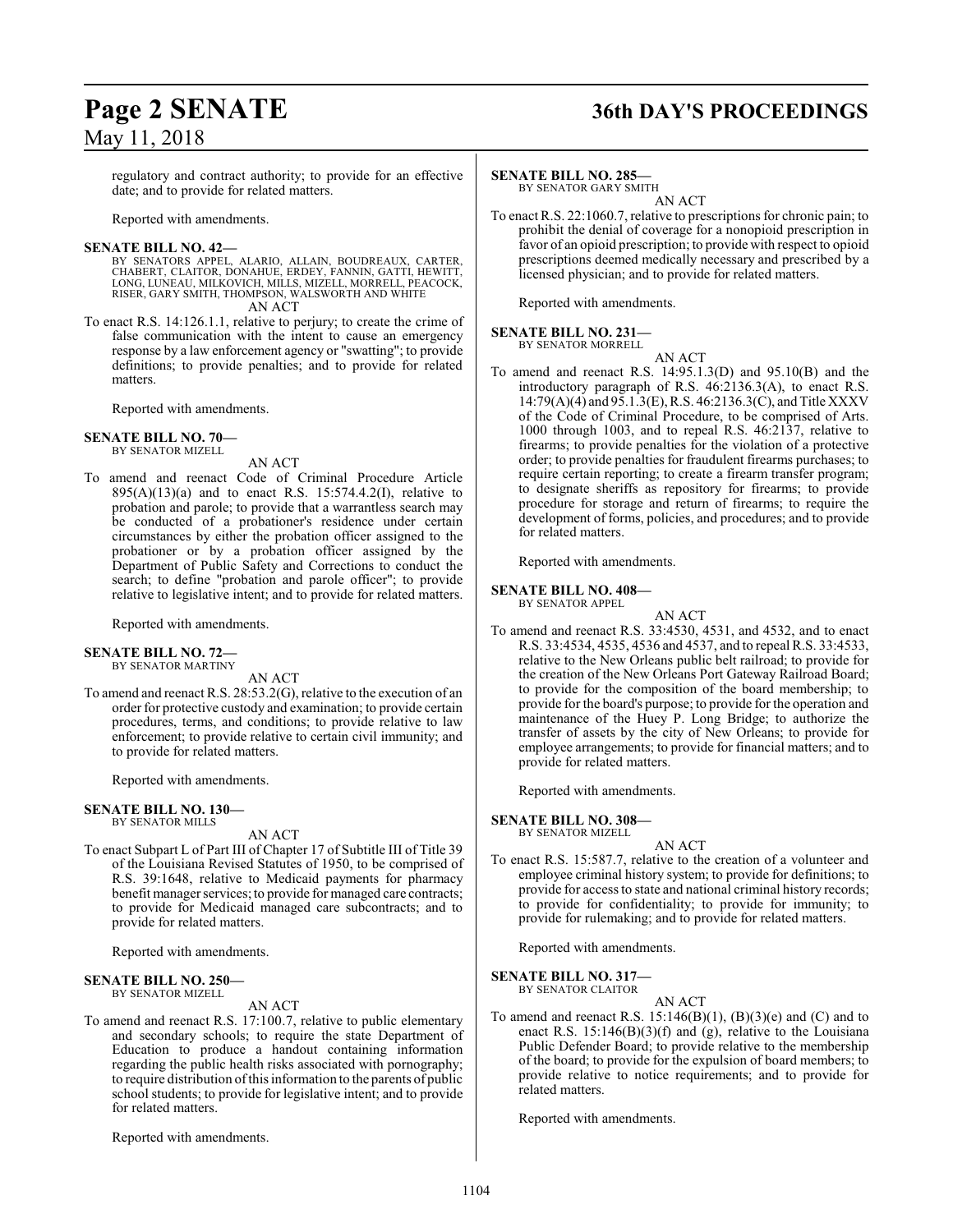## **36th DAY'S PROCEEDINGS Page 3 SENATE**

# May 11, 2018

#### **SENATE BILL NO. 335—**

BY SENATORS MIZELL, ALARIO, BARROW, ERDEY, GATTI, HEWITT,<br>JOHNS, LAMBERT, LONG, MARTINY, MILKOVICH, MILLS, PRICE,<br>RISER, JOHN SMITH, TARVER, THOMPSON, WALSWORTH, WARD AND WHITE

AN ACT

To amend and reenact R.S. 14:82.2 and 83 and R.S. 15:243 and to enact R.S. 15:539.4, relative to prostitution; to provide for the crime of solicitation of prostitution; to provide for the crime of purchase of commercial sexual activity; to provide for fines; to provide for the distribution of fines; to provide for court costs; to provide for a program to educate defendants and offenders; to provide for the Buyer Beware program to educate relative to the negative effects of prostitution; and to provide for related matters.

Reported with amendments.

#### **SENATE BILL NO. 361—**

BY SENATOR WALSWORTH

AN ACT To amend and reenact R.S. 51:3073(2) and (4)(a) and 3074, relative

to the Database Security Breach Notification Law; to provide for the protection of personal information; to require certain security procedures and practices; to provide for notification requirements; to provide relative to violations; to provide for definitions; and to provide for related matters.

Reported with amendments.

#### **SENATE BILL NO. 422—**

BY SENATORS WHITE, BOUDREAUX, MILKOVICH, MIZELL, MORRISH<br>AND WALSWORTH

AN ACT

To amend and reenact R.S. 37:2156(C)(3)(d)(i), relative to contractor fees; to distribute certain fees collected by the State Licensing Board for Contractors to certain universities and colleges; to require each accredited public university receive twice as much funds as each community college; and to provide for related matters.

Reported with amendments.

#### **SENATE BILL NO. 372—** BY SENATOR CORTEZ

AN ACT

To amend and reenact the introductory paragraph of R.S. 38:90.4(A)(1) and 90.9, and to enact R.S. 38:90.1(12) and (13) and 90.4.1, relative to the Statewide Flood Control Program; to provide for the Rural Grant Opportunity Program within the Statewide Flood Control Program; to provide for requirements, limitations, and eligibility for participation in the rural program; and to provide for related matters.

Reported with amendments.

#### **SENATE BILL NO. 462—** BY SENATOR MARTINY

AN ACT

To amend and reenact the heading of Part VIII of Chapter 14 of Title 33 of the Louisiana Revised Statutes of 1950, R.S. 33:5001, 5002(A) and (B)(2), and 5003, relative to inclusionary zoning for affordable housing; to provide for findings and purpose; to authorize and permit any municipality or parish with land use or zoning ordinances or regulations to adopt ordinances for voluntary economic incentive policies for affordable housing; and to provide for related matters.

Reported with amendments.

#### **SENATE BILL NO. 156—** BY SENATOR CARTER

AN ACT

To enact R.S. 37:1738 and 1738.1, relative to liability of persons providing certain gratuitous care; to provide with respect to immunity from liability for a person providing gratuitous emergency care to a minor or a domestic animal; to provide with respect to immunity from liability for the vehicle owner; to provide certain definitions, terms, procedures, conditions, and effects; and to provide for related matters.

Reported with amendments.

## **SENATE BILL NO. 212—** BY SENATOR GATTI

AN ACT

To amend and reenact R.S. 48:262(A), relative to the Department of Transportation and Development; to authorize the department to rent or lease maintenance equipment; and to provide for related matters.

Reported with amendments.

#### **SENATE BILL NO. 326—**

BY SENATOR BARROW AN ACT

To enact R.S. 9:335(A)(2)(c), relative to children; to provide relative to custody and visitation; to provide relative to declared disasters; to provide relative to joint custody decrees and implementation orders; and to provide for related matters.

Reported with amendments.

**SENATE BILL NO. 330—**

BY SENATOR COLOMB AN ACT

To amend and reenact R.S. 9:311  $(A)(1)$ ,  $(C)$ ,  $(E)$ , and  $(F)$  and to repeal R.S. 9:311(G), relative to the modification of support orders when the Department of Children and Family Services is providing support enforcement services; and to provide for related matters.

Reported with amendments.

#### **SENATE BILL NO. 366—** BY SENATOR WARD

AN ACT

To amend and reenact Civil Code Art. 136, relative to children; to provide relative to visitation rights; to provide relative to visitation rights of grandparents and siblings; to provide certain terms, conditions, requirements, and procedures; and to provide for related matters.

Reported with amendments.

#### **SENATE BILL NO. 415—** BY SENATOR WHITE

AN ACT

To amend and reenact the introductory paragraph of R.S.  $48:221(A)(4)$ , and to enact R.S.  $48:221(A)(4)(c)$ , relative to the disposition of certain property by the Department of Transportation and Development; to authorize the use of a real estate broker to sell property deemed an uneconomic remnant; and to provide for related matters.

Reported with amendments.

**SENATE BILL NO. 16—**

BY SENATOR MIZELL

AN ACT

To amend and reenact R.S. 47:463(A)(3)(a) and to enact R.S. 47:463.4.4, relative to special prestige license plates; to provide for a special prestige license plate to bear the international symbol of accessibility; to provide an effective date; and to provide for related matters.

Reported with amendments.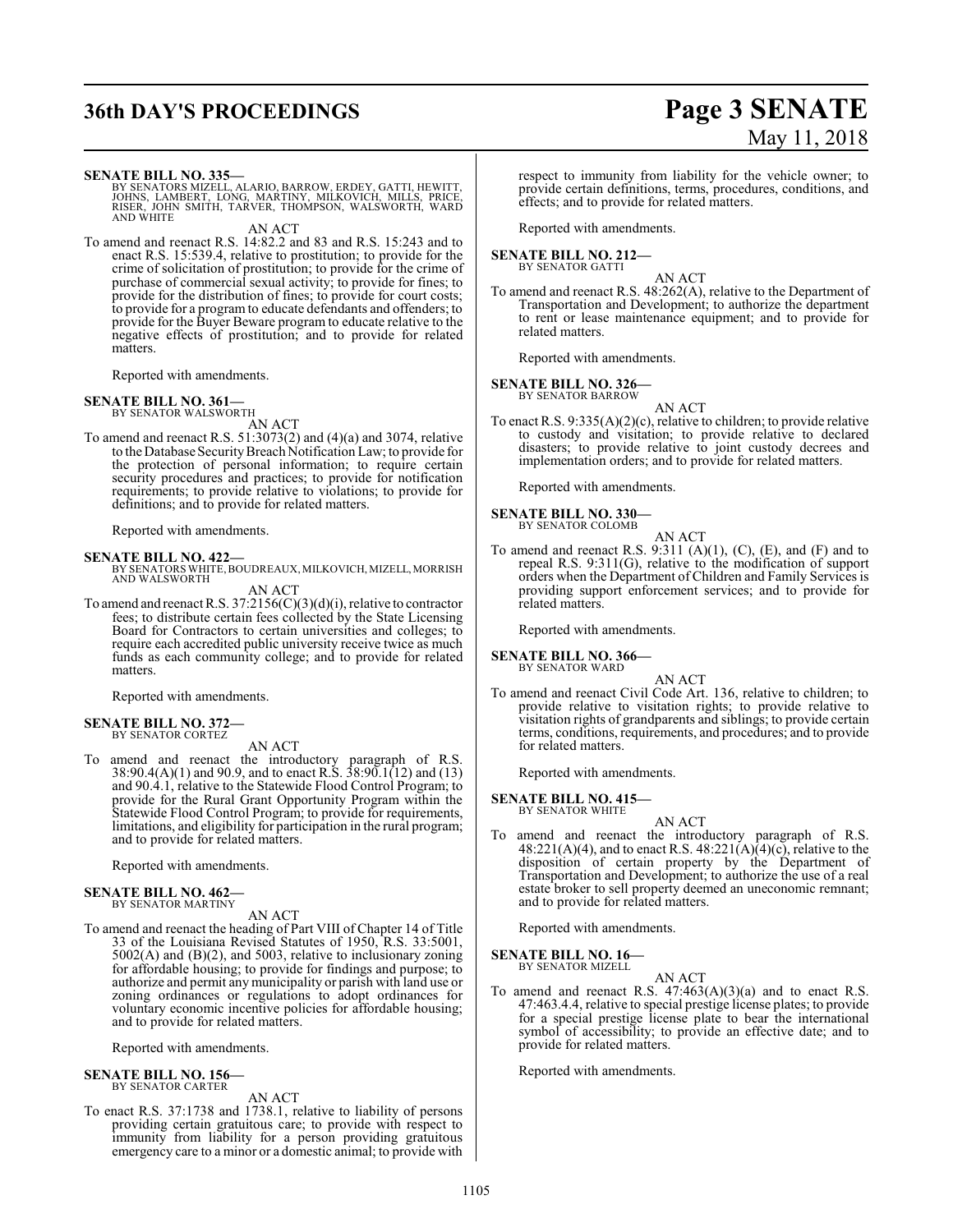#### **SENATE BILL NO. 196—** BY SENATOR FANNIN

AN ACT

To amend and reenact R.S. 40:1730.39(A), relative to the state uniform construction code; to provide for powers of the state fire marshal; to provide relative to the contractual authority of the state fire marshal; to provide for certain terms, conditions, and procedures; and to provide for related matters.

Reported with amendments.

#### **SENATE BILL NO. 304—** BY SENATOR WALSWORTH

AN ACT

To amend and reenact R.S. 51:42(1) and 51(A) and to enact R.S. 51:51(E), relative to going-out-of-business sale licenses; to provide relative to holding of deposits; to provide for definitions; to provide for an effective date; and to provide for related matters.

Reported with amendments.

#### **SENATE BILL NO. 486—** BY SENATOR BARROW

AN ACT

To enact R.S. 47:463.196, relative to motor vehicles; to provide for the "Scotlandville Magnet High School" special prestige license plate; to provide for the creation, issuance, and design of such plate; to authorize adoption of rules and regulations; and to provide for related matters.

Reported with amendments.

#### **SENATE BILL NO. 349—**

BY SENATORS APPEL, THOMPSON AND WALSWORTH

AN ACT To enact R.S. 17:3921.3, relative to the statewide educational technology plan; to require the Department of Education to establish the Technology Strategy Task Force to review the statewide plan; and to provide for related matters.

Reported with amendments.

#### **SENATE BILL NO. 384—** BY SENATOR CLAITOR

AN ACT

To enact R.S. 14:133.7, relative to offenses affecting public records; to prohibit the publication of certain criminal record information orjuvenile record information; to provide definitions; to provide penalties; and to provide for related matters.

Reported with amendments.

#### **SENATE BILL NO. 473—** BY SENATOR JOHNS

AN ACT

To amend and reenact R.S. 40:2405.1(B), relative to the issuance of bulletproof vests to peace officers; to make surplus bulletproof vests available for purchase to certain part-time and reserve peace officers; to provide for conditions; to provide for notice; to provide for definitions; to provide for liability; and to provide for related matters.

Reported with amendments.

#### **SENATE BILL NO. 507—** BY SENATOR MILLS

AN ACT

To enact R.S. 46:460.72, relative to Medicaid managed care organizations; to provide for plan payment accountability; to provide for payment to providers; to provide for obligations by the managed care organizations; to provide for reimbursement to the state; to provide for authority of the attorney general; to provide for depositsinto the Medical Assistance Programs Fraud Detection Fund; and to provide for related matters.

## **Page 4 SENATE 36th DAY'S PROCEEDINGS**

Reported with amendments.

#### **SENATE BILL NO. 558— (Substitute of Senate Bill No. 374 by Senator Barrow)** BY SENATOR BARROW

AN ACT

To enact R.S. 15:892.1, relative to correctional facilities; to provide relative to women in correctional facilities; to provide relative to certain healthcare products for incarcerated females; to provide relative to sex-appropriate correctional officers; to provide for definitions; to provide for applicability; and to provide for related matters.

Reported with amendments.

**SENATE BILL NO. 49—** BY SENATORS MORRELL AND BARROW

AN ACT To amend and reenact R.S. 15:833(A)(1), relative to inmate contact with persons outside of a correctional institution; to provide that an inmate who has sustained serious bodily injury is entitled to visitation with immediate family members under certain circumstances; to provide definitions; and to provide for related matters.

Reported with amendments.

**SENATE BILL NO. 101—** BY SENATOR MORRELL AND REPRESENTATIVE MORENO AN ACT

To amend and reenact Chapter 3-C of Title 15 of the Louisiana Revised Statutes of 1950, comprised ofR.S. 15:555 and 556 and to enact R.S. 36:706(D), relative to sexual assault collection kits and forensic medical examinations; to create the Louisiana Sexual Assault Oversight Commission; to provide relative to the membership, meetings, compensation, and duties of the Louisiana Sexual Assault Oversight Commission; to provide relative to the office of the attorney general; and to provide for related matters.

Reported with amendments.

### **SENATE BILL NO. 133—**

BY SENATORS HEWITT AND BARROW AN ACT

To enact R.S. 44:3.2(G), relative to public records; to provide an exception for access to proprietary and trade secrets; to provide access to state fire marshal documents by certain entities; and to provide for related matters.

Reported with amendments.

**SENATE BILL NO. 166—**<br>BY SENATOR THOMPSON

AN ACT

To enact R.S. 15:541.1(A)(6) and (7), relative to the posting of the National Human Trafficking Resource Center hotline; to require airports and bus terminals and stations to post information regarding the hotline; to provide for the location of the posting; and to provide for related matters.

Reported with amendments.

#### **SENATE BILL NO. 169—**

BY SENATOR THOMPSON AN ACT

To amend and reenact R.S. 3:1431(19), 1435(5), 1436(4)(d) and (5)(e), and  $1444(10)$  and to repeal R.S. 3:1431(23), relative to seeds; to provide for the authority of the commissioner of agriculture; to require seed test confidentiality; to provide relative to seed labeling; to provide for definitions; and to provide for related matters.

Reported with amendments.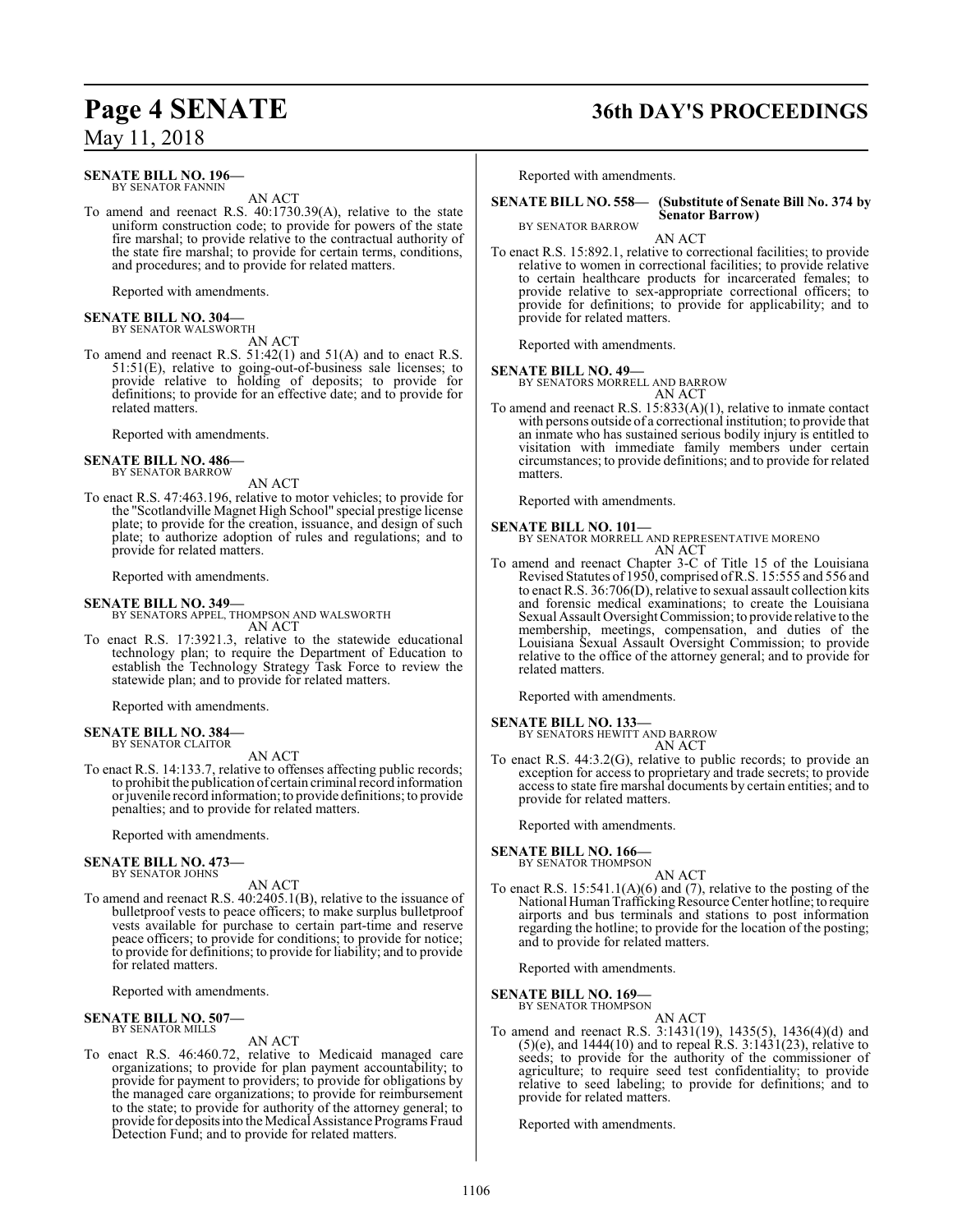## **36th DAY'S PROCEEDINGS Page 5 SENATE**

#### **SENATE BILL NO. 177—**

BY SENATOR WALSWORTH AN ACT

To amend and reenact the introductory paragraph of R.S. 15:587.5(A) and R.S. 24:513(D)(3) and to enact R.S.  $15:587.5(A)(7)$  and R.S. 24:513.1(E), relative to the legislative auditor; to authorize the legislative auditor to have access to federal tax information relative to auditees; to authorize the legislative auditor to performcriminal background checks on the auditor's employees having access to federal tax information; and to provide for related matters.

Reported with amendments.

#### **SENATE BILL NO. 236—** BY SENATOR MORRELL

AN ACT

To amend and reenact R.S.  $14:89(A)(1)$  and to enact R.S.  $14:89.3$ , relative to crime against nature; to create the crime of sexual abuse of an animal; to provide definitions; to provide penalties; and to provide for related matters.

Reported with amendments.

Respectfully submitted, ALFRED W. SPEER Clerk of the House of Representatives

### **Privileged Report of the Legislative Bureau**

May 11, 2018

To the President and Members of the Senate:

I am directed by your Legislative Bureau to submit the following report:

The following instruments are approved as to construction and duplication. We advise and suggest the following amendments:

#### **HOUSE BILL NO. 211—** BY REPRESENTATIVE JACKSON

AN ACT

To amend and reenact R.S. 18:154(B) and 1311(B), (C), and (E) and to enact R.S. 18:1311(A), relative to records of the registrar of voters; to repeal a requirement that the registrar post certain lists at a certain place; to require the registrar to make the lists available for public inspection at certain times; to require the lists to be posted on the website of the secretary of state; to repeal the requirement that a certain number of voters make a written request in order to be allowed to copy the lists; and to provide for related matters.

Reported without amendments.

## **HOUSE BILL NO. 317—**

BY REPRESENTATIVE ROBBY CARTER AN ACT

To amend and reenact R.S. 33:383(A)(1) and to enact R.S.  $33:383(A)(3)$ , relative to municipal elections in certain Lawrason Act municipalities; to require use of the gubernatorial election date for such elections by certain municipalities; and to provide for related matters.

Reported without amendments.

**HOUSE BILL NO. 372—** BY REPRESENTATIVE CONNICK AN ACT

To enact Chapter 1-D of Title 37 of the Louisiana Revised Statutes of 1950, to be comprised of R.S. 37:41 through 46, relative to creating the Occupational Board Compliance Act; to provide definitions; to provide policy concerning occupational regulations and respective boards; to create the Occupational

# May 11, 2018

Licensing Review Commission; to require the commission to provide active supervision of occupational licensing boards; to provide for inapplicability to occupational licensing boards not controlled by active market participants; and to provide for related matters.

Reported with amendments.

#### **LEGISLATIVE BUREAU AMENDMENTS**

Amendments proposed by Legislative Bureau to Engrossed House Bill No. 372 by Representative Connick

#### AMENDMENT NO. 1

In Senate Committee Amendment No. 6 proposed by the Senate Committee on Commerce, Consumer Protection and International Affairs and adopted by the Senate on May 10, 2018, page 1, line 19, change "such" to "an'

#### AMENDMENT NO. 2

In Senate Committee Amendment No. 16 proposed by the Senate Committee on Commerce, Consumer Protection and International Affairs and adopted by the Senate on May 10, 2018, page 2, line 13, change "illegal" to "unlawful"

#### AMENDMENT NO. 3

In Senate Committee Amendment No. 32 proposed by the Senate Committee on Commerce, Consumer Protection and International Affairs and adopted by the Senate on May 10, 2018, page 4, line 1, change "board" to "boards"

#### AMENDMENT NO. 4

In Senate Committee Amendment No. 32 proposed by the Senate Committee on Commerce, Consumer Protection and International Affairs and adopted by the Senate on May 10, 2018, page 4, line 12, change "approval" to "action"

#### AMENDMENT NO. 5

In Senate Committee Amendment No. 32 proposed by the Senate Committee on Commerce, Consumer Protection and International Affairs and adopted by the Senate on May 10, 2018, page 4, line 21, following "shall be" insert "in"

#### AMENDMENT NO. 6

In Senate Committee Amendment No. 32 proposed by the Senate Committee on Commerce, Consumer Protection and International Affairs and adopted by the Senate on May 10, 2018, page 4, line 29, change "not" to "no"

#### AMENDMENT NO. 7

On page 4, line 1, change "mean" to "means"

#### **HOUSE BILL NO. 557—**

BY REPRESENTATIVE JIMMY HARRIS AN ACT

To enact R.S. 36:744(DD) and R.S. 44:428, relative to the Advisory Board of the Louisiana State Archives; to provide for the membership and officers of the board; to provide for the powers, duties, functions, and responsibilities of the board; and to provide for related matters.

Reported without amendments.

#### **HOUSE BILL NO. 717—** BY REPRESENTATIVE IVEY

AN ACT

To amend and reenact R.S. 25:373(B), (C), and (D) and 379.1(C) and (D), relative to the Department of State; to provide relative to the Advisory Board of the Old State Capitol; to provide relative to the Regional Museum Governing Board of the Louisiana State Exhibit Museum; to provide relative to board membership, compensation, and terms of board members for both boards; and to provide for related matters.

Reported without amendments.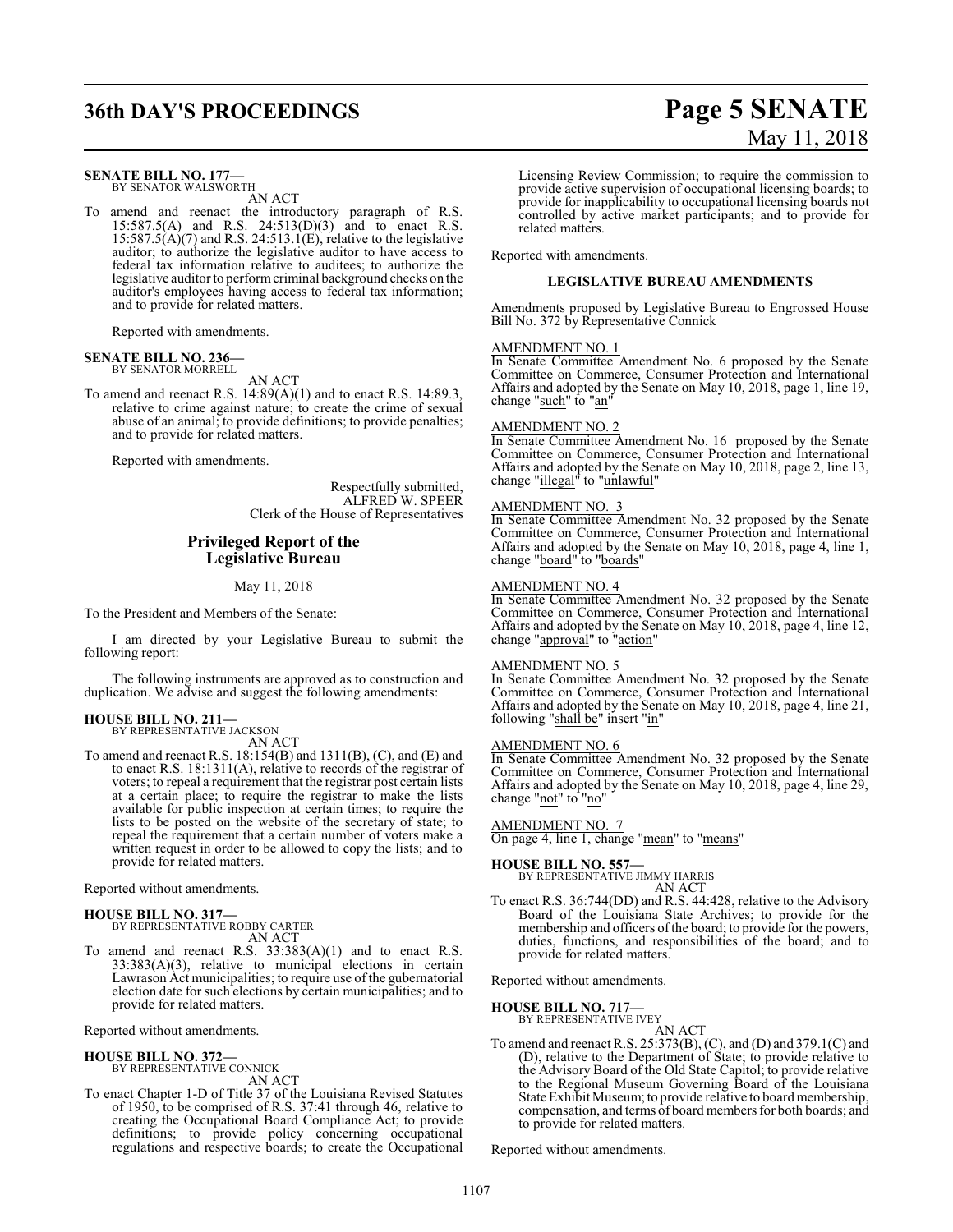## **Page 6 SENATE 36th DAY'S PROCEEDINGS**

May 11, 2018

#### **HOUSE BILL NO. 724— (Substitute for House Bill No. 420 by Representative Dustin Miller)**

BY REPRESENTATIVE DUSTIN MILLER AN ACT

To enact R.S. 42:1123.2, relative to the Code of Governmental Ethics; to provide an exception to certain provisions of the code to allow a licensed physician to perform the duties of certain positions at the Louisiana Department of Health and to practice medicine outside of the performance of such duties; to require certain disclosure; and to provide for related matters.

Reported without amendments.

#### **HOUSE BILL NO. 748— (Substitute for House Bill No. 562 by Representative Emerson)** BY REPRESENTATIVE EMERSON

AN ACT

To enact Chapter 1-D of Title 37 of the Louisiana Revised Statutes of 1950, to be comprised of R.S. 37:41 through 45, relative to creating the Occupational Licensing Review Act; to provide with respect to occupational regulations; to establish state policy for the regulation of occupations; to provide for definitions; to provide for the review of occupational regulations; to provide for certain reporting relative to applicants with criminal records; to provide an effective date; and to provide for related matters

Reported without amendments.

#### **HOUSE BILL NO. 766—**

BY REPRESENTATIVES PIERRE, BAGNERIS, BOUIE, TERRY BROWN,<br>CARMODY, GARY CARTER, COX, HORTON, JAMES, JEFFERSON,<br>TERRY LANDRY, JIM MORRIS, PYLANT, SMITH, AND THOMAS AN ACT

To enact R.S. 17:173 and 3996(B)(45), relative to behavioral health services for students; to provide relative to behavioral health services provided to students when requested by the student's parent or legal guardian; to provide for definitions; to provide for policies adopted by public school governing authorities; and to provide for related matters.

Reported without amendments.

#### **HOUSE BILL NO. 810—**

BY REPRESENTATIVES CHANEY AND ANDERS AN ACT

To amend and reenact R.S. 42:1123(18)(a), relative to ethics; to allow a physician who serves on the board of a hospital service district in certain parishes to be employed by the hospital over which the board exercises jurisdiction; to require recusal under certain circumstances; and to provide for related matters.

Reported without amendments.

#### **HOUSE BILL NO. 897— (Substitute for House Bill No. 506 by Representative Jackson)** BY REPRESENTATIVE JACKSON

AN ACT

To amend and reenact R.S. 22:1556(C) and (D) and to enact R.S. 22:1586, relative to bail enforcement agents; to authorize disciplinary actions for certain prohibited bail-related activities; to prohibit certain disciplinary actions based solely upon prohibited acts by bail enforcement agents; to provide for liability; and to provide for related matters.

Reported without amendments.

Respectfully submitted, DANIEL R. MARTINY Chairman

### **Adoption of Legislative Bureau Report**

On motion of Senator Martiny, the Legislative Bureau amendments were adopted and the Bills and Joint Resolutions were read by title and passed to a third reading.

#### **Introduction of Senate Resolutions**

#### **SENATE RESOLUTION NO. 211—**

BY SENATOR ALARIO A RESOLUTION

To commend Bossier Parish Deputy James Lonadier, on receiving the 2018 Deputy of the Year Award presented by the Louisiana Sheriffs' Association.

The resolution was read by title and placed on the Calendar for a second reading.

#### **SENATE RESOLUTION NO. 212—** BY SENATOR ALARIO

A RESOLUTION

To commend Corporal Craig Meredith of the Ouachita Parish Sheriff's Office on being the recipient of the 2018 Deputy Sheriff Valor Award presented by the Louisiana Sheriffs' Association.

The resolution was read by title and placed on the Calendar for a second reading.

#### **Senate Resolutions on Second Reading**

**SENATE RESOLUTION NO. 205—** BY SENATOR WHITE

A RESOLUTION

To designate the week of May 14-20, 2018, as Police Week in Louisiana and to commend the service of law enforcement officers and law enforcement agencies throughout the state.

On motion of Senator White the resolution was read by title and adopted.

#### **SENATE RESOLUTION NO. 206—**

BY SENATOR BARROW

A RESOLUTION To commend the Baton Rouge District Nurses Association (BRDNA) on celebrating their one hundredth anniversary.

On motion of Senator Barrow the resolution was read by title and adopted.

#### **SENATE RESOLUTION NO. 207—**

BY SENATORS PERRY AND MORRISH A RESOLUTION

To commend the Notre Dame High School Lady Pioneers softball team on winning the Louisiana High School Athletic Association Division III state championship.

On motion of Senator Perry the resolution was read by title and adopted.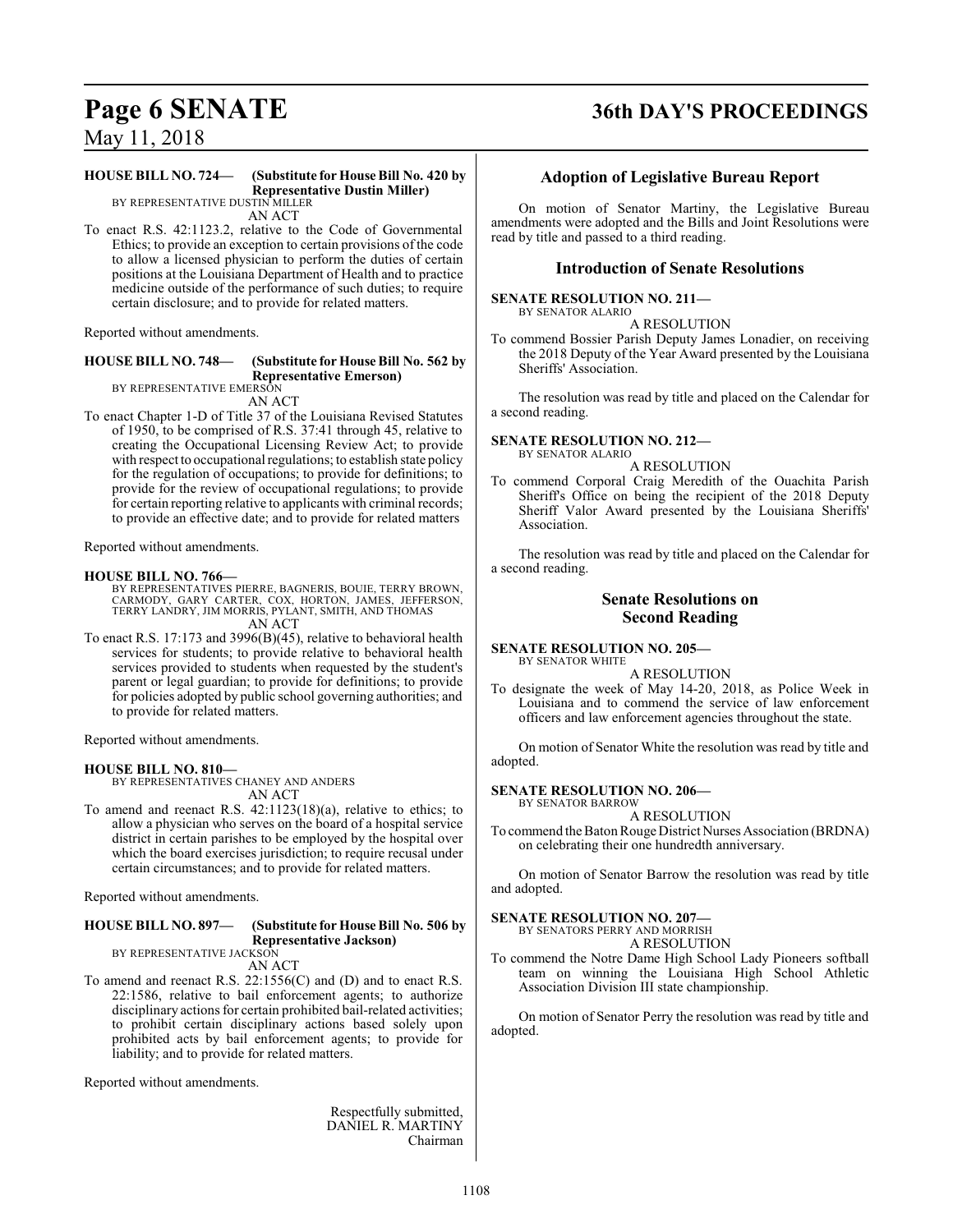# **36th DAY'S PROCEEDINGS Page 7 SENATE**

#### **SENATE RESOLUTION NO. 209—**

BY SENATORS APPEL, ALARIO, ALLAIN, BARROW, BISHOP,<br>BOUDREAUX, CARTER, CHABERT, CLAITOR, COLOMB, CORTEZ,<br>DONAHUE, ERDEY, FANNIN, GATTI, HEWITT, JOHNS, LAFLEUR,<br>LAMBERT, LONG,LUNEAU, MARTINY,MILKOVICH,MILLS,MIZELL,<br>MORRELL,M WARD AND WHITE

A RESOLUTION

To commend and congratulate Derrell Cohoon on being inducted as a Lifetime Honorary Member of the Louisiana Associated General Contractors, Inc.

On motion of Senator Appel the resolution was read by title and adopted.

#### **SENATE RESOLUTION NO. 210—**

BY SENATOR WALSWORTH

A RESOLUTION

To urge and request the Louisiana High School Sports Hall of Fame committee to select Bobby Joe Douglas for induction into the Louisiana High School Sports Hall of Fame.

On motion of Senator Thompson the resolution was read by title and returned to the Calendar, subject to call.

#### **Senate Concurrent Resolutions on Second Reading**

#### **SENATE CONCURRENT RESOLUTION NO. 113—** BY SENATORS PEACOCK AND GATTI

A CONCURRENT RESOLUTION

To commend the citizens of Bossier Parish, to recognize the one hundredth seventy-fifth anniversary of the parish, and to celebrate those efforts made to encourage economic growth and to preserve its rich history and cultural heritage.

The concurrent resolution was read by title. Senator Peacock moved to adopt the Senate Concurrent Resolution.

### **ROLL CALL**

The roll was called with the following result:

#### YEAS

| Mr. President<br>Allain<br>Appel<br>Barrow<br>Boudreaux<br>Chabert | Gatti<br>Hewitt<br>Johns<br>Lambert<br>Luneau<br>Martiny | Peacock<br>Perry<br>Price<br>Riser<br>Smith, J.<br>Tarver |
|--------------------------------------------------------------------|----------------------------------------------------------|-----------------------------------------------------------|
| Claitor                                                            | Milkovich                                                | Thompson                                                  |
| Cortez                                                             | Mills                                                    | Walsworth                                                 |
| Erdey                                                              | Mizell                                                   | White                                                     |
| Fannin                                                             | Morrish                                                  |                                                           |
| Total - 29                                                         |                                                          |                                                           |
|                                                                    | <b>NAYS</b>                                              |                                                           |
|                                                                    |                                                          |                                                           |
| Total $-0$                                                         |                                                          |                                                           |
|                                                                    | <b>ABSENT</b>                                            |                                                           |
| Bishop<br>Carter                                                   | LaFleur<br>Long                                          | Smith, G.<br>Ward                                         |

Colomb Morrell<br>Donahue Peterson

Donahue Total - 10 May 11, 2018

The Chair declared the Senate adopted the Senate Concurrent Resolution and ordered it sent to the House.

#### **SENATE CONCURRENT RESOLUTION NO. 114—** BY SENATOR GATTI

A CONCURRENT RESOLUTION

To commend Major Ron Chatelain, on his service to his country in the United States Army.

The concurrent resolution was read by title. Senator Gatti moved to adopt the Senate Concurrent Resolution.

#### **ROLL CALL**

The roll was called with the following result:

YEAS

Mr. President Gatti Beacock<br>Allain Hewitt Perry Appel Johns Price Boudreaux Luneau Smith,<br>
Chabert Martiny Tarver Chabert Martiny<br>Claitor Milkovich Claitor Milkovich Thompson<br>Cortez Mills Walsworth Erdey Fannin Morrish Total - 29

Hewitt Lambert Riser<br>
Luneau Smith, J.

Morrell<br>Peterson

Mills Walsworth<br>
Mizell White

NAYS

ABSENT

Total - 0

Bishop LaFleur Smith, G.<br>Carter Long Ward Carter<br>Colomb Donahue Total - 10

The Chair declared the Senate adopted the Senate Concurrent Resolution and ordered it sent to the House.

#### **Message from the House**

#### **ASKING CONCURRENCE IN HOUSE CONCURRENT RESOLUTIONS**

May 10, 2018

To the Honorable President and Members of the Senate:

I am directed to inform your honorable body that the House of Representatives has finally passed and asks your concurrence in the following House Concurrent Resolutions:

HCR No. 3 HCR No. 76

Respectfully submitted, ALFRED W. SPEER Clerk of the House of Representatives

### **House Concurrent Resolutions**

Senator Gatti asked for and obtained a suspension of the rules to read House Concurrent Resolutions a first and second time.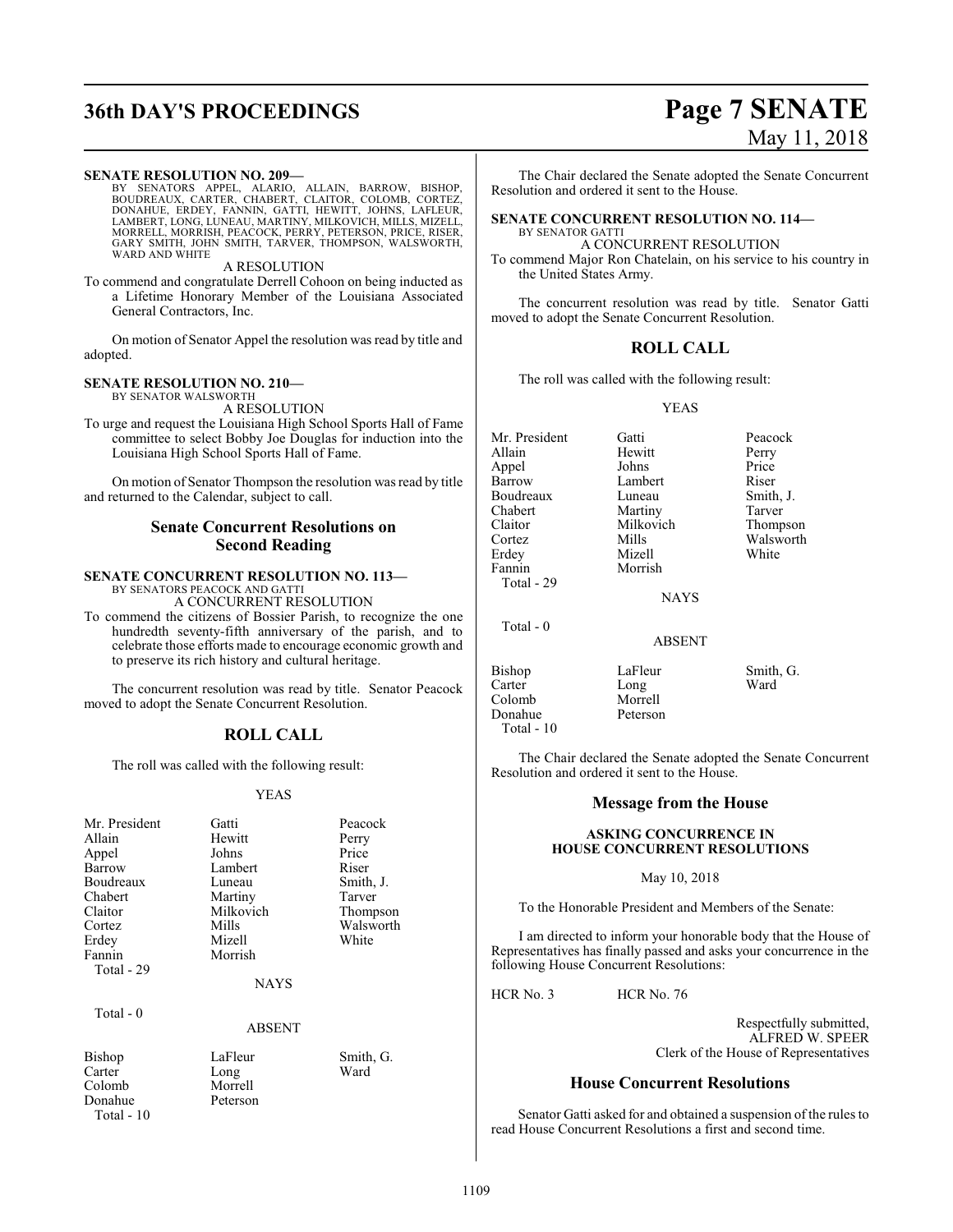## **Page 8 SENATE 36th DAY'S PROCEEDINGS**

## May 11, 2018

#### **HOUSE CONCURRENT RESOLUTION NO. 3—**

BY REPRESENTATIVE FOIL A CONCURRENT RESOLUTION

create and establish the Constitutional Convention Study Commission to undertake all necessary study to examine the feasibility and advisability of calling a convention to revise the Constitution of Louisiana and, if a convention is found to be feasible and advisable, to make recommendations to the legislature for calling such a convention, including a plan for the conduct of an effective constitutional convention.

The resolution was read by title and referred by the President to the Committee on Senate and Governmental Affairs.

#### **HOUSE CONCURRENT RESOLUTION NO. 76—** BY REPRESENTATIVE DUSTIN MILLER

A CONCURRENT RESOLUTION

To create a study committee to evaluate Louisiana's prevalence of tobacco-related illnesses resulting from secondhand smoke exposure and to require the committee to report findings and policy recommendations concerning secondhand smoke exposure to the legislature.

The resolution was read by title and referred by the President to the Committee on Health and Welfare.

### **Senate Bills and Joint Resolutions on Second Reading Reported by Committees**

## **SENATE BILL NO. 332—** BY SENATOR CORTEZ

AN ACT

To enact R.S. 48:94, relative to the Department of Transportation and Development; to provide for transparency of operations in district offices; to provide for publication by each department district of certain information on the department's internet website; and to provide for related matters.

Reported with amendments by the Committee on Transportation, Highways and Public Works.

#### **SENATE COMMITTEE AMENDMENTS**

Amendments proposed by Senate Committee on Transportation, Highways and Public Works to Original Senate Bill No. 332 by Senator Cortez

#### AMENDMENT NO. 1

On page 1, delete lines 9 through 17 and delete page 2 and insert the following: "**Each department district office shall publish weekly on the department's internet website information by parish regarding the daily work schedules and assignments of district employees related to construction and maintenance work performed, including but not limited to a description and location of the construction project or maintenance work performed.**"

On motion of Senator Cortez, the committee amendment was adopted. The amended bill was read by title, ordered engrossed and passed to a third reading.

#### **House Bills and Joint Resolutions on Second Reading Reported by Committees**

**HOUSE BILL NO. 14—** BY REPRESENTATIVE SMITH

AN ACT

To amend and reenact R.S.  $11:710(A)(3)$ , (4), and (6)(a) and (F)(3) and to enact R.S. 11:710(A)(5)(e), relative to the reemployment of retirees of the Teachers' Retirement System of Louisiana in positions covered by the system; to authorize the reemployment of pre-kindergarten teachers, interpreters, educational transliterators, and certified educators of the deaf or hard of hearing in critical shortage positions; to authorize the reemployment of persons in clerical office positions, subject to an earnings limitation; to authorize all members to return to work without an earnings limitation five years after retirement; and to provide for related matters.

Reported favorably by the Committee on Finance. The bill was read by title and referred to the Legislative Bureau.

## **HOUSE BILL NO. 36—** BY REPRESENTATIVE PEARSON

AN ACT

To amend and reenact R.S. 42:1301(4) and 1302(B), relative to the Louisiana Deferred Compensation Commission; to provide for membership on the commission; to provide for quorum; and to provide for related matters.

Reported with amendments by the Committee on Finance.

#### **SENATE COMMITTEE AMENDMENTS**

Amendments proposed by Senate Committee on Finance to Engrossed House Bill No. 36 by Representative Pearson

#### AMENDMENT NO. 1

On page 1, line 15, change "Senate." to "Senate, or their designee."

On motion of Senator LaFleur, the committee amendment was adopted. The amended bill was read by title and referred to the Legislative Bureau.

#### **HOUSE BILL NO. 37—**

BY REPRESENTATIVE TERRY BROWN AND SENATOR WALSWORTH AN ACT

To amend and reenact R.S. 11:212(B)(1), 461(B)(2), 603(A) and (B)(introductory paragraph), and 617(A) and to enact R.S.  $11:583(B)(3)$  and  $(4)$  and  $3686(B)(1)(d)$  and  $(e)$ , relative to members of the Louisiana State Employees' Retirement System permanently injured in the line of duty; to provide for retirement benefits; to provide for permanent benefit increases; to provide for state contributions toward insurance benefits; and to provide for related matters.

Reported favorably by the Committee on Finance. The bill was read by title and referred to the Legislative Bureau.

## **HOUSE BILL NO. 71—** BY REPRESENTATIVE PUGH

AN ACT To amend and reenact R.S. 47:322.5(B) and 332.14, relative to the disposition of certain state sales tax collections in Tangipahoa Parish; to provide for deposits into the Tangipahoa Parish Tourist Commission Fund; to provide for deposits into the Tangipahoa Parish Economic Development Fund; to provide for an effective date; and to provide for related matters.

Reported favorably by the Committee on Finance. The bill was read by title and referred to the Legislative Bureau.

#### **HOUSE BILL NO. 88—**

BY REPRESENTATIVE MACK AN ACT

To enact R.S. 14:70.9, relative to fraud; to create the crime of government benefits fraud; to provide for elements of the offense; to provide for penalties; to provide relative to venue; and to provide for related matters.

Reported with amendments by the Committee on Finance.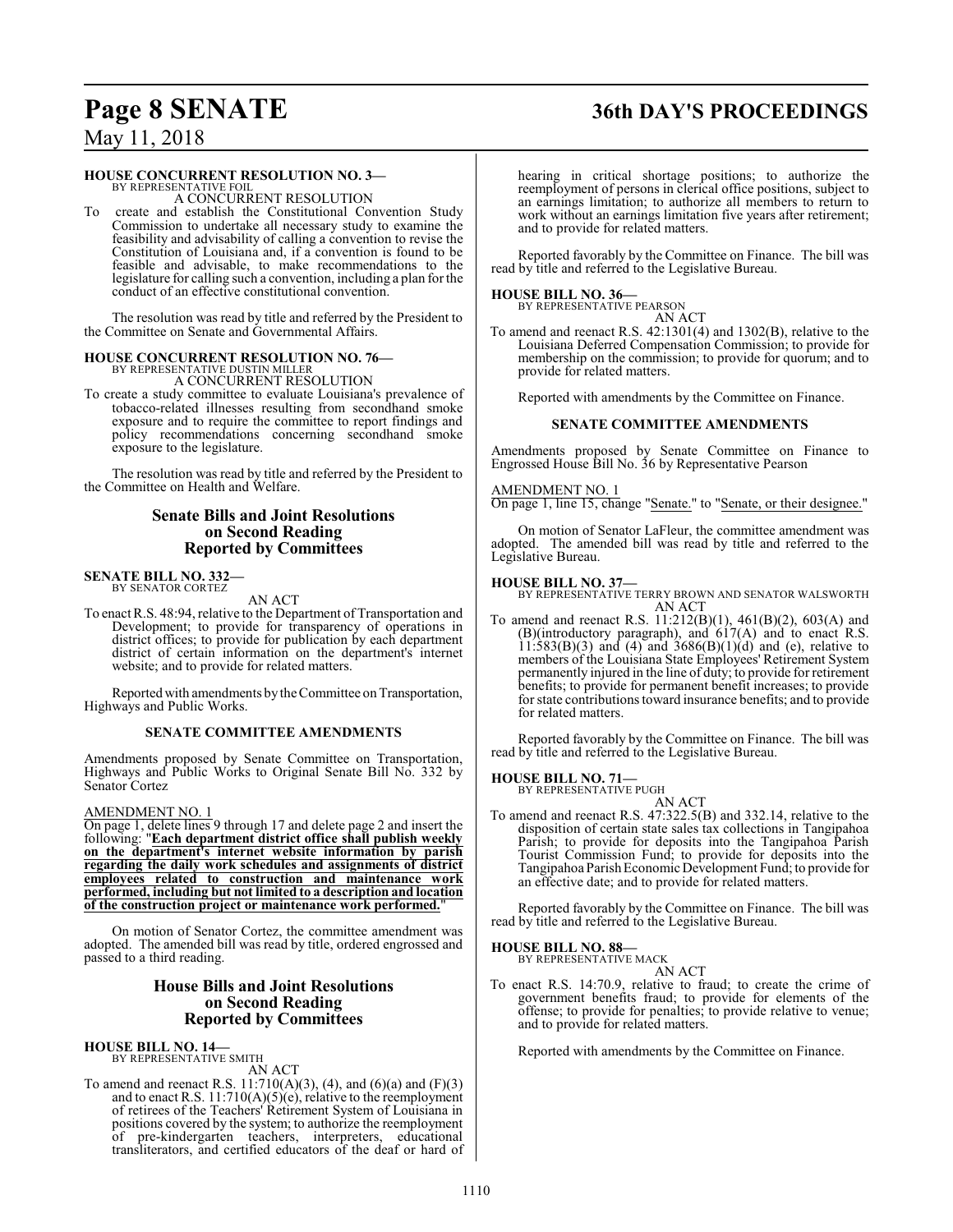# **36th DAY'S PROCEEDINGS Page 9 SENATE**

# May 11, 2018

| <b>SENATE COMMITTEE AMENDMENTS</b>                                                                                                                                                                                                                                                                                                                                                    | Sciences Center in New Orleans, the Louisiana Health Sciences<br>Center School of Nursing, and the Louisiana State University Health                                                                                                                                                                                                                                                                                         |
|---------------------------------------------------------------------------------------------------------------------------------------------------------------------------------------------------------------------------------------------------------------------------------------------------------------------------------------------------------------------------------------|------------------------------------------------------------------------------------------------------------------------------------------------------------------------------------------------------------------------------------------------------------------------------------------------------------------------------------------------------------------------------------------------------------------------------|
| Amendments proposed by Senate Committee on Finance to<br>Engrossed House Bill No. 88 by Representative Mack                                                                                                                                                                                                                                                                           | Sciences Center in Shreveport,"                                                                                                                                                                                                                                                                                                                                                                                              |
| AMENDMENT NO. 1<br>On page 1, line 3, delete "to provide relative"                                                                                                                                                                                                                                                                                                                    | <b>AMENDMENT NO. 2</b><br>On page 2, line 5, after "institutions" insert ", the Louisiana State<br>University Health Sciences Center in New Orleans, the Louisiana                                                                                                                                                                                                                                                           |
| <b>AMENDMENT NO. 2</b><br>On page 1, line 4, delete "to venue;"                                                                                                                                                                                                                                                                                                                       | Health Sciences Center School of Nursing, and the Louisiana State<br>University Health Sciences Center in Shreveport,"                                                                                                                                                                                                                                                                                                       |
| AMENDMENT NO. 3<br>On page 1, line 10, delete "program"                                                                                                                                                                                                                                                                                                                               | <b>AMENDMENT NO. 3</b><br>On page 2, lines 14 and 15, delete "and Louisiana Association of<br>Independent Colleges and Universities" and insert", the Louisiana<br>State University Health Sciences Center in New Orleans,<br>the                                                                                                                                                                                            |
| <u>AMENDMENT NO. 4</u><br>On page 1, line 13, change "services or merchandise" to "services,<br>merchandise, or payments'                                                                                                                                                                                                                                                             | Louisiana Health Sciences Center School of Nursing, and the<br>Louisiana State University Health Sciences Center in Shreveport,"                                                                                                                                                                                                                                                                                             |
| <u>AMENDMENT NO. 5</u><br>On page 1, at the end of line 15, delete "services or" and insert<br>"services, merchandise, or payments"                                                                                                                                                                                                                                                   | <b>AMENDMENT NO. 4</b><br>On page 2, line 26, delete "and Louisiana Association of Independent<br>Colleges and Universities" and insert ", the Louisiana State<br>University Health Sciences Center in New Orleans, the Louisiana<br>Health Sciences Center School of Nursing, and the Louisiana State                                                                                                                       |
| <b>AMENDMENT NO. 6</b><br>On page 1, line 16 delete "merchandise"                                                                                                                                                                                                                                                                                                                     | University Health Sciences Center in Shreveport,"                                                                                                                                                                                                                                                                                                                                                                            |
| <b>AMENDMENT NO. 7</b><br>On page 1, line 18, change "services or merchandise" to "services,<br>merchandise, or payments'                                                                                                                                                                                                                                                             | <b>AMENDMENT NO. 5</b><br>On page 3, line 1, after "distributed to" insert "the Louisiana State<br>University Health Sciences Center in New Orleans, the Louisiana<br>Health Sciences Center School of Nursing, and the Louisiana State<br>University Health Sciences Center in Shreveport,"                                                                                                                                 |
| AMENDMENT NO. 8<br>On page 1, line 20, after "application" delete the remainder of the line<br>and insert "or form for assistance, goods, services, or payments"                                                                                                                                                                                                                      | <b>AMENDMENT NO. 6</b><br>On page 3, line 8, after "education" delete the comma "," and insert<br>"and"                                                                                                                                                                                                                                                                                                                      |
| AMENDMENT NO. 9<br>On page 2, line 2, after "person's" delete the remainder of the line and<br>insert "eligibility to receive benefits or payments."                                                                                                                                                                                                                                  | <b>AMENDMENT NO. 7</b><br>On page 3, line 9, after "systems" delete the comma ","                                                                                                                                                                                                                                                                                                                                            |
| AMENDMENT NO. 10<br>On page 2, line 4, after "continued" delete the remainder of the line<br>and insert "eligibility to receive benefits or payments."                                                                                                                                                                                                                                | <b>AMENDMENT NO. 8</b><br>On page 3, lines 9 and 10, delete "and the president of the Louisiana<br>Association of Independent Colleges and Universities" and insert<br>"and the chancellors of the Louisiana State University Health                                                                                                                                                                                         |
| <u>AMENDMENT NO. 11</u><br>On page 2, line 7, change "twenty" to "ten"                                                                                                                                                                                                                                                                                                                | Sciences Center in New Orleans, the Louisiana Health Sciences<br>Center School of Nursing, and the Louisiana State University Health<br>Sciences Center in Shreveport,"                                                                                                                                                                                                                                                      |
| AMENDMENT NO. 12<br>On page 2, delete lines 8 through 11                                                                                                                                                                                                                                                                                                                              | <b>AMENDMENT NO. 9</b><br>On page 3, lines 19 and 20, delete "and the Louisiana Association of                                                                                                                                                                                                                                                                                                                               |
| AMENDMENT NO. 13<br>On page 2, line 12, change "D." to "C."                                                                                                                                                                                                                                                                                                                           | Independent Colleges and Universities" and insert ", the Louisiana<br>State University Health Sciences Center in New Orleans,<br>the<br>Louisiana Health Sciences Center School of Nursing, and<br>the                                                                                                                                                                                                                       |
| On motion of Senator Donahue, the committee amendment was<br>adopted. The amended bill was read by title and referred to the<br>Legislative Bureau.                                                                                                                                                                                                                                   | Louisiana State University Health Sciences Center in Shreveport,"<br>On motion of Senator Donahue, the committee amendment was                                                                                                                                                                                                                                                                                               |
| <b>HOUSE BILL NO. 144—</b><br>BY REPRESENTATIVE ABRAHAM                                                                                                                                                                                                                                                                                                                               | adopted. The amended bill was read by title and referred to the<br>Legislative Bureau.                                                                                                                                                                                                                                                                                                                                       |
| AN ACT<br>To enact R.S. 17:3138.7, relative to special treasury funds; to<br>establish the Louisiana Jobs Now Fund as a special fund in the<br>state treasury; to provide for deposits into the fund; to provide<br>for uses of the fund; to provide for certain limitations; to require<br>certain reports; to provide for an effective date; and to provide<br>for related matters. | <b>HOUSE BILL NO. 229-</b><br>BY REPRESENTATIVE BACALA<br>AN ACT<br>To amend and reenact R.S. $39:57.1(B)$ and to enact R.S. $39:57.1(C)$ ,<br>relative to state expenditures; to provide for initial expenditure<br>allocations of the operating budget; to provide for approval of<br>certain changes to the allocation of expenditures for personal<br>services; to require electronic posting of certain information; to |
| Reported with amendments by the Committee on Finance.                                                                                                                                                                                                                                                                                                                                 | provide for an effective date; and to provide for related matters.                                                                                                                                                                                                                                                                                                                                                           |

Reported favorably by the Committee on Finance. The bill was read by title and referred to the Legislative Bureau.

# **HOUSE BILL NO. 286—** BY REPRESENTATIVE MACK AN ACT

To amend and reenact R.S. 32:398(F), relative to accident reports; to provide for an increase in accident report fees; to provide for a

**SENATE COMMITTEE AMENDMENTS** Amendments proposed by Senate Committee on Finance to Re-Reengrossed House Bill No. 144 by Representative Abraham

On page 1, lines 12 through 14, delete "and institutions that are members of the Louisiana Association of Independent Colleges and Universities" and insert ", the Louisiana State University Health

AMENDMENT NO. 1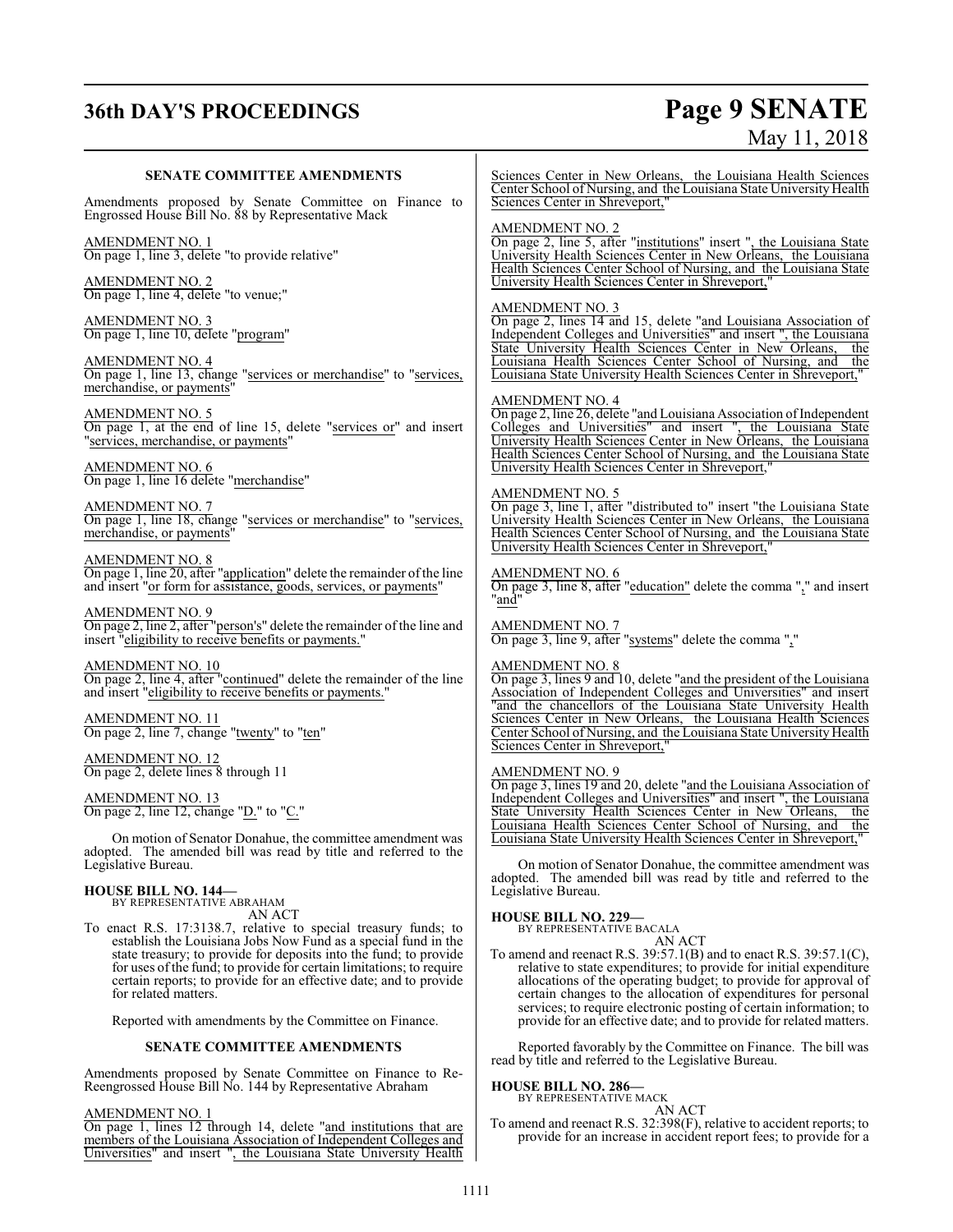## **Page 10 SENATE 36th DAY'S PROCEEDINGS**

modification of the report type; and to provide for related matters.

Reported favorably by the Committee on Transportation, Highways and Public Works. The bill was read by title and referred to the Legislative Bureau.

#### **HOUSE BILL NO. 315—**

BY REPRESENTATIVE CARPENTER AN ACT

To amend and reenact R.S. 13:5807 and to repeal R.S. 13:5807.2, relative to fees and costs; to provide relative to city marshal and constable services; to increase fees and costs; to provide for the use of such fees and costs; to provide relative to effectiveness; and to provide for related matters.

Reported favorably by the Committee on Finance. The bill was read by title and referred to the Legislative Bureau.

## **HOUSE BILL NO. 321—** BY REPRESENTATIVE EDMONDS

AN ACT

To enact R.S. 39:84.2, relative to budgetary controls on personnel; to require the commissioner of administration to report quarterly on positions, vacancies, and funding for such positions and vacancies; to provide for effectiveness; and to provide for related matters.

Reported favorably by the Committee on Finance. The bill was read by title and referred to the Legislative Bureau.

#### **HOUSE BILL NO. 614—** BY REPRESENTATIVE HODGES

AN ACT

To amend and reenact R.S. 38:90.2(A) and to enact R.S. 38:90.2(B)(6), relative to the Floodplain Evaluation and Management Commission; to modify the membership of the commission; to provide for an additional basis for revisions to the statewide flood information database; and to provide for related matters.

Reported favorably by the Committee on Transportation, Highways and Public Works. The bill was read by title and referred to the Legislative Bureau.

#### **HOUSE BILL NO. 619—**

BY REPRESENTATIVES HUVAL, STEVE CARTER, AND TALBOT AN ACT

To amend and reenact R.S. 15:571.11(A)(4) and R.S. 32:300.5 and to repeal R.S. 32:300.6, 300.7, and 300.8, relative to the use of certain wireless telecommunications devices while operating a motor vehicle; to provide for definitions; to provide relative to penalties for moving violations; to provide for exceptions; to provide with respect to traffic stops; to provide for an effective date; and to provide for related matters.

Reported favorably by the Committee on Transportation, Highways and Public Works. The bill was read by title and referred to the Legislative Bureau.

**HOUSE BILL NO. 650—** BY REPRESENTATIVES FOIL, STEVE CARTER, EDMONDS, AND HAZEL

AN ACT To amend and reenact R.S. 9:154(A)(15), R.S. 17:3129.4(C), R.S.

44:4.1(B)(9), and R.S. 47:1508(B)(17) and to enact Chapter 22- B of Title 17 of the Louisiana Revised Statutes of 1950, to be comprised of R.S. 17:3100.1 through 3100.10, and R.S. 42:456.2, relative to the Louisiana Student Tuition Assistance and Revenue Trust Kindergarten Through Grade Twelve Program; to create the program and provide for program purpose and definitions; to provide relative to programadministration by the Louisiana Tuition Trust Authority and for powers and duties of the authority; to provide for adoption by the authority of certain rules pursuant to the Administrative Procedure Act; to provide relative to education savings accounts; to provide relative to the Louisiana Education and Tuition Savings Fund; to provide for the powers and duties of the office of the state treasurer with regard to the program; to apply laws pertaining to abandoned property to certain program account funds; to provide a public records exception for certain records of the authority pertaining to program accounts; to provide relative to payroll withholdings; to provide an exception to the confidentiality of the records of the secretary of the Department of Revenue relative to the program; to authorize, with limitations, disbursements from education savings accounts established pursuant to the Louisiana Student Tuition Assistance and Revenue Trust Program for elementary and secondary school tuition expenses; and to provide for related matters.

Reported favorably by the Committee on Education. The bill was read by title and recommitted to the Committee on Finance.

## **HOUSE BILL NO. 656—** BY REPRESENTATIVE EMERSON

AN ACT To amend and reenact R.S. 17:182(B) and to enact R.S. 17:3996(B)(45), relative to elementary school students; to provide relative to provisions that require each governing authority of a public elementary or charter school to implement a reading program at an elementary school in accordance with certain guidelines; to provide relative to certain reports; to authorize the state Department ofEducation to extend deadlines for administration and reports; and to provide for related matters.

Reported with amendments by the Committee on Education.

#### **SENATE COMMITTEE AMENDMENTS**

Amendments proposed by Senate Committee on Education to Reengrossed House Bill No. 656 by Representative Emerson

AMENDMENT NO. 1 On page 2, line 16, change "disasters" to "disaster"

AMENDMENT NO. 2

On page 3, line 1, change "Administering" to "Administration of" and between "and" and "literacy" delete "providing"

#### AMENDMENT NO. 3

On page 3, line 2, change "R.S. 17:270" to "R.S. 17:182"

On motion of Senator Morrish, the committee amendment was adopted. The amended bill was read by title and recommitted to the Committee on Finance.

**HOUSE BILL NO. 670—** BY REPRESENTATIVE NANCY LANDRY AN ACT

To amend and reenact R.S. 17:4035.1(A)(introductory paragraph) and  $(E)(1)$ , relative to public school choice; to require public school governing authorities to post on their websites and report to the state Department of Education relative to their policies on certain student transfers; and to provide for related matters.

Reported favorably by the Committee on Education. The bill was read by title and referred to the Legislative Bureau.

#### **HOUSE BILL NO. 677—**

BY REPRESENTATIVE JACKSON

AN ACT

To enact R.S. 33:5151(C), relative to health insurance coverage offered by parish governments to their employees and officials; to provide that the district public defender and his employees may participate in such insurance coverage; and to provide for related matters.

Reported favorably by the Committee on Labor and Industrial Relations. The bill was read by title and referred to the Legislative Bureau.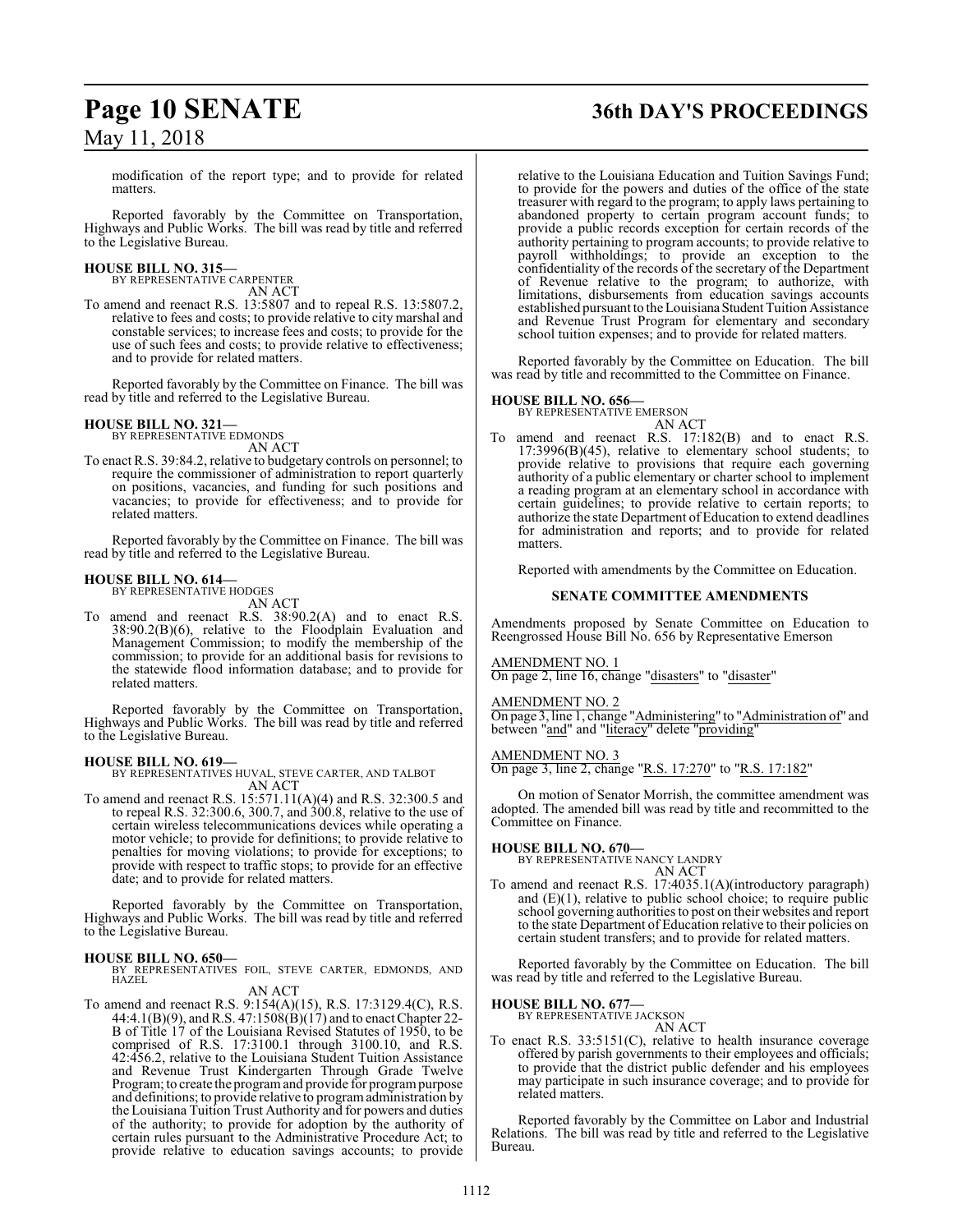## **36th DAY'S PROCEEDINGS Page 11 SENATE**

# May 11, 2018

#### **HOUSE BILL NO. 767—**

BY REPRESENTATIVE GISCLAIR AN ACT

To amend and reenact R.S. 32:388(B)(1)(b)(iv), relative to trucks hauling concrete or construction aggregates; to extend the termination date for two years for the authorization of readymixed concrete trucks to exceed the maximum gross vehicle weight under certain conditions; and to provide for related matters.

Reported favorably by the Committee on Transportation, Highways and Public Works. The bill was read by title and referred to the Legislative Bureau.

#### **HOUSE BILL NO. 784—**

BY REPRESENTATIVES MCFARLAND, BISHOP, AND REYNOLDS AN ACT

To amend and reenact R.S. 34:851.20(A)(1) and 851.32 and R.S. 56:10.1(C), relative to motorboats and sailboats; to provide for boat registration and numbering; to provide for fees; to provide for the dedication of revenue; to provide for the Aquatic Plant Control Fund; and to provide for related matters.

Reported with amendments by the Committee on Natural Resources.

#### **SENATE COMMITTEE AMENDMENTS**

Amendments proposed by Senate Committee on Natural Resources to Reengrossed House Bill No. 784 by Representative McFarland

AMENDMENT NO. 1

On page 2, line 1, delete "Until August 1, 2023" and insert "Beginning January 1, 2019, through December 31, 2023, inclusive of both dates"

AMENDMENT NO. 2

On page 2, line 2, delete "an application" and insert "any application or renewal"

On motion of Senator Chabert, the committee amendment was adopted. The amended bill was read by title and referred to the Legislative Bureau.

#### **HOUSE BILL NO. 793—**

BY REPRESENTATIVES STEVE CARTER AND LEGER AN ACT

To enact R.S. 17:1801(C) and (D) and 1801.1, relative to hazing at postsecondary education institutions; to provide relative to a prohibition against hazing; to require the Board of Regents to develop and adopt a uniform hazing policy; to require postsecondary education institutions to adopt such policy; to authorize institutions to amend such policy with limitations; to require institutions to provide information relative to hazing at orientation; to require campus organizations to provide information relative to hazing; to provide definitions; and to provide for related matters.

Reported favorably by the Committee on Education. The bill was read by title and referred to the Legislative Bureau.

## **HOUSE BILL NO. 796—**

BY REPRESENTATIVE LANCE HARRIS AN ACT

To amend and reenact R.S.  $17:7(6)(a)(i)$ , 15, and  $3991(E)(5)$ , to enact R.S.  $17:7(6)(h)$  and (i) and  $3996(B)(45)$ , and to repeal R.S. 17:3974, relative to the certification and employment in schools of certain persons;to prohibit public and nonpublic schools from hiring persons convicted of felony offenses as teachers or substitute teachers; to prohibit such schools fromhiring persons as teachers or substitute teachers who submitted certain fraudulent documentation or facilitated cheating on state assessments; to provide exceptions; to authorize the State Board of Elementary and Secondary Education to issue teaching certificates and other teaching authorization to such persons

under certain circumstances; to provide for the assessment of civil fines against public school boards who hire certain persons; to increase the penalties for violations relative to reporting convictions or pleas; to require the State Board of Elementary and SecondaryEducation to promulgate rules and regulations to establish a process for issuing a teaching authorization to persons seeking employment in certain schools; to provide for effectiveness; and to provide for related matters.

Reported with amendments by the Committee on Education.

#### **SENATE COMMITTEE AMENDMENTS**

Amendments proposed by Senate Committee on Education to Reengrossed House Bill No. 796 by Representative Lance Harris

AMENDMENT NO. 1

On page 1, line 2, between "R.S.  $17:7(6)(a)(i)$ " and the comma "," insert "and (b)(i)(aa)"

AMENDMENT NO. 2 On page 1, beginning of line 3, delete "(i)" and insert "(10)"

AMENDMENT NO. 3 On page 1, line 3, after "repeal" delete "R.S. 17:3974" and insert "R.S. 17:15(A)(1)(c)"

AMENDMENT NO. 4 On page 1, line 18, between "R.S.  $17:7(6)(a)(i)$ " and the comma "," insert "and (b)(i)(aa)"

AMENDMENT NO. 5

On page 1, line 19, after "R.S. 17:7(6)(h) and" delete "(i)" and insert "(10)"

#### AMENDMENT NO. 6

On page 2, between lines 12 and 13, insert the following:

 $\overline{(b)}$ (i)(aa) On and after September 15, 1978, any person applying for initial certification as a teacher in a public school shall have passed satisfactorily an examination, which shall include English proficiency, pedagogical knowledge, and knowledge in his area of specialization, as a prerequisite to the granting of such certificate. However, a person who is employed as a foreign language teacher in a Certified Foreign Language Immersion Programpursuant to R.S. 17:273.2, and who is not otherwise eligible to receive state authorization to teach through participation in the Foreign Associate Teacher Program, shall not be required to pass the examination required by this Subsubitem, but shall at least have a baccalaureate degree and shall be subject to all provisions of state law relative to background checks and criminal history review applicable to the employment of public school personnel. \* \* \*"

#### AMENDMENT NO. 7

On page 2, line 20, delete "Three" and insert "Five"

#### AMENDMENT NO. 8

On page 2, line 21, after, "contendere," delete the remainder of the line, delete line 22 and insert the following: "or the date of receipt of notification from the board of its determination that he submitted fraudulent documentation or facilitated cheating on a state assessment.

#### AMENDMENT NO. 9

On page 2, between lines 25 and 26 insert asterisks "\* \* \*"

#### AMENDMENT NO. 10

On page 2, line 26, delete "(i)" and insert "(10)"

AMENDMENT NO. 11

On page 2, line 28, after "employment" delete "in" and insert "as an administrator, teacher, or substitute teacher in any school, including"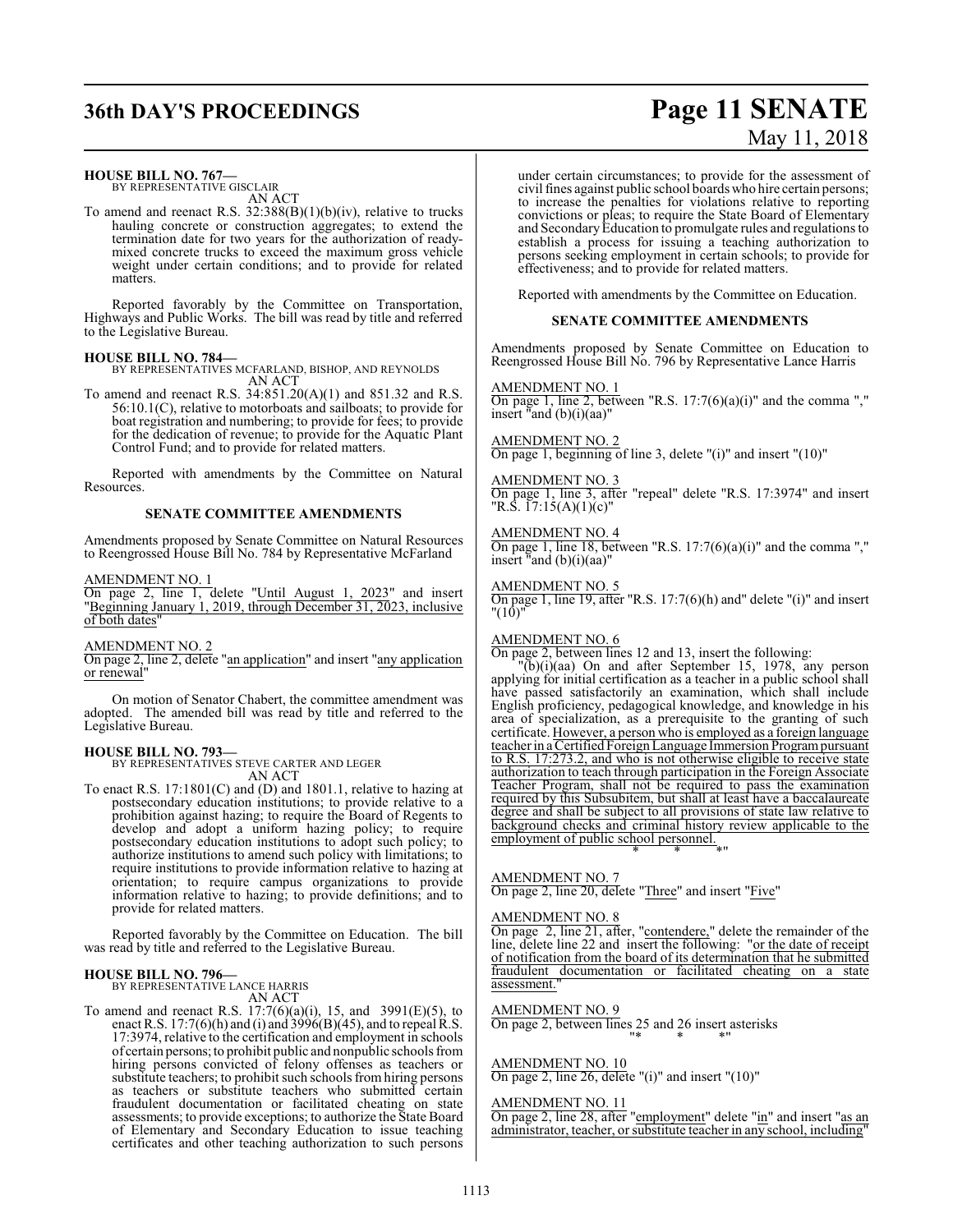## **Page 12 SENATE 36th DAY'S PROCEEDINGS**

AMENDMENT NO. 12 On page 2, at the end of line 29, after "teacher" delete "or" and insert a period "."

AMENDMENT NO. 13 On page 3, delete line 1, and insert the following: "Such rules and regulations shall be limited"

#### AMENDMENT NO. 14

On page 3, line 5, after "students" and before the period "." insert ", has been convicted of or has pled nolo contendere to a felony offense,"

#### AMENDMENT NO. 15

On page 3, line 18, between "not" and "hire" insert "knowingly"

#### AMENDMENT NO. 16

On page 3, line 19, after "as" delete "a teacher" and insert "an administrator, teacher,

#### AMENDMENT NO. 17

On page 3, line 29, after "as" delete "a teacher" and insert "an administrator, teacher,"

AMENDMENT NO. 18 On page 4, delete lines 13 through 25

### AMEND<u>MENT NO. 19</u>

On page 4, delete lines 27 through 29, on page 5 delete lines 1 and 2, and insert the following:

"(i) Any An administrator or teacher upon the final conviction of such teacher of any crime listed in R.S. 15:587.1(C), except R.S. 14:74, and any teacher who has pled or submission of a plea of nolo contendere to any <del>crime listed in R.S. 15:587.1(C), except R.S. 14:74</del> felony offense, after a hearing held pursuant to the provisions of Part  $\overline{II}$  of Chapter 2 of this Title.

#### AMENDMENT NO. 20

On page 5, line 3, delete "A" and insert "An administrator or"

#### AMENDMENT NO. 21

On page 5, line 7, delete "A" and insert "An administrator or"

#### AMENDMENT NO. 22

On page 5, delete line 18, and insert "of a crime, except a crime listed in R.S. 15:587.1(C), except R.S. 14:74, pursuant to Subparagraph"

#### AMENDMENT NO. 23

On page 7, delete line 1, and insert "(2) <del>Any person</del> An administrator, teacher, or substitute teacher who fails to report a"

#### AMENDMENT NO. 24

On page 7, line 6, after "than" and before "or" delete "a teacher" and insert "an administrator, teacher,"

#### AMENDMENT NO. 25

On page 7, delete lines 10 through 16, and insert the following:

"F. (1) The State Board of Elementary and SecondaryEducation may assess a civil fine against a school governing authority, equal to the average state yearly compensation for a public school teacher, inclusive of salary and benefits, that knowingly employs a person without requesting the criminal records required by this Section or who knowingly hires a person who has been convicted of or pled nolo contendere to any felony offense and who the State Board of Elementary and Secondary Education has not provided a teaching authorization pursuant to the provisions of R.S. 17:7(10) or who has not completed the formal appeal process required by the state board and been granted a new teaching certificate or other teaching authorization as provided in R.S.  $17:7(6)(h)$ .

(2) Such fine shall be levied only after a final judgement is rendered pursuant to an adjudication process conducted in accordance with the provisions of R.S. 49:955 et seq.

(3) The state board shall report any such instances of fine"

#### AMENDMENT NO. 26

On page 7, between lines 22 and 23, insert the following:

"G. At the request of his parent or legal guardian, a student shall be removed from the class of any teacher who has a felony conviction and placed in another class."

AMENDMENT NO. 27

On page 7, delete lines 28 and 29, on page 8, delete lines 1 through 5, and insert the following:

"(5)(a) Hire a person:

(i) As an administrator, teacher, substitute teacher, bus operator, substitute bus operator, janitor, or other school employee who might reasonably be expected to be placed in a position of supervisory or disciplinary authority over school children who has been convicted of or has pled nolo contendere to a crime listed in R.S. 15:587.1(C) as a teacher, substitute teacher, bus operator, substitute bus operator, janitor, or a school employee who might reasonably be expected to be placed in a position of supervisory or disciplinary authority over school children.

(ii) As an administrator, teacher, or substitute teacher if any of the following apply to the person:

#### AMENDMENT NO. 28

On page 8, at the beginning of line 6, change " $(i)$ " to " $(aa)$ "

### AMENDMENT NO. 29

On page 8, at the beginning of line 8, change "(ii)" to "(bb)"

#### AMENDMENT NO. 30

On page 8, at the beginning of line 12, change "(iii)" to "(cc)"

#### AMENDMENT NO. 31

On page 8, at the beginning of line 14, delete "(iv) A" and insert the following:

"(iii) Notwithstanding any other provision of law, a"

#### AMENDMENT NO. 32

On page 8, line 22, after "school" delete "systems" and insert "governing authority"

#### AMENDMENT NO. 33

On page 8, line 24, after "to" delete the remainder of the line, delete lines 25 and 26, and insert "any felony offense. Included in this regulation these'

#### AMENDMENT NO. 34

On page 9, delete line 16, and insert the following:  $\sqrt{45}$ ) Authorization to teach, R.S. 17: 7(10). (46) Criminal history review, R.S. 17:15.

#### AMENDMENT NO. 35

On page 9, line 18, delete "17:3974" and insert "17:15(A)(1)(c)"

On motion of Senator Morrish, the committee amendment was adopted. The amended bill was read by title and referred to the Legislative Bureau.

#### **HOUSE BILL NO. 803—**

BY REPRESENTATIVE ARMES

AN ACT To amend and reenact R.S. 17:493.1(A)(1)(a), relative to school bus operators; to require public school boards to notify certain operators ofroute vacancies by certified mail; and to provide for related matters.

Reported favorably by the Committee on Education. The bill was read by title and referred to the Legislative Bureau.

**HOUSE BILL NO. 830—** BY REPRESENTATIVES STOKES, AMEDEE, BAGLEY, BAGNERIS, BARRAS, BOUIE, GARY CARTER, CONNICK, COX, CREWS, DAVIS, EDMONDS, EMERSON, FALCONER, GLOVER, HODGES, HOFFMANN, HORTON, IVEY, JACKSON, JEFFERSON, JAY MORRIS, PIERRE, PYLANT, REYNOLDS, SEABAUGH, SMITH, AND ZERINGUE AN ACT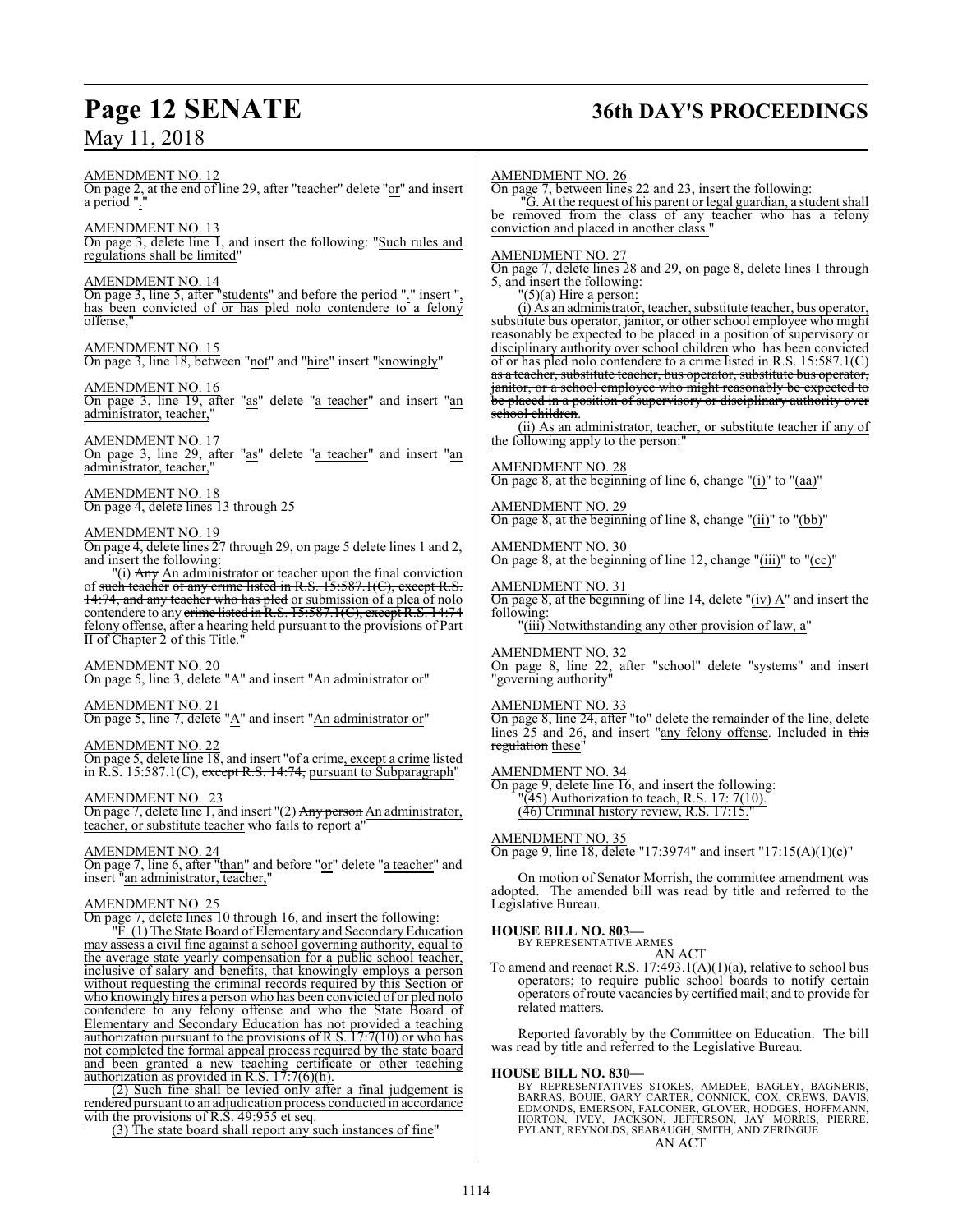# **36th DAY'S PROCEEDINGS Page 13 SENATE** May 11, 2018

To enact Part XIV of Chapter 9 of Title 23 of the Louisiana Revised Statutes of 1950, to be comprised of R.S. 23:1019.1 through 1019.6, relative to work in a sexually oriented business; to provide for verification of age and work-eligibility status; to provide with respect to human trafficking; to provide for notices to be posted; to provide definitions; to provide for enforcement; to provide for penalties; and to provide for related matters.

Reported with amendments by the Committee on Labor and Industrial Relations.

#### **SENATE COMMITTEE AMENDMENTS**

Amendments proposed by Senate Committee on Labor and Industrial Relations to Reengrossed House Bill No. 830 by Representative Stokes

#### AMENDMENT NO. 1

On page 3, delete lines 8 through 22 and insert the following:

"(6) "Employee" means any individual who is employed by a sexually oriented business for remuneration under any contract for hire but does not include an independent contractor.

(7) "Independent contractor"means an individual who contracts to perform services for a sexually oriented business on a nonexclusive basis under a written agreement specifying that the individual is a contractor and not an employee of the sexually oriented business.

(8) "Nudity" means the showing of the human male or female genitals, pubic area, vulva, or anus with less than a fully opaque covering, or the showing of the female breasts with less than a fully opaque covering of any part of the nipple or areola.

(9) "Operator" means any individual who is on the premises of a sexually oriented business who causes the business to function or who puts or keeps in operation the business or who is authorized to manage the business or exercise overall operational control of the business premises."

#### AMENDMENT NO. 2

On page 3, line  $2\overline{3}$ , change " $(9)$ " to " $(10)$ "

#### AMENDMENT NO. 3

On page 3, between lines 27 and 28, insert the following:

"(11) "Semi-nude" or "semi-nudity" means the showing of the female breasts below the horizontal line across the top of the areola and extending across the width of the breasts at the point, or the showing of the male or female buttocks. This shall include the lower portion of the human female breast but shall not include the cleavage of the human female breast exhibited by a bikini, dress, shirt, blouse, leotard, or similar wearing apparel provided the areola is not exposed in whole or in part.

(12) "Specified anatomical area" means any of the following:

(a) Less than completely and opaquely covered human genitals or pubic region.

(b) Less than completely covered buttock.

(c) Less than completely covered female breast below a point immediately above the top fo the areola.

(d) Human male genitals in a discernibly turgid state, even if completely and opaquely covered.

(13) "Specified sexual activity" means any of the following:

(a) Intercourse, oral copulation, masturbation, or sodomy.

(b) Excretory functions as a part of or in connection with any of the activities described in Subparagraph (a) of this Paragraph."

### AMENDMENT NO. 4

On page 4, delete lines 10 and 11 and insert the following: "in combination with one United States Citizenship and Immigration Services Form I-9 List C document."

On motion of Senator Johns, the committee amendment was adopted. The amended bill was read by title and referred to the Legislative Bureau.

#### **HOUSE BILL NO. 837—**

BY REPRESENTATIVE MARCELLE AN ACT

To amend and reenact R.S. 33:9099.1 and to enact R.S. 33:9099.4, relative to crime prevention districts; to provide relative to the powers and duties of such districts including the authority to impose a parcel fee; to provide relative to the liability of board members; to provide relative to the budgets of such districts; to provide relative to the authority of the governing authority and the tax collector ofthe parish in which the district is located; and to provide for related matters.

Reported favorably by the Committee on Labor and Industrial Relations. The bill was read by title and referred to the Legislative Bureau.

#### **HOUSE BILL NO. 854—**

BY REPRESENTATIVE HORTON

#### AN ACT

To amend and reenact R.S. 29:27.1(A), relative to parking for disabled veterans; to provide free parking for all serviceconnected disabled veterans at air carrier airports; to clarify identification requirements for honoring free airport parking; and to provide for related matters.

Reported favorably by the Committee on Transportation, Highways and Public Works. The bill was read by title and referred to the Legislative Bureau.

#### **HOUSE BILL NO. 870—**

BY REPRESENTATIVE GAROFALO AN ACT

To amend and reenact R.S. 34:3494(A), (B), and (C), 3495(A), (C), and (G), and 3496(A) and to repeal R.S.  $34:3494(B)(12)$ , relative to the Louisiana International DeepWater GulfTransfer Terminal board of commissioners; to provide for a reduction in membership on the board of commissioners; to provide for membership term limits; to provide for review of reporting practices; to provide for the election of officers to the board; to provide for quorum and vote requirements; to provide an effective date; and to provide for related matters.

Reported with amendments bythe Committee on Transportation, Highways and Public Works.

#### **SENATE COMMITTEE AMENDMENTS**

Amendments proposed by Senate Committee on Transportation, Highways and Public Works to Reengrossed House Bill No. 870 by Representative Garofalo

AMENDMENT NO. 1 On page 1, line 3, delete "and to repeal R.S. 34:3494(B)(12)"

AMENDMENT NO. 2 On page 1, line 13, change "nine" to "ten"

### AMENDMENT NO. 3

On page 1, line 17, change "seven" to "eight"

#### AMENDMENT NO. 4 On page 1, line 20, change "Four" to "Five"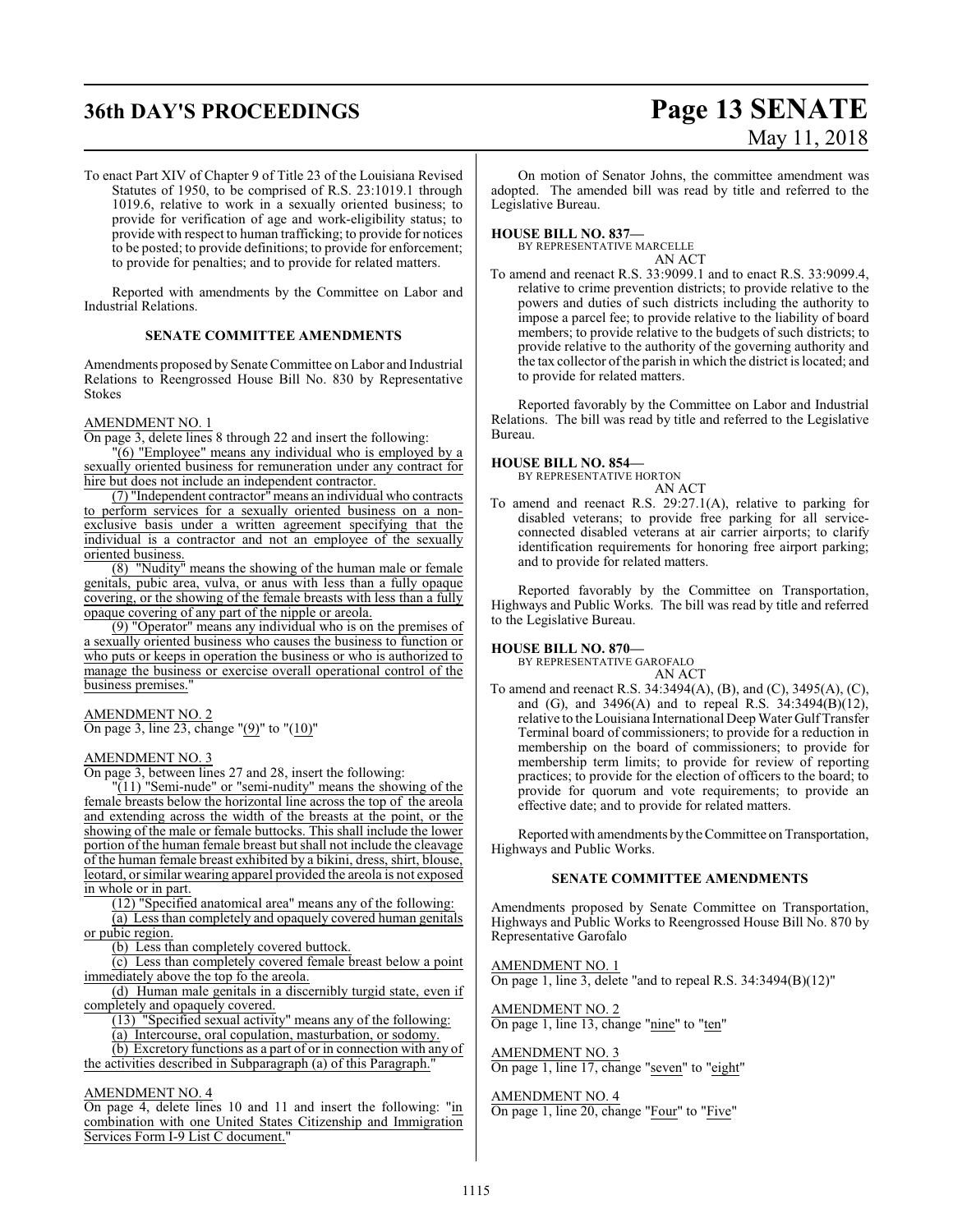## **Page 14 SENATE 36th DAY'S PROCEEDINGS**

## AMENDMENT NO. 5

On page 2, line 1, after "(3)," change "and (7)" to "(5), and (8)"

#### AMENDMENT NO. 6

On page 2, delete lines 20 through 22 and insert the following:  $\sqrt{(10)}$  (5) One member shall be selected from a list of three nominees submitted jointly by the chief executive officer and the governing authority of Plaquemines Parish Council. Such nominees shall be residents of Plaquemines Parish."

#### AMENDMENT NO. 7

On page 2, between lines 24 and 25 insert the following:

 $"(12)$  The commissioners appointed shall be appointed for terms of six years. A member shall serve until his successor is appointed unless removed as provided for in Paragraph  $(C)(1)$  of this Section. A commissioner may be reappointed, but no commissioner shall serve more than two consecutive terms.

#### AMENDMENT NO. 8

On page 2, line 25, change "(5)" to "(6)"

AMENDMENT NO. 9 On page 3, line 3, change "(6)" to "(7)"

#### AMENDMENT NO. 10

On page 3, line 9, change " $(7)$ " to " $(8)$ " and at the end of line 9, delete "Louisiana" and on line 10, delete "River Pilots' Association" and insert the following: "Associated Branch Pilots of the Port of New Orleans, the Crescent River Port Pilots Association, and the New Orleans-Baton Rouge Steamship Pilots Association jointly submitting one nominee"

AMENDMENT NO. 11 On page 3, line 10, after "Association" and before "submitting" delete "each"

AMENDMENT NO. 12 On page 3, delete line 12

AMENDMENT NO. 13

On page 3, line 15, change "this Paragraph." to "Paragraph  $(C)(2)$  of this Section."

AMENDMENT NO. 14 On page 3, line 19, after "Paragraph  $(B)$ " change " $(5)$  or  $(6)$ " to " $(6)$ " or  $(7)'$ 

AMENDMENT NO. 15 On page 4, line 17, change "six" to "seven"

AMENDMENT NO. 16 On page 4, delete line 23

AMENDMENT NO. 17 On page 4, line 24, change "Section 3." to "Section 2."

AMENDMENT NO. 18 On page 4, line 25, after "Act" delete the comma ","

On motion of Senator Cortez, the committee amendment was adopted. The amended bill was read by title and referred to the Legislative Bureau.

#### **HOUSE BILL NO. 877—**

BY REPRESENTATIVE PIERRE AN ACT

To enact R.S. 32:707(D)(4), relative to the documentation requirements for resale and reassignment of vehicles; to provide requirements for bona fide fleet purchasers of motor vehicles with an inventory exceeding eight thousand vehicles; and to provide for related matters.

Reported favorably by the Committee on Transportation, Highways and Public Works. The bill was read by title and referred to the Legislative Bureau.

#### **HOUSE BILL NO. 895— (Substitute for House Bill No. 575 by Representative Norton)**

BY REPRESENTATIVES NORTON, AMEDEE, BAGLEY, BOUIE, BRASS,<br>GARY CARTER, COX, DUPLESSIS, EDMONDS, HALL, HORTON,<br>HUNTER, JACKSON, JEFFERSON, JENKINS, LYONS, MARCELLE, PIERRE, SMITH, AND STOKES AN ACT

To enact R.S. 17:280.1 and 3399.16, relative to instruction in school safety in public schools and public postsecondary education institutions; to require school officials and campus security officers to provide information to students regarding potential threats to school safety exhibited through online content; to

provide for elements to be included in such instruction; to provide a process for students to report online content deemed potentially dangerous; to provide for confidentiality of personal information about students who report such matters; and to provide for related matters.

Reported with amendments by the Committee on Education.

#### **SENATE COMMITTEE AMENDMENTS**

Amendments proposed by Senate Committee on Education to Reengrossed House Bill No. 895 by Representative Norton

#### AMENDMENT NO. 1

On page 1, delete lines 2 through 4, and insert the following: "To enact R.S. 17:3399.16, relative to instruction on campus safety at public postsecondary education institutions; to require

students be provided information regarding potential"

#### AMENDMENT NO. 2

On page 1, line 6, delete "instruction'" and insert "information"

AMENDMENT NO. 3

On page 1, line 13, delete "R.S. 17:280.1 and 3399.16 are" and insert "R.S. 17:3399.16 is"

#### AMENDMENT NO. 4

On page 1, delete lines 14 through 20, delete page 2, and on page 3 delete lines 1 through 6

#### AMENDMENT NO. 5

On page 3, delete lines 8 and 9, and on line 10, delete "the campus", and insert the following:

"A. The administration of each public postsecondary institution, in consultation with campus or local law enforcement agencies, shall develop and distribute information to students'

#### AMENDMENT NO. 6

On page 3, line 18, change "Subsection C" to "Subsection D"

#### AMENDMENT NO. 7

On page 3, delete lines 19 through 29, and on page 4, delete lines 1 through 17, and insert the following: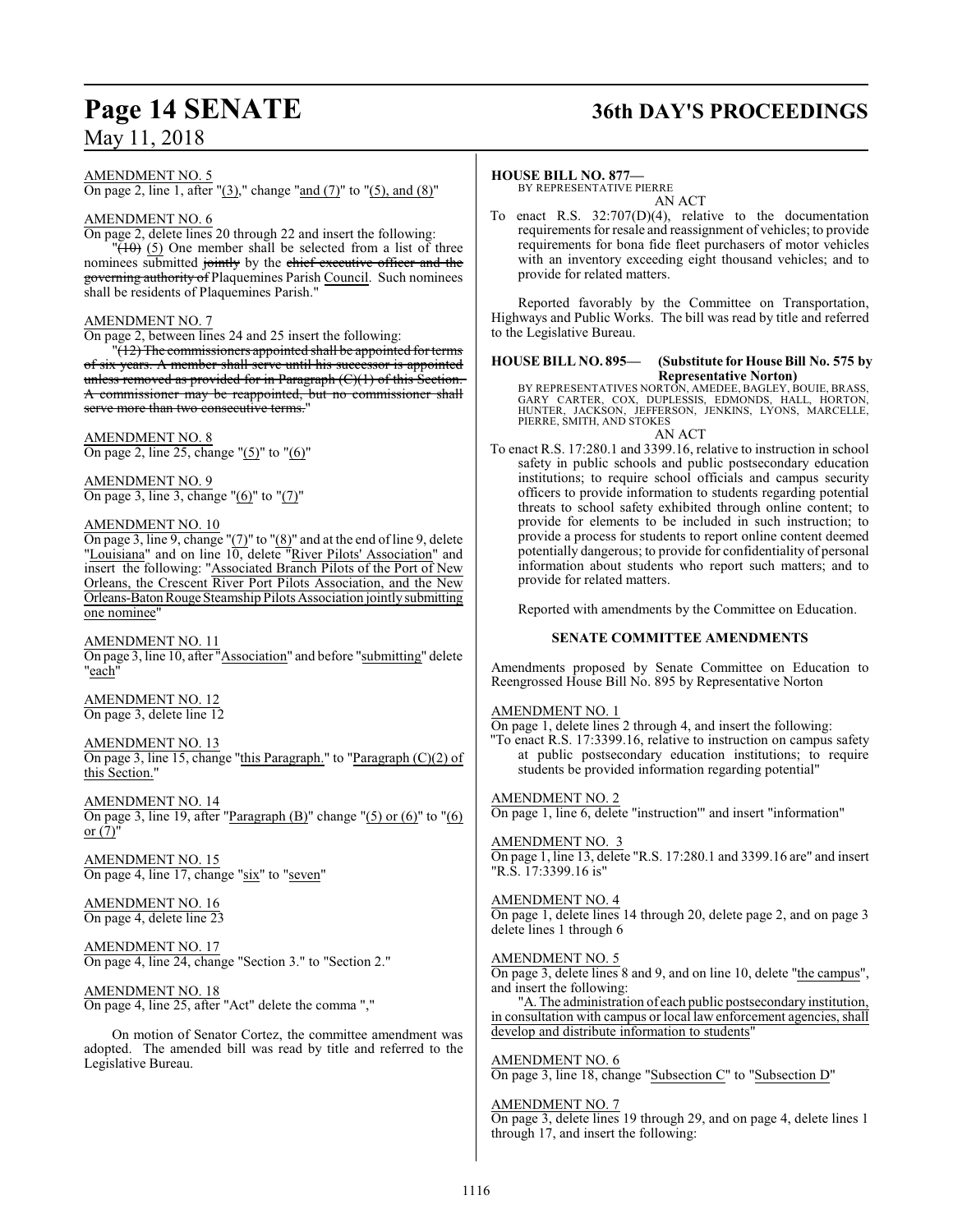## **36th DAY'S PROCEEDINGS Page 15 SENATE**

# May 11, 2018

"C. The information shall be distributed as part of new student orientation and shall be posted on an easily accessible page of each institution's website.

D. The reporting process shall, at a minimum, include:

(1) A standardized form to be used by students, faculty, and other personnel to report potential threats. The forms shall requests, at a minimum, the following information:

(a) Name of institution, person, or group being threatened.

(b) Name of student, individual, or group threatening violence. (c) Date and time the threat was made.

(d) Method by which the threat was made, including the social media outlet or website where the threat was posted, a screenshot or recording of the threat, if available, and any printed evidence of the threat.

(2) A process for allowing anonymous reporting and for safeguarding the identity of a person who reports a threat.

E. Each institution shall adopt a policy for implementation of the requirements of this Section. The policies shall require that for every threat report received, the actions taken by the institution and the campus law enforcement agency or security officers be documented. The policies shall also provide for guidelines on referring the threats to the appropriate law enforcement agencies."

On motion of Senator Morrish, the committee amendment was adopted. The amended bill was read by title and referred to the Legislative Bureau.

#### **HOUSE BILL NO. 898— (Substitute for House Bill No. 511 by Representative Bacala)**

BY REPRESENTATIVE BACALA AN ACT

To enact Part XII of Chapter 1 of Title 17 of the Louisiana Revised Statutes of 1950, to be comprised of R.S. 17:409.1 through 409.6, andR.S. 17:3996(B)(45), relative to terrorismin schools; to provide for legislative findings and purposes; to provide for definitions; to require the reporting of any threats of violence to appropriate law enforcement; to provide for mandatory mental health evaluations; to provide for safety measures; and to provide for related matters.

Reported with amendments by the Committee on Education.

#### **SENATE COMMITTEE AMENDMENTS**

Amendments proposed by Senate Committee on Education to Reengrossed House Bill No. 898 by Representative Bacala

#### AMENDMENT NO. 1

On page 1, delete line 4, and insert "school safety; to provide for resources and reporting procedures; to provide for"

#### AMENDMENT NO. 2

On page 1, delete line 12, and insert "PART XII. LOUISIANA SCHOOL AND STUDENT SAFETY"

AMENDMENT NO. 3

On page 1, delete lines 14 through 18, on page 2, delete lines 1 through 12 and insert the following: "This Part may be cited as the "Louisiana School and Student Safety Act. §409.2. Definitions'

#### AMENDMENT NO. 4

On page 2, delete line 26, and insert the following:

"(4) The term "school crisis management and response plan" shall mean the plan developed by a school pursuant to R.S. 17:416.16.

§409.3 Resources; educational materials, reporting procedures; threat assessment

Each public school governing authority shall, as part of their school crisis management and response plan, develop resources, policies and procedures, and guidelines to address the potential of violence and terrorismin the schools under its jurisdiction including:

A. Materials regarding recognizing and reporting potential threats to school safety, including threats made through oral, written or electronic communication, such as posts on social media.

(1) The materials shall either be distributed to, or explained to, students and school personnel at the beginning of each academic year, and shall be posted on an easily accessible page of each school's website and the website of the governing authority.

(2) Materials distributed to students shall be age and grade appropriate.

B. Reporting procedures which, at a minimum, shall include:

(1) A standardized form to be used by students and school personnel to report potential threats which requests at a minimumthe following information:

(a) Name of school, person, or group being threatened.

(b) Name of student, individual, or group threatening violence. (c) Date and time the threat was made.

(d) Method by which the threat was made, including the social media outlet or website where the threat was posted, a screenshot or recording of the threat, if available, and any printed evidence of the threat.

(2) A process for allowing anonymous reporting, and for safeguarding the identity of a person who reports a threat.

(3) Mandatory reporting procedures pursuant to R.S. 17:409.4.

C. Threat assessment procedures pursuant to R.S. 17:409.5 for school administrators to access the threat and report the threat to the appropriate law enforcement agency. The procedures shall require administrators to keep the form required by Paragraph (2) of this Section and document all actions taken to assess each threat and shall be in compliance with this Part and with the school crisis management plan.

§409.4 Mandatory Reporting"

#### AMENDMENT NO. 5

On page 3, delete lines 15, and insert the following:

"§409.5 Threat assessment

A. (1) Each public school governing authority shall develop and adopt a policy for the"

#### AMENDMENT NO. 6

On page 3, line 24, change "D." to "B."

AMENDMENT NO. 7 On page 4, line 5, change "E." to "C."

#### AMENDMENT NO. 8

On page 4, line 10, change "17:409.5(A)" to "17:409.4(A)"

#### AMENDMENT NO. 9

On page 4, line 26, after "another" delete the remainder of the line and insert the following: "medical professional, preferably a psychiatrist, or a mental health professional, such as a school psychologist, to examine the student and"

#### AMENDMENT NO. 10

On page 4, line 29, after "medical" insert "or mental health"

#### AMENDMENT NO. 11 On page 5, at the end of line 1, delete "physician" and insert "medical or mental health professional"

## AMENDMENT NO. 12

On page 5, line 6, delete "medical"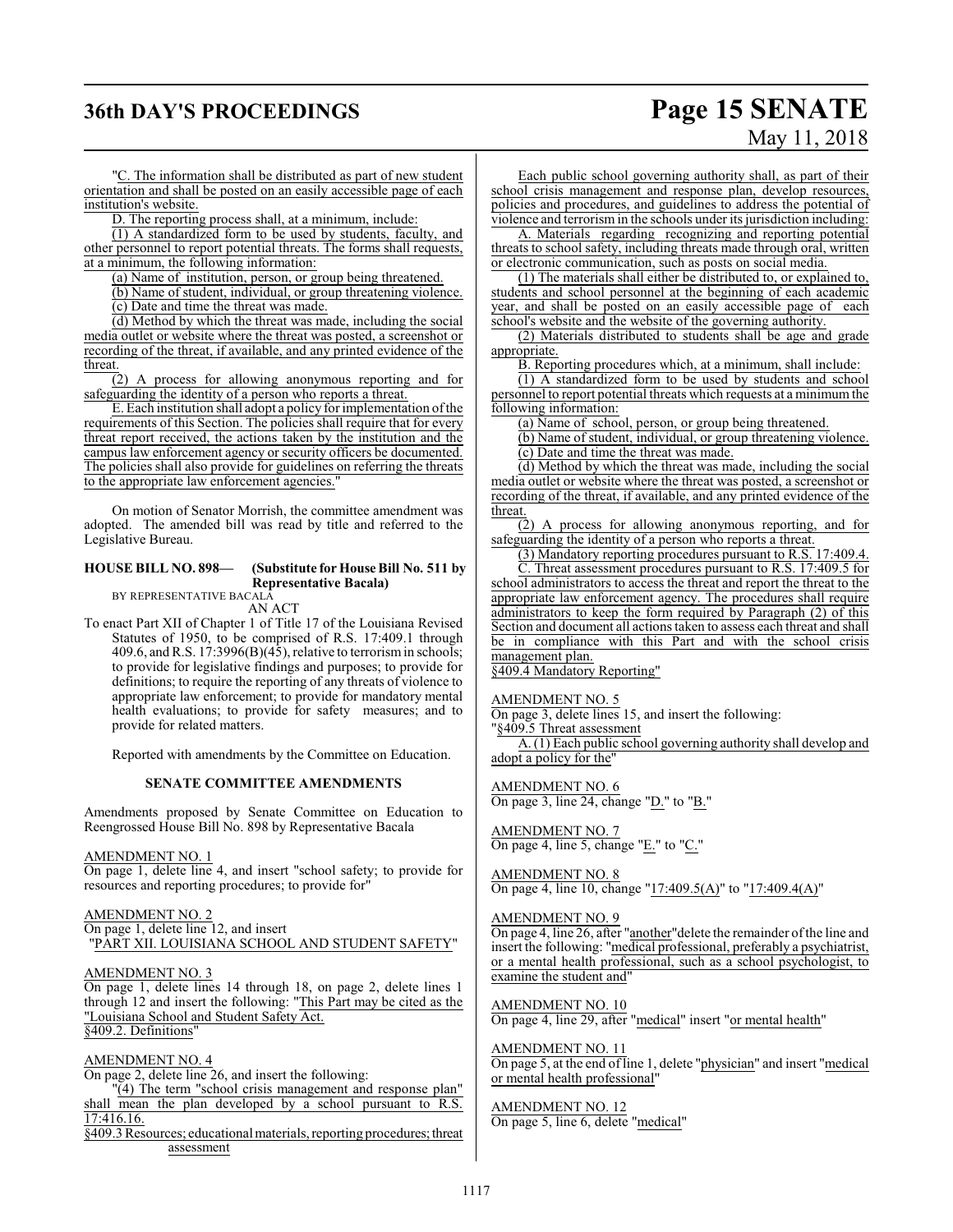#### AMENDMENT NO. 13 On page 5, at the beginning of line 8, delete "medical"

AMENDMENT NO. 14 On page 5, line 10, after "medical" insert "or mental health"

AMENDMENT NO. 15 On page 5, at the end of line 11, delete "physician" and insert "medical or mental health professional"

AMENDMENT NO. 16 On page 5, line 13, delete "physician or the court-appointed physician" and insert "medical or mental health professional"

#### AMENDMENT NO. 17

On page 5, at the end of line 18, insert the following: "The court shall not order custody to the Louisiana Department of Health or placement with a Louisiana Department of Health treatment facility without prior notice."

#### AMENDMENT NO. 18

On page 5, line 20, delete "physician or the court-appointed physician" and insert "medical or mental health professional"

AMENDMENT NO. 19 On page 5, line 27, change "17:409.5(A)" to "17:409.4(A)"

AMENDMENT NO. 20 On page 5, line 28, after "formal" insert "medical or"

#### AMENDMENT NO. 21

On page 6, after line 15, insert the following:

"Section 2. The legislature finds and declares that:

(1) Acts of violence and terrorism continue to occur in schools and pose a significant threat to the safety and well-being of children.

(2)Acts of violence and terrorismfoster a climate offear that can seriously impair and affect the physical and psychological health of students and create conditions that negatively affect learning.

(3) Protecting children and the school environment is a governmental interest of the highest order.

(4) Students, parents, educators, and policymakers have come together to call for leadership and action to address the national crisis of terrorism and violence in elementary and secondary schools.

(5) The purposes of this Part is to address the acts of violence and terrorism and provide resources to educate students and school personnel on such violence, provide a method for reporting and investigating threats, and evaluate students who may be threat to themselves or others."

On motion of Senator Morrish, the committee amendment was adopted. The amended bill was read by title and referred to the Legislative Bureau.

## **Senate Resolutions on Second Reading Reported by Committees**

#### **SENATE RESOLUTION NO. 18—** BY SENATOR CHABERT

A RESOLUTION

To approve the annual integrated coastal protection plan for Fiscal Year 2019, as adopted by the Coastal Protection and Restoration Authority Board.

Reported favorably by the Committee on Transportation, Highways and Public Works.

## **Page 16 SENATE 36th DAY'S PROCEEDINGS**

The resolution was read by title. On motion of Senator Chabert, the Senate Resolution was adopted.

#### **SENATE RESOLUTION NO. 154—** BY SENATOR ERDEY

A RESOLUTION

To urge and request the state Department of Education to establish a committee to study and develop mechanisms and processes whereby every student is served a meal at school, regardless of the student's ability to pay.

Reported with amendments by the Committee on Education.

### **SENATE COMMITTEE AMENDMENTS**

Amendments proposed by Senate Committee on Education to Original Senate Resolution No. 154 by Senator Erdey

#### AMENDMENT NO. 1

On page 2, delete line 27, and insert the following: "(11) The executive director of the Associated Professional Educators of Louisiana, or his designee."

On motion of Senator Morrish, the committee amendment was adopted.

### **Floor Amendments**

Senator Erdey proposed the following amendments.

### **SENATE FLOOR AMENDMENTS**

Amendments proposed by Senator Erdey to Original Senate Resolution No. 154 by Senator Erdey

### AMENDMENT NO. 1

On page 3, line 22, change "2019" to "2018"

On motion of Senator Erdey, the amendments were adopted.

The resolution was read by title. On motion of Senator Erdey the amended Senate Resolution was adopted.

## **Senate Resolutions on Second Reading Reported by Committees, Subject to Call**

## **Called from the Calendar**

Senator Morrish asked that Senate Resolution No. 113 be called from the Calendar.

#### **SENATE RESOLUTION NO. 113—** BY SENATOR MORRISH

A RESOLUTION

To urge and request the Louisiana Community and Technical College System, in coordination with the Board of Regents and the Louisiana Office of Student Financial Assistance, to develop a pilot program to provide public postsecondary scholarships to Louisiana's working-age citizens who have earned an alternative high school diploma and who have scored at least a seventeen on the ACT test for use in programs aligned with high-demand, high-pay occupations.

Reported favorably by the Committee on Education.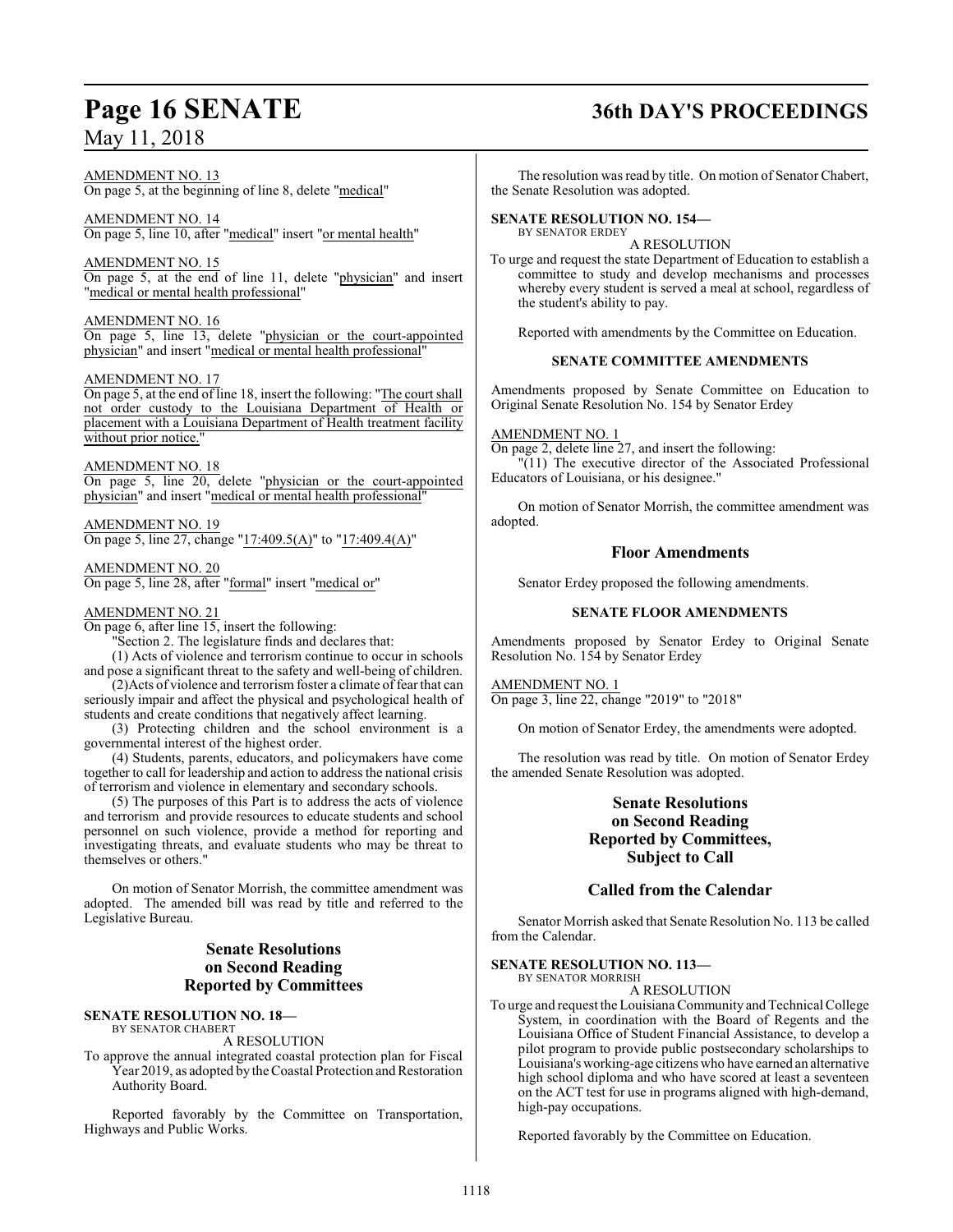## **36th DAY'S PROCEEDINGS Page 17 SENATE**

The resolution was read by title. On motion of Senator Morrish, the Senate Resolution was adopted.

#### **Rules Suspended**

Senator Thompson asked for and obtained a suspension of the rules to advance to:

### **House Bills and Joint Resolutions on Third Reading and Final Passage**

#### **Bagneris Rule**

Senator Thompson moved to invoke the rule to temporarily pass over controversial House Bills on Third Reading and Final Passage with the intention of taking them up later, in their regular order.

Without objection, so ordered.

#### **HOUSE BILL NO. 35—**

- BY REPRESENTATIVE DEVILLIER AN ACT
- To amend and reenact R.S.  $30:2531.1(D)(1)$  and (2), relative to littering; to provide for penalties for gross littering; and to provide for related matters.

The bill was read by title. Senator Price moved the final passage of the bill.

#### **ROLL CALL**

The roll was called with the following result:

#### YEAS

| Mr. President | Gatti         | Perry     |
|---------------|---------------|-----------|
| Allain        | Hewitt        | Price     |
| Appel         | Johns         | Riser     |
| <b>Bishop</b> | Lambert       | Smith, G. |
| Boudreaux     | Luneau        | Smith, J. |
| Chabert       | Martiny       | Tarver    |
| Claitor       | Milkovich     | Thompson  |
| Cortez        | Mills         | Walsworth |
| Donahue       | Mizell        | White     |
| Erdey         | Morrish       |           |
| Fannin        | Peacock       |           |
| Total $-31$   |               |           |
|               | <b>NAYS</b>   |           |
| Total $-0$    |               |           |
|               | <b>ABSENT</b> |           |

| Barrow    | LaFleur | Peterson |
|-----------|---------|----------|
| Carter    | Long    | Ward     |
| Colomb    | Morrell |          |
| Total - 8 |         |          |

The Chair declared the bill was passed and ordered it returned to the House. Senator Price moved to reconsider the vote by which the bill was passed and laid the motion on the table.

#### **HOUSE BILL NO. 47—** BY REPRESENTATIVE BISHOP

AN ACT

To amend and reenact R.S. 30:961(E), relative to cooperative endeavor agreements for the withdrawal of surface water; to extend the time for entering cooperative endeavor agreements

for withdrawal of surface water; to provide for terms, conditions, and requirements; and to provide for related matters.

The bill was read by title. Senator Walsworth moved the final passage of the bill.

### **ROLL CALL**

The roll was called with the following result:

#### YEAS

| Mr. President | Gatti         | Peacock   |
|---------------|---------------|-----------|
| Allain        | Hewitt        | Perry     |
| Appel         | Johns         | Price     |
| <b>Bishop</b> | Lambert       | Riser     |
| Boudreaux     | Luneau        | Smith, G. |
| Claitor       | Martiny       | Smith, J. |
| Cortez        | Milkovich     | Tarver    |
| Donahue       | Mills         | Thompson  |
| Erdey         | Mizell        | Walsworth |
| Fannin        | Morrish       | White     |
| Total $-30$   |               |           |
|               | <b>NAYS</b>   |           |
|               |               |           |
| $Total - 0$   |               |           |
|               | <b>ABSENT</b> |           |
| Barrow        | Colomb        | Morrell   |
| Carter        | LaFleur       | Peterson  |
| Chabert       | Long          | Ward      |
|               |               |           |

The Chair declared the bill was passed and ordered it returned to the House. Senator Walsworth moved to reconsider the vote by which the bill was passed and laid the motion on the table.

#### **HOUSE BILL NO. 84—**

Chabert Total - 9

> BY REPRESENTATIVE HAVARD AN ACT

To amend and reenact R.S.  $15:832.1(A)(1)$ , relative to work by inmates at penal or correctional facilities; to authorize the use of inmates for certain construction projects at administrative buildings or other facilities that provide management and support services to penal or correctional facilities; and to provide for related matters.

The bill was read by title. Senator Milkovich moved the final passage of the bill.

#### **ROLL CALL**

The roll was called with the following result:

#### YEAS

| Mr. President | Gatti     | Perry     |
|---------------|-----------|-----------|
| Allain        | Hewitt    | Price     |
| Appel         | Johns     | Riser     |
| <b>Bishop</b> | Lambert   | Smith, G. |
| Boudreaux     | Luneau    | Smith, J. |
| Chabert       | Martiny   | Tarver    |
| Claitor       | Milkovich | Thompson  |
| Cortez        | Mills     | Walsworth |
| Donahue       | Mizell    | White     |
| Erdey         | Morrish   |           |
| Fannin        | Peacock   |           |
| Total - 31    |           |           |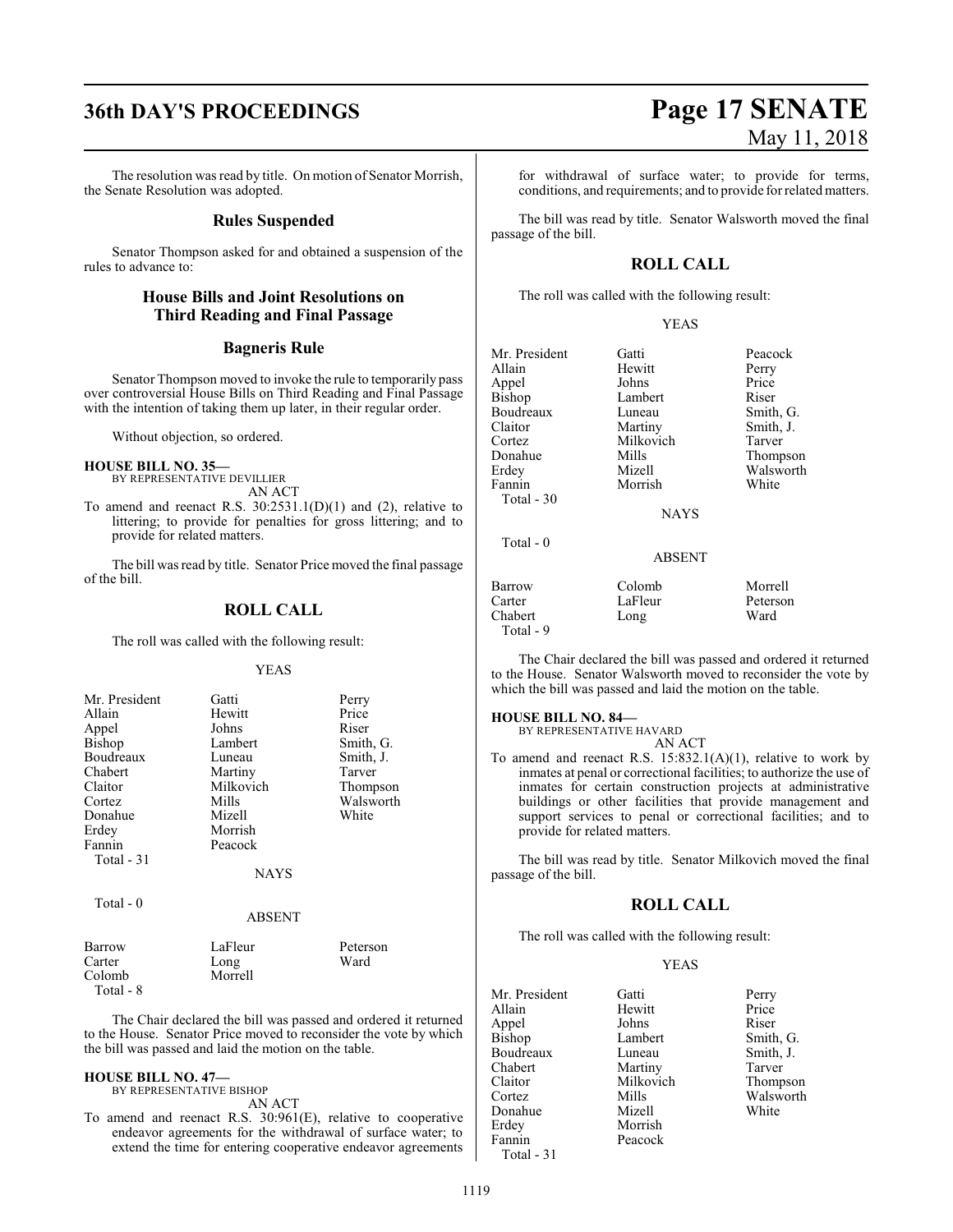#### **NAYS**

| Total $-0$       | <b>ABSENT</b>   |                  |
|------------------|-----------------|------------------|
| Barrow<br>Carter | LaFleur<br>Long | Peterson<br>Ward |
| Colomb           | Morrell         |                  |

The Chair declared the bill was passed and ordered it returned to the House. Senator Milkovich moved to reconsider the vote by which the bill was passed and laid the motion on the table.

#### **HOUSE BILL NO. 221—**

Total - 8

BY REPRESENTATIVE MACK AN ACT

To amend and reenact R.S. 40:2405.4(A) and (C), relative to peace officers; to provide relative to the submission of DNA samples; to provide relative to the storage of DNA samples; and to provide for related matters.

The bill was read by title. Senator Gary Smith moved the final passage of the bill.

## **ROLL CALL**

The roll was called with the following result:

#### YEAS

| Mr. President<br>Allain<br>Appel<br>Bishop<br>Boudreaux<br>Chabert<br>Claitor<br>Cortez<br>Donahue | Gatti<br>Hewitt<br>Johns<br>Lambert<br>Luneau<br>Martiny<br>Milkovich<br>Mills<br>Mizell | Perry<br>Price<br>Riser<br>Smith, G.<br>Smith, J.<br>Tarver<br>Thompson<br>Walsworth<br>White |
|----------------------------------------------------------------------------------------------------|------------------------------------------------------------------------------------------|-----------------------------------------------------------------------------------------------|
| Erdey<br>Fannin<br>Total - 31                                                                      | Morrish<br>Peacock<br><b>NAYS</b>                                                        |                                                                                               |
| Total - 0                                                                                          | <b>ABSENT</b>                                                                            |                                                                                               |

| Barrow              | LaFleur | Peterson |
|---------------------|---------|----------|
| Carter              | Long    | Ward     |
| Colomb<br>Total - 8 | Morrell |          |

The Chair declared the bill was passed and ordered it returned to the House. Senator Gary Smith moved to reconsider the vote by which the bill was passed and laid the motion on the table.

#### **HOUSE BILL NO. 279—**

BY REPRESENTATIVES MARINO, BAGNERIS, BOUIE, CONNICK,<br>DUPLESSIS, HALL, JIMMY HARRIS, JACKSON, JORDAN, LYONS,<br>MARCELLE,NORTON,AND SMITH AN ACT

To amend and reenact R.S.  $13:5401(B)(1)$  and to enact R.S. 13:5401(B)(3)(d) and Code of Criminal Procedure Article  $890.3(A)(3)$ , relative to reentry courts; to provide relative to eligibility requirements for workforce development sentencing programs; and to provide for related matters.

The bill was read by title. Senator Martiny moved the final passage of the bill.

## **Page 18 SENATE 36th DAY'S PROCEEDINGS**

### **ROLL CALL**

The roll was called with the following result:

#### YEAS

Mr. President Claitor Smith, G.<br>Allain Johns Tarver Appel Luneau Thompson<br>Bishop Martiny White Boudreaux Mills<br>Chabert Morrish Chabert Total - 16

Martiny<br>Mills

Allain Johns Tarver

**NAYS** 

Cortez Hewitt Perry Donahue Lambert Riser<br>
Erdey Milkovich Smith. J. Erdey Milkovich<br>Fannin Mizell Fannin Mizell Walsworth Peacock Total - 14

ABSENT

| Barrow    | LaFleur | Peterson |
|-----------|---------|----------|
| Carter    | Long    | Price    |
| Colomb    | Morrell | Ward     |
| Total - 9 |         |          |

The Chair declared the bill failed to pass.

#### **Notice of Reconsideration**

Senator Martiny moved to reconsider on the next Legislative Day the vote by which the bill failed to pass.

## **HOUSE BILL NO. 292—** BY REPRESENTATIVE AMEDEE

AN ACT

To enact R.S. 15:284, relative to criminal trial procedure; to require the use of facility dogs in certain circumstances; to authorize the court to allow facility dogs in other circumstances; to provide notice to the court regarding the use of facility dogs; to provide for jury instructions; to provide for definitions; and to provide for related matters.

The bill was read by title. Senator Gary Smith moved the final passage of the bill.

## **ROLL CALL**

The roll was called with the following result:

Peacock

#### YEAS

Mr. President Gatti Perry<br>Allain Hewitt Price Appel Johns<br>Bishop Lambert Boudreaux Luneau Smith,<br>
Chabert Martiny Tarver Chabert Martiny Tarver<br>
Claitor Milkovich Thompson Claitor Milkovich<br>Cortez Mills Donahue<br>Erdey Erdey Morrish<br>Fannin Peacock Total - 31

Hewitt Price<br>
Johns Riser Lambert Smith, G.<br>
Luneau Smith, J. Mills Walsworth<br>
Mizell White

**NAYS** 

Total - 0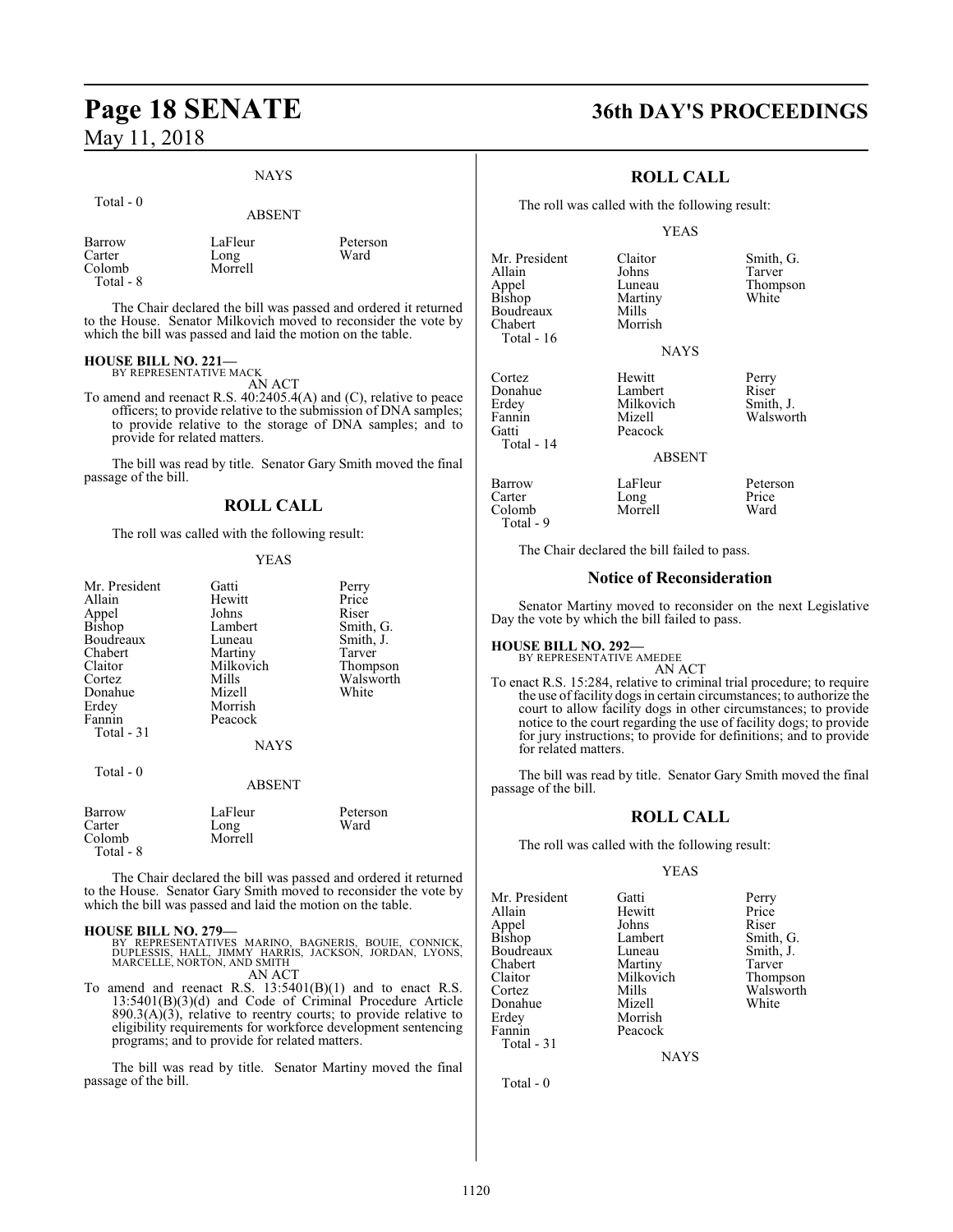Long<br>Morrell

#### ABSENT

Barrow LaFleur Peterson<br>Carter Long Ward Colomb Total - 8

The Chair declared the bill was passed and ordered it returned to the House. Senator Gary Smith moved to reconsider the vote by

**HOUSE BILL NO. 298—**

BY REPRESENTATIVE CHAD BROWN AN ACT

which the bill was passed and laid the motion on the table.

To amend and reenact R.S. 27:29.3(A)(1), relative to non-gaming supplier permits; to provide relative to those non-gaming suppliers who are required to obtain permits; and to provide for related matters.

The bill was read by title. Senator Price moved the final passage of the bill.

#### **ROLL CALL**

The roll was called with the following result:

#### YEAS

| Appel<br><b>Bishop</b><br>Boudreaux<br>Chabert<br>Claitor<br>Total $-13$ | Johns<br>Luneau<br>Mills<br>Mizell<br>Morrish<br><b>NAYS</b>        | Price<br>Smith, G.<br>Tarver                         |
|--------------------------------------------------------------------------|---------------------------------------------------------------------|------------------------------------------------------|
| Mr. President<br>Allain<br>Donahue<br>Erdey<br>Fannin<br>Total - 15      | Gatti<br>Hewitt<br>Lambert<br>Milkovich<br>Peacock<br><b>ABSENT</b> | Perry<br>Riser<br>Smith, J.<br>Thompson<br>Walsworth |
| Barrow<br>Carter<br>Colomb<br>Cortez<br>Total - 11                       | LaFleur<br>Long<br>Martiny<br>Morrell                               | Peterson<br>Ward<br>White                            |

The Chair declared the bill failed to pass.

#### **Notice of Reconsideration**

Senator Price moved to reconsider on the next Legislative Day the vote by which the bill failed to pass.

## **HOUSE BILL NO. 312—** BY REPRESENTATIVE ABRAHAM

AN ACT

To amend and reenact R.S. 51:940.1(B), relative to standards and procedures for the Department of Economic Development or the office of entertainment industry development; to provide for requirements for state-certification of certain motion picture productions; to prohibit final certification of certain expenditures under certain circumstances; to provide for applicability; to provide for an effective date; and to provide for related matters.

The bill was read by title. Senator Johns moved the final passage of the bill.

## **36th DAY'S PROCEEDINGS Page 19 SENATE** May 11, 2018

### **ROLL CALL**

The roll was called with the following result:

#### YEAS

| Mr. President | Gatti         | Perry     |
|---------------|---------------|-----------|
| Allain        | Hewitt        | Price     |
| Appel         | Johns         | Riser     |
| Bishop        | Lambert       | Smith, G. |
| Boudreaux     | Luneau        | Smith, J. |
| Chabert       | Martiny       | Tarver    |
| Claitor       | Milkovich     | Thompson  |
| Cortez        | Mills         | Walsworth |
| Donahue       | Mizell        | White     |
| Erdey         | Morrish       |           |
| Fannin        | Peacock       |           |
| Total - 31    |               |           |
|               | <b>NAYS</b>   |           |
| Total - 0     |               |           |
|               | <b>ABSENT</b> |           |
| Barrow        | LaFleur       | Peterson  |
| Carter        | Long          | Ward      |
| Colomb        | Morrell       |           |
|               |               |           |

The Chair declared the bill was passed and ordered it returned to the House. Senator Johns moved to reconsider the vote by which the bill was passed and laid the motion on the table.

Total - 8

**HOUSE BILL NO. 388—** BY REPRESENTATIVES HODGES AND FOIL

AN ACT To amend and reenact R.S. 9:2793.8, R.S. 23:893, R.S. 29:733(C)(Article 6), and R.S. 33:4712.18(A)(3), and to enact R.S. 29:735.4 and R.S. 42:1102(18)(b)(iii), relative to emergency preparedness and disaster management; to provide relative to the Emergency Management Assistance Compact; to provide for a registry of volunteers for disaster or emergency response; to provide for credentials of volunteers; to provide for definitions; to provide for background checks; to provide a limitation ofliability for volunteers; to provide for applicability; to provide limitations; and to provide for related matters.

The bill was read by title. Senator White moved the final passage of the bill.

#### **ROLL CALL**

The roll was called with the following result:

#### YEAS

| Mr. President<br>Allain<br>Appel<br>Bishop | Fannin<br>Hewitt<br>Johns<br>Lambert<br>Luneau | Peacock<br>Perry<br>Price<br>Smith, G.<br>Smith, J. |
|--------------------------------------------|------------------------------------------------|-----------------------------------------------------|
|                                            |                                                |                                                     |
|                                            |                                                |                                                     |
| Boudreaux                                  |                                                |                                                     |
| Chabert                                    | Martiny                                        | Tarver                                              |
| Claitor                                    | Milkovich                                      | Thompson                                            |
| Donahue                                    | Mizell                                         | White                                               |
| Erdey                                      | Morrish                                        |                                                     |
| Total - 26                                 |                                                |                                                     |
|                                            | <b>NAYS</b>                                    |                                                     |
| Cortez                                     | Mills                                          | Walsworth                                           |
| Gatti                                      | Riser                                          |                                                     |

Total - 5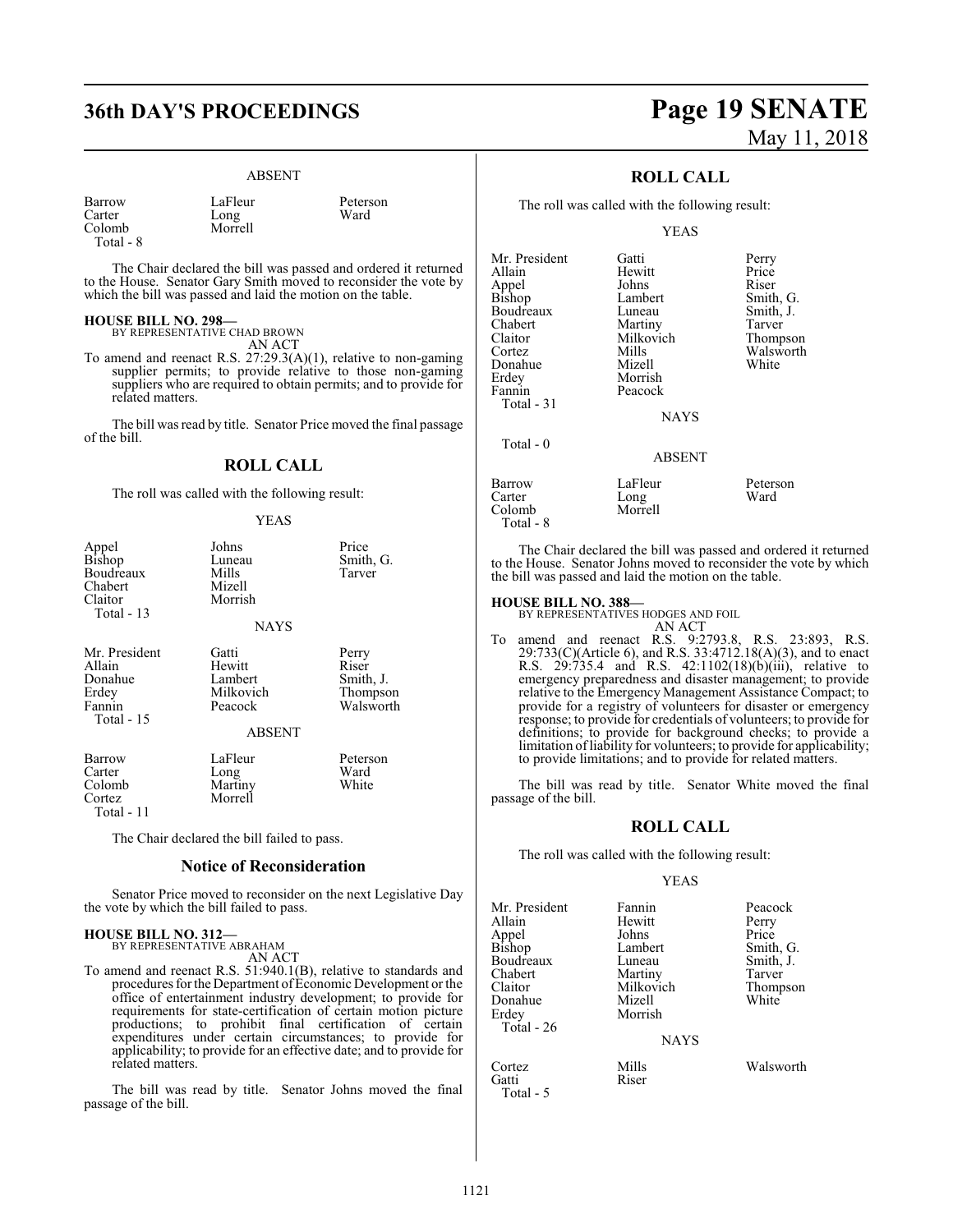#### ABSENT

| Barrow    |  |
|-----------|--|
| Carter    |  |
| Colomb    |  |
| Total - 8 |  |

LaFleur Peterson<br>Long Ward

The Chair declared the bill was passed and ordered it returned to the House. Senator White moved to reconsider the vote by which the bill was passed and laid the motion on the table.

Long Morrell

#### **HOUSE BILL NO. 401—**

BY REPRESENTATIVE HAVARD AN ACT

To enact R.S. 13:5554(G)(7), relative to sheriffs; to provide relative to retiree health benefits; to provide for the payment of group insurance premiums for the sheriff and sheriff deputies of East Feliciana Parish; and to provide for related matters.

The bill was read by title. Senator Milkovich moved the final passage of the bill.

#### **ROLL CALL**

The roll was called with the following result:

#### YEAS

| Mr. President | Gatti         | Perry     |
|---------------|---------------|-----------|
| Allain        | Hewitt        | Price     |
| Appel         | Johns         | Riser     |
| Bishop        | Lambert       | Smith, G. |
| Boudreaux     | Luneau        | Smith, J. |
| Chabert       | Martiny       | Tarver    |
| Claitor       | Milkovich     | Thompson  |
| Cortez        | Mills         | Walsworth |
| Donahue       | Mizell        | White     |
| Erdey         | Morrish       |           |
| Fannin        | Peacock       |           |
| Total - 31    |               |           |
|               | <b>NAYS</b>   |           |
| Total - 0     |               |           |
|               | <b>ABSENT</b> |           |
| Barrow        | LaFleur       | Peterson  |
| Carter        | Long          | Ward      |
| Colomb        | Morrell       |           |
|               |               |           |

Total - 8

The Chair declared the bill was passed and ordered it returned to the House. Senator Milkovich moved to reconsider the vote by which the bill was passed and laid the motion on the table.

#### **HOUSE BILL NO. 427—** BY REPRESENTATIVE MACK

AN ACT

To amend and reenact R.S. 32:663(B), relative to testing methods used by the Department of Public Safety and Corrections; to provide for changes to the testing methods used by the Department of Public Safety and Corrections; and to provide for related matters.

The bill was read by title. Senator Gary Smith moved the final passage of the bill.

#### **ROLL CALL**

The roll was called with the following result:

#### YEAS

Mr. President Gatti Beacock<br>
Allain Hewitt Perry

Perry

## **Page 20 SENATE 36th DAY'S PROCEEDINGS**

| Appel         | Johns         | Price     |
|---------------|---------------|-----------|
| <b>Bishop</b> | Lambert       | Riser     |
| Boudreaux     | Luneau        | Smith, G. |
| Chabert       | Martiny       | Smith, J. |
| Cortez        | Milkovich     | Tarver    |
| Donahue       | Mills         | Thompson  |
| Erdey         | Mizell        | Walsworth |
| Fannin        | Morrish       | White     |
| Total - 30    |               |           |
|               | <b>NAYS</b>   |           |
| Claitor       |               |           |
| Total - 1     |               |           |
|               | <b>ABSENT</b> |           |
| <b>Barrow</b> | LaFleur       | Peterson  |
| Carter        | Long          | Ward      |
| Colomb        | Morrell       |           |
| Total - 8     |               |           |

The Chair declared the bill was passed and ordered it returned to the House. Senator Gary Smith moved to reconsider the vote by which the bill was passed and laid the motion on the table.

#### **Rules Suspended**

Senator Fannin asked for and obtained a suspension of the rules to allow Paula Rodriguez, Sign Language Interpreter, on the floor of the Senate.

**HOUSE BILL NO. 474—** BY REPRESENTATIVES SMITH, GARY CARTER, GAINES, HUNTER, JACKSON, AND ZERINGUE AN ACT

To amend and reenact R.S. 40:2405.8(E) and to enact R.S. 40:2405.8(F) and (G), relative to peace officer training requirements; to provide for the creation of domestic violence training modules; to provide for the creation of a communication training plan; to provide relative to communication tools; to provide for the promulgation of rules; and to provide for related matters.

The bill was read by title. Senator Claitor moved the final passage of the bill.

#### **ROLL CALL**

The roll was called with the following result:

#### YEAS

| Mr. President | Fannin        | Morrish   |
|---------------|---------------|-----------|
| Allain        | Gatti         | Peacock   |
| Appel         | Hewitt        | Perry     |
| <b>Bishop</b> | Johns         | Riser     |
| Boudreaux     | Lambert       | Smith, G. |
| Chabert       | Luneau        | Smith, J. |
| Claitor       | Martiny       | Tarver    |
| Cortez        | Milkovich     | Thompson  |
| Donahue       | Mills         | Walsworth |
| Erdey         | Mizell        | White     |
| Total - 30    |               |           |
|               | <b>NAYS</b>   |           |
| Total $-0$    |               |           |
|               | <b>ABSENT</b> |           |
| Barrow        | LaFleur       | Peterson  |
| Carter        | Long          | Price     |

Colomb Morrell Ward Total - 9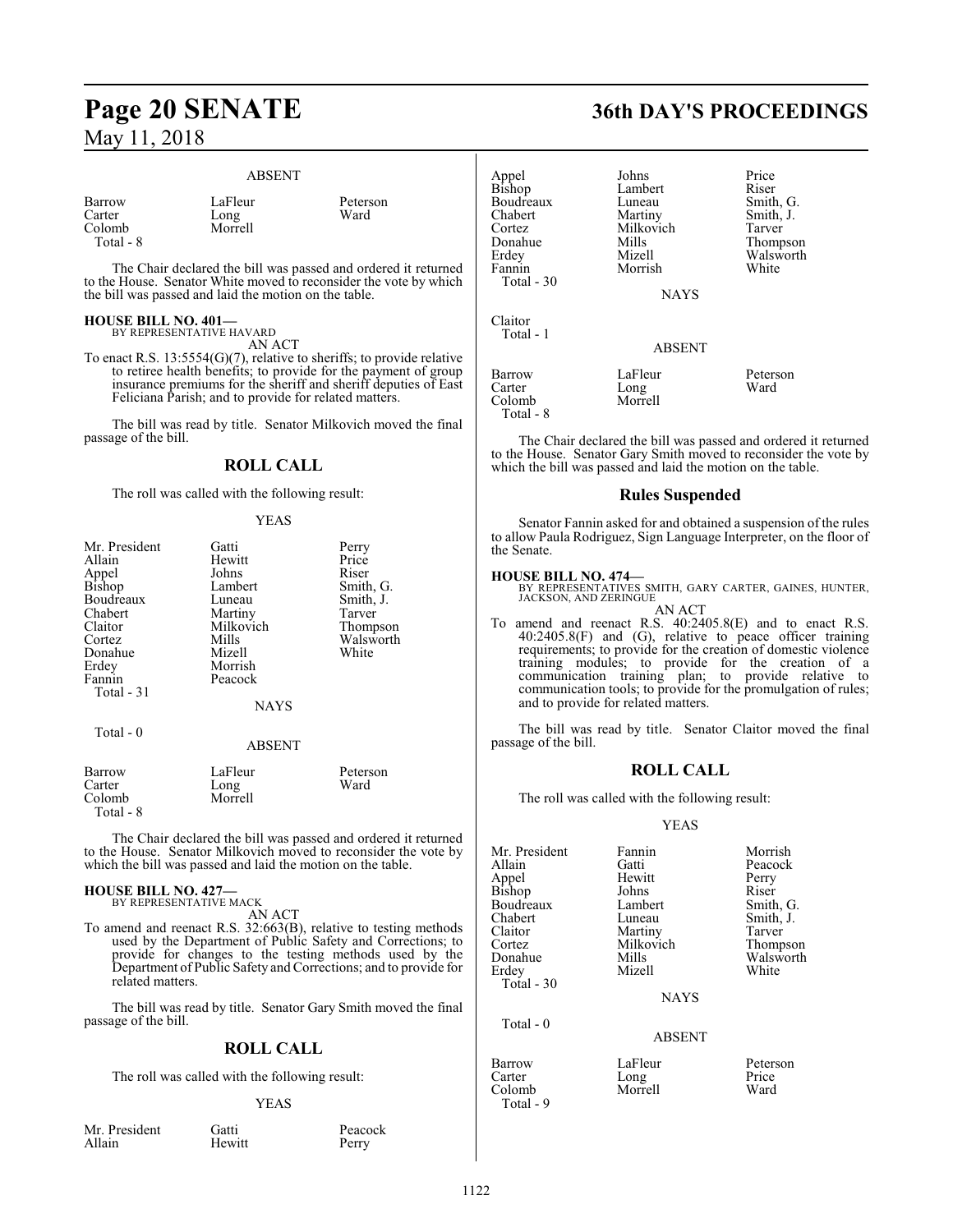## **36th DAY'S PROCEEDINGS Page 21 SENATE**

#### **HOUSE BILL NO. 495—**

BY REPRESENTATIVE HAZEL AN ACT

To amend and reenact R.S. 40:1379.1.4(B)(1) and (6) and to enact R.S. 40:1379.1.4(D), relative to the carrying of concealed weapons by qualified retired law enforcement officers; to provide relative to the necessary qualifications for a qualified retired law enforcement officer; to require the chief law enforcement officer issue retired law enforcement officers identification for the purposes of carrying concealed weapons; and to provide for related matters.

The bill was read by title. Senator White moved the final passage of the bill.

#### **ROLL CALL**

The roll was called with the following result:

#### YEAS

| Mr. President | Gatti         | Perry     |
|---------------|---------------|-----------|
| Allain        | Hewitt        | Price     |
| Appel         | Johns         | Riser     |
| <b>Bishop</b> | Lambert       | Smith, G. |
| Boudreaux     | Luneau        | Smith, J. |
| Chabert       | Martiny       | Tarver    |
| Claitor       | Milkovich     | Thompson  |
| Cortez        | Mills         | Walsworth |
| Donahue       | Mizell        | White     |
| Erdey         | Morrish       |           |
| Fannin        | Peacock       |           |
| Total $-31$   |               |           |
|               | <b>NAYS</b>   |           |
| Total - 0     |               |           |
|               | <b>ABSENT</b> |           |
| Barrow        | LaFleur       | Peterson  |
| Carter        | Long          | Ward      |
| Colomb        | Morrell       |           |

Total - 8

The Chair declared the bill was passed and ordered it returned to the House. Senator White moved to reconsider the vote by which the bill was passed and laid the motion on the table.

#### **HOUSE BILL NO. 537—**

BY REPRESENTATIVE MARINO AN ACT

To amend and reenact R.S. 15:574.6.1(A) and Code of Criminal Procedure Articles 893(B)(1)(introductory paragraph) and  $(b)$ (iii) and (iv) and (G) and 895.6(A) and to enact Code of Criminal Procedure Article  $893(B)(1)(b)(v)$ , (vi), and (vii), relative to participation in specialty court programs; to authorize probation for persons convicted of certain offenses to allow for participation in a specialty court program upon approval by the district attorney and under certain circumstances; to provide relative to the circumstances under which the sentence of a fourth conviction for a noncapital felony may be suspended; to provide relative to the duration of probation when a defendant is placed in a specialty court program; to prohibit specialty court program participants from earning compliance credits toward a term of probation or parole; and to provide for related matters.

The bill was read by title. Senator Martiny moved the final passage of the bill.

# May 11, 2018

### **ROLL CALL**

The roll was called with the following result:

#### YEAS

| Mr. President<br>Allain<br><b>Bishop</b><br>Boudreaux<br>Chabert<br>Claitor<br>Cortez<br>Total - 21 | Hewitt<br>Johns<br>Luneau<br>Martiny<br>Mills<br>Mizell<br>Morrish<br><b>NAYS</b> | Peaco<br>Perry<br>Price<br>Smith<br>Tarver<br>Thom<br>White |
|-----------------------------------------------------------------------------------------------------|-----------------------------------------------------------------------------------|-------------------------------------------------------------|
| Appel<br>Donahue<br>Erdey<br>Total - 7                                                              | Fannin<br>Gatti<br>Milkovich<br><b>ABSENT</b>                                     | Walsy                                                       |
| Barrow<br>Carter<br>Colomb<br>$L_0$ Flaur                                                           | Lambert<br>Long<br>Morrell<br>Dataraon                                            | Riser<br>Smith<br>Ward                                      |

Walsworth

Peacock Perry<br>Price

Smith, J. Tarver Thompson<br>White

Smith, G.<br>Ward Peterson

The Chair declared the bill was passed and ordered it returned to the House. Senator Martiny moved to reconsider the vote by which the bill was passed and laid the motion on the table.

## **HOUSE BILL NO. 604—** BY REPRESENTATIVE EMERSON

Total - 11

AN ACT To enact R.S. 40:1665.2(G), relative to financial security for survivors of law enforcement officers killed in the line of duty; to provide health insurance coverage for the surviving spouse or child of a law enforcement officer killed in the line of duty for a limited time period; to provide for premium payments; and to provide for related matters.

The bill was read by title. Senator White moved the final passage of the bill.

#### **ROLL CALL**

The roll was called with the following result:

#### YEAS

| Mr. President<br>Allain<br>Appel<br>Bishop<br>Boudreaux<br>Chabert | Gatti<br>Hewitt<br>Johns<br>Lambert<br>Luneau<br>Martiny | Perry<br>Price<br>Riser<br>Smith, G.<br>Smith, J.<br>Tarver |
|--------------------------------------------------------------------|----------------------------------------------------------|-------------------------------------------------------------|
| Claitor<br>Cortez<br>Donahue<br>Erdey<br>Fannin<br>Total - 31      | Milkovich<br>Mills<br>Mizell<br>Morrish<br>Peacock       | Thompson<br>Walsworth<br>White                              |
| Total $-0$                                                         | <b>NAYS</b><br><b>ABSENT</b>                             |                                                             |
| Barrow                                                             | LaFleur                                                  | Peterson                                                    |

Carter Long Ward Morrell

Total - 8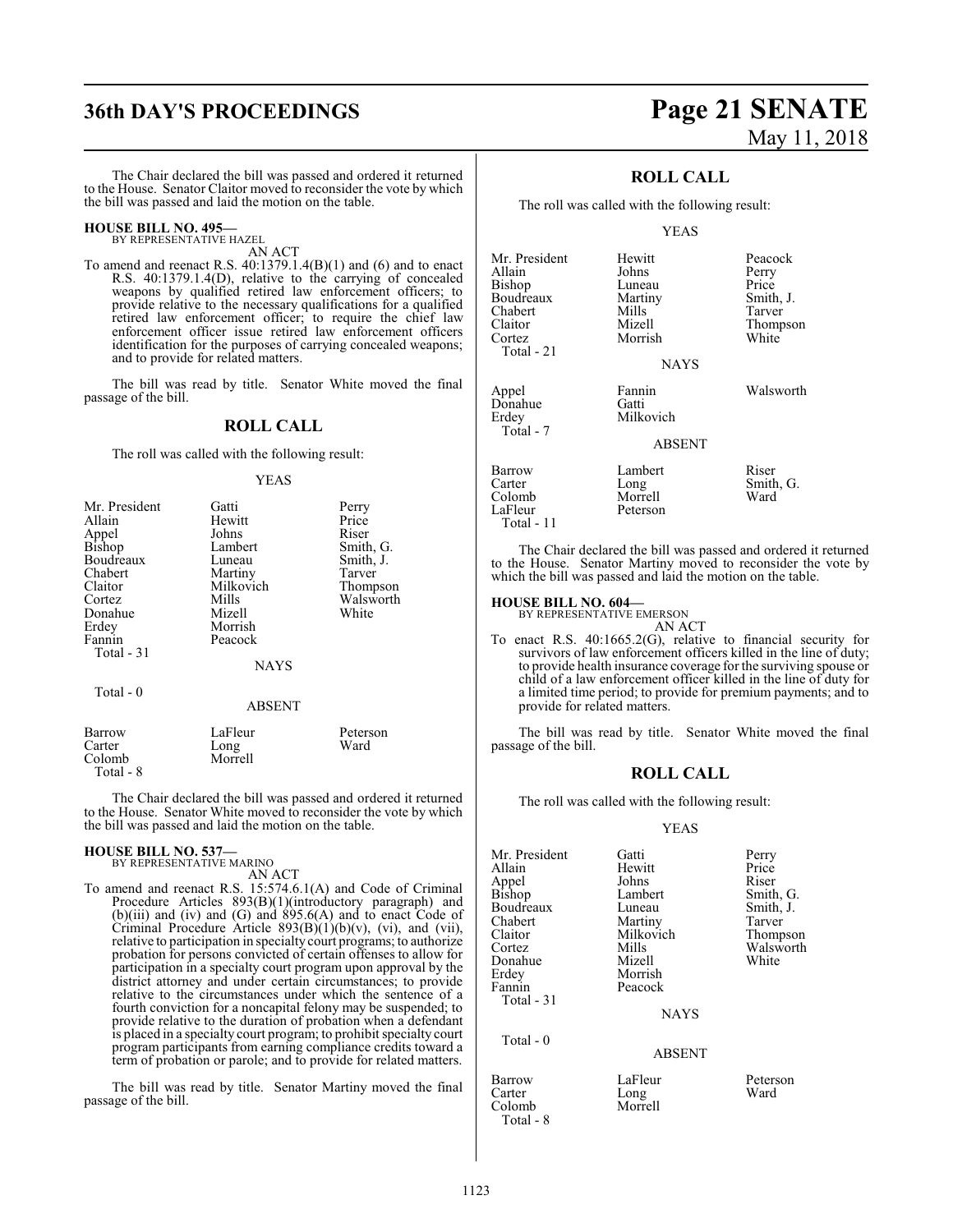#### The Chair declared the bill was passed and ordered it returned to the House. Senator White moved to reconsider the vote by which the bill was passed and laid the motion on the table.

#### **HOUSE BILL NO. 688—**

BY REPRESENTATIVE LYONS AN ACT

To amend and reenact Chapter 20 of Subtitle II of Title 30 of the Louisiana Revised States of 1950 comprised of R.S. 30:2501 through 2521, the heading of Part I of Chapter 21 of Subtitle II of Title 30 of the Louisiana Revised Statutes of 1950, R.S. 30:2531(C)(4), R.S. 47:463.43(Section Heading), and R.S. 56:10(B)(15) and to repeal R.S. 30:2521 through 2530, 2537 through 2543, and 2546(D) and R.S. 36:239(B)(6), relative to environmental education and litter reduction; to provide relative to the powers, duties, functions, and responsibilities of the Department of Wildlife and Fisheries relative to environmental education and litter reduction; and to provide forrelated matters.

The bill was read by title. Senator Price moved the final passage of the bill.

#### **ROLL CALL**

The roll was called with the following result:

#### YEAS

| Mr. President | Gatti       | Perry     |
|---------------|-------------|-----------|
| Allain        | Hewitt      | Price     |
| Appel         | Johns       | Riser     |
| Bishop        | Lambert     | Smith, G. |
| Boudreaux     | Luneau      | Smith, J. |
| Chabert       | Martiny     | Tarver    |
| Claitor       | Milkovich   | Thompson  |
| Cortez        | Mills       | Walsworth |
| Donahue       | Mizell      | White     |
| Erdey         | Morrish     |           |
| Fannin        | Peacock     |           |
| Total - 31    |             |           |
|               | <b>NAYS</b> |           |
| Total - 0     |             |           |
|               | ABSENT      |           |
| Barrow        | LaFleur     | Peterson  |
| Carter        | Long        | Ward      |
| Colomb        | Morrell     |           |

The Chair declared the bill was passed and ordered it returned to the House. Senator Price moved to reconsider the vote by which the bill was passed and laid the motion on the table.

#### **HOUSE BILL NO. 783—**

Total - 8

BY REPRESENTATIVE HUVAL AN ACT

To amend and reenact R.S. 46:2626(F)(5) and to repeal R.S. 46:2626(F)(6), relative to emergency ground ambulance service providers; to provide for maximum fees on emergency ground ambulance service providers; to provide for the duties of the Louisiana Department of Health in fee assessment; to repeal the requirement that the department publish certain information regarding the fee assessment; and to provide for related matters.

The bill was read by title. Senator Mills moved the final passage of the bill.

## **Page 22 SENATE 36th DAY'S PROCEEDINGS**

### **ROLL CALL**

The roll was called with the following result:

#### YEAS

| Mr. President<br>Allain<br>Appel<br>Bishop<br>Boudreaux<br>Chabert<br>Claitor<br>Cortez<br>Donahue | Gatti<br>Hewitt<br>Johns<br>Lambert<br>Luneau<br>Martiny<br>Milkovich<br>Mills<br>Mizell | Perry<br>Price<br>Riser<br>Smith, G.<br>Smith, J.<br>Tarver<br>Thompson<br>Walsworth<br>White |
|----------------------------------------------------------------------------------------------------|------------------------------------------------------------------------------------------|-----------------------------------------------------------------------------------------------|
| Erdey                                                                                              | Morrish                                                                                  |                                                                                               |
| Fannin<br>Total - 31                                                                               | Peacock<br><b>NAYS</b>                                                                   |                                                                                               |
| Total $-0$                                                                                         | <b>ABSENT</b>                                                                            |                                                                                               |
| Barrow<br>Carter<br>Colomb<br>Total - 8                                                            | LaFleur<br>Long<br>Morrell                                                               | Peterson<br>Ward                                                                              |

The Chair declared the bill was passed and ordered it returned to the House. Senator Mills moved to reconsider the vote by which the bill was passed and laid the motion on the table.

**HOUSE BILL NO. 806—**

BY REPRESENTATIVE JOHNSON AN ACT

To enact R.S. 33:4715.3, relative to the construction and operation of courtroom and related facilities in certain parishes; to create a special district for such purpose; to provide for governance, jurisdiction, powers, and functions of the district; to provide for its authority to levy taxes and incur debt; and to provide for related matters.

The bill was read by title. Senator Riser moved the final passage of the bill.

#### **ROLL CALL**

The roll was called with the following result:

#### YEAS

| Mr. President | Gatti       | Perry     |
|---------------|-------------|-----------|
| Allain        | Hewitt      | Price     |
| Appel         | Johns       | Riser     |
| Bishop        | Lambert     | Smith, G. |
| Boudreaux     | Luneau      | Smith, J. |
| Chabert       | Martiny     | Tarver    |
| Cortez        | Mills       | Thompson  |
| Donahue       | Mizell      | Walsworth |
| Erdey         | Morrish     | White     |
| Fannin        | Peacock     |           |
| Total - 29    |             |           |
|               | <b>NAYS</b> |           |
|               |             |           |

Claitor Milkovich Total - 2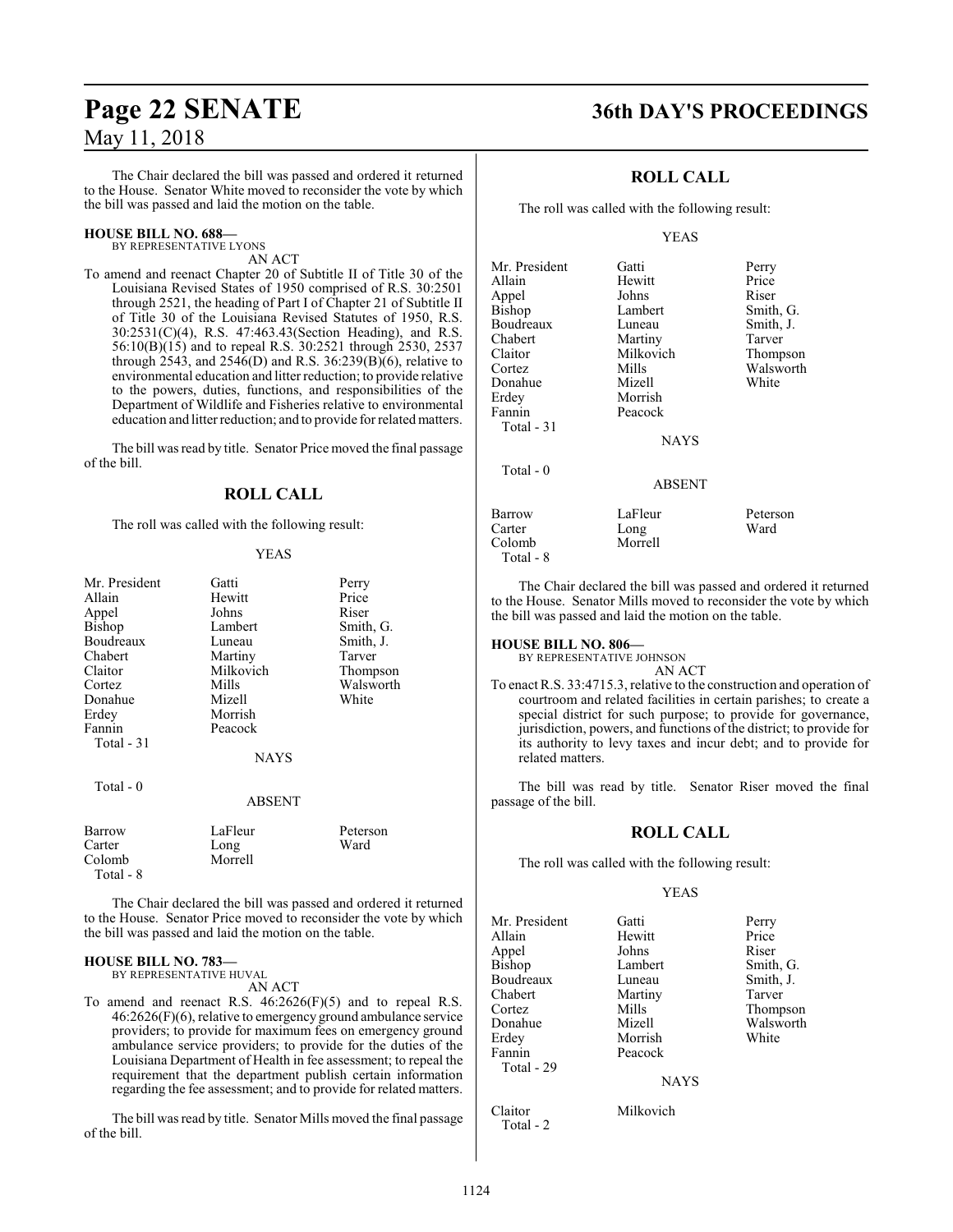## **36th DAY'S PROCEEDINGS Page 23 SENATE**

#### ABSENT

Peterson<br>Ward

| Barrow    | LaFleur | Peter: |
|-----------|---------|--------|
| Carter    | Long    | Ward   |
| Colomb    | Morrell |        |
| Total - 8 |         |        |

The Chair declared the bill was passed and ordered it returned to the House. Senator Riser moved to reconsider the vote by which the bill was passed and laid the motion on the table.

#### **HOUSE BILL NO. 840—**

BY REPRESENTATIVE JIMMY HARRIS AN ACT

To enact R.S. 47:350(E), relative to occupational licenses; to provide relative to the application for an occupational license; to prohibit the issuance of any such license under certain circumstances; and to provide for related matters.

The bill was read by title. Senator Bishop moved the final passage of the bill.

#### **ROLL CALL**

The roll was called with the following result:

#### YEAS

| Mr. President | Fannin      | Peacock   |
|---------------|-------------|-----------|
| Allain        | Gatti       | Perry     |
| Appel         | Hewitt      | Price     |
| Bishop        | Johns       | Riser     |
| Boudreaux     | Lambert     | Smith, G. |
| Chabert       | Luneau      | Smith, J. |
| Claitor       | Martiny     | Tarver    |
| Cortez        | Mills       | Thompson  |
| Donahue       | Mizell      | Walsworth |
| Erdey         | Morrish     | White     |
| Total - 30    |             |           |
|               | <b>NAYS</b> |           |
| Total - 0     |             |           |

#### ABSENT

| Barrow              | LaFleur   | Morrell  |
|---------------------|-----------|----------|
| Carter              | Long      | Peterson |
| Colomb<br>Total - 9 | Milkovich | Ward     |

The Chair declared the bill was passed and ordered it returned to the House. Senator Bishop moved to reconsider the vote by which the bill was passed and laid the motion on the table.

#### **HOUSE BILL NO. 900— (Substitute for House Bill No. 884 by Representative Abramson)**

BY REPRESENTATIVE ABRAMSON AN ACT

To enact Chapter 3-C of Subtitle I of Title 39 of the Louisiana Revised Statutes of 1950, to be comprised of R.S. 39:462.1 through 462.6, and  $1367(E)(2)(b)(vii)$ , relative to capital outlay finance; to provide a funding source for certain capital outlay expenditures by local government and other political subdivisions; to establish the Louisiana Capital Outlay Revolving Loan Bank; to provide for a board of directors to govern the bank; to provide for membership, duties, and authority of the board; to provide for the adoption of bylaws, rules, and regulations by the board; to provide for the capitalization, administration, investment, and disposition of

# May 11, 2018

monies received by the bank; to authorize the bank to incur debt and issue bonds, notes, or other evidences of indebtedness and to guarantee the debt of other certain entities; to authorize loans from the bank to non-state public entities for certain capital outlay projects; to provide procedures for local governments and political subdivisions to enter into such indebtedness and provide for repayment; to exempt interest on such indebtedness from taxation; to provide with respect to loan forgiveness; to provide for effectiveness; and to provide for related matters.

On motion of Senator Fannin the bill was read by title and recommitted to the Committee on Finance.

#### **Recess**

On motion of Senator Martiny, the Senate took a recess at 10:30 o'clock A.M. until 1:30 o'clock P.M.

#### **After Recess**

The Senate was called to order at 2:00 o'clock P.M. by the President of the Senate.

#### **ROLL CALL**

The roll being called, the following members answered to their names:

#### PRESENT

Mr. President Hewitt Price<br>Allain Johns Riser Allain Johns<br>
Appel Luneau Boudreaux Milkovich Smith,<br>
Chabert Mills Tarver Chabert Mills<br>Claitor Mizell Claitor Mizell Walsworth<br>
Cortez Morrish White<br>
Morrish White Donahue<br>Gatti Total - 25

Morrish<br>Peacock Perry

Luneau Smith, G.<br>Milkovich Smith, J.

#### ABSENT

| Barrow     | Fannin  | Morrell  |
|------------|---------|----------|
| Bishop     | LaFleur | Peterson |
| Carter     | Lambert | Thompson |
| Colomb     | Long    | Ward     |
| Erdey      | Martiny |          |
| Total - 14 |         |          |

The President of the Senate announced there were 25 Senators present and a quorum.

#### **Senate Business Resumed After Recess**

#### **Message from the House**

#### **CONCURRING IN SENATE CONCURRENT RESOLUTIONS**

#### May 11, 2018

To the Honorable President and Members of the Senate:

I am directed to inform your honorable body that the House of Representatives has finally concurred in the following Senate Concurrent Resolutions: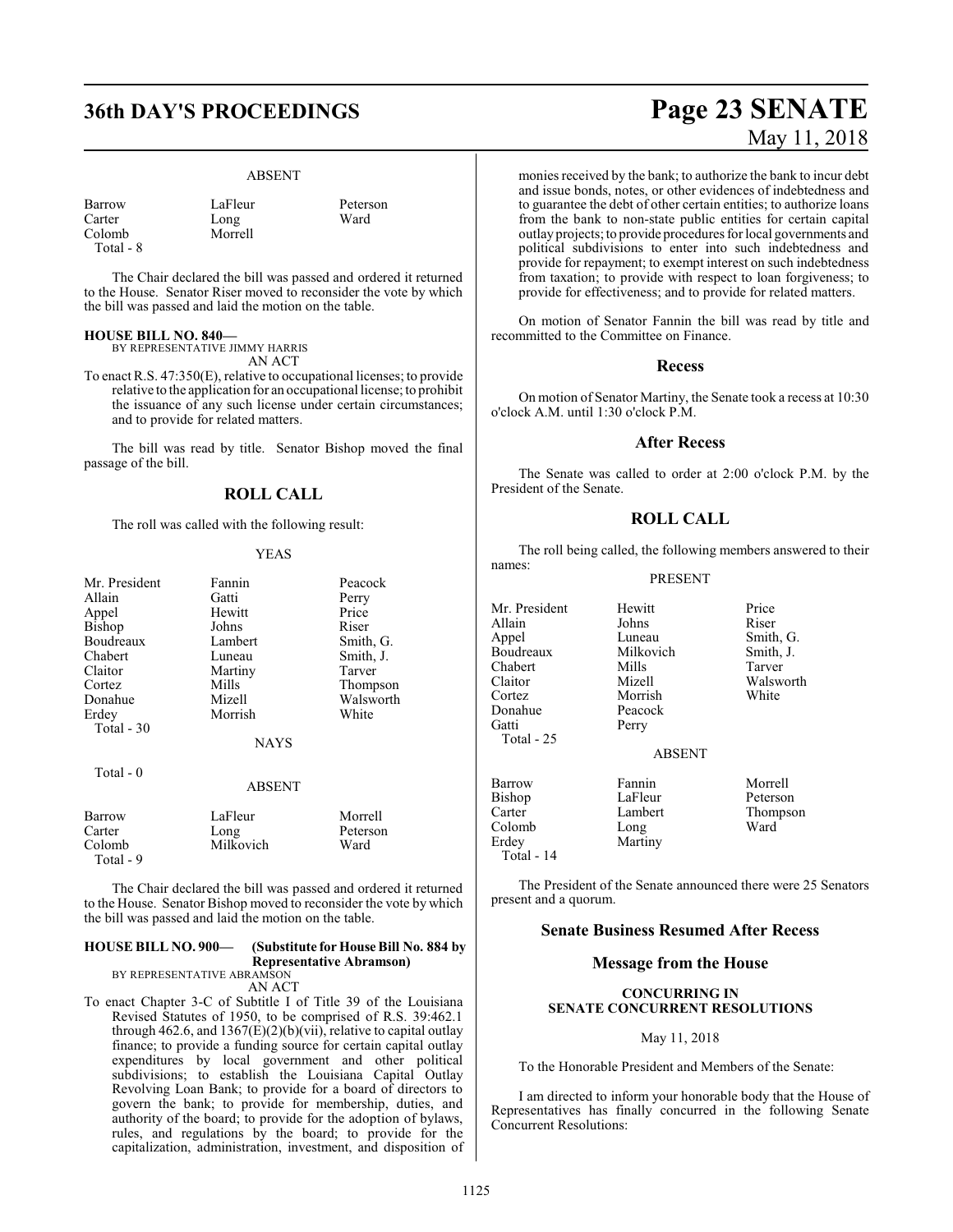## **Page 24 SENATE 36th DAY'S PROCEEDINGS**

May 11, 2018

#### **SENATE CONCURRENT RESOLUTION NO. 12—**

BY SENATOR ERDEY A CONCURRENT RESOLUTION

To urge and request the Department of Transportation and Development, the Louisiana Workforce Commission, and the Board of Supervisors of the Louisiana State University and Agricultural and Mechanical College, to study jointly and make recommendations with respect to identification and implementation of creative and alternative options to mitigate or reduce traffic congestion in the Baton Rouge area.

Reported with amendments.

# **SENATE CONCURRENT RESOLUTION NO. 42—**<br>BY SENATORS APPEL, ERDEY, PEACOCK AND THOMPSON<br>A CONCURRENT RESOLUTION

To create and provide for the Louisiana Trash and Litter Task Force to study the problems relative to litter and trash on state highways and waterways and to recommend any action or legislation that the task force deems necessary or appropriate.

Reported with amendments.

# **SENATE CONCURRENT RESOLUTION NO. 43—** BY SENATOR WALSWORTH

A CONCURRENT RESOLUTION

To create and provide for the Louisiana Historical Archives Task Force to study the conditions, issues, needs, and problems relative to the preservation of the state's historical archives and records and to recommend any action or legislation the task force deems necessary or appropriate.

Reported with amendments.

Respectfully submitted, ALFRED W. SPEER Clerk of the House of Representatives

#### **Message from the House**

#### **CONCURRING IN SENATE CONCURRENT RESOLUTIONS**

May 11, 2018

To the Honorable President and Members of the Senate:

I am directed to inform your honorable body that the House of Representatives has finally concurred in the following Senate Concurrent Resolutions:

### **SENATE CONCURRENT RESOLUTION NO. 38—**

BY SENATORS PETERSON AND CARTER AND REPRESENTATIVE MORENO

A CONCURRENT RESOLUTION

To create and provide with respect to a special legislative task force to study and make recommendations with respect to preventing sexual harassment in the legislative environment.

Reported without amendments.

#### **SENATE CONCURRENT RESOLUTION NO. 13—** BY SENATOR CARTER

A CONCURRENT RESOLUTION

To memorialize the Congress of the United States to take such actions as are necessary to pass the Disability Integration Act of 2017.

Reported without amendments.

#### **SENATE CONCURRENT RESOLUTION NO. 65—** BY SENATOR FANNIN A CONCURRENT RESOLUTION

To urge and request the Department of Wildlife and Fisheries to update the Caney Creek Reservoir waterbody management plan on an annual basis.

Reported without amendments.

#### **SENATE CONCURRENT RESOLUTION NO. 83—**

BY SENATOR PEACOCK A CONCURRENT RESOLUTION

To urge and request occupational and professional licensing boards and commissions to display prominently on their website a link to licensing information for military-trained applicants and their family members.

Reported without amendments.

# **SENATE CONCURRENT RESOLUTION NO. 113—**<br>BY SENATORS PEACOCK AND GATTI<br>A CONCURRENT RESOLUTION

To commend the citizens of Bossier Parish, to recognize the one hundredth seventy-fifth anniversary of the parish, and to celebrate those efforts made to encourage economic growth and to preserve its rich history and cultural heritage.

Reported without amendments.

**SENATE CONCURRENT RESOLUTION NO. 114—** BY SENATORS GATTI AND PEACOCK A CONCURRENT RESOLUTION

To commend Major Ron Chatelain, on his service to his country in the United States Army.

Reported without amendments.

Respectfully submitted, ALFRED W. SPEER Clerk of the House of Representatives

#### **Message from the House**

#### **PASSED SENATE BILLS AND JOINT RESOLUTIONS**

May 11, 2018

To the Honorable President and Members of the Senate:

I am directed to inform your honorable body that the House of Representatives has finally passed the following Senate Bills and Joint Resolutions:

#### **SENATE BILL NO. 6—**

BY SENATOR PEACOCK

AN ACT To amend and reenact R.S. 11:723(C), relative to the Clerks' of Court Retirement and Relief Fund; to provide for membership requirements; to provide with respect to members previously employed in other public employment; to provide for an effective date; and to provide for related matters.

Reported with amendments.

**SENATE BILL NO. 7—** BY SENATOR PEACOCK

AN ACT

To amend and reenact R.S.  $11:2220(B)(1)(a)(ii)$  and  $(2)(a)$  and  $(b)$ and (G) and 2223(E)(2), relative to the Municipal Police Employees' Retirement System; to provide relative to the term "average final compensation"; to provide for consistency of language; to provide for an effective date; and to provide for related matters.

Reported with amendments.

#### **SENATE BILL NO. 11—**

BY SENATOR PEACOCK AN ACT

To amend and reenact R.S. 11:1532, relative to the Clerks' of Court Retirement and Relief Fund; to provide for eligible rollover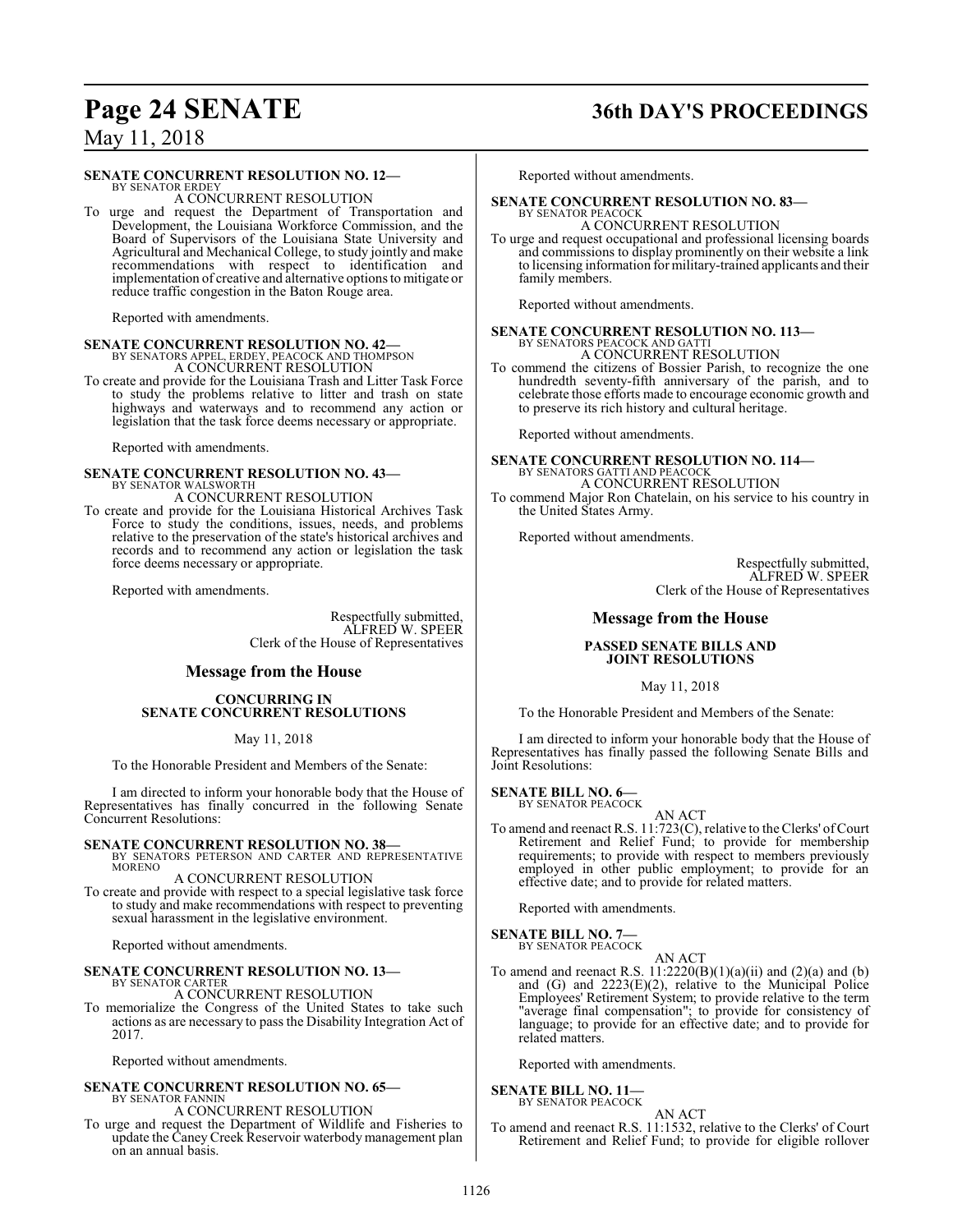## **36th DAY'S PROCEEDINGS Page 25 SENATE**

# May 11, 2018

distributions to certain persons; to provide for an effective date; and to provide for related matters.

Reported with amendments.

#### **SENATE BILL NO. 12—** BY SENATOR PEACOCK

AN ACT

To amend and reenact R.S. 11:2213(22), 2220(B)(2), 2241.8, and 2242.8 and to enact R.S. 11:2213(23) and (24) and 2225(E), relative to the Municipal Police Employees' Retirement System; to provide for definitions; to provide for survivor benefit qualifications; to provide for an effective date; and to provide for related matters.

Reported with amendments.

#### **SENATE BILL NO. 336—**

BY SENATORS RISER, CARTER AND WALSWORTH AN ACT

To amend and reenacted R.S. 23:1553(G), to enact R.S.  $49:191(10)$ (c), and to repeal R.S.  $49:191(8)$ (a), relative to the Louisiana Workforce Commission, to provide for the re-creation of the Louisiana Workforce Commission and the statutory entities made a part of the Louisiana Workforce Commission by law; to provide for the effective termination date for all statutory authority for the existence of such statutory entities; to provide for the reauthorization of the incumbent worker training program with the Louisiana Workforce Commission; and to provide for related matters.

Reported with amendments.

#### **SENATE BILL NO. 496—** BY SENATOR WARD

AN ACT

To enact Part VIII of Chapter 2 of Title 48 of the Louisiana Revised Statutes of 1950, to be comprised of R.S. 48:771 through 780, relative to the Capital Area Road and Bridge District; to provide for the territorial jurisdiction of the district; to provide for the appointment and termofthe board of commissioners; to provide for meetings of the board of commissioners and the officers thereof; to provide relative to the powers of the district; to authorize the district to levy special taxes, parcel fees, and sales taxes if approved by a majority of the voters in the district; to provide for an effective date; and to provide for related matters.

Reported with amendments.

#### **SENATE BILL NO. 147—**

BY SENATOR MORRELL AND REPRESENTATIVE MORENO AN ACT

To enact Chapter 12-A of Title 13 of the Louisiana Revised Statutes of 1950, to be comprised of R.S. 13:3381 through 3384, relative to certain claims initiated by alleged perpetrators of sexual misconduct; to provide for special procedures when claims are against the alleged victim; to provide for waivers; to provide for damages; to provide for presumptions; and to provide for related matters.

Reported with amendments.

#### **SENATE BILL NO. 164—**

BY SENATORS MORRELL AND WALSWORTH A JOINT RESOLUTION

Proposing to amend Article VII, Section 18(A) and (F) of the Constitution of Louisiana, to provide relative to ad valorem taxation; to provide for the reappraisal of property subject to ad valorem taxation; to require the phase-in of the amount of an increase in assessed value of certain property following reappraisal under certain circumstances; to provide for certain limitations; and to specify an election for submission of the proposition to electors and provide a ballot proposition.

Reported with amendments.

#### **SENATE BILL NO. 233—**

BY SENATOR MORRELL

AN ACT To amend and reenact R.S. 9:2717, relative to contracts; to allow a court to render null and void certain nondisclosure agreements and nondisclosure contract provisions; to provide for public policy; to provide for retroactive application; and to provide for related matters.

Reported with amendments.

#### **SENATE BILL NO. 288—** BY SENATOR PERRY

AN ACT To amend and reenact Children's Code Art. 313(B) and R.S. 46:236.2, relative to child support proceedings; to provide for changing the payee of a child support order in certain circumstances; to provide relative to the Department ofChildren and Family Services; to provide for compliance with federal law; to provide certain terms, conditions, and procedures; to provide for an effective date; and to provide for related matters.

Reported with amendments.

Respectfully submitted, ALFRED W. SPEER Clerk of the House of Representatives

### **Privileged Report of the Legislative Bureau**

May 11, 2018

To the President and Members of the Senate:

I am directed by your Legislative Bureau to submit the following report:

The following instruments are approved as to construction and duplication.

#### **HOUSE BILL NO. 14—**

BY REPRESENTATIVE SMITH AN ACT

To amend and reenact R.S.  $11:710(A)(3)$ , (4), and (6)(a) and (F)(3) and to enact R.S. 11:710(A)(5)(e), relative to the reemployment of retirees of the Teachers' Retirement System of Louisiana in positions covered by the system; to authorize the reemployment of pre-kindergarten teachers, interpreters, educational transliterators, and certified educators of the deaf or hard of hearing in critical shortage positions;to authorize the reemployment of persons in clerical office positions, subject to an earnings limitation; to authorize all members to return to work without an earnings limitation five years after retirement; and to provide for related matters.

Reported without amendments.

## **HOUSE BILL NO. 36—** BY REPRESENTATIVE PEARSON

AN ACT

To amend and reenact R.S. 42:1301(4) and 1302(B), relative to the Louisiana Deferred Compensation Commission; to provide for membership on the commission; to provide for quorum; and to provide for related matters.

Reported without amendments.

#### **HOUSE BILL NO. 37—**

BY REPRESENTATIVE TERRY BROWN AND SENATOR WALSWORTH AN ACT

To amend and reenact R.S. 11:212(B)(1), 461(B)(2), 603(A) and (B)(introductory paragraph), and 617(A) and to enact R.S.  $11:583(B)(3)$  and  $(4)$  and  $3686(B)(1)(d)$  and  $(e)$ , relative to members of the Louisiana State Employees' Retirement System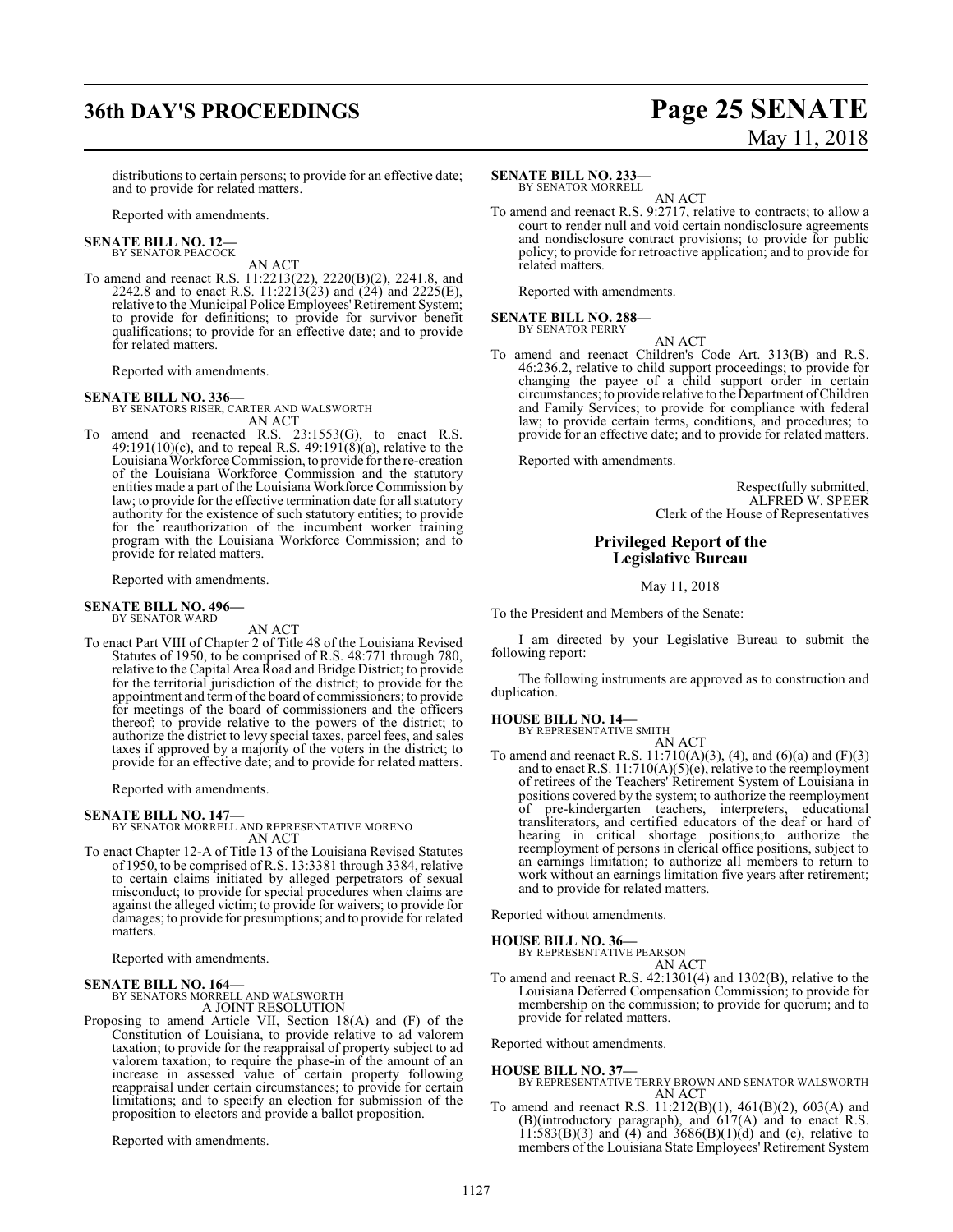## **Page 26 SENATE 36th DAY'S PROCEEDINGS**

permanently injured in the line of duty; to provide for retirement benefits; to provide for permanent benefit increases; to provide for state contributions toward insurance benefits; and to provide for related matters.

Reported without amendments.

## **HOUSE BILL NO. 71—** BY REPRESENTATIVE PUGH

AN ACT

To amend and reenact R.S. 47:322.5(B) and 332.14, relative to the disposition of certain state sales tax collections in Tangipahoa Parish; to provide for deposits into the Tangipahoa Parish Tourist Commission Fund; to provide for deposits into the Tangipahoa Parish Economic Development Fund; to provide for an effective date; and to provide for related matters.

Reported without amendments.

#### **HOUSE BILL NO. 88—** BY REPRESENTATIVE MACK

AN ACT

To enact R.S. 14:70.9, relative to fraud; to create the crime of government benefits fraud; to provide for elements of the offense; to provide for penalties; to provide relative to venue; and to provide for related matters.

Reported without amendments.

#### **HOUSE BILL NO. 144—**

BY REPRESENTATIVE ABRAHAM AN ACT

To enact R.S. 17:3138.7, relative to special treasury funds; to establish the Louisiana Jobs Now Fund as a special fund in the state treasury; to provide for deposits into the fund; to provide for uses of the fund; to provide for certain limitations; to require certain reports; to provide for an effective date; and to provide for related matters.

Reported without amendments.

#### **HOUSE BILL NO. 229—** BY REPRESENTATIVE BACALA

AN ACT To amend and reenact R.S. 39:57.1(B) and to enact R.S. 39:57.1(C), relative to state expenditures; to provide for initial expenditure allocations of the operating budget; to provide for approval of certain changes to the allocation of expenditures for personal services; to require electronic posting of certain information; to provide for an effective date; and to provide for related matters.

Reported without amendments.

#### **HOUSE BILL NO. 286—**

BY REPRESENTATIVE MACK AN ACT

To amend and reenact R.S. 32:398(F), relative to accident reports; to provide for an increase in accident report fees; to provide for a modification of the report type; and to provide for related matters.

Reported without amendments.

#### **HOUSE BILL NO. 315—**

BY REPRESENTATIVE CARPENTER AN ACT

To amend and reenact R.S. 13:5807 and to repeal R.S. 13:5807.2, relative to fees and costs; to provide relative to city marshal and constable services; to increase fees and costs; to provide for the use of such fees and costs; to provide relative to effectiveness; and to provide for related matters.

Reported without amendments.

#### **HOUSE BILL NO. 321—**

BY REPRESENTATIVE EDMONDS AN ACT

To enact R.S. 39:84.2, relative to budgetary controls on personnel; to require the commissioner of administration to report quarterly on positions, vacancies, and funding for such positions and vacancies; to provide for effectiveness; and to provide for related matters.

Reported without amendments.

## **HOUSE BILL NO. 614—** BY REPRESENTATIVE HODGES

AN ACT To amend and reenact R.S. 38:90.2(A) and to enact R.S. 38:90.2(B)(6), relative to the Floodplain Evaluation and Management Commission; to modify the membership of the commission; to provide for an additional basis for revisions to the statewide flood information database; and to provide for related matters.

Reported without amendments.

- **HOUSE BILL NO. 619—** BY REPRESENTATIVES HUVAL, STEVE CARTER, AND TALBOT AN ACT
- To amend and reenact R.S. 15:571.11(A)(4) and R.S. 32:300.5 and to repeal R.S. 32:300.6, 300.7, and 300.8, relative to the use of certain wireless telecommunications devices while operating a motor vehicle; to provide for definitions; to provide relative to penalties for moving violations; to provide for exceptions; to provide with respect to traffic stops; to provide for an effective date; and to provide for related matters.

Reported without amendments.

**HOUSE BILL NO. 670—**

```
BY REPRESENTATIVE NANCY LANDRY
                   AN ACT
```
To amend and reenact R.S. 17:4035.1(A)(introductory paragraph) and  $(E)(1)$ , relative to public school choice; to require public school governing authorities to post on their websites and report to the state Department of Education relative to their policies on certain student transfers; and to provide for related matters.

Reported without amendments.

#### **HOUSE BILL NO. 677—**

BY REPRESENTATIVE JACKSON AN ACT

To enact R.S. 33:5151(C), relative to health insurance coverage offered by parish governments to their employees and officials; to provide that the district public defender and his employees may participate in such insurance coverage; and to provide for related matters.

Reported without amendments.

#### **HOUSE BILL NO. 767—**

BY REPRESENTATIVE GISCLAIR

AN ACT To amend and reenact R.S. 32:388(B)(1)(b)(iv), relative to trucks hauling concrete or construction aggregates; to extend the termination date for two years for the authorization of readymixed concrete trucks to exceed the maximum gross vehicle weight under certain conditions; and to provide for related matters.

Reported without amendments.

## **HOUSE BILL NO. 784—**

BY REPRESENTATIVES MCFARLAND, BISHOP, AND REYNOLDS AN ACT

To amend and reenact R.S. 34:851.20(A)(1) and 851.32 and R.S. 56:10.1(C), relative to motorboats and sailboats; to provide for boat registration and numbering; to provide for fees; to provide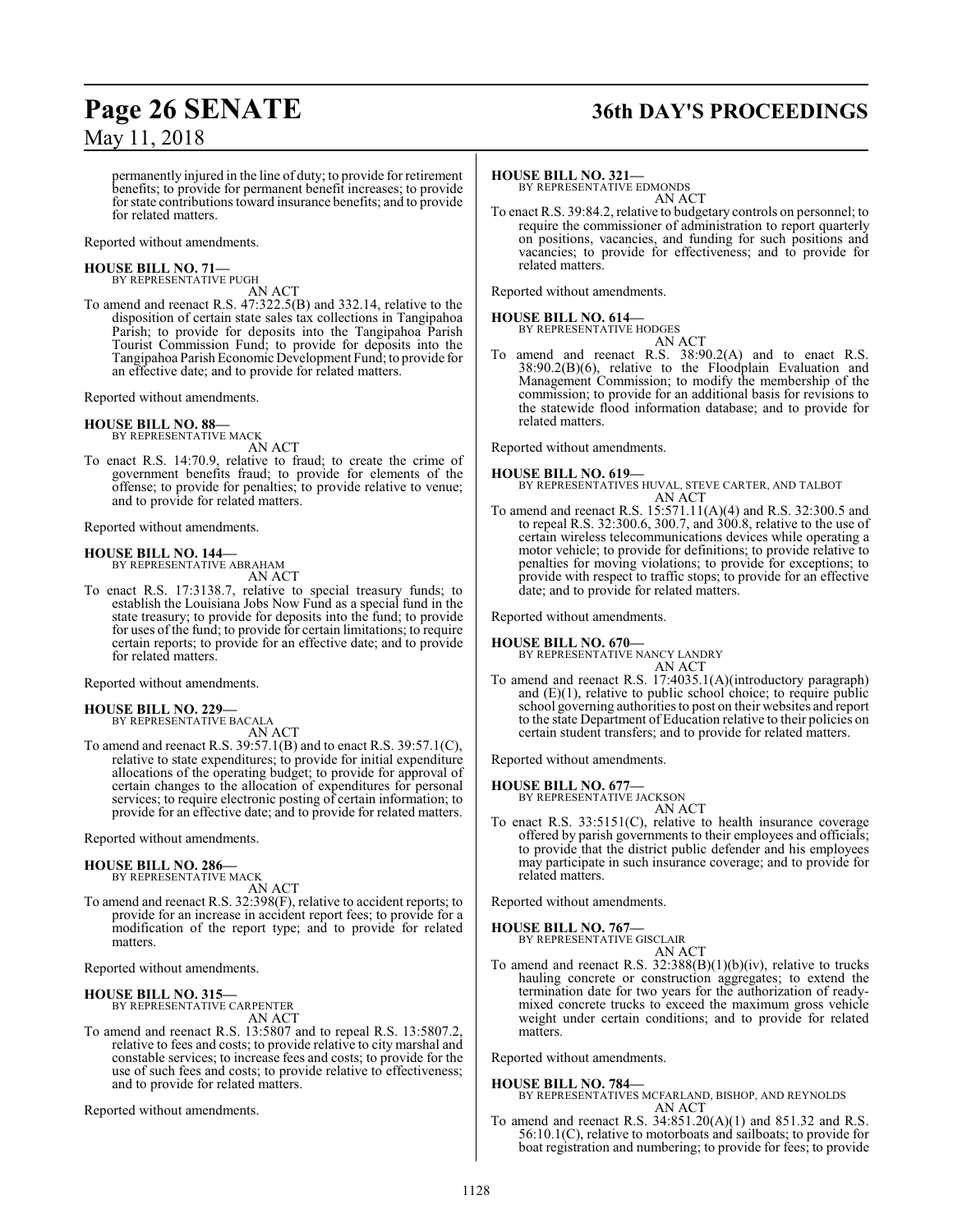## **36th DAY'S PROCEEDINGS Page 27 SENATE**

# May 11, 2018

for the dedication of revenue; to provide for the Aquatic Plant Control Fund; and to provide for related matters.

Reported without amendments.

#### **HOUSE BILL NO. 793—**

BY REPRESENTATIVES STEVE CARTER AND LEGER AN ACT

To enact R.S. 17:1801(C) and (D) and 1801.1, relative to hazing at postsecondary education institutions; to provide relative to a prohibition against hazing; to require the Board of Regents to develop and adopt a uniform hazing policy; to require postsecondary education institutions to adopt such policy; to authorize institutions to amend such policy with limitations; to require institutions to provide information relative to hazing at orientation; to require campus organizations to provide information relative to hazing; to provide definitions; and to provide for related matters.

Reported without amendments.

# **HOUSE BILL NO. 796—** BY REPRESENTATIVE LANCE HARRIS

AN ACT

To amend and reenact R.S.  $17:7(6)(a)(i)$ , 15, and 3991(E)(5), to enact R.S. 17:7(6)(h) and (i) and  $3996(B)(45)$ , and to repeal R.S. 17:3974, relative to the certification and employment in schools of certain persons; to prohibit public and nonpublic schools from hiring persons convicted of felony offenses as teachers or substitute teachers; to prohibit such schools fromhiring persons as teachers or substitute teachers who submitted certain fraudulent documentation or facilitated cheating on state assessments; to provide exceptions; to authorize the State Board of Elementary and Secondary Education to issue teaching certificates and other teaching authorization to such persons under certain circumstances; to provide for the assessment of civil fines against public school boards who hire certain persons; to increase the penalties for violations relative to reporting convictions or pleas; to require the State Board of Elementary and SecondaryEducation to promulgate rules and regulations to establish a process for issuing a teaching authorization to persons seeking employment in certain schools; to provide for effectiveness; and to provide for related matters.

Reported without amendments.

#### **HOUSE BILL NO. 803—**

BY REPRESENTATIVE ARMES AN ACT

To amend and reenact R.S. 17:493.1(A)(1)(a), relative to school bus operators; to require public school boards to notify certain operators ofroute vacancies by certified mail; and to provide for related matters.

Reported without amendments.

#### **HOUSE BILL NO. 830—**

BY REPRESENTATIVES STOKES, AMEDEE, BAGLEY, BAGNERIS,<br>BARRAS, BOUIE, GARY CARTER, CONNICK, COX, CREWS, DAVIS,<br>EDMONDS, EMERSON, FALCONER, GLOVER, HODGES, HOFMANN,<br>HORTON, IVEY, JACKSON, JEFFERSON, JAY MORRIS, PIERRE,<br>PYLANT AN ACT

To enact Part XIV of Chapter 9 of Title 23 of the Louisiana Revised Statutes of 1950, to be comprised of R.S. 23:1019.1 through 1019.6, relative to work in a sexually oriented business; to provide for verification of age and work-eligibility status; to provide with respect to human trafficking; to provide for notices to be posted; to provide definitions; to provide for enforcement; to provide for penalties; and to provide for related matters.

Reported without amendments.

#### **HOUSE BILL NO. 837—**

BY REPRESENTATIVE MARCELLE AN ACT

To amend and reenact R.S. 33:9099.1 and to enact R.S. 33:9099.4, relative to crime prevention districts; to provide relative to the powers and duties of such districts including the authority to impose a parcel fee; to provide relative to the liability of board members; to provide relative to the budgets of such districts; to provide relative to the authority of the governing authority and the tax collector of the parish in which the district is located; and to provide for related matters.

Reported without amendments.

#### **HOUSE BILL NO. 854—**

BY REPRESENTATIVE HORTON AN ACT

To amend and reenact R.S. 29:27.1(A), relative to parking for disabled veterans; to provide free parking for all serviceconnected disabled veterans at air carrier airports; to clarify identification requirements for honoring free airport parking; and to provide for related matters.

Reported without amendments.

#### **HOUSE BILL NO. 870—**

BY REPRESENTATIVE GAROFALO AN ACT

To amend and reenact R.S. 34:3494(A), (B), and (C), 3495(A), (C), and (G), and 3496(A) and to repeal R.S. 34:3494(B)(12), relative to the Louisiana International DeepWater GulfTransfer Terminal board of commissioners; to provide for a reduction in membership on the board of commissioners; to provide for membership term limits; to provide for review of reporting practices; to provide for the election of officers to the board; to provide for quorum and vote requirements; to provide an effective date; and to provide for related matters.

Reported without amendments.

**HOUSE BILL NO. 877—**

BY REPRESENTATIVE PIERRE

AN ACT To enact R.S. 32:707(D)(4), relative to the documentation requirements for resale and reassignment of vehicles; to provide requirements for bona fide fleet purchasers of motor vehicles with an inventory exceeding eight thousand vehicles; and to provide for related matters.

Reported without amendments.

# **HOUSE BILL NO. 895— (Substitute for House Bill No. 575**

**by Representative Norton)**<br>BY REPRESENTATIVES NORTON, AMEDEE, BAGLEY, BOUIE, BRASS,<br>GARY CARTER, COX, DUPLESSIS, EDMONDS, HALL, HORTON,<br>HUNTER, JACKSON, JEFFERSON, JENKINS, LÝONS, MARCELLE,<br>PIERRE, SMITH, AND STOKES

AN ACT

To enact R.S. 17:280.1 and 3399.16, relative to instruction in school safety in public schools and public postsecondary education institutions; to require school officials and campus security officers to provide information to students regarding potential threats to school safety exhibited through online content; to provide for elements to be included in such instruction; to provide a process for students to report online content deemed potentially dangerous; to provide for confidentiality of personal information about students who report such matters; and to provide for related matters.

Reported without amendments.

#### **HOUSE BILL NO. 898— (Substitute for House Bill No. 511 by Representative Bacala)**

BY REPRESENTATIVE BACALA AN ACT

To enact Part XII of Chapter 1 of Title 17 of the Louisiana Revised Statutes of 1950, to be comprised of R.S. 17:409.1 through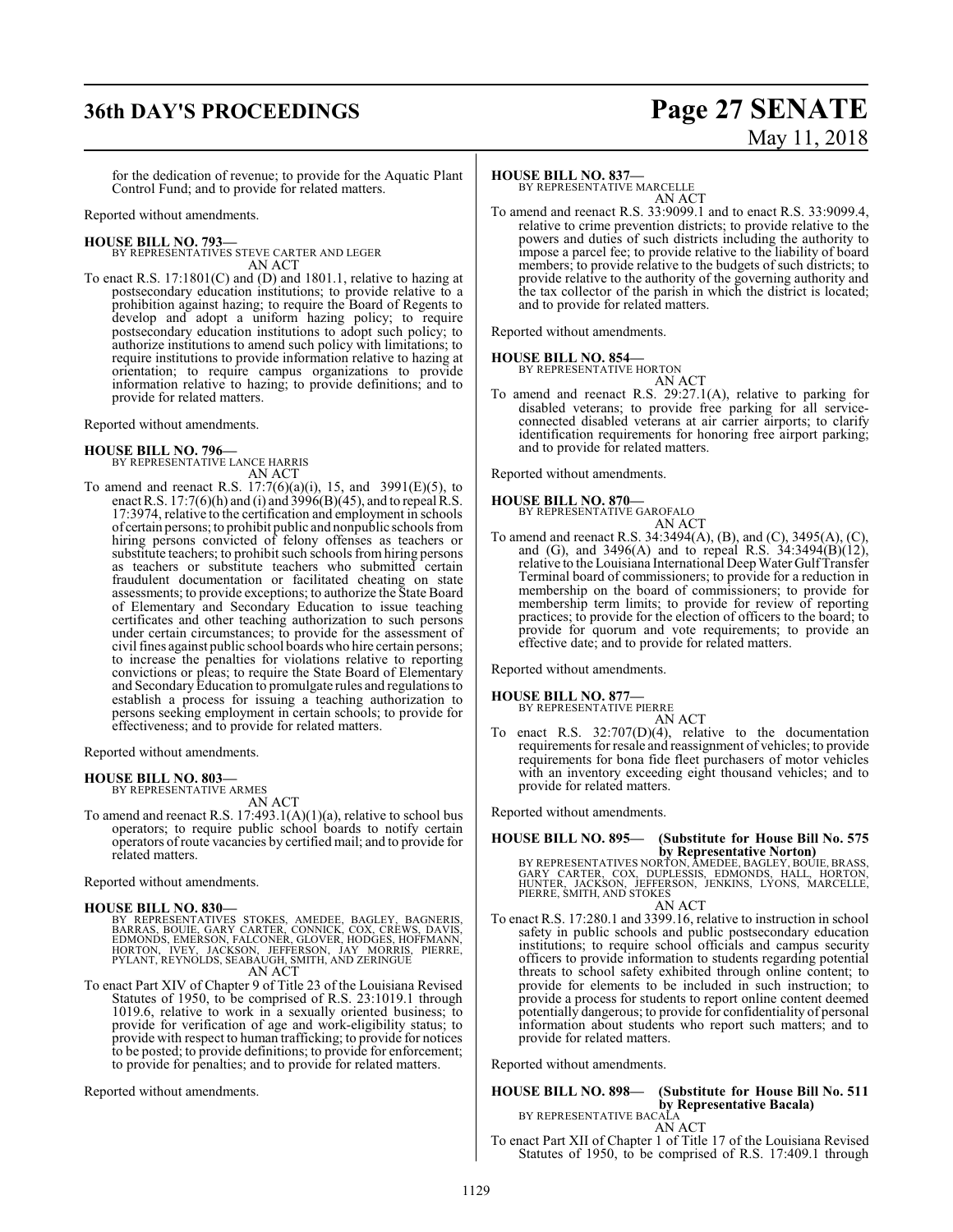409.6, andR.S. 17:3996(B)(45), relative to terrorismin schools; to provide for legislative findings and purposes; to provide for definitions; to require the reporting of any threats of violence to appropriate law enforcement; to provide for mandatory mental health evaluations; to provide for safety measures; and to provide for related matters.

Reported without amendments.

Respectfully submitted, DANIEL CLAITOR Chairman

#### **Adoption of Legislative Bureau Report**

On motion of Senator Claitor, the Bills and Joint Resolutions were read by title and passed to a third reading.

#### **Rules Suspended**

Senator Gatti asked for and obtained a suspension of the rules to revert to the Morning Hour.

#### **Introduction of Senate Resolutions**

#### **SENATE RESOLUTION NO. 213—** BY SENATOR BISHOP

A RESOLUTION

To urge and request the state Department of Education to require each city, parish, and other local public school board that maintains a website to publish on the website annually certain information relative to classroommanagement, student guidance and discipline, PBIS, conflict resolution, mediation, cultural competence, restorative practices, guidance and discipline, and adolescent development.

The resolution was read by title and placed on the Calendar for a second reading.

#### **Message from the House**

#### **ASKING CONCURRENCE IN HOUSE BILLS AND JOINT RESOLUTIONS**

May 11, 2018

To the Honorable President and Members of the Senate:

I am directed to inform your honorable body that the House of Representatives has finally passed and asks your concurrence in the following House Bills and Joint Resolutions:

HB No. 633

Respectfully submitted, ALFRED W. SPEER Clerk of the House of Representatives

#### **House Bills and Joint Resolutions**

Senator Claitor asked for and obtained a suspension of the rules to read House Bills and Joint Resolutions a first and second time by title and refer them to committee.

#### **HOUSE BILL NO. 633—** BY REPRESENTATIVE HUNTER

AN ACT

To enact R.S. 40:5.6.1 and  $31.33($ C $)(4)$ , relative to safe drinking water; to provide for legislative findings; to require water testing for lead in certain water systems; to authorize a funding source; and to provide for related matters.

The bill was read by title and referred by the President to the Committee on Health and Welfare.

## **Page 28 SENATE 36th DAY'S PROCEEDINGS**

#### **Message from the House**

#### **ASKING CONCURRENCE IN HOUSE CONCURRENT RESOLUTIONS**

May 11, 2018

To the Honorable President and Members of the Senate:

I am directed to inform your honorable body that the House of Representatives has finally passed and asks your concurrence in the following House Concurrent Resolutions:

| <b>HCR No. 99</b> | <b>HCR No. 86</b> | HCR No. 98         |
|-------------------|-------------------|--------------------|
| HCR No. $63$      | $HCR$ No. 50      | <b>HCR No. 100</b> |

HCR No. 104

Respectfully submitted, ALFRED W. SPEER Clerk of the House of Representatives

#### **House Concurrent Resolutions**

Senator Gatti asked for and obtained a suspension of the rules to read House Concurrent Resolutions a first and second time.

#### **HOUSE CONCURRENT RESOLUTION NO. 50—**

BY REPRESENTATIVE JAMES A CONCURRENT RESOLUTION

To urge and request the Louisiana Department of Health and the stakeholders listed herein to identify means by which to enable the collection of comprehensive information, prepared and compiled in connection with the death of an individual who suffered a violent death.

The resolution was read by title and placed on the Calendar for a second reading.

## **HOUSE CONCURRENT RESOLUTION NO. 63—** BY REPRESENTATIVE SMITH

A CONCURRENT RESOLUTION

To create the Task Force on Student Fees to study and make recommendations relative to the assessment of fees to students attending public schools and students attending nonpublic schools as part of the Student Scholarships for Educational Excellence Program and to submit a written report of findings and recommendations to the House Committee on Education and the Senate Education Committee not later than January 31, 2019.

The resolution was read by title and referred by the President to the Committee on Education.

#### **HOUSE CONCURRENT RESOLUTION NO. 86—** BY REPRESENTATIVE GAROFALO

A CONCURRENT RESOLUTION

To authorize and direct the Louisiana State Law Institute to study and make recommendations for the enactment of laws for the implementation of notaries public with limited authority, and to submit a written report of its findings and recommendations to the legislature.

The resolution was read by title and referred by the President to the Committee on Judiciary B.

#### **HOUSE CONCURRENT RESOLUTION NO. 98—** BY REPRESENTATIVE HUNTER

A CONCURRENT RESOLUTION

To recognize the potential value for local law enforcement agencies of an independent police monitor.

The resolution was read by title and referred by the President to the Committee on Judiciary B.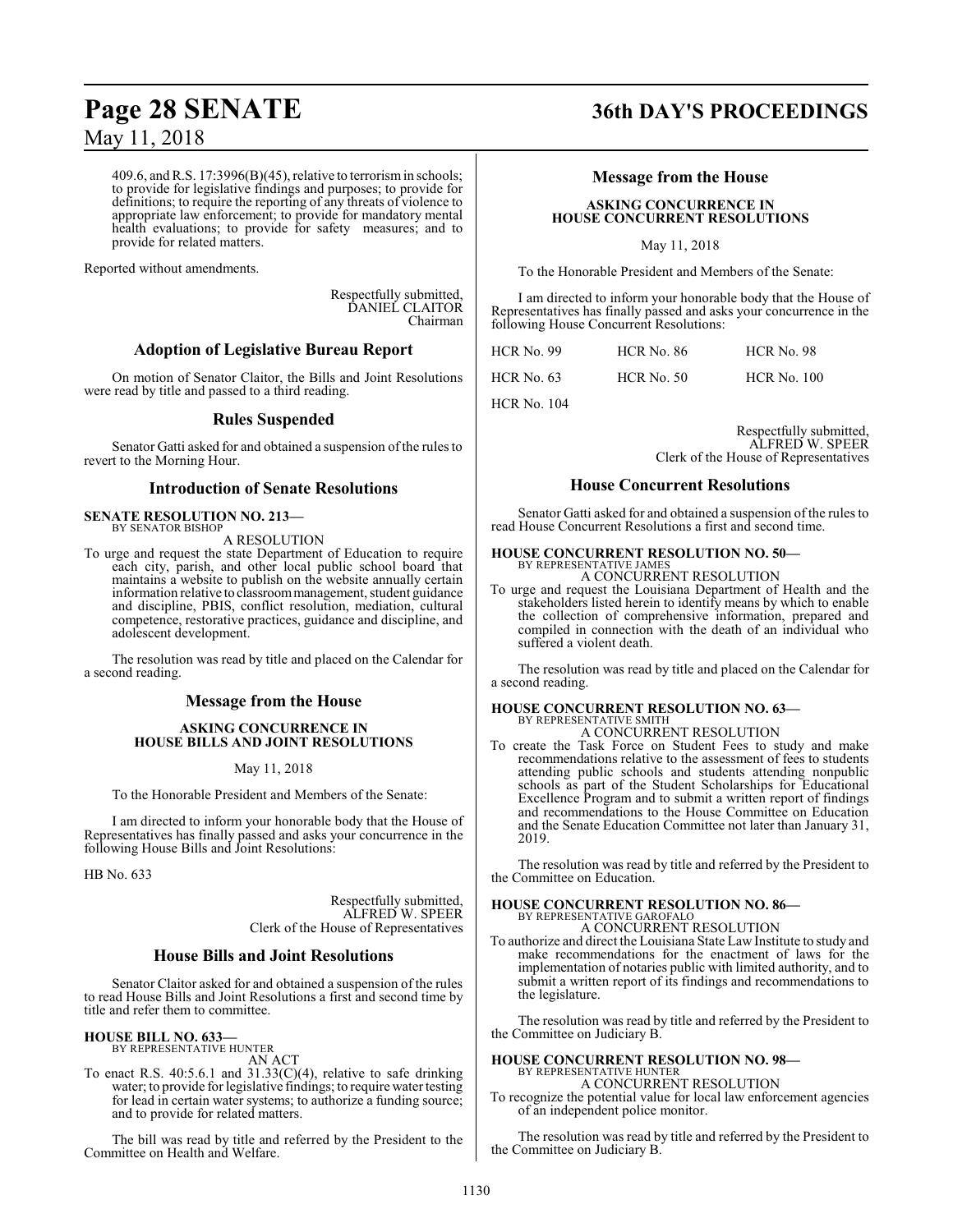# **36th DAY'S PROCEEDINGS Page 29 SENATE** May 11, 2018

#### **HOUSE CONCURRENT RESOLUTION NO. 99—**

BY REPRESENTATIVE AMEDEE A CONCURRENT RESOLUTION

To urge and request the Department of Economic Development to study predatory investments and other unfair trade practices in Louisiana by state-owned companies or organizations based in and subsidized by communist countries and submit a report of its findings, to urge and request the state treasurer to certify that no state funds have been used to support state-owned companies or organizations based in communist countries and submit a report verifying that the certification was performed and including any findings he deems relevant, and to request that both reports be submitted to the Legislature of Louisiana not later than sixty days prior to the convening of the 2019 Regular Session of the Legislature of Louisiana.

The resolution was read by title and referred by the President to the Committee on Commerce, Consumer Protection, and International Affairs.

## **HOUSE CONCURRENT RESOLUTION NO. 100—** BY REPRESENTATIVE JORDAN

A CONCURRENT RESOLUTION

To urge and request the Louisiana State Law Institute to review Louisiana laws regarding bail and study whether a systemwhich provides for the presumed release of a person on unsecured personal surety or bail without surety in lieu of a preset bail schedule would be more successful in ensuring the appearance of the defendant and the public safety of the community.

The resolution was read by title and referred by the President to the Committee on Judiciary B.

#### **HOUSE CONCURRENT RESOLUTION NO. 104—**

BY REPRESENTATIVE STEVE CARTER A CONCURRENT RESOLUTION

To urge and request the Department of Transportation and Development to make improvements to the appearance of state entry points on interstate highways.

The resolution was read by title and referred by the President to the Committee on Transportation, Highways and Public Works.

#### **Senate Bills and Joint Resolutions on Third Reading and Final Passage, Subject to Call**

### **Called from the Calendar**

Senator Allain asked that Senate Bill No. 143 be called from the Calendar.

## **SENATE BILL NO. 143—** BY SENATOR ALLAIN

AN ACT

To provide for the transfer of certain monies from funds established by law or the Constitution of Louisiana to the state general fund in accordance with the provisions of Article VII, Section 10(F)(2)(b) of the Constitution of Louisiana; to provide for an effective date; and to provide for related matters.

#### **Floor Amendments**

Senator Allain proposed the following amendments.

#### **SENATE FLOOR AMENDMENTS**

Amendments proposed by Senator Allain to Engrossed Senate Bill No. 143 by Senator Allain

AMENDMENT NO. 1 On page 3, line 20, between "**Training**" and "**Fund**" insert "**in Economic Development Foundation**"

On motion of Senator Allain, the amendments were adopted.

On motion of Senator Allain, the amended bill was read by title and returned to the Calendar, subject to call.

#### **Called from the Calendar**

Senator Gatti asked that Senate Bill No. 73 be called from the Calendar.

#### **SENATE BILL NO. 73—** BY SENATOR GATTI

AN ACT To amend and reenact R.S. 40:1061.29 and to enact R.S. 14:87.3(F) and (G), relative to abortion; to provide relative to the sale and transport of fetal organs; to provide relative to prosecutions of the unlawful sale and transport of fetal organs; to create and provide relative to the Fetal Organ Whistleblower Fund; to provide relative to the jurisdiction of the attorney general; and to provide for related matters.

#### **Floor Amendments**

Senator Peacock proposed the following amendments.

#### **SENATE FLOOR AMENDMENTS**

Amendments proposed by Senator Gatti to Engrossed Senate Bill No. 73 by Senator Gatti

#### AMENDMENT NO. 1

On page 1, line 2, change "amend and reenact R.S. 40:1061.29 and to enact R.S. 14:87.3(F) and (G)," to "enact R.S. 14:87.3(F),"

AMENDMENT NO. 2 On page 1, line 3, after "abortion;" delete the remainder of the line

#### AMENDMENT NO. 3

On page 1, line 4, delete "relative to prosecutions of the unlawful sale and transport of fetal organs;"

#### AMENDMENT NO. 4

On page 1, at the end of line 5, delete "to provide relative to"

#### AMENDMENT NO. 5

On page 1, at the beginning of line 6, delete "the jurisdiction of the attorney general;"

AMENDMENT NO. 6 On page 1, line 8, change "R.S.  $14:87.3(F)$  and  $(G)$  are" to "R.S.  $14:87.\overline{3}$ (F) is"

AMENDMENT NO. 7 On page 1, delete lines 13 through 16 in their entirety

#### AMENDMENT NO. 8 On page 1, line 17 change "**G.**" to "**F.**"

AMENDMENT NO. 9 On page 2, delete lines 17 through 29 in their entirety

AMENDMENT NO. 10 On page 3, delete lines 1 through 16 in their entirety

AMENDMENT NO. 11 On page 3, line 17, change "Section 3." to "Section 2."

On motion of Senator Gatti, the amendments were adopted.

The bill was read by title. Senator Gatti moved the final passage of the amended bill.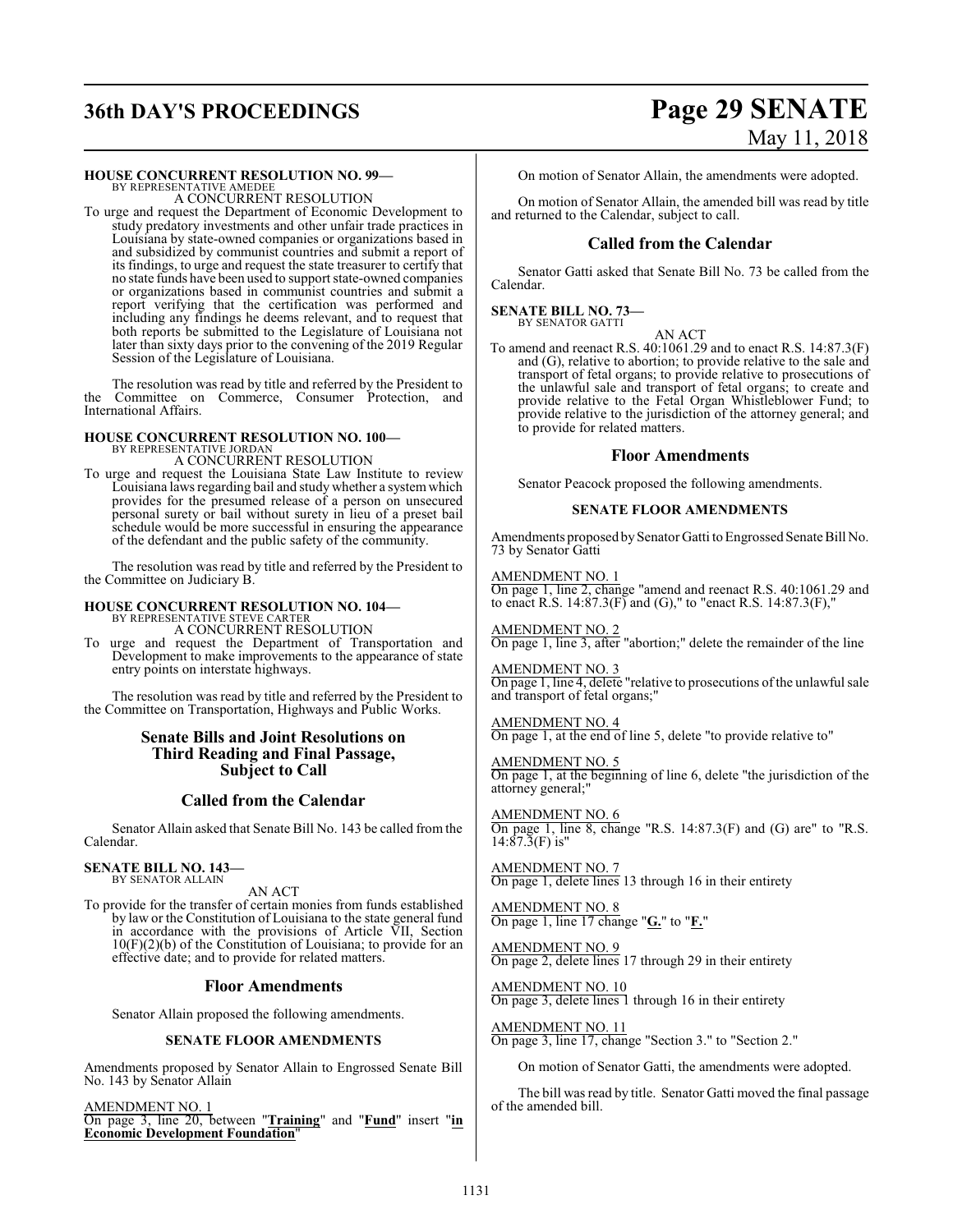Total - 12

## **ROLL CALL**

The roll was called with the following result:

#### YEAS

| Mr. President | Gatti         | Peacock   |
|---------------|---------------|-----------|
| Allain        | Hewitt        | Perry     |
| Appel         | Johns         | Price     |
| Barrow        | Lambert       | Riser     |
| Boudreaux     | Luneau        | Smith, G. |
| Chabert       | Milkovich     | Smith, J. |
| Claitor       | Mills         | Tarver    |
| Cortez        | Mizell        | Walsworth |
| Donahue       | Morrish       | White     |
| Total - 27    |               |           |
|               | <b>NAYS</b>   |           |
| Total $-0$    |               |           |
|               | <b>ABSENT</b> |           |
| Bishop        | Fannin        | Morrell   |
| Carter        | LaFleur       | Peterson  |

Colomb Long Thompson<br>
Erdey Martiny Ward<br>
Ward Martiny

The Chair declared the amended bill was passed, ordered reengrossed and sent to the House. Senator Gatti moved to reconsider the vote by which the bill was passed and laid the motion on the table.

#### **Appointment of Conference Committee on Senate Bill No. 464**

The President of the Senate appointed the following members to confer with a like committee from the House to consider the disagreement on **Senate Bill No. 464**:

> Senators Riser, Mills and Walsworth.

### **House Concurrent Resolutions on Second Reading Reported by Committees**

## **HOUSE CONCURRENT RESOLUTION NO. 22—** BY REPRESENTATIVE LEGER

A CONCURRENT RESOLUTION

To create the Children's Savings Accounts Task Force to study and make recommendations relative to establishing a children's savings account program in Louisiana and to submit a written report of findings and recommendations, including a strategic plan for developing and implementing such a program, to the House Committee on Education and the Senate Committee on Education by not later than sixty days prior to the 2019 Regular Session of the Legislature.

Reported favorably by the Committee on Education.

#### **Floor Amendments**

Senator Morrish proposed the following amendments.

#### **SENATE FLOOR AMENDMENTS**

Amendments proposed by Senator Morrish to Engrossed House Concurrent Resolution No. 22 by Representative Leger

AMENDMENT NO. 1 On page 3, between lines 27 and 28, insert the following:

## **Page 30 SENATE 36th DAY'S PROCEEDINGS**

"BE IT FURTHER RESOLVED that the executive director of the office of student financial assistance shall call the first meeting of the task force not later than August 1, 2018, and that the office of student financial assistance shall provide staff support to the task force."

On motion of Senator Morrish, the amendments were adopted.

The resolution was read by title. Senator Walsworth moved to concur in the amended House Concurrent Resolution.

#### **ROLL CALL**

The roll was called with the following result:

YEAS

Mr. President Gatti Beacock<br>Allain Hewitt Perry Appel Johns Price Boudreaux Luneau Smith, G.<br>Chabert Milkovich Smith, J. Chabert Milkovich<br>Claitor Mills Claitor Mills Tarver Cortez Mizell Walsworth Total - 27

Total - 0

Morrish

Hewitt Perry<br>Johns Price Lambert Riser<br>
Luneau Smith, G.

NAYS

ABSENT

| Bishop     | Fannin  | Morrell  |
|------------|---------|----------|
| Carter     | LaFleur | Peterson |
| Colomb     | Long    | Thompson |
| Erdey      | Martiny | Ward     |
| Total - 12 |         |          |

The Chair declared the Senate had concurred in the amended House Concurrent Resolution and ordered it returned to the House.

### **HOUSE CONCURRENT RESOLUTION NO. 44—**

BY REPRESENTATIVE FOIL A CONCURRENT RESOLUTION

To urge and request local governmental subdivisions to adopt ordinances to provide definitions for what constitutes proper shelters for animals and provide for penalties for leaving animals outside without proper shelter.

Reported favorably by the Committee on Local and Municipal Affairs.

The resolution was read by title. Senator Claitor moved to concur in the House Concurrent Resolution.

### **ROLL CALL**

The roll was called with the following result:

#### YEAS

| Mr. President | Gatti       | Peacock   |
|---------------|-------------|-----------|
| Allain        | Hewitt      | Perry     |
| Appel         | Johns       | Price     |
| Barrow        | Lambert     | Riser     |
| Boudreaux     | Luneau      | Smith, G. |
| Chabert       | Milkovich   | Smith, J. |
| Claitor       | Mills       | Tarver    |
| Cortez        | Mizell      | Walsworth |
| Donahue       | Morrish     | White     |
| Total - 27    |             |           |
|               | <b>NAYS</b> |           |

Total - 0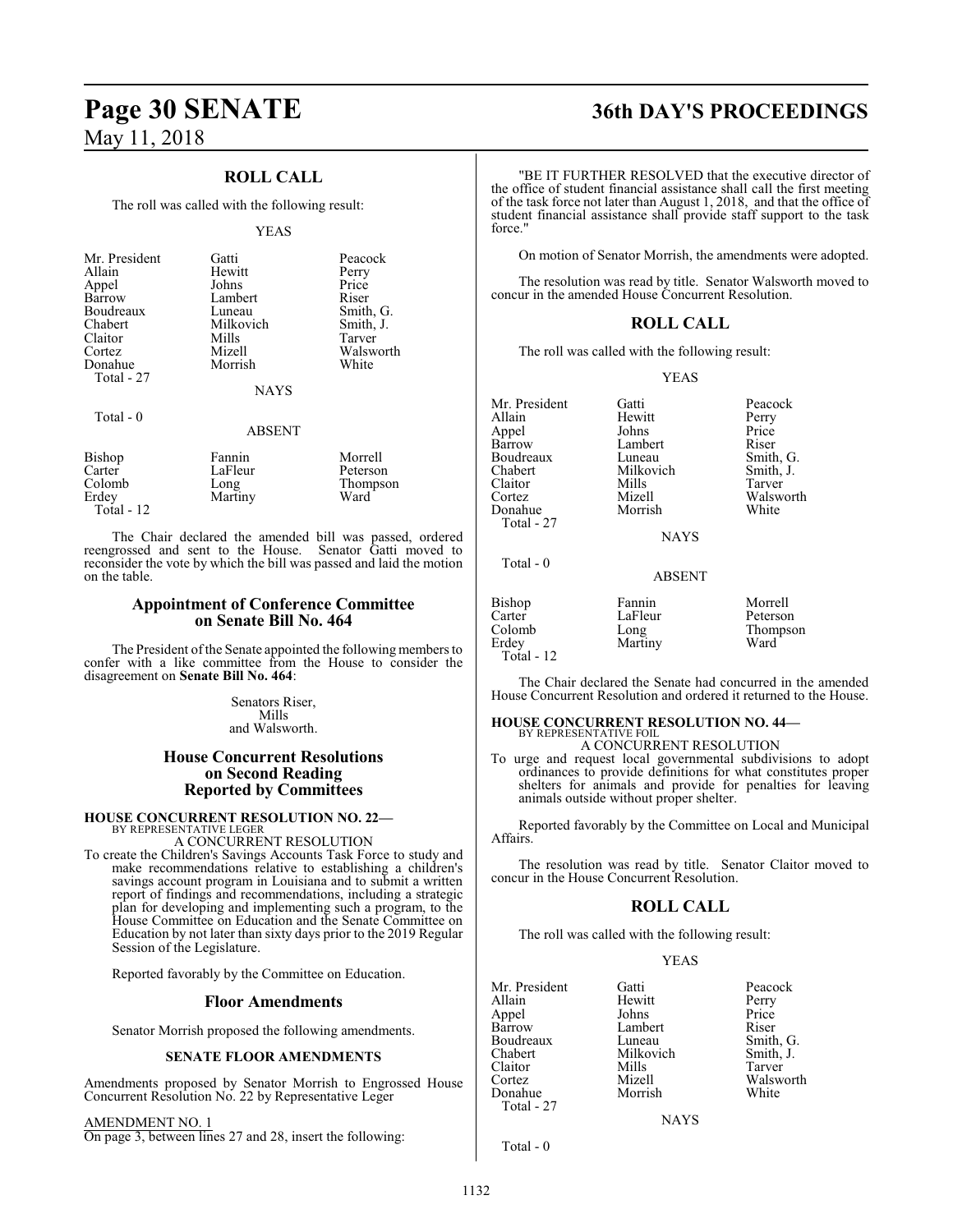## **36th DAY'S PROCEEDINGS Page 31 SENATE**

#### ABSENT

Morrell Peterson Thompson<br>Ward

| Bishop     | Fannin  | Morre  |
|------------|---------|--------|
| Carter     | LaFleur | Peter: |
| Colomb     | Long    | Thom   |
| Erdev      | Martiny | Ward   |
| Total - 12 |         |        |

The Chair declared the Senate concurred in the House Concurrent Resolution and ordered it returned to the House.

#### **HOUSE CONCURRENT RESOLUTION NO. 73—** BY REPRESENTATIVE SMITH

A CONCURRENT RESOLUTION

To urge and request the United States Department of Education to offer competitive sources of additional funding to states, through their respective eligible entities, in a second round of federal funding in accordance with the spirit of the federal Every Student Succeeds Act.

Reported favorably by the Committee on Education.

The resolution was read by title. Senator Barrow moved to concur in the House Concurrent Resolution.

### **ROLL CALL**

The roll was called with the following result:

#### YEAS

| Mr. President | Gatti   | Perry |
|---------------|---------|-------|
| Allain        | Hewitt  | Price |
| Appel         | Johns   | Riser |
| Barrow        | Lambert | Smith |
| Boudreaux     | Luneau  | Smith |
| Chabert       | Mills   | Tarve |
| Claitor       | Mizell  | Wals  |
| Cortez        | Morrish | White |
| Donahue       | Peacock |       |
| Total - 26    |         |       |

Hewitt Price<br>
Johns Riser Lambert Smith, G.<br>
Luneau Smith, J. Luneau Smith, J.<br>Mills Tarver Mills Tarver<br>
Mizell Walsw Walsworth<br>White

#### Total - 0

## **NAYS** ABSENT

| Bishop      | LaFleur   | Peterson |
|-------------|-----------|----------|
| Carter      | Long      | Thompson |
| Colomb      | Martiny   | Ward     |
| Erdey       | Milkovich |          |
| Fannin      | Morrell   |          |
| Total $-13$ |           |          |

The Chair declared the Senate concurred in the House Concurrent Resolution and ordered it returned to the House.

## **HOUSE CONCURRENT RESOLUTION NO. 79—** BY REPRESENTATIVE AMEDEE A CONCURRENT RESOLUTION

To urge and request each public school governing authority to take certain actions relative to helping students avoid injury due to the use of heavy backpacks.

Reported favorably by the Committee on Education.

The resolution was read by title. Senator Milkovich moved to concur in the House Concurrent Resolution.

# May 11, 2018

### **ROLL CALL**

The roll was called with the following result:

#### YEAS

Mr. President Gatti Perry<br>Allain Hewitt Price Appel Lambert Riser<br>
Riser Luneau Smith Boudreaux Milkovich Smith,<br>
Chabert Mills Tarver Chabert Mills<br>Claitor Mizell Claitor Mizell Walsworth<br>
Cortez Morrish White Donahue Total - 26

Total - 0

Colomb<br>Erdey

Hewitt Morrish<br>Peacock

Luneau Smith, G.<br>Milkovich Smith, J.

NAYS

#### ABSENT

Bishop Johns Peterson Erdey Martiny<br>Eannin Morrell Morrell Total - 13

LaFleur Thompson<br>Long Ward

The Chair declared the Senate concurred in the House Concurrent Resolution and ordered it returned to the House.

#### **House Concurrent Resolutions on Second Reading Reported by Committees, Subject to Call**

#### **Called from the Calendar**

Senator Cortez asked that House Concurrent Resolution No. 4 be called from the Calendar.

#### **HOUSE CONCURRENT RESOLUTION NO. 4—** BY REPRESENTATIVE ABRAHAM A CONCURRENT RESOLUTION

To provide for the selection and authority of commissioners to attend an Article V Convention called for proposing amendments to the U.S. Constitution, as provided for in Article V of that Constitution.

Reported favorably by the Committee on Senate and Governmental Affairs.

The resolution was read by title. Senator Cortez moved to concur in the House Concurrent Resolution.

#### **ROLL CALL**

The roll was called with the following result:

#### YEAS

Claitor Mills Perry Cortez Morrish Total - 7

**NAYS** 

Peacock

Mr. President Gatti Price<br>
Appel Hewitt Riser Appel Hewitt Riser<br>
Hewitt Riser Riser<br>
Rambert Smith, J. Boudreaux

Lambert Smith,<br>
Luneau Tarver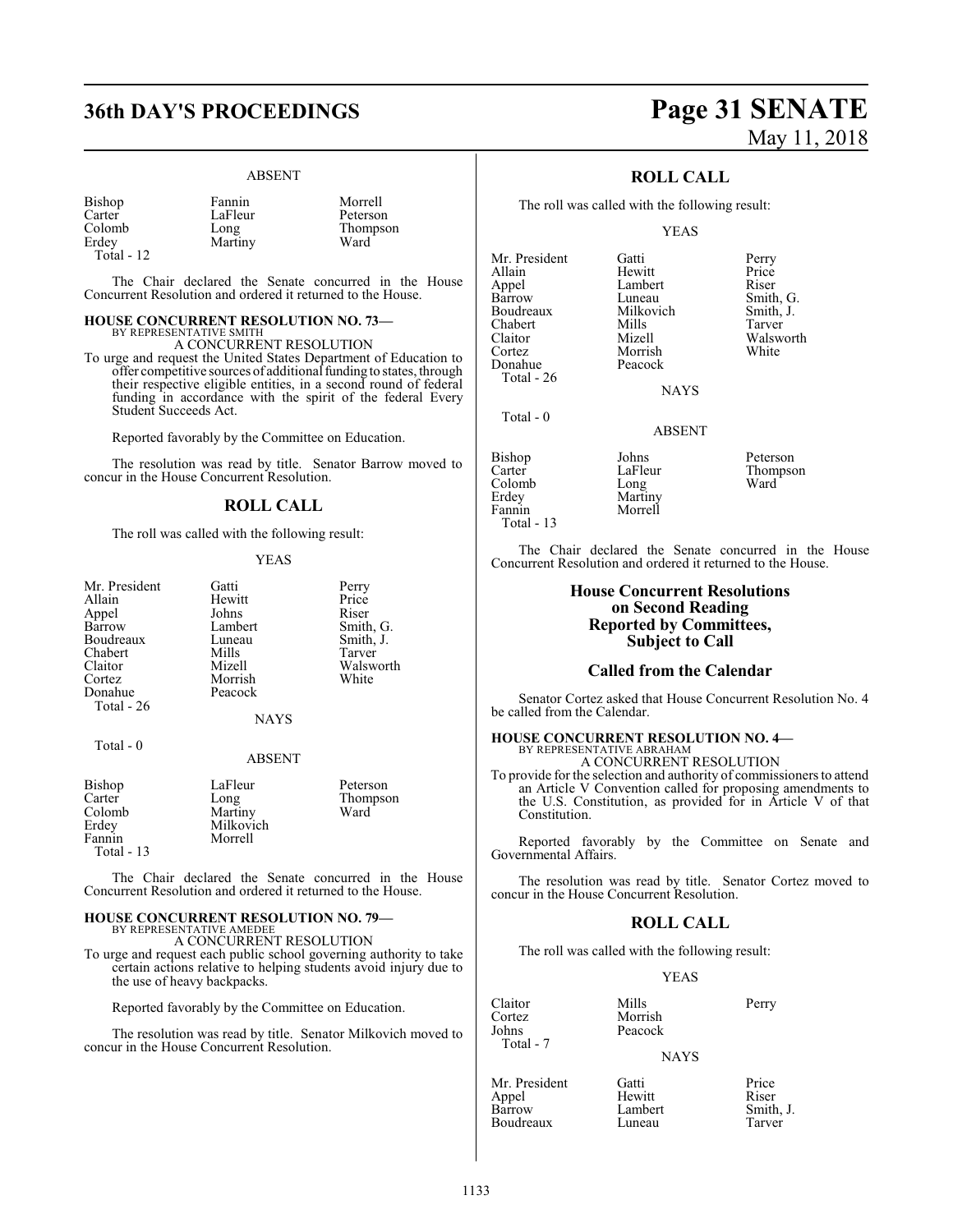## **Page 32 SENATE 36th DAY'S PROCEEDINGS** May 11, 2018

| Chabert    |  |
|------------|--|
| Donahue    |  |
| Total - 18 |  |

Milkovich Walsworth<br>
Mizell White Mizell ABSENT

Allain Fannin Peterson<br>Bishop LaFleur Smith, G Carter Long Thompson<br>
Colomb Martiny Ward Colomb Martiny<br>Erdey Morrell Total - 14

Smith, G.

The Chair declared the concurrent resolution failed to pass

Morrell

### **Notice of Reconsideration**

Senator Cortez moved to reconsider on the next Legislative Day the vote by which the resolution failed to pass.

#### **Reports of Committees**

The following reports of committees were received and read:

#### **REPORT OF COMMITTEE ON**

#### **FINANCE**

Senator Eric LaFleur, Chairman on behalf of the Committee on Finance, submitted the following report:

#### May 11, 2018

To the President and Members of the Senate:

I am directed by your Committee on Finance to submit the following report:

#### **SENATE RESOLUTION NO. 178—** BY SENATOR DONAHUE

A RESOLUTION

To present a budget plan that reflects the reduction of Louisiana's sales taxes and includes funding established by a standstill budget and priority programs.

Reported with amendments.

#### **SENATE CONCURRENT RESOLUTION NO. 101—** BY SENATOR DONAHUE

A CONCURRENT RESOLUTION

To present a budget plan that reflects the reduction of Louisiana's sales taxes and includes funding established by a standstill budget and priority programs.

Reported with amendments.

#### **HOUSE BILL NO. 1—**

BY REPRESENTATIVE HENRY AN ACT

Making annual appropriations for Fiscal Year 2018-2019 for the ordinary expenses of the executive branch of state government, pensions, public schools, public roads, public charities, and state institutions and providing with respect to the expenditure ofsaid appropriations.

Reported with amendments.

Respectfully submitted, ERIC LAFLEUR Chairman

#### **House Bills and Joint Resolutions on Second Reading Just Reported by Committees**

Senator LaFleur asked for and obtained a suspension ofthe rules to take up House Bills and Joint Resolutions just reported by Committees.

### **HOUSE BILL NO. 1—**

BY REPRESENTATIVE HENRY AN ACT

Making annual appropriations for Fiscal Year 2018-2019 for the ordinary expenses of the executive branch of state government, pensions, public schools, public roads, public charities, and state institutions and providing with respect to the expenditure ofsaid appropriations.

Reported with amendments by the Committee on Finance.

#### **SENATE COMMITTEE AMENDMENTS**

Amendments proposed by Senate Committee on Finance to Reengrossed House Bill No. 1 by Representative Henry

#### AMENDMENT NO. 1

On page 12, between lines 13 and 14, insert the following:

"The commissioner of administration is hereby authorized and directed to reduce the means of finance contained in this Schedule from Discretionary State General Fund (Direct) by 24.2 percent. The commissioner of administration is further authorized and directed to adjust any other means of finance contained in this Schedule that would be affected by a reduction in State General Fund (Direct)."

#### AMENDMENT NO. 2

On page 13, between lines 19 and 20, insert the following:

"The commissioner of administration is hereby authorized and directed to reduce the means of finance contained in this budget unit from appropriations out of State General Fund by Statutory Dedications from the following funds: Avoyelles Parish Local Government Gaming Mitigation Fund (\$6,740)."

#### AMENDMENT NO. 3

On page 21, between lines 32 and 33, insert the following:

"Payable out of Federal Funds to the Military Affairs Program for a heavy equipment mechanic/operator to support Camp Beauregard Range Control, including one Authorized Other Charges position  $\qquad \qquad$  \$ 56,888

Payable out of Federal Funds to the Military Affairs Program for M6 site cleanup and

| restoration at Camp Minden | 877,924 |
|----------------------------|---------|
|                            |         |

Payable out of the State General Fund by Interagency Transfers from the Department of Children and Family Services to the Military Affairs Program for emergency preparedness support and coordination  $\qquad \qquad$  \$ 24,236

Payable out of the State General Fund

by Interagency Transfers from the Division of Administration Community Development Block Grant Program to the Military Affairs Program for the maintenance of facilities  $$ 1,301,005"$ 

AMENDMENT NO. 4

On page 22, between lines 26 and 27, insert the following:

"Payable out of the State General Fund by Statutory Dedications out of the Louisiana Public Defender Fund to the Louisiana Public Defender Board Program for capital cases representation \$ 209,087"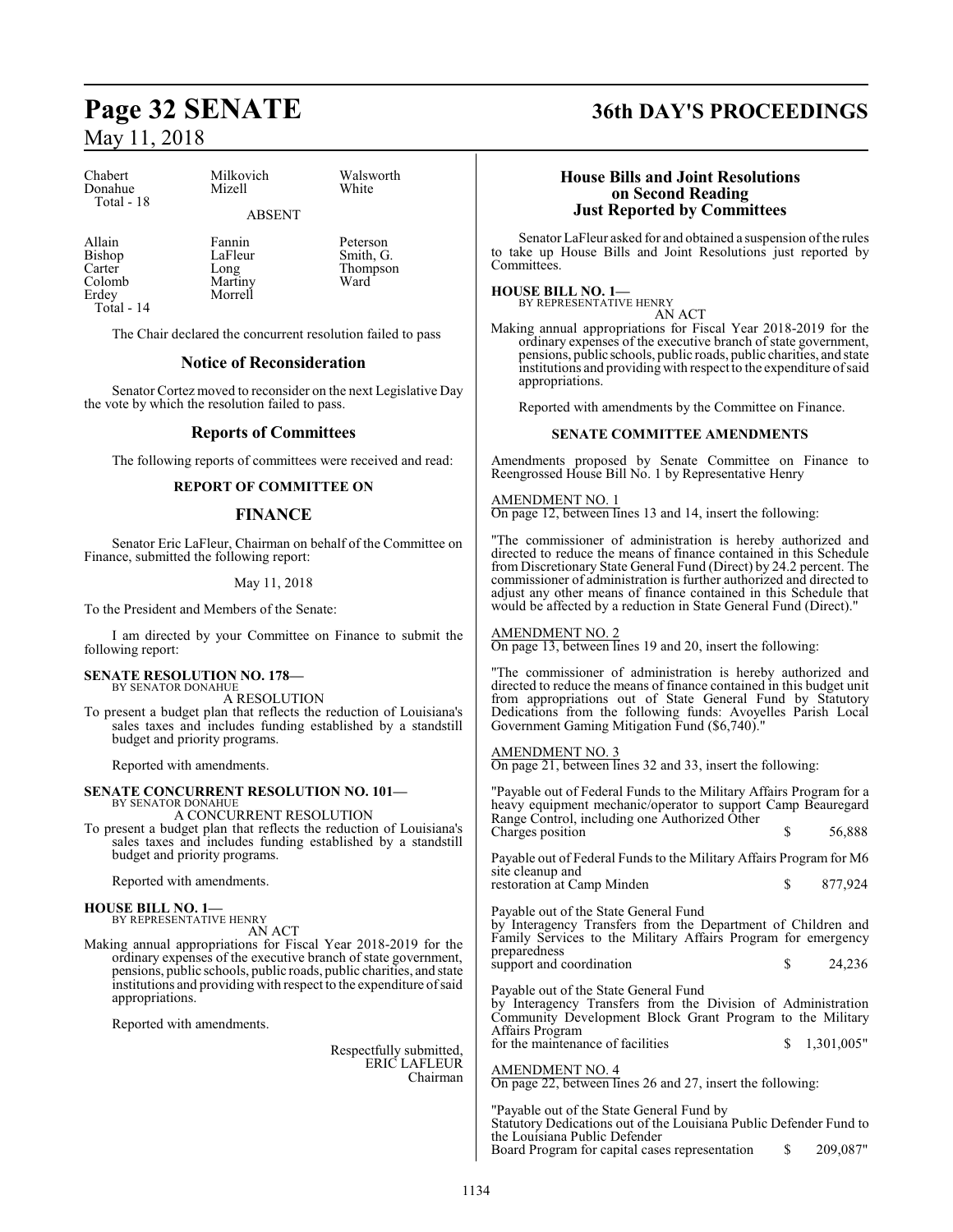## **36th DAY'S PROCEEDINGS Page 33 SENATE**

# May 11, 2018

AMENDMENT NO. 5

On page 22, between lines 27 and 28, insert the following:

"The commissioner of administration is hereby authorized and directed to reduce the means of finance contained in this budget unit from appropriations out of State General Fund by Statutory Dedications from the following funds: Louisiana Stadium and Exposition District License Plate Fund (\$30,000), New Orleans Sports Franchise Assistance Fund (\$127,500), New Orleans Sports Franchise Fund (\$435,000), and Sports Facility Assistance Fund (\$208,510)."

#### AMENDMENT NO. 6

On page 23, at the end of line 32, delete "\$9,393,914" and insert "\$9,332,819"

AMENDMENT NO. 7

On page 23, at the end of line 39, delete "\$51,180,486" and insert "\$51,119,391"

AMENDMENT NO. 8

On page 24, at the end of line 7, delete "\$2,373,634" and insert "\$2,312,539"

AMENDMENT NO. 9 On page 24, at the end of line 13, delete "\$9,607,878" and insert "\$9,546,783"

AMENDMENT NO. 10 On page 25, delete lines 39 through 44

AMENDMENT NO. 11 On page 27, between lines 30 and 31, insert the following:

"The commissioner of administration is hereby authorized and directed to reduce the means of finance contained in this Schedule from Discretionary State General Fund (Direct) by 24.2 percent. The commissioner of administration is further authorized and directed to adjust any other means of finance contained in this Schedule that would be affected by a reduction in State General Fund (Direct)."

#### AMENDMENT NO. 12

On page 32, between lines 31 and 32, insert the following:

"The commissioner of administration is hereby authorized and directed to reduce the means of finance contained in this budget unit from Discretionary State General Fund (Direct) by 24.2 percent. The commissioner of administration is further authorized and directed to adjust any other means of finance contained in this budget unit that would be affected by a reduction in State General Fund (Direct)."

AMENDMENT NO. 13 On page 34, between lines 21 and 22, insert the following:

"Payable out of the State General Fund by Statutory Dedications out of the Help Louisiana Vote Fund - Election Administration Account \$ 5,889,487"

AMENDMENT NO. 14 On page 34, between lines 22 and 23, insert the following:

"The commissioner of administration is hereby authorized and directed to reduce the means of finance contained in this budget unit from Discretionary State General Fund (Direct) by 24.2 percent. The commissioner of administration is further authorized and directed to adjust any other means of finance contained in this budget unit that would be affected by a reduction in State General Fund (Direct)."

#### AMENDMENT NO. 15

On page 36, between lines 40 and 41, insert the following:

"The commissioner of administration is hereby authorized and directed to reduce the means of finance contained in this budget unit from Discretionary State General Fund (Direct) by 24.2 percent. The commissioner of administration is further authorized and directed to adjust any other means of finance contained in this budget unit that would be affected by a reduction in State General Fund (Direct)."

#### AMENDMENT NO. 16

On page 37, between lines 32 and 33, insert the following:

"The commissioner of administration is hereby authorized and directed to reduce the means of finance contained in this budget unit from appropriations out of State General Fund by Statutory Dedications from the following funds: Education Excellence Fund (\$1,912), Health Excellence Fund (\$1,913), Louisiana Quality Education Support Fund (\$30,708), and TOPS Fund (\$1,913).

#### AMENDMENT NO. 17

On page 39, between lines 8 and 9, insert the following:

"The commissioner of administration is hereby authorized and directed to reduce the means of finance contained in this budget unit from appropriations out of State General Fund by Statutory Dedications from the following funds: Motor Carrier Regulation Fund (\$12,444), Telephonic Solicitation Relief Fund (\$12,437), and Utility and Carrier Inspection and Supervision Fund (\$460,341)."

AMENDMENT NO. 18 On page 40, between lines 32 and 33, insert the following:

"The commissioner of administration is hereby authorized and directed to reduce the means of finance contained in this budget unit from Discretionary State General Fund (Direct) by 24.2 percent. The commissioner of administration is further authorized and directed to adjust any other means of finance contained in this budget unit that would be affected by a reduction in State General Fund (Direct)."

AMENDMENT NO. 19 On page 42, between lines 41 and 42, insert the following:

"Payable out of the State General Fund

by Fees and Self-generated Revenues to the

Management and Finance Program for regulation of the production of medical marijuana

in Louisiana, including three (3) authorized positions  $\qquad$  \$ 679,833"

AMENDMENT NO. 20

On page 42, between lines 42 and 43, insert the following:

"The commissioner of administration is hereby authorized and directed to reduce the means of finance contained in this budget unit from appropriations out of State General Fund by Statutory Dedications from the following funds: Administrative Fund (\$47,430), Automobile Theft and Insurance Fraud Prevention Authority Fund (\$11,350), and Insurance Fraud Investigation Fund (\$28,138)."

AMENDMENT NO. 21 On page 42, at the end of line 46, delete "(67)" and insert "(65)"

AMENDMENT NO. 22 On page 42, at the end of line 48, delete "\$11,303,616" and insert "\$11,081,429"

AMENDMENT NO. 23 On page 43, at the end of line 5, delete "(155)" and insert "(157)"

AMENDMENT NO. 24

On page 43, at the end of line 7, delete "\$18,416,018" and insert "\$18,638,205"

AMENDMENT NO. 25

On page 43, between lines 36 and 37, insert the following: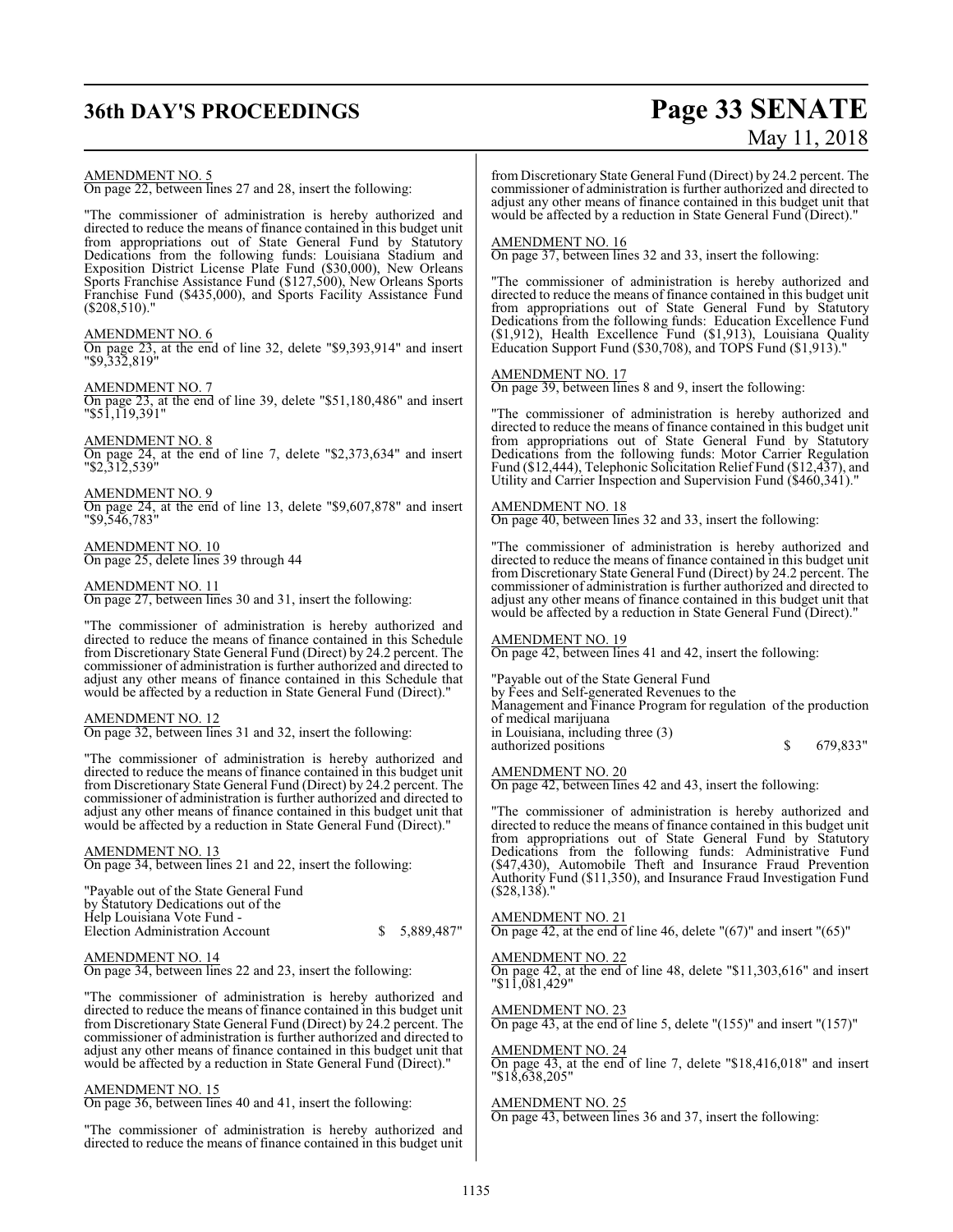## **Page 34 SENATE 36th DAY'S PROCEEDINGS**

"The commissioner of administration is hereby authorized and directed to reduce the means of finance contained in this Schedule from Discretionary State General Fund (Direct) by 24.2 percent. The commissioner of administration is further authorized and directed to adjust any other means of finance contained in this Schedule that would be affected by a reduction in State General Fund (Direct)."

### AMENDMENT NO. 26

On page 46, delete lines 21 through 24

#### AMENDMENT NO. 27

On page 46, between lines 26 and 27, insert the following:

"The commissioner of administration is hereby authorized and directed to reduce the means of finance contained in this Schedule from Discretionary State General Fund (Direct) by 24.2 percent. The commissioner of administration is further authorized and directed to adjust any other means of finance contained in this Schedule that would be affected by a reduction in State General Fund (Direct)."

#### AMENDMENT NO. 28

On page 53, between lines 32 and 33, insert the following:

"The commissioner of administration is hereby authorized and directed to reduce the means of finance contained in this budget unit from appropriations out of State General Fund by Statutory Dedications from the following funds: Transportation Trust Fund - Regular (\$2,099,757)."

#### AMENDMENT NO. 29

On page 54, at the end of line 11, delete "\$39,999,927" and insert "\$38,699,927"

AMENDMENT NO. 30

On page 54, at the end of line 15, delete "\$52,138,072" and insert "\$50,838,072"

#### AMENDMENT NO. 31

On page 54, at the end of line 29, delete "\$38,381,177" and insert "\$37,081,177"

#### AMENDMENT NO. 32

On page 54, at the end of line 31, delete "\$49,899,519" and insert "\$48,599,519"

#### AMENDMENT NO. 33

On page 54, between lines 39 and 40, insert the following:

"The commissioner of administration is hereby authorized and directed to reduce the means of finance contained in this budget unit from appropriations out of State General Fund by Statutory Dedications from the following funds: Crescent City Transition Fund (\$54,384), Geaux Pass Transition Fund (\$15,000), Louisiana Bicycle and Pedestrian Safety Fund (\$294), Louisiana Highway Safety Fund (\$100), LTRC Transportation Training and Education Center Fund (\$36,230), New Orleans Ferry Fund (\$81,500), Right-of-Way Permit Processing Fund (\$21,500), and Transportation Trust Fund - Regular (\$18,429,496)."

#### AMENDMENT NO. 34

On page 54, at the end of line 44, delete "\$92,353,418" and insert "\$91,353,418"

AMENDMENT NO. 35

On page 55, at the end of line 17, delete "\$399,349,760" and insert "\$395,349,760"

#### AMENDMENT NO. 36

On page 55, at the end of line 41, delete "\$578,289,996" and insert "\$573,289,996"

#### AMENDMENT NO. 37

On page 56, at the end of line 14, delete "\$139,602,727" and insert "\$144,138,932"

#### AMENDMENT NO. 38

On page 56, at the end of line 15, delete "\$342,415,064" and insert "\$332,878,859"

#### AMENDMENT NO. 39

On page 56, at the end of line 27, delete "\$547,434,189" and insert "\$542,434,189"

#### AMENDMENT NO. 40

On page 57, between lines 14 and 15, insert the following:

"The commissioner of administration is hereby authorized and directed to reduce the means of finance contained in this Schedule from Discretionary State General Fund (Direct) by 24.2 percent. The commissioner of administration is further authorized and directed to adjust any other means of finance contained in this Schedule that would be affected by a reduction in State General Fund (Direct)."

## AMENDMENT NO. 41

On page 64, delete lines 8 through 10

#### AMENDMENT NO. 42

On page 69, between lines 8 and 9, insert the following:

"The commissioner of administration is hereby authorized and directed to reduce the means of finance contained in this budget unit from appropriations out of State General Fund by Statutory Dedications from the following funds: Sex Offender Registry Technology Fund (\$2,700)."

#### AMENDMENT NO. 43

On page 71, between lines 16 and 17, insert the following:

"The commissioner of administration is hereby authorized and directed to reduce the means of finance contained in this budget unit from appropriations out of State General Fund by Statutory Dedications from the following funds: Riverboat Gaming Enforcement Fund (\$240,810) and Video Draw Poker Device Fund (\$99,281)."

#### AMENDMENT NO. 44

On page 72, between lines 8 and 9, insert the following:

"The commissioner of administration is hereby authorized and directed to reduce the means of finance contained in this budget unit from appropriations out of State General Fund by Statutory Dedications from the following funds: Concealed Handgun Permit Fund (\$381,711), Criminal Identification and Information Fund (\$375,000), Department of Public Safety Peace Officers Fund (\$8,419), Explosives Trust Fund (\$7,843), Hazardous Materials Emergency Response Fund (\$1,587), Insurance Fraud Investigation Fund (\$220,500), Insurance Verification System Fund (\$1,540,904), Louisiana State Police Salary Fund (\$780,000), Louisiana Towing and Storage Fund (\$11,000), Motorcycle Safety and Operator Training Program Fund (\$14,604), Public Safety DWI Testing, Maintenance and Training Fund (\$19,448), Pari-Mutuel Live Racing Facility Gaming Control Fund (\$97,604), Right-to-Know Fund (\$2,900), Riverboat Gaming Enforcement Fund (\$2,879,506), Sex Offender Registry Technology Fund (\$1,250), Tobacco Tax Health Care Fund (\$237,089), Underground Damages Prevention Fund (\$1,484), Unified Carrier Registration Agreement Fund (\$108,721), and Video Draw Poker Device Fund (\$264,859)."

#### AMENDMENT NO. 45

On page 74, between lines 7 and 8, insert the following:

"Payable out of the State General Fund by Statutory Dedications out of the Natural Resource Restoration Trust Fund to the Traffic Enforcement Program for other charges to reimburse the Coastal Protection and Restoration Authority for expenditures related to the Lost Lake project  $\qquad$  \$ 1,200,000"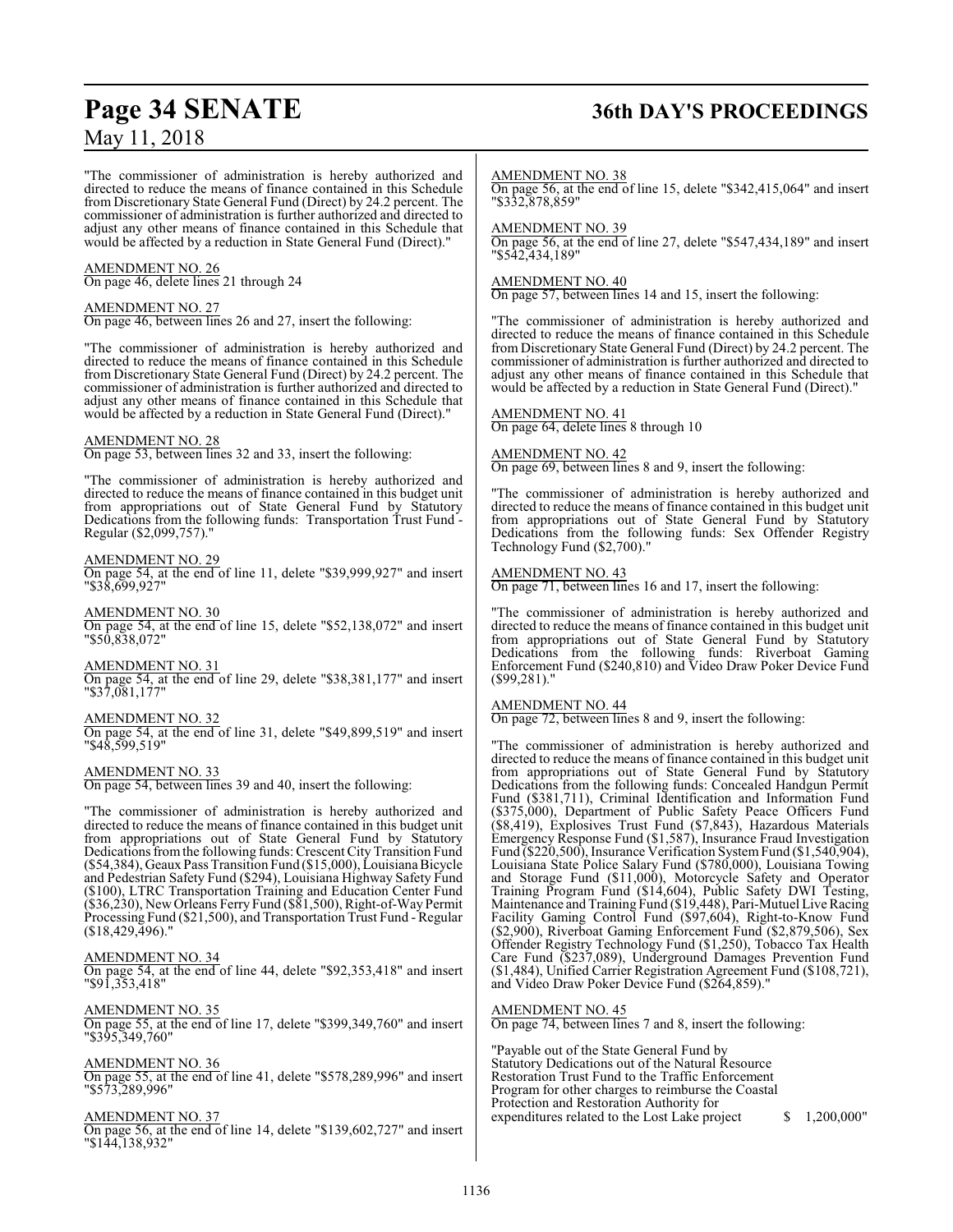# **36th DAY'S PROCEEDINGS Page 35 SENATE** May 11, 2018

| <b>AMENDMENT NO. 46</b><br>On page 74, between lines 8 and 9, insert the following:                                                                                                                                                                                  | <b>AMENDMENT NO. 59</b><br>On page 91, delete lines 1 through 29                                                                                                                                                                                                         |
|----------------------------------------------------------------------------------------------------------------------------------------------------------------------------------------------------------------------------------------------------------------------|--------------------------------------------------------------------------------------------------------------------------------------------------------------------------------------------------------------------------------------------------------------------------|
| "The commissioner of administration is hereby authorized and<br>directed to reduce the means of finance contained in this budget unit<br>from appropriations out of State General Fund by Statutory                                                                  | <b>AMENDMENT NO. 60</b><br>On page 91, after line 44, insert the following:                                                                                                                                                                                              |
| Dedications from the following funds: Insurance Verification System<br>Fund (\$59,096), Motor Vehicles Customer Service and Technology<br>Fund (\$516,082), and Unified Carrier Registration Agreement Fund<br>$(\$8,550).$ "                                        | "EXPENDITURES:<br>Payments to Private Providers Program<br>1,607,064,794<br>Տ<br>Տ<br>Uncompensated Care Costs Program<br>783,877,517                                                                                                                                    |
| <b>AMENDMENT NO. 47</b>                                                                                                                                                                                                                                              | <b>TOTAL EXPENDITURES</b><br>2,390,942,311<br>$\frac{1}{2}$                                                                                                                                                                                                              |
| On page 75, between lines 8 and 9, insert the following:                                                                                                                                                                                                             | <b>MEANS OF FINANCE:</b><br>\$<br>601,071,983<br>State General Fund (Direct)                                                                                                                                                                                             |
| "The commissioner of administration is hereby authorized and<br>directed to reduce the means of finance contained in this budget unit<br>from appropriations out of State General Fund by Statutory<br>Dedications from the following funds: Industrialized Building | State General Fund by:<br>Interagency Transfers<br>\$<br>\$<br>16,549,692<br>Fees $\&$ Self-generated Revenues<br>49,663,174<br><b>Statutory Dedications:</b>                                                                                                            |
| Program Fund (\$20,432), Louisiana Life Safety and Property<br>Protection Trust Fund (\$37,500), Louisiana Fire Marshal Fund<br>(\$853,740), Louisiana Manufactured Housing Commission Fund<br>$(17, 154)$ , Two Percent Fire Insurance Fund (\$122,500)."           | $\frac{1}{3}$<br><b>Health Trust Fund</b><br>5,330,000<br>Hospital Stabilization Fund<br>13,138,314<br>Louisiana Medical Assistance<br>\$<br>Trust Fund<br>109,056,168                                                                                                   |
| <b>AMENDMENT NO. 48</b>                                                                                                                                                                                                                                              | \$<br>\$<br>19,020,507<br>Medicaid Trust Fund for the Elderly<br>New Opportunities Waiver Fund<br>12,127,549                                                                                                                                                             |
| On page 75, at the end of line 13, delete "\$23,875,037" and insert<br>"\$23,197,943"                                                                                                                                                                                | \$<br><b>Federal Funds</b><br>1,564,984,924<br>TOTAL MEANS OF                                                                                                                                                                                                            |
| <b>AMENDMENT NO. 49</b><br>On page 75, at the end of line 24, delete "\$24,476,939" and insert                                                                                                                                                                       | <b>FINANCING</b><br>2,390,942,311                                                                                                                                                                                                                                        |
| "\$23,799,845"                                                                                                                                                                                                                                                       | The commissioner of administration is hereby authorized and<br>directed to adjust the means of financing for this agency by reducing                                                                                                                                     |
| <b>AMENDMENT NO. 50</b><br>On page 75, at the end of line 38, delete "\$15,674,671" and insert<br>"\$14,997,577"                                                                                                                                                     | the appropriation out of the State General Fund (Direct) by<br>\$4,240,962 for the Medicare Buy-Ins and Supplements Program."                                                                                                                                            |
| <u>AMENDMENT NO. 51</u><br>On page 75, at the end of line 47, delete "\$23,875,037" and insert                                                                                                                                                                       | <b>AMENDMENT NO. 61</b><br>On page 95, between lines 19 and 20, insert the following:                                                                                                                                                                                    |
| "\$23,197,943"                                                                                                                                                                                                                                                       | "Payable out of the State General Fund (Direct)<br>for monitoring and management of the Medicaid Long-term Care                                                                                                                                                          |
| AMENDMENT NO. 52<br>On page 76, between lines 8 and 9, insert the following:                                                                                                                                                                                         | Services program, including<br>406,351"<br>five positions<br>\$                                                                                                                                                                                                          |
| "The commissioner of administration is hereby authorized and<br>directed to reduce the means of finance contained in this budget unit<br>from appropriations out of State General Fund by Statutory                                                                  | $\frac{\text{AMENDMENT NO. 62}}{\text{On page 96, between lines 3 and 4, insert the following:}}$                                                                                                                                                                        |
| Dedications from the following funds: Pari-mutuel Live Racing<br>Facility Gaming Control Fund (\$4,155) and Riverboat Gaming<br>Enforcement Fund (\$40,096)."                                                                                                        | "Payable out of the State General Fund<br>by Interagency Transfers from the Office of PublicHealth<br>for a phone system in the call center<br>140,000"<br>S                                                                                                             |
| <b>AMENDMENT NO. 53</b><br>On page 77, between lines 1 and 2, insert the following:                                                                                                                                                                                  | <b>AMENDMENT NO. 63</b><br>On page 99, between lines 19 and 20, insert the following:                                                                                                                                                                                    |
| "The commissioner of administration is hereby authorized and<br>directed to reduce the means of finance contained in this budget unit                                                                                                                                | "Payable out of the State General Fund (Direct)<br>for behavioral health services<br>\$<br>1,331,467"                                                                                                                                                                    |
| from appropriations out of State General Fund by Statutory<br>Dedications from the following funds: Liquefied Petroleum Gas<br>Commission Rainy Day Fund (\$38,750) and Riverboat Gaming<br>Enforcement Fund (\$33,691)."                                            | <b>AMENDMENT NO. 64</b><br>On page 99, between lines 22 and 23, insert the following:                                                                                                                                                                                    |
| <b>AMENDMENT NO. 54</b><br>On page 80, delete lines 18 through 25                                                                                                                                                                                                    | "Payable out of the State General Fund (Direct)<br>for monitoring and management of Medicaid<br>drug and alcohol abuse residential and outpatient                                                                                                                        |
| <b>AMENDMENT NO. 55</b><br>On page 83, at the end of line 23, delete $"({\frac{215}{}})"$ and insert $"({\frac{220}{}})"$                                                                                                                                            | \$<br>172,009<br>treatment services, including four positions<br>Payable out of the State General Fund (Direct)                                                                                                                                                          |
| <b>AMENDMENT NO. 56</b><br>On page 88, delete lines 45 through 48                                                                                                                                                                                                    | for monitoring and management of the<br>provision of inpatient psychiatric beds for<br>the uninsured under the Office of Behavioral                                                                                                                                      |
| <b>AMENDMENT NO. 57</b><br>On page 89, delete lines 1 through 35                                                                                                                                                                                                     | Health's public private partnerships, including<br>\$<br>134,271<br>two positions                                                                                                                                                                                        |
| <b>AMENDMENT NO. 58</b><br>On page 90, delete lines 1 through 36                                                                                                                                                                                                     | The commissioner of administration is hereby authorized and<br>directed to adjust the means of financing for this agency by reducing<br>the appropriation out of the State General Fund by Statutory<br>Dedications out of the Tobacco Tax Health Care Fund by \$55,613. |
|                                                                                                                                                                                                                                                                      |                                                                                                                                                                                                                                                                          |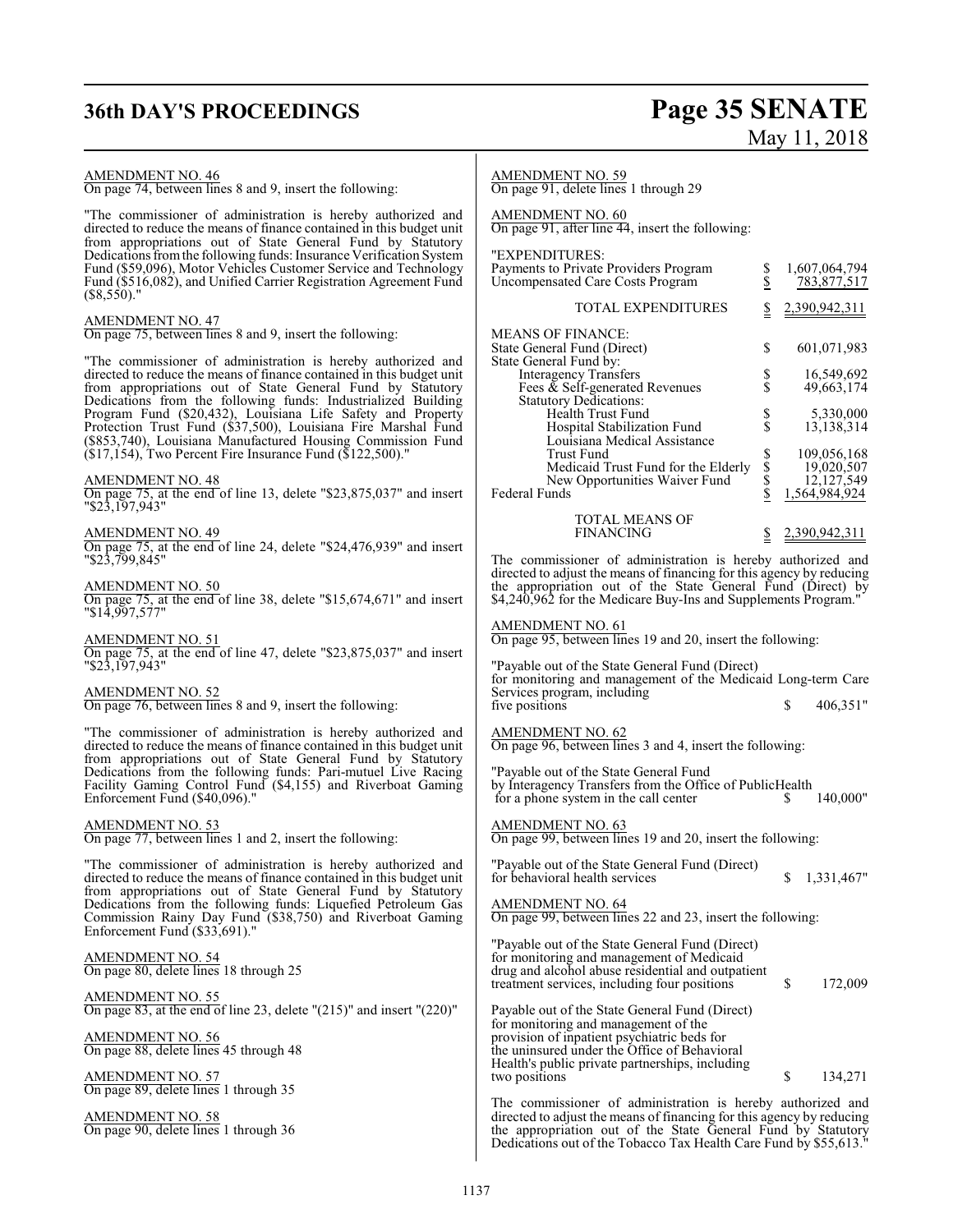## **Page 36 SENATE 36th DAY'S PROCEEDINGS**

AMENDMENT NO. 65

On page 101, delete lines 8 through 11, and insert the following:

"Payable out of the State General Fund (Direct) for monitoring and management of the Supports and Children's Choice Waiver programs, including two positions  $\qquad \qquad$  \$ 92,877"

#### AMENDMENT NO. 66

On page 103, between lines 31 and 32, insert the following:

"The commissioner of administration is hereby authorized and directed to reduce the means of finance contained in this Schedule from Discretionary State General Fund (Direct) by 24.2 percent. The commissioner of administration is further authorized and directed to adjust any other means of finance contained in this Schedule that would be affected by a reduction in State General Fund (Direct)."

#### AMENDMENT NO. 67

On page 105, between lines 21 and 22, insert the following:

"The commissioner of administration is hereby authorized and directed to reduce the means of finance contained in this Schedule from Discretionary State General Fund (Direct) by 24.2 percent. The commissioner of administration is further authorized and directed to adjust any other means of finance contained in this Schedule that would be affected by a reduction in State General Fund (Direct)."

#### AMENDMENT NO. 68

On page 105, between lines 22 and 23, insert the following:

"The commissioner of administration is hereby authorized and directed to reduce the means of finance contained in this budget unit from appropriations out of State General Fund by Statutory Dedications fromthe following funds: Oilfield Site Restoration Fund (\$385,543)."

#### AMENDMENT NO. 69

On page 106, between lines 19 and 20, insert the following:

"The commissioner of administration is hereby authorized and directed to reduce the means of finance contained in this budget unit from appropriations out of State General Fund by Statutory Dedications from the following funds: Oil and Gas Regulatory Fund (\$719,603)."

AMENDMENT NO. 70 On page 109, between lines 17 and 18, insert the following:

"The commissioner of administration is hereby authorized and directed to reduce the means of finance contained in this budget unit from appropriations out of State General Fund by Statutory Dedications from the following funds: Tobacco Regulation Enforcement Fund (\$27,179).

#### AMENDMENT NO. 71

On page 110, between lines 28 and 29, insert the following:

"Payable out of the State General Fund by Fees and Self-generated Revenues to the Tax Collection Program for personnel services \$ 1,363,691

The commissioner of administration is hereby authorized and directed to adjust the means of finance for the Tax Collection Programby reducing the appropriation out of the State General Fund (Direct) by (\$30,669,333).

Payable out of the State General Fund (Direct) by Fees & Self-generated Revenues from prior and current year collections to the Tax Collection Program  $$30,669,333"$ 

#### AMENDMENT NO. 72

On page 110, between lines 37 and 38, insert the following:

"The commissioner of administration is hereby authorized and directed to reduce the means of finance contained in this budget unit from appropriations out of State General Fund by Statutory Dedications from the following funds: Environmental Trust Fund (\$3,379,425), Lead Hazard Reduction Fund (\$4,750), Motor Fuels Underground Tank (\$782,474), and Waste Tire Management Fund  $(\$571,762).$ 

#### AMENDMENT NO. 73

On page 111, at the end of line 37, delete "(158)" and insert "(156)"

AMENDMENT NO. 74 On page 111, at the end of line 39, delete "\$6,969,206" and insert "\$6,781,824"

AMENDMENT NO. 75 On page 112, at the end of line 10, delete "(186)" and insert "(188)"

AMENDMENT NO. 76 On page 112, at the end of line 12, delete "\$15,593,369" and insert "\$15,780,751"

#### AMENDMENT NO. 77

On page 113, between lines 18 and 19, insert the following:

"Payable out of the State General Fund by Statutory Dedications from the Environmental Trust Fund to the Office of Environmental Compliance for overtime and on-call pay \$ 200,000

Payable out of the State General Fund

by Statutory Dedications out of the Hazardous Waste Site Cleanup Fund to the Office of Environmental Assessment Program to remove or treat contamination and conduct expedited removals and site remediation work  $\sim$  \$ 350,000"

#### AMENDMENT NO. 78

On page 113, between lines 20 and 21, insert the following:

"The commissioner of administration is hereby authorized and directed to reduce the means of finance contained in this Schedule from Discretionary State General Fund (Direct) by 24.2 percent. The commissioner of administration is further authorized and directed to adjust any other means of finance contained in this Schedule that would be affected by a reduction in State General Fund (Direct)."

#### AMENDMENT NO. 79

On page 115, delete lines 41 through 48

#### AMENDMENT NO. 80

On page 116, between lines 3 and 4, insert the following:

"The commissioner of administration is hereby authorized and directed to reduce the means of finance contained in this budget unit from appropriations out of State General Fund by Statutory Dedications from the following funds: Conservation Fund (\$584,521), LA Duck License Stamp and Print Fund (\$523), and Seafood Promotion and Marketing Fund (\$1,160).

#### AMENDMENT NO. 81

On page 116, between lines 41 and 42, insert the following:

"The commissioner of administration is hereby authorized and directed to reduce the means of finance contained in this budget unit from appropriations out of State General Fund by Statutory Dedications from the following funds: Conservation Fund (\$1,776,639), Enforcement Emergency Situation Response Account (\$6,797), Litter Abatement and Education Account (\$4,990), Louisiana Help Our Wildlife Fund (\$1,000), Oyster Sanitation Fund (\$11,726), and WildlifeHabitat and Natural Heritage Trust (\$5,315)."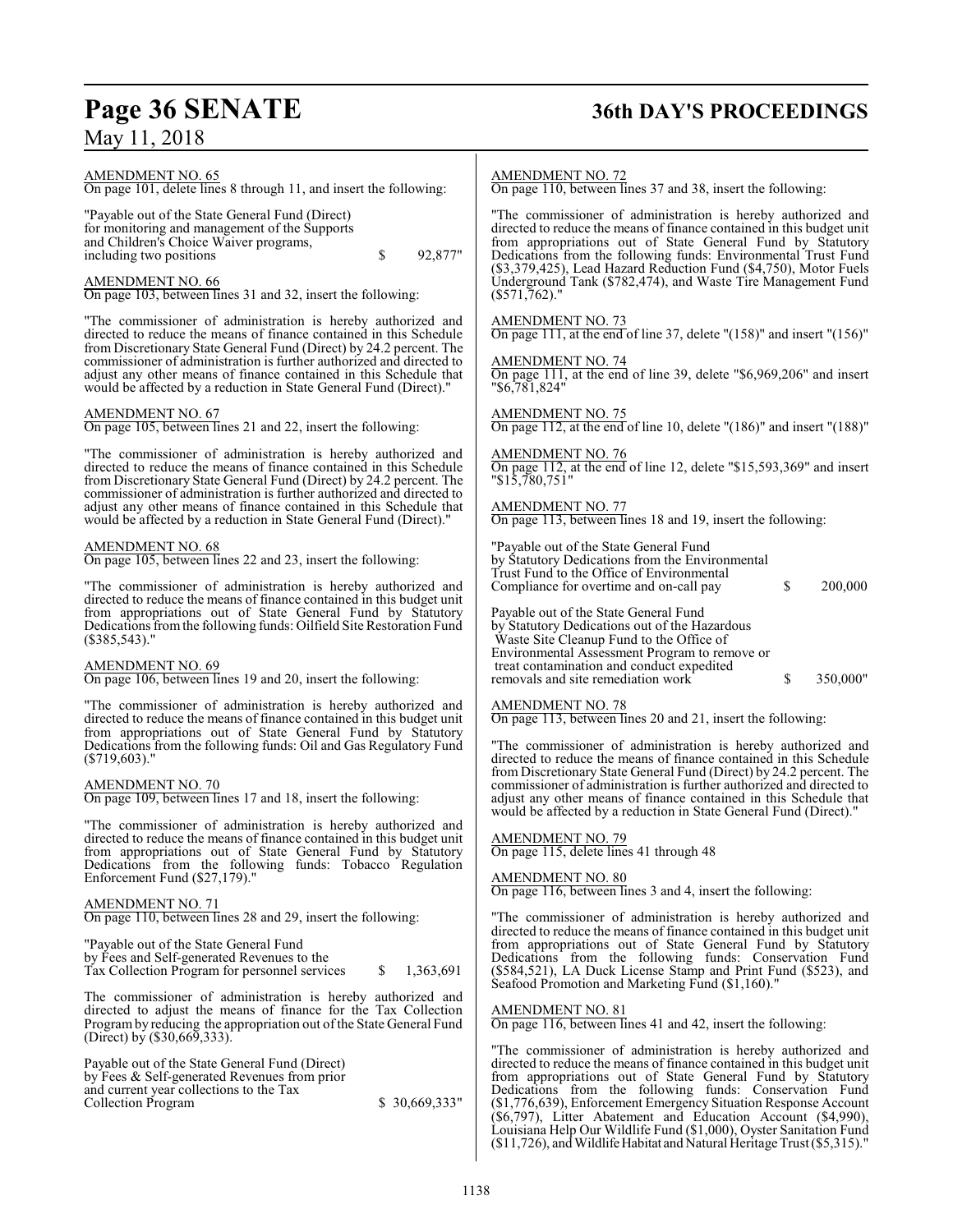## **36th DAY'S PROCEEDINGS Page 37 SENATE**

# May 11, 2018

#### AMENDMENT NO. 82

On page 118, between lines 1 and 2, insert the following:

"The commissioner of administration is hereby authorized and directed to reduce the means of finance contained in this budget unit from appropriations out of State General Fund by Statutory Dedications from the following funds: Conservation - Waterfowl Account (\$4,250), Conservation Fund (\$998,318), Conservation of the Black Bear Account (\$1,250), Conservation - Quail Account (\$1,235), Conservation - White Tail Deer Account (\$1,615), Hunters for the Hungry Account (\$5,000), Louisiana Duck License, Stamp, and Print Fund (\$61,575), Litter Abatement and Education Account (\$45,758), Louisiana Alligator Resource Fund (\$98,391), Louisiana Fur Public Education and Marketing Fund (\$3,550), Louisiana Wild Turkey Stamp Fund (\$3,706), Natural Heritage Account (\$3,270), and Scenic Rivers Fund (\$75)."

#### AMENDMENT NO. 83

On page 119, between lines 8 and 9, insert the following:

"The commissioner of administration is hereby authorized and directed to reduce the means of finance contained in this budget unit from appropriations out of State General Fund by Statutory Dedications from the following funds: Aquatic Plant Control Fund (\$20,000), Conservation Fund (\$1,096,530), Crab Promotion and Marketing Account (\$2,404), Derelict Crab Trap Removal Program Account (\$10,387), Oyster Development Fund (\$15,338), Oyster Sanitation Fund (\$12,830), Public Oyster Seed Ground Development Account (\$142,346), Saltwater Fish Research and Conservation Fund (\$103,350), and Shrimp Marketing and Promotion Account  $($ \$4,750).

#### AMENDMENT NO. 84

On page 120, between lines 9 and 10, insert the following:

"The commissioner of administration is hereby authorized and directed to reduce the means of finance contained in this Schedule from Discretionary State General Fund (Direct) by 24.2 percent. The commissioner of administration is further authorized and directed to adjust any other means of finance contained in this Schedule that would be affected by a reduction in State General Fund (Direct)."

#### AMENDMENT NO. 85

On page 121, between lines 8 and 9, insert the following:

"The commissioner of administration is hereby authorized and directed to reduce the means of finance contained in this budget unit from appropriations out of State General Fund by Statutory Dedications from the following funds: Municipal Fire and Police Civil Service Operating Fund (\$111,690)."

#### AMENDMENT NO. 86

On page 125, between lines 2 and 3, insert the following:

"The commissioner of administration is hereby authorized and directed to reduce the means of finance contained in this Schedule from Discretionary State General Fund (Direct) by 10.8 percent, specifically excluding any reductions to the Louisiana State UniversityHealth Sciences Center - NewOrleans, the Louisiana State University Health Sciences Center - Shreveport, the Go Grants Program, the Taylor Opportunity Program for Students (TOPS) and the Louisiana Student Tuition Assistance and Revenue Trust Programs Savings Enhancement not exceeding \$1,900,000. The commissioner of administration is further authorized and directed to adjust any other means of finance contained in this Schedule that would be affected by a reduction in State General Fund (Direct), specifically excluding any reductions to the Louisiana State University Medical Center - New Orleans, the Louisiana State University Medical Center - Shreveport, the Go Grants Program, the Taylor Opportunity Program for Students (TOPS) and the Louisiana Student Tuition Assistance and Revenue Trust Programs Savings Enhancement."

#### AMENDMENT NO. 87

On page 126, line 31, delete "\$13,429,108" and insert "\$26,429,108"

AMENDMENT NO. 88 On page 127, between lines 33 and 34, insert the following:

"Payable out of the State General Fund by Statutory Dedications from the Higher Education Initiatives Fund for the Regional Contract Program, LaSTEM initiative and etextbooks  $\qquad$  \$ 142,000"

AMENDMENT NO. 89 On page 127, delete lines 34 through 52

AMENDMENT NO. 90 On page 128, line 4, delete "\$175,090,139" and insert "\$148,273,341"

AMENDMENT NO. 91 On page 128, delete lines 9 through 11

AMENDMENT NO. 92 On page 128, between lines 39 and 40, insert the following:

| "Payable out of the State General Fund<br>by Fees and Self-generated Revenues<br>to Louisiana State University-Shreveport<br>for operational expenditures                                                  | \$ | 3,000,000  |
|------------------------------------------------------------------------------------------------------------------------------------------------------------------------------------------------------------|----|------------|
| Payable out of the State General Fund<br>by Fees and Self-generated Revenues to<br>Louisiana State University Shreveport<br>due to increased costs associated with an<br>increase in online MBA enrollment | \$ | 4,200,000" |
| <b>AMENDMENT NO. 93</b><br>On page 131, between lines 36 and 37, insert the following:                                                                                                                     |    |            |
| "Payable out of the State General Fund"<br>by Fees and Self-generated Revenues to<br>Southern University A&M College for<br>operational expenditures                                                       | S  | 2,558,722  |
| Payable out of the State General Fund<br>by Fees and Self-generated Revenues to<br>Southern University Law Center for operational<br>expenditures                                                          | \$ | 456,200    |
| Payable out of the State General Fund<br>for Fees and Self-generated Revenues to<br>Southern University - New Orleans for<br>rational expenditures                                                         | S  | 541,750"   |
|                                                                                                                                                                                                            |    |            |

#### AMENDMENT NO. 94

On page 141, between lines 27 and 28, insert the following:

"The commissioner of administration is hereby authorized and directed to reduce the means of finance contained in this Schedule from Discretionary State General Fund (Direct) by 24.2 percent. The commissioner of administration is further authorized and directed to adjust any other means of finance contained in this Schedule that would be affected by a reduction in State General Fund (Direct)."

#### AMENDMENT NO. 95

On page 148, between lines 23 and 24, insert the following:

"The commissioner of administration is hereby authorized and directed to reduce the means of finance contained in this Schedule from Discretionary State General Fund (Direct) by 24.2 percent. The commissioner of administration is further authorized and directed to adjust any other means of finance contained in this Schedule that would be affected by a reduction in State General Fund (Direct)."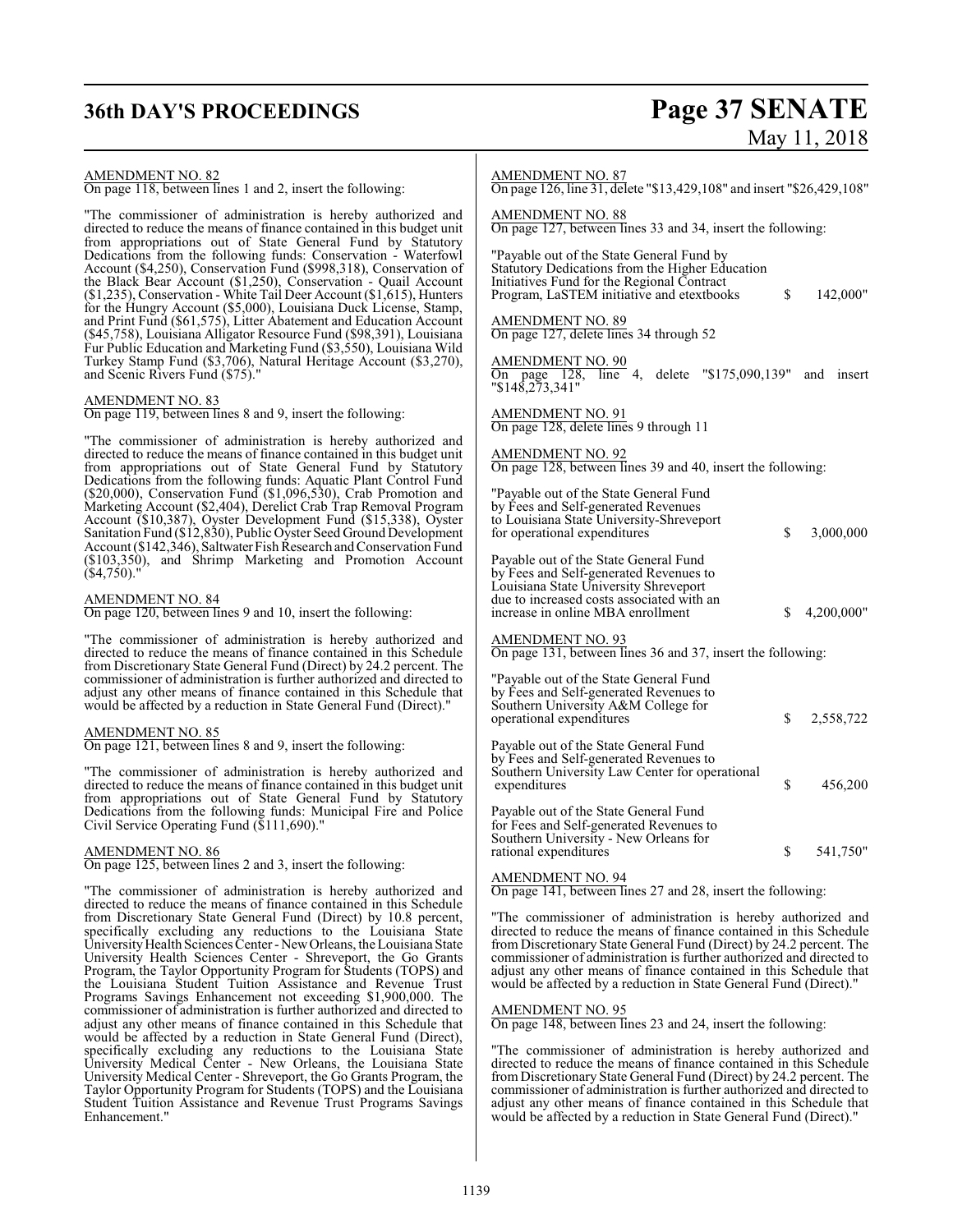| AMENDMENT NO. 96<br>On page 150, delete lines 43 through 46                                                                                                                                                              |                         |                              |
|--------------------------------------------------------------------------------------------------------------------------------------------------------------------------------------------------------------------------|-------------------------|------------------------------|
| <b>AMENDMENT NO. 97</b><br>On page $151$ , after line 41, insert the following:                                                                                                                                          |                         |                              |
| "EXPENDITURES:<br>Payment to the Instruction Program for<br>the operation of the New Orleans Therapeutic<br>Day Program and for Recovery School<br>District operational costs through no later than<br>November 30, 2018 | $\overline{\mathbb{S}}$ | 1,250,020                    |
| <b>TOTAL EXPENDITURES</b>                                                                                                                                                                                                | \$                      | 1,250,020                    |
| <b>MEANS OF FINANCE:</b><br>State General Fund by:<br>Fees & Self-generated Revenues                                                                                                                                     | $\frac{1}{2}$           | 1,250,020                    |
| TOTAL MEANS OF FINANCING                                                                                                                                                                                                 | \$                      | 1,250,020"                   |
| AMENDMENT NO. 98<br>On page 153, delete lines 40 through 43                                                                                                                                                              |                         |                              |
| AMENDMENT NO. 99<br>On page 154, delete lines 33 through 35                                                                                                                                                              |                         |                              |
| <b>AMENDMENT NO. 100</b><br>On page 155, between lines 30 and 31, insert the following:                                                                                                                                  |                         |                              |
| "EXPENDITURES:<br>Lallie Kemp Regional Medical Center                                                                                                                                                                    | S.                      | 19,689,961                   |
| <b>TOTAL EXPENDITURES</b>                                                                                                                                                                                                | \$                      | <u>19,689,961</u>            |
| <b>MEANS OF FINANCE:</b><br>State General Fund by:<br><b>Interagency Transfers</b><br>Fees & Self-generated Revenues                                                                                                     | Տ<br>Տ                  | 13,572,737<br>6,117,224      |
| <b>TOTAL MEANS OF FINANCING</b>                                                                                                                                                                                          |                         | $\underline{\$}$ 19,689,961" |

#### AMENDMENT NO. 101

On page 155, between lines 32 and 33, insert the following:

"The commissioner of administration is hereby authorized and directed to reduce the means of finance contained in this Schedule from Discretionary State General Fund (Direct) by 24.2 percent. The commissioner of administration is further authorized and directed to adjust any other means of finance contained in this Schedule that would be affected by a reduction in State General Fund (Direct)."

#### AMENDMENT NO. 102

On page 156, delete lines 34 and 35

AMENDMENT NO. 103 On page 157, between lines 16 and 17, insert the following:

"The commissioner of administration is hereby authorized and directed to reduce the means of finance contained in this budget unit from appropriations out of State General Fund by Statutory Dedications from the following funds: Acadia Parish Visitor Enterprise Fund (\$4,862), Alexandria/Pineville Area Tourism Fund (\$12,500), Alexandria/Pineville Exhibition Hall Fund (\$12,521), Allen ParishCapital ImprovementsFund (\$10,794), Ascension Parish Visitor Enterprise Fund (\$62,500), Avoyelles Parish Visitor Enterprise Fund (\$6,003), Baker Economic Development Fund (\$1,975), Bastrop Municipal Center Fund (\$2,018), Beauregard Parish Community Improvement Fund (\$5,264), Bienville Parish Tourism/Economic Development Fund (\$1,564), Bossier City Riverfront and Civic Center Fund (\$93,714), Caldwell Parish Economic Development Fund (\$8), Cameron Parish Tourism Development Fund (\$980), Claiborne Parish Tourism and Economic

## **Page 38 SENATE 36th DAY'S PROCEEDINGS**

Development Fund (\$26), Concordia Parish Economic Development Fund (\$4,387), DeSoto Parish Visitor Enterprise Fund (\$7,416), E.N. Morial Convention Center Phase IV Expansion Project Fund (\$100,000), East Baton Rouge Parish Enhancement Fund (\$64,397), East Carroll Parish Visitor Enterprise Fund (\$358), East Feliciana Tourist Commission Fund (\$135), EBR Parish Community Improvement Fund (\$128,794), EBR Parish Riverside Centroplex Fund (\$62,465), Evangeline Visitor Enterprise Fund (\$2,154), Franklin Parish Visitor Enterprise Fund (\$1,691), Grand Isle Tourist Commission Account (\$1,415),GrantParish Economic Development Fund (\$100), Houma/Terrebonne Tourist Fund (\$28,672), Iberia Parish TourismCommission Fund (\$21,240), Iberville Parish Visitor Enterprise Fund (\$5,843), Jackson Parish Economic Development/Tourism Fund (\$1,389), Jefferson Parish C.C. Fund-Gretna Tourist Comm Account (\$5,919), Jefferson Davis Parish Visitor Enterprise Fund (\$7,757), Jefferson Parish Convention Center Fund (\$162,307), Lafayette Parish Visitor Enterprise Fund (\$157,005), Lafourche Parish ARC Training/Development Fund (\$17,237), Lafourche Parish Enterprise Fund (\$17,499), Lake Charles Civic Center Fund (\$57,900), LaSalle Economic Development District Fund (\$1,090), Lincoln Parish Municipalities Fund (\$12,925), Lincoln Parish Visitor Enterprise Fund (\$13,121), Livingston Parish Tourism/Economic Development Fund (\$16,626), Madison Parish Visitor Enterprise fund (\$1,716), Morehouse Parish Visitor Enterprise Fund (\$2,049), N.O. Metro Convention and Visitors Bureau Fund (\$545,000), Natchitoches Historic District Development Fund (\$15,958), Natchitoches Parish Visitor Enterprise Fund (\$5,373), New Orleans Area Economic Development Fund (\$12,689), New Orleans Quality of Life Fund (\$100,000), Ouachita Parish Visitor Enterprise fund (\$77,624), Pineville Economic DevelopmentFund (\$11,127), Plaquemines Parish Visitor Enterprise Fund (\$11,405), Pointe Coupee Parish Visitor Enterprise Fund (\$2,014), Rapides Parish Coliseum Fund (\$3,709), Rapides Parish Economic Development Fund (\$18,545), Red River Visitor Enterprise Fund (\$1,737), Richland Parish Visitor Enterprise Fund (\$5,836), River Parishes Convention, Tourism, and Visitors Fund (\$10,077), Sabine Parish Tourism Improvement Fund (\$8,610), Shreveport Riverfront Convention Center and Independence Stadium Fund (\$93,362), Shreveport-Bossier City Visitor Enterprise Fund (\$27,852), St. Bernard Parish Enterprise Fund (\$5,820), St. Charles Parish Enterprise Fund (\$11,461), St. Francisville Economic Development Fund (\$8,921), St. James Parish Enterprise Fund  $(1,538)$ , St. John the Baptist Convention Facility Fund  $(16,452)$ , St. LandryParish Historical Development Fund #1 (\$18,658), St. Martin Parish Enterprise Fund (\$8,609), St. Mary Parish Visitor Enterprise Fund (\$50,592), St. Tammany Parish Fund (\$92,975), Tangipahoa Parish Economic Development Fund (\$8,788), Tangipahoa Parish Tourist Commission Fund (\$26,100), Tensas Parish Visitor Enterprise Fund (\$97), Terrebonne Parish Visitor Enterprise Fund (\$31,891), Town of Homer Economic Development Fund (\$939), Union Parish Visitor Enterprise Fund (\$1,362), Vermilion Parish Visitor Enterprise Fund (\$5,742), Vernon Parish Legislative Community Improvement Fund (\$21,414), Washington Parish Economic Development and Tourism Fund (\$724), Washington Parish Infrastructure and Park Fund (\$2,500), Washington Parish Tourist Commission Fund (\$2,151), Webster Parish Convention and Visitors Commission Fund (\$8,538), West Baton Rouge Parish Visitor Enterprise Fund (\$25,772), West Calcasieu Community Center Fund (\$59,630), West Carroll Parish Visitor Enterprise Fund (\$854), Winn Parish Tourism Fund (\$2,833)."

#### AMENDMENT NO. 104

On page 157, line 20, delete "\$49,104,555" and insert "\$48,727,808"

## AMENDMENT NO. 105

On page 159, line 14, delete "\$601,747" and insert "\$225,000"

#### AMENDMENT NO. 106

On page 159, line 44, delete "\$49,104,555" and insert "\$48,727,808"

#### AMENDMENT NO. 107

On page 162, line 49, delete "\$601,747" and insert "\$225,000"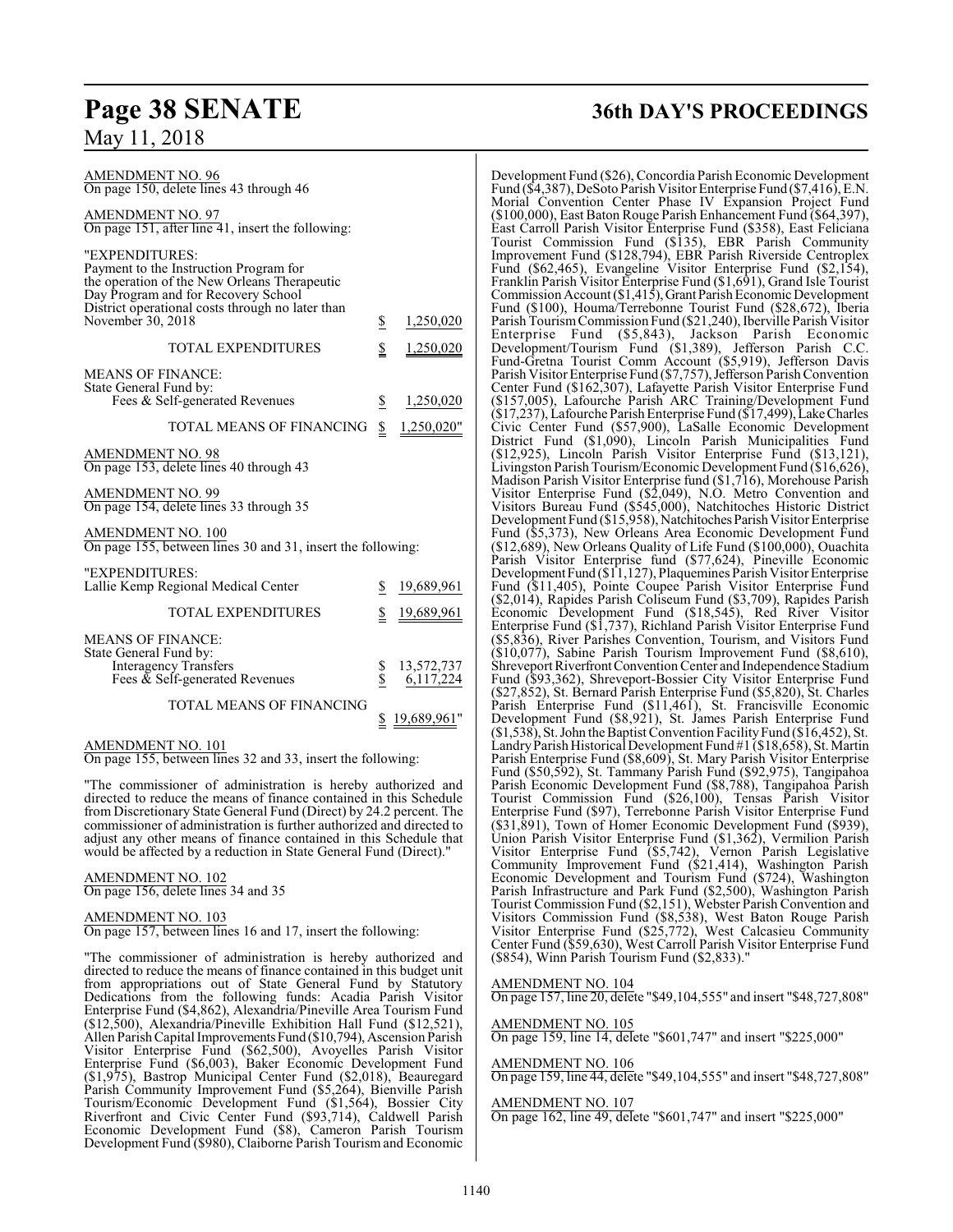## **36th DAY'S PROCEEDINGS Page 39 SENATE**

# May 11, 2018

AMENDMENT NO. 108 On page 163, line 37, delete "\$49,104,555" and insert "\$48,727,808" AMENDMENT NO. 109 On page 163, line 54, delete "\$50,000" and insert "\$150,000" AMENDMENT NO. 110 On page 163, line 54, after "Fest," and before "\$50,000" insert: "\$250,000 shall be allocated and distributed to Jefferson Parish for FORE Kids Foundation for Zurich Classic, \$75,000 shall be allocated and distributed to Jefferson Parish for the Allstate Sugar Bowl Basketball Tournament," AMENDMENT NO. 111 On page 164, between lines 10 and 11, insert the following: Payable out of the State General Fund by Statutory Dedications out of the St. Mary Parish Visitor Enterprise Fund to the City of Franklin for the following: Acquisition and repairs of the Old Franklin Post Office  $\begin{array}{ccc}\n\text{Post} & \text{8} & 215,000 \\
\text{Teche Theater for the Performing Arts} & \text{8} & 25,000 \\
\text{Main Street Program} & \text{8} & 15,000\n\end{array}$ Teche Theatre for the Performing Arts Main Street Program Payable out of the State General Fund by Statutory Dedications out of the St. Mary Parish Visitor Enterprise Fund to the City of Patterson for the Patterson Main Street Program for Maury Park  $$ 25,000$ Payable out of the State General Fund by Statutory Dedications out of the St. Mary Parish Visitor Enterprise Fund to the City of Morgan City for the Shrimp and Petroleum Festival \$ 15,000 Payable out of the State General Fund by Statutory Dedications out of the St. Mary Parish Visitor Enterprise Fund to the St. Mary Parish Tourist Commission for the following: Chitimacha Tribe of Louisiana  $$ 10,000$ <br>
Tour du Teche Paddle Race  $$ 10,000$ <br>
Franklin Black Bear and Bird Festival  $$ 5,000$ Tour du Teche Paddle Race  $\frac{\$}{$}$  10,000<br>Franklin Black Bear and Bird Festival  $\frac{\$}{$}$  5.000 Franklin Black Bear and Bird Festival<br>
Franklin Harvest Moon Festival<br>
Wooden Boat Festival<br>
Rhythms on the River and BBO Bash<br>
\$5,000<br>
\$5,000 Franklin Harvest Moon Festival  $\begin{array}{cc} $5,000 \ 0.900 \end{array}$   $\begin{array}{cc} $5,000 \ 0.5,000 \end{array}$ Wooden Boat Festival  $\begin{array}{cc} $ & 5,000 \text{ Rhvthms on the River and BBO Bash} \end{array}$   $\begin{array}{cc} $ & 5,000 \text{ Shvthms} \end{array}$ Rhythms on the River and BBQ Bash Festivals and Special Events Advertising and Marketing  $\begin{array}{cc} 8 & 10,000 \\ 10,000 \\ \end{array}$  Patterson Cypress Sawmill Festival  $\begin{array}{cc} 8 & 10,000 \\ 5 & 5,000 \end{array}$ Patterson Cypress Sawmill Festival Payable out of the State General Fund by Statutory Dedications out of the St. Mary Parish Visitor Enterprise Fund to the St. Mary Parish Council for the Brittany Project \$ 5,000 Payable out of the State General Fund by Statutory Dedications out of the Lafourche Parish Association for Retarded Citizens Training and Development Fund to the Lafourche Parish Association for Retarded Citizens for expenses  $$ 400,000"$ AMENDMENT NO. 112 On page 165, between lines 9 and 10, insert the following: "Provided, however, that out of the funds allocated herein to Lafourche Parish under the Parish Transportation Program (R.S. of Lockport, and sixteen and thirty-five one-hundredths percent  $(16.35\%)$  shall be distributed to the municipal governing authority of Thibodaux." AMENDMENT NO. 113 On page 166, delete lines 26 through 28 AMENDMENT NO. 114 On page 173, between lines 24 and 25, insert the following: "The commissioner of administration is hereby authorized and directed to reduce the means of finance contained in this budget unit from appropriations out of State General Fund by Statutory Dedications from the following funds: Algiers Economic Development Foundation Fund (\$5,000), Beautification Project for New Orleans Neighborhoods Fund (\$5,000), Beautification and Improvement of the New Orleans City Park Fund (\$95,010), Bossier Parish Truancy Program Fund (\$19,805), Calcasieu Parish Fund (\$39,243), Casino Support Services Fund (\$90,000), Friends of NORD Fund (\$7,500), Greater NewOrleans Sports Foundation Fund (\$50,000), New Orleans Urban Tourism and Hospitality Training Fund (\$5,000), Overcollections Fund (\$4,250), Rehabilitation for the Blind and Visually Impaired Fund (\$114,240), Sports Facility Assistance Fund (\$5,000), St. Landry Parish Excellence Fund (\$29,582), and Tobacco Tax Health Care Fund (\$597,465). AMENDMENT NO. 115 On page 175, line 19, delete "\$100" and insert "\$50" AMENDMENT NO. 116 On page 176, delete lines 1 through 4 AMENDMENT NO. 117 On page 177, between lines 23 and 24, insert the following: "Section 19. Appropriations contained in this Section of this Act shall become effective upon enactment of certain revenue measures introduced in the 2018 Second Extraordinary Session of the Legislature, and incorporated into the Fiscal Year 2018-2019 official forecast of the Revenue Estimating Conference. **SCHEDULE 01 EXECUTIVE DEPARTMENT** Payable out of the State General Fund (Direct) to the Executive Department for restoration of<br>funding funding \$ 27,175,091 **01 - 100 EXECUTIVE OFFICE** Payable out of the State General Fund (Direct) for operational expenditures  $\qquad \qquad$  \$ 240,000 **01-107 DIVISION OF ADMINISTRATION** Payable out of the State General Fund (Direct) for operational expenditures \$ 812,927 Payable out of the State General Fund (Direct) to the Executive Administration Program for LaGov implementation expenditures  $$30,530,000$ **01-133 OFFICE OF ELDERLY AFFAIRS** Payable out of the State General Fund (Direct) to the Senior Centers Program to supplement the Senior Centers funding formula  $$ 1,521,928$ Provided, however, that of the funds appropriated herein from State General Fund (Direct) to the Senior Centers Program, the funding

amount distributed to each parish council on aging for senior centers shall be equal to the amount distributed in Fiscal Year 2017-2018.

48:751-756(A)), two and one-half percent (2.5%) shall be distributed to the municipal governing authority of Golden Meadow, three  $percent (3%)$  shall be distributed to the municipal governing authority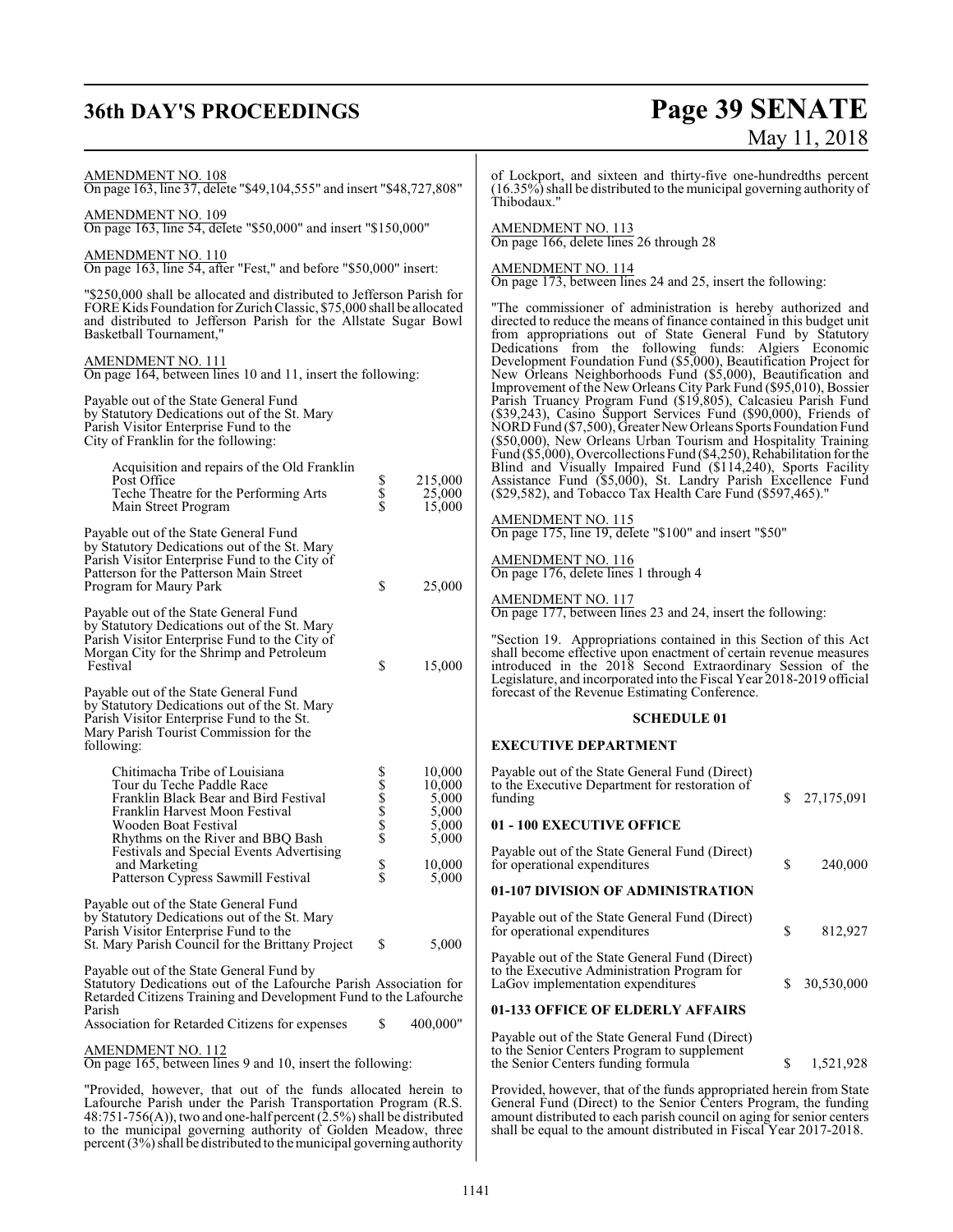# **Page 40 SENATE 36th DAY'S PROCEEDINGS**

May 11, 2018

| <b>SCHEDULE 03</b>                                                                                                                                                                                         |          |                      | to the Office of Business Development for the                                                                                                                                                           |                                        |    |            |
|------------------------------------------------------------------------------------------------------------------------------------------------------------------------------------------------------------|----------|----------------------|---------------------------------------------------------------------------------------------------------------------------------------------------------------------------------------------------------|----------------------------------------|----|------------|
| <b>DEPARTMENT OF VETERANS AFFAIRS</b>                                                                                                                                                                      |          |                      | Business Development Program to restore<br>funding to the Matching Grants Program                                                                                                                       |                                        | S. | 1,360,000  |
| Payable out of the State General Fund (Direct)                                                                                                                                                             |          |                      |                                                                                                                                                                                                         | <b>SCHEDULE 06</b>                     |    |            |
| to the Department of Veterans Affairs for<br>restoration of funding                                                                                                                                        | \$       | 1,203,093            | DEPARTMENT OF CULTURE, RECREATION<br><b>TOURISM</b>                                                                                                                                                     |                                        |    | AND        |
| <b>SCHEDULE 04</b>                                                                                                                                                                                         |          |                      | Payable out of the State General Fund (Direct)                                                                                                                                                          |                                        |    |            |
| <b>ELECTED OFFICIALS</b>                                                                                                                                                                                   |          |                      | to the Department of Culture, Recreation and<br>Tourism for restoration of funding                                                                                                                      |                                        | \$ | 6,737,022  |
| <b>DEPARTMENT OF STATE</b>                                                                                                                                                                                 |          |                      | 06-261 OFFICE OF THE SECRETARY                                                                                                                                                                          |                                        |    |            |
| 04-139 SECRETARY OF STATE                                                                                                                                                                                  |          |                      | Payable out of the State General Fund (Direct)                                                                                                                                                          |                                        |    |            |
| Payable out of the State General Fund (Direct)<br>to the Secretary of State for the Elections Program<br>to restore step increases for Registrars of Voters                                                | \$       | 480,000              | to the Department of Culture, Recreation and<br>Tourism, Office of the Secretary for expenses                                                                                                           | <b>SCHEDULE 08</b>                     | \$ | 1,650,000  |
| Payable out of the State General Fund (Direct)                                                                                                                                                             |          |                      |                                                                                                                                                                                                         |                                        |    |            |
| to the Department of State for<br>restoration of funding<br><b>DEPARTMENT OF JUSTICE</b>                                                                                                                   | \$       | 6,484,890            | DEPARTMENT OF PUBLIC SAFETY AND CORRECTIONS<br>Payable out of the State General Fund (Direct)<br>to the Department of Public Safety and<br>Corrections for restoration of funding                       |                                        | S. | 41,574,903 |
| 04-141 OFFICE OF THE ATTORNEY GENERAL                                                                                                                                                                      |          |                      |                                                                                                                                                                                                         | <b>CORRECTIONS SERVICES</b>            |    |            |
| Payable out of the State General Fund (Direct)                                                                                                                                                             |          |                      | 08-400 CORRECTIONS - ADMINISTRATION                                                                                                                                                                     |                                        |    |            |
| to the Office of the Attorney General to restore                                                                                                                                                           |          |                      |                                                                                                                                                                                                         |                                        |    |            |
| a five-percent reduction to expenses<br>Payable out of the State General Fund (Direct)<br>to the Department of Justice for<br>restoration of funding                                                       | \$<br>\$ | 869,649<br>3,600,506 | Payable out of the State General Fund (Direct)<br>to the Administration Program for restoration<br>of personal services expenses, replacement<br>acquisitions and major repairs, and a CSO<br>pay raise |                                        | S. | 21,690,000 |
| <b>OFFICE OF THE LIEUTENANT GOVERNOR</b>                                                                                                                                                                   |          |                      | 08-407 WINN CORRECTIONAL CENTER                                                                                                                                                                         |                                        |    |            |
| 04-146 LIEUTENANT GOVERNOR                                                                                                                                                                                 |          |                      | Payable out of the State General Fund (Direct)                                                                                                                                                          |                                        |    |            |
| Payable out of the State General Fund (Direct)                                                                                                                                                             |          |                      | to the Purchase of Correctional Services<br>Program for restoration of funding                                                                                                                          |                                        | S  | 2,740,000  |
| to the Office of the Lieutenant Governor for<br>restoration of funding                                                                                                                                     | \$       | 186,259              | 08-408 ALLEN CORRECTIONAL CENTER                                                                                                                                                                        |                                        |    |            |
| DEPARTMENT OF AGRICULTURE AND FORESTRY                                                                                                                                                                     |          |                      | Payable out of the State General Fund (Direct)<br>to the Purchase of Correctional Services Program                                                                                                      |                                        |    |            |
| 04-160 AGRICULTURE AND FORESTRY                                                                                                                                                                            |          |                      | for replacement acquisitions and major repairs                                                                                                                                                          |                                        | S  | 1,022,000  |
| Payable out of the State General Fund (Direct)<br>to the Department of Agriculture and Forestry<br>for restoration of funding                                                                              | \$       | 3,223,154            | <b>CORRECTIONS</b>                                                                                                                                                                                      | <b>DEPARTMENT OF PUBLIC SAFETY AND</b> |    |            |
|                                                                                                                                                                                                            |          |                      |                                                                                                                                                                                                         | YOUTH SERVICES                         |    |            |
| Provided however that in the event sufficient new revenues are<br>enacted into law and recognized by the Revenue Estimating                                                                                |          |                      | <b>08-403 OFFICE OF JUVENILE JUSTICE</b>                                                                                                                                                                |                                        |    |            |
| Conference, the appropriation contained herein out of the State<br>General Fund by Statutory Dedications out of the Louisiana<br>Agricultural Finance Authority Fund shall be reduced by<br>(\$2,000,000). |          |                      | Payable out of the State General Fund (Direct)<br>to the Administration Program for costs<br>associated with the Raise the Age Initiative                                                               |                                        | \$ | 2,000,000  |
| Payable out of the State General Fund (Direct)<br>to the Department of Agriculture and Forestry for<br>expenses                                                                                            | \$       | 2,000,000            | Payable out of the State General Fund (Direct)<br>to the Administration Program for major repairs<br>at Bridge City Center for Youth, Swanson Center<br>for Youth, and Columbia Center for Youth        |                                        | \$ | 800,000    |
| <b>SCHEDULE 05</b>                                                                                                                                                                                         |          |                      | Payable out of the State General Fund (Direct)                                                                                                                                                          |                                        |    |            |
| <b>DEPARTMENT OF ECONOMIC DEVELOPMENT</b>                                                                                                                                                                  |          |                      | to the Central/Southwest Region Program for<br>operating expenses of the Acadiana Center for                                                                                                            |                                        |    |            |
| Payable out of the State General Fund (Direct)<br>to the Department of Economic Development<br>for restoration of funding                                                                                  | \$       | 4,327,135            | Youth<br>Payable out of the State General Fund (Direct)                                                                                                                                                 |                                        | \$ | 12,000,000 |
| 05-252 OFFICE OF BUSINESS DEVELOPMENT                                                                                                                                                                      |          |                      | to the Contract Services Program for<br>Community-Based Supervision Services                                                                                                                            |                                        | S. | 10,750,000 |
| Payable out of the State General Fund (Direct)                                                                                                                                                             |          |                      |                                                                                                                                                                                                         |                                        |    |            |
|                                                                                                                                                                                                            |          |                      |                                                                                                                                                                                                         |                                        |    |            |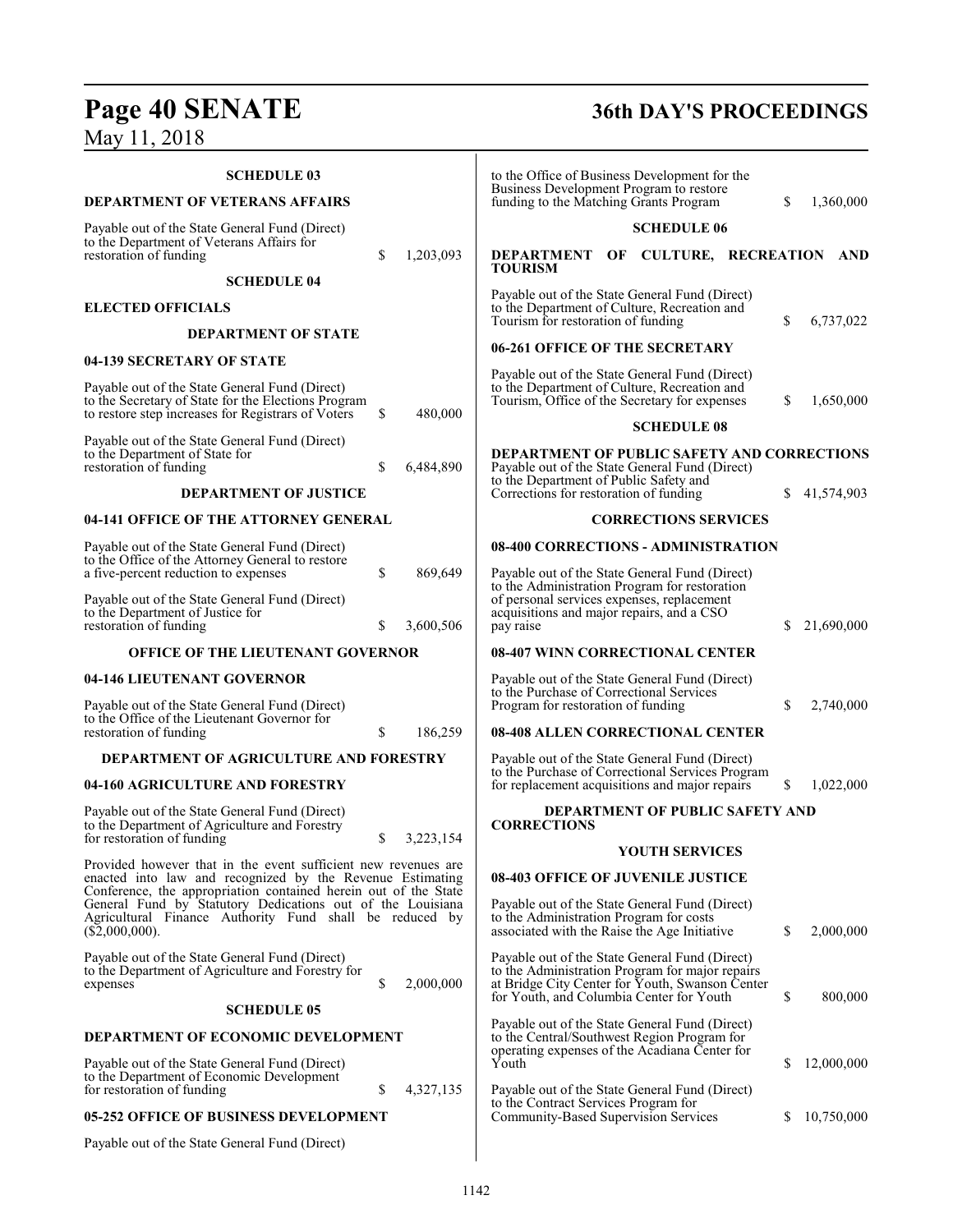**SCHEDULE 10**

# **36th DAY'S PROCEEDINGS Page 41 SENATE** May 11, 2018 **SCHEDULE 19 HIGHER EDUCATION**

| <b>DEPARTMENT OF CHILDREN AND FAMILY SERVICES</b>                                                                                                                                              |                          |                        | <b>HIGHER EDUCATION</b>                                                                                                                                                                                |     |                   |
|------------------------------------------------------------------------------------------------------------------------------------------------------------------------------------------------|--------------------------|------------------------|--------------------------------------------------------------------------------------------------------------------------------------------------------------------------------------------------------|-----|-------------------|
| Payable out of the State General Fund (Direct)<br>to the Department of Children and Family<br>Services for restoration of funding                                                              |                          | 34,712,518             | Payable out of the State General Fund (Direct)<br>to Higher Education for restoration of funding                                                                                                       |     | 70,379,221        |
| <b>10-360 OFFICE OF CHILDREN AND FAMILY SERVICES</b>                                                                                                                                           |                          |                        | <b>19-671 BOARD OF REGENTS</b>                                                                                                                                                                         |     |                   |
| Payable out of the State General Fund (Direct)<br>to the Division of Child Welfare for youth<br>aging out of Foster Care, in the event that<br>Senate Bill No. 129 of the 2018 Regular Session |                          |                        | Payable out of the State General Fund (Direct)<br>for the Office of Student Financial Assistance<br>Program for the Taylor Opportunity Program<br>for Students (TOPS)                                  | S   | 88, 368, 592      |
| of the Legislature is enacted into law<br><b>SCHEDULE 11</b>                                                                                                                                   | \$                       | 1,000,000              | Payable out of the State General Fund (Direct)<br>to the Board of Regents for public institutions<br>of higher education                                                                               | S.  | 25,680,922        |
| <b>DEPARTMENT OF NATURAL RESOURCES</b>                                                                                                                                                         |                          |                        | SPECIAL SCHOOLS AND COMMISSIONS                                                                                                                                                                        |     |                   |
| Payable out of the State General Fund (Direct)                                                                                                                                                 |                          |                        | Payable out of the State General Fund (Direct)<br>to Special Schools and Commissions for                                                                                                               |     |                   |
| to the Department of Natural Resources<br>for restoration of funding                                                                                                                           | \$                       | 2,111,043              | restoration of funding                                                                                                                                                                                 | \$  | 9,783,880         |
| <b>11-432 OFFICE OF CONSERVATION</b>                                                                                                                                                           |                          |                        | 19-653 LOUISIANA SCHOOL FOR THE DEAF AND<br><b>VISUALLY IMPAIRED</b>                                                                                                                                   |     |                   |
| Payable out of the State General Fund (Direct)<br>to the Oil and Gas Regulatory Program for the<br>Legacy Site Remediation Program, including<br>two $(2)$ positions                           | \$                       | 280,000                | Payable out of the State General Fund (Direct)<br>to the Louisiana Schools for the Deaf and<br>Visually Impaired for the Administration and<br>Shared Services Program for Acquisitions<br>and Repairs | S   | 1,040,000         |
| <b>SCHEDULE 12</b>                                                                                                                                                                             |                          |                        | 19-657 JIMMY D. LONG LOUISIANA SCHOOL FOR MATH,                                                                                                                                                        |     |                   |
| <b>DEPARTMENT OF REVENUE</b>                                                                                                                                                                   |                          |                        | <b>SCIENCE, AND THE ARTS</b>                                                                                                                                                                           |     |                   |
| <b>12-440 OFFICE OF REVENUE</b>                                                                                                                                                                |                          |                        | Payable out of the State General Fund (Direct)                                                                                                                                                         |     |                   |
| Payable out of the State General Fund (Direct)<br>to the Department of Revenue, Office of Revenue<br>for wage personnel, non-tax debt collection tools,                                        |                          |                        | to the Jimmy D. Long, Sr. Louisiana School for<br>Math Science and the Arts for one vacant<br>position and for building maintenance                                                                    | S   | 190,000           |
| audit consulting, and legal services                                                                                                                                                           | \$                       | 2,280,000              | <b>19-658 THRIVE ACADEMY</b>                                                                                                                                                                           |     |                   |
| <b>SCHEDULE 14</b>                                                                                                                                                                             |                          |                        | Payable out of the State General Fund (Direct)<br>to Thrive Academy for expenses related to                                                                                                            |     |                   |
| <b>LOUISIANA WORKFORCE COMMISSION</b>                                                                                                                                                          |                          |                        | an additional grade level                                                                                                                                                                              | \$  | 860,000           |
| Payable out of the State General Fund (Direct)<br>to the Louisiana Workforce Commission for<br>restoration of funding                                                                          | \$                       | 1,792,398              | 19-662 LOUISIANA EDUCATIONAL<br><b>AUTHORITY</b>                                                                                                                                                       |     | <b>TELEVISION</b> |
| <b>14-474 WORKFORCE SUPPORT AND TRAINING</b>                                                                                                                                                   |                          |                        | Payable out of the State General Fund (Direct)<br>to the Louisiana Educational Television Authority                                                                                                    |     |                   |
| <b>EXPENDITURES:</b>                                                                                                                                                                           |                          |                        | for hardware repairs and maintenance<br>of broadcasting equipment                                                                                                                                      | \$  | 270,000           |
| Office of Workforce Development Program<br>for Louisiana Rehabilitation Services activities<br><b>TOTAL EXPENDITURES</b>                                                                       | <u>Տ</u><br>Տ            | 4,694,836<br>4,694,836 | 19-666 BOARD OF ELEMENTARY AND SECONDARY<br><b>EDUCATION</b>                                                                                                                                           |     |                   |
| <b>MEANS OF FINANCE:</b><br>State General Fund (Direct)<br><b>Federal Funds</b>                                                                                                                | \$<br>\$                 | 1,000,000<br>3,694,836 | Payable out of the State General Fund (Direct)<br>to the Board of Elementary and Secondary<br>Education for expenses relate to one<br>vacant position                                                  | S.  | 50,000            |
| TOTAL MEANS OF FINANCING                                                                                                                                                                       | $\overline{\mathcal{E}}$ | 4,694,836              | 19-673 NEW ORLEANS CENTER FOR THE CREATIVE                                                                                                                                                             |     |                   |
| <b>SCHEDULE 17</b>                                                                                                                                                                             |                          |                        | ARTS                                                                                                                                                                                                   |     |                   |
| <b>DEPARTMENT OF CIVIL SERVICE</b>                                                                                                                                                             |                          |                        | Payable out of the State General Fund (Direct)                                                                                                                                                         |     |                   |
| Payable out of the State General Fund (Direct)<br>to the Department of Civil Service for                                                                                                       |                          |                        | to the New Orleans Center for the Creative Arts<br>for operating services and building maintenance                                                                                                     | \$. | 290,000           |
| restoration of funding                                                                                                                                                                         | S                        | 1,213,245              | <b>DEPARTMENT OF EDUCATION</b>                                                                                                                                                                         |     |                   |
|                                                                                                                                                                                                |                          |                        | Payable out of the State General Fund (Direct)<br>to the Department of Education for restoration<br>of funding                                                                                         | S.  | 26,816,627        |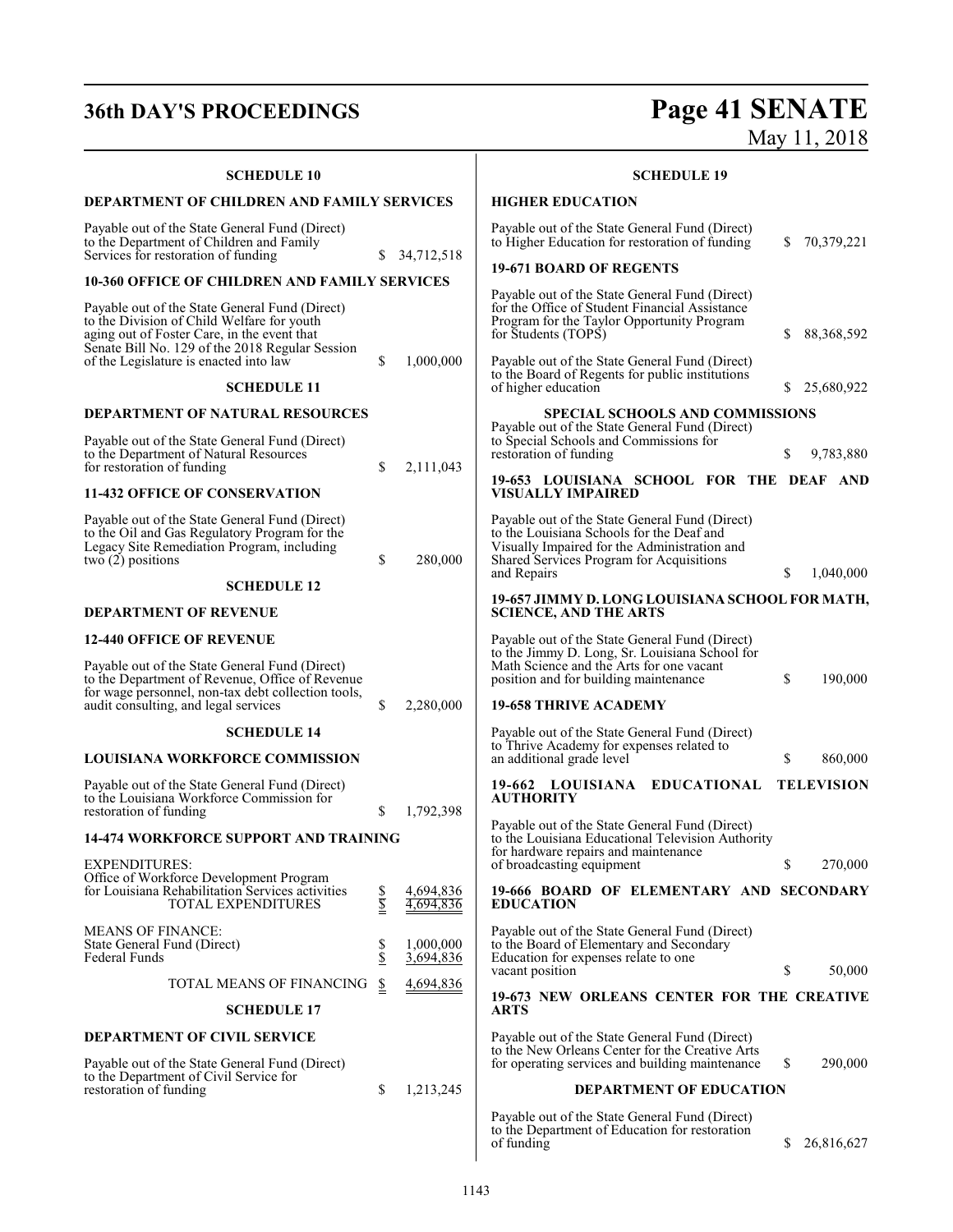# **Page 42 SENATE**<br>May 11, 2018

| <b>19-681 SUBGRANTEE ASSISTANCE</b>                                                                                                                                                                           |                    | compensation as provided for in statute                                                                                                                                                                 | \$<br>980,000"                    |
|---------------------------------------------------------------------------------------------------------------------------------------------------------------------------------------------------------------|--------------------|---------------------------------------------------------------------------------------------------------------------------------------------------------------------------------------------------------|-----------------------------------|
| Payable out of the State General Fund (Direct)<br>to Subgrantee Assistance for the Student-Centered<br>Goals Program to provide additional funding for<br>the Student Scholarships for Educational Excellence |                    | <b>AMENDMENT NO. 118</b><br>On page 177, line 25, delete "Section 19." and insert "Section 20."<br>AMENDMENT NO. 119                                                                                    |                                   |
| Program                                                                                                                                                                                                       | \$<br>2,100,000    | On page 189, line 27, delete "Section 20." and insert "Section 21."                                                                                                                                     |                                   |
| Payable out of the State General Fund (Direct)<br>to the Department of Education - Subgrantee<br>Assistance Student-Centered Goals for the<br>Child Care Assistance Program                                   | 10,000,000<br>S.   | On motion of Senator LaFleur, the committee amendment was<br>adopted. The amended bill was read by title and referred to the<br>Legislative Bureau.                                                     |                                   |
| 19-697 NON-PUBLIC EDUCATIONAL ASSISTANCE                                                                                                                                                                      |                    | <b>Privileged Report of the</b>                                                                                                                                                                         |                                   |
|                                                                                                                                                                                                               |                    | <b>Legislative Bureau</b>                                                                                                                                                                               |                                   |
| Payable out of the State General Fund (Direct)<br>to Nonpublic Educational Assistance for the<br>Required Services Program for program restoration                                                            |                    | May 11, 2018                                                                                                                                                                                            |                                   |
|                                                                                                                                                                                                               | 8,357,204<br>\$    | To the President and Members of the Senate:                                                                                                                                                             |                                   |
| Payable out of the State General Fund (Direct)<br>to Nonpublic Educational Assistance for the                                                                                                                 |                    | I am directed by your Legislative Bureau to submit the<br>following report:                                                                                                                             |                                   |
| School Lunch Salary Supplement Program for<br>program restoration                                                                                                                                             | \$<br>7,002,614    | The following instruments are approved as to construction and<br>duplication.                                                                                                                           |                                   |
| <b>SCHEDULE 20</b>                                                                                                                                                                                            |                    | <b>HOUSE BILL NO. 1-</b>                                                                                                                                                                                |                                   |
| <b>OTHER REQUIREMENTS</b>                                                                                                                                                                                     |                    | BY REPRESENTATIVE HENRY<br>AN ACT                                                                                                                                                                       |                                   |
| Payable out of the State General Fund (Direct)<br>to Other Requirements for restoration of funding                                                                                                            | 23, 132, 392<br>S. | Making annual appropriations for Fiscal Year 2018-2019 for the<br>ordinary expenses of the executive branch of state government,<br>pensions, public schools, public roads, public charities, and state |                                   |
| <b>20-451 LOCAL HOUSING OF STATE ADULT OFFENDERS</b>                                                                                                                                                          |                    | institutions and providing with respect to the expenditure of said<br>appropriations.                                                                                                                   |                                   |
| Payable out of the State General Fund (Direct)                                                                                                                                                                |                    | Reported without amendments.                                                                                                                                                                            |                                   |
| to the Local Housing of Adult Offenders<br>Program for parole holds                                                                                                                                           | 10,000,000         |                                                                                                                                                                                                         | Respectfully submitted,           |
| <b>20-451 LOCAL HOUSING OF STATE ADULT OFFENDERS</b>                                                                                                                                                          |                    |                                                                                                                                                                                                         | <b>DANIEL CLAITOR</b><br>Chairman |
| Payable out of the State General Fund (Direct)                                                                                                                                                                |                    | <b>Adoption of Legislative Bureau Report</b>                                                                                                                                                            |                                   |
| to the Local Housing of Adult Offenders Program<br>for payments to sheriffs and operators                                                                                                                     |                    | On motion of Senator Claitor, the Bills and Joint Resolutions                                                                                                                                           |                                   |
| of Transitional Work Programs                                                                                                                                                                                 | 34,110,000         | were read by title and passed to a third reading.                                                                                                                                                       |                                   |
| 20-906 DISTRICT ATTORNEYS AND ASSISTANT DISTRICT<br><b>ATTORNEYS</b>                                                                                                                                          |                    | <b>Senate Concurrent Resolutions</b>                                                                                                                                                                    |                                   |
| Payable out of the State General Fund (Direct)                                                                                                                                                                |                    | on Second Reading<br><b>Just Reported by Committees</b>                                                                                                                                                 |                                   |
| to the District Attorneys and Assistant District                                                                                                                                                              |                    |                                                                                                                                                                                                         |                                   |
| Attorneys Program for salary payments for<br>assistant district attorneys and crime victim<br>coordinators as provided for in statute                                                                         | 25,810,000<br>S.   | Senator LaFleur asked for and obtained a suspension of the rules<br>to take up Senate Concurrent Resolutions just reported by<br>Committees.                                                            |                                   |
| 20-931 LOUISIANA ECONOMIC DEVELOPMENT - DEBT<br><b>SERVICE AND STATE COMMITMENTS</b>                                                                                                                          |                    | <b>SENATE CONCURRENT RESOLUTION NO. 101-</b><br>BY SENATOR DONAHUE                                                                                                                                      |                                   |
| Payable out of the State General Fund (Direct)<br>to Louisiana Economic Development - Debt Service                                                                                                            |                    | A CONCURRENT RESOLUTION<br>To present a budget plan that reflects the reduction of Louisiana's<br>sales taxes and includes funding established by a standstill                                          |                                   |
| and State Commitments for funding of<br>unannounced projects                                                                                                                                                  | \$<br>5,000,000    | budget and priority programs.                                                                                                                                                                           |                                   |
| SUPPLEMENTAL PAYMENTS<br>20-966<br><b>ENFORCEMENT PERSONNEL</b>                                                                                                                                               | LAW<br>ТO          | Reported with amendments by the Committee on Finance.                                                                                                                                                   |                                   |
| Payable out of the State General Fund (Direct)<br>to the Constables and Justices of the Peace<br>Supplemental Payments Program for additional                                                                 |                    |                                                                                                                                                                                                         |                                   |
|                                                                                                                                                                                                               |                    | 1144                                                                                                                                                                                                    |                                   |
|                                                                                                                                                                                                               |                    |                                                                                                                                                                                                         |                                   |

# **36th DAY'S PROCEEDINGS**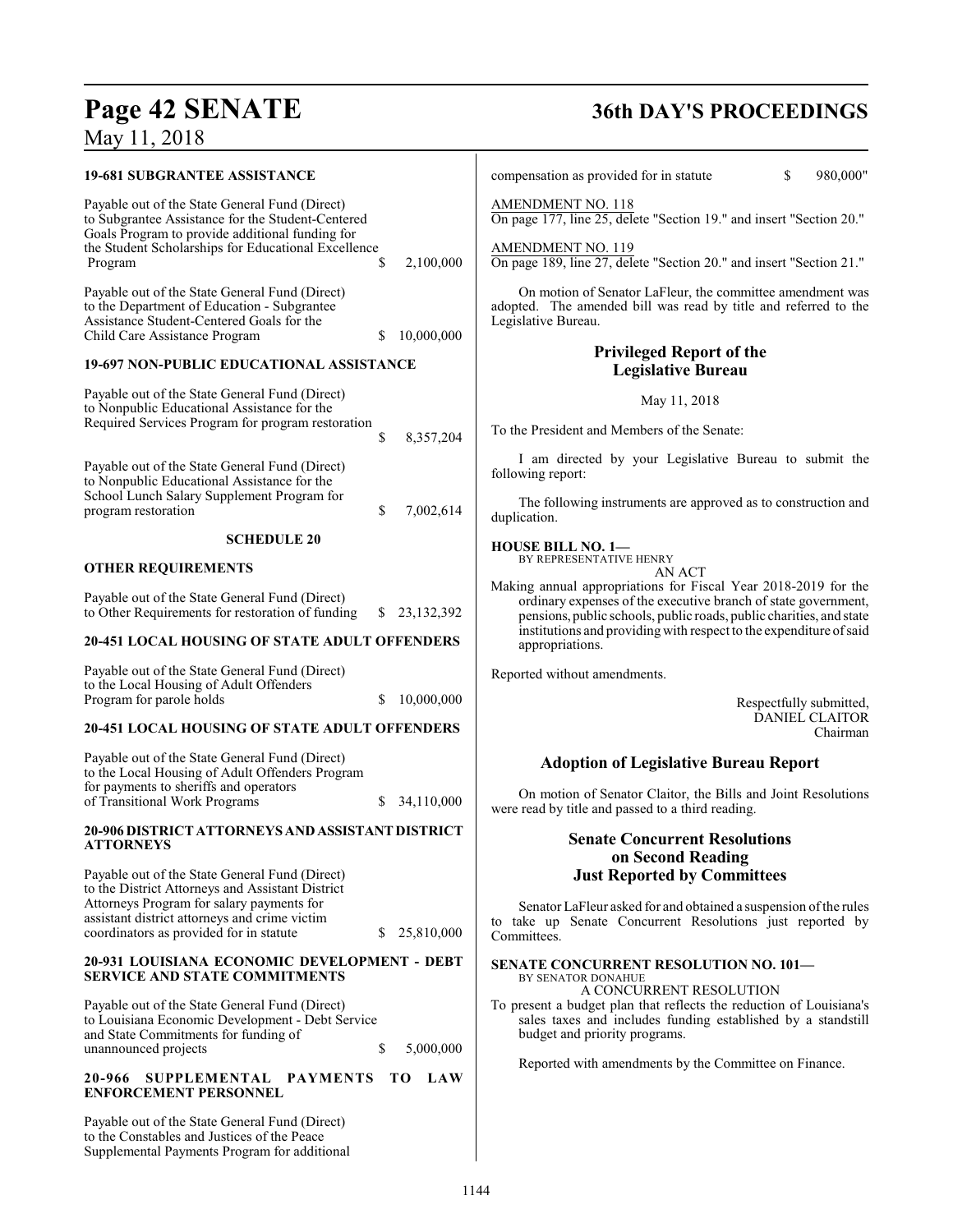# **36th DAY'S PROCEEDINGS Page 43 SENATE**

#### **SENATE COMMITTEE AMENDMENTS**

Amendments proposed by Senate Committee on Finance to Original Senate Concurrent Resolution No. 101 by Senator Donahue

#### AMENDMENT NO. 1

On page 1, line 2, after "sales," delete "taxes and includes" and insert "taxes, includes the impact of federal tax policy, and provides"

#### AMENDMENT NO. 2 On page 1, line 3, after "and" insert "includes"

#### AMENDMENT NO. 3

On page 1, between lines 3 and 4, insert the following:

"WHEREAS, the official forecast for Fiscal Year 2017-2018 incorporates the collections of an entire fifth penny in sales and use tax which, when combined with other sources of revenue collections, support the Fiscal Year 2017-2018 state budget enacted by the Legislature of Louisiana after three sessions of deliberations, and which budget currently includes funds for the scholarships for the Taylor Opportunity Program for Students, as well as the delivery of services by the Louisiana Department of Health, and funding for the medical schools and the public-private partnerships, all in accordance with Act 3 of the Second Extraordinary Session of 2017, the general appropriations act for Fiscal Year 2017-2018; and"

#### AMENDMENT NO. 4

On page 1, line 5, change "2019" to "2018-2019"

#### AMENDMENT NO. 5

On page 1, at the end of line 9 delete the period and insert the following: "; and

WHEREAS, the governor of Louisiana, in accordance with the Constitution of Louisiana presented a Fiscal Year 2018-2019 executive budget allocating only those revenues contained in the then current official forecast of the Revenue Estimating Conference which totaled \$8.6 billion; and

WHEREAS, the standstill budget for Fiscal Year 2018-2019, as modified for the inclusion of additional means of financing, would total \$9.75 billion; and

WHEREAS, the governor identified approximately \$995.4 million in expenditures that did not receive funding in his executive budget that, if funded, would bring his budget to \$9.5 billion which is less than a modified standstill budget; and

WHEREAS, the programs and amounts which did not receive funding in the executive budget are, as follows:

| Program                                               | <b>State Portion of Unfunded</b><br><b>FY 2019 Cost</b> |
|-------------------------------------------------------|---------------------------------------------------------|
| LDH-Mostly Medicaid                                   | \$656,612,820                                           |
| <b>TOPS Program</b>                                   | \$233,342,683                                           |
| Local Housing/State Prisoners                         | \$40,408,330                                            |
| District Attorneys/Assistant<br><b>District Attys</b> | \$26,314,182                                            |
| <b>Higher Education Base</b><br>Funding               | \$25,680,922                                            |
| Go Grants                                             | \$13,000,000                                            |
| TOTAL                                                 | \$995,358,937                                           |

# May 11, 2018

WHEREAS, if the Louisiana Department of Health does not receive the amount of funding set forth above, many, if not all, of the public private partnerships have indicated that they will terminate their agreements with the state, which will eliminate their responsibility to make lease payments to the state which will result in a loss of state revenues and economic activity and cause fiscal instability; and

WHEREAS, since the time the Executive Budget was submitted to the legislature, the Revenue Estimating Conference increased the official forecast by \$346 million as a result of changes in federal tax policies, thereby reducing the projected deficit for Fiscal Year 2018- 2019 to \$650 million.

THEREFORE, BE IT RESOLVED that the Legislature of Louisiana can consider reducing the current collection of five pennies of sales and use tax by the state to four and one-half cents, or some portion thereof, which would reduce the tax burden on the citizens of the state and yet maintain a portion of the sales tax by generating approximately \$402 million of the original \$806 million, and further closing the gap between the estimated Fiscal Year 2018-2019 revenues and expenditures."

#### AMENDMENT NO. 6

On page 1, line 10, change "THEREFORE, BE IT" to "BE IT FURTHER"

#### AMENDMENT NO. 7

On page 1, line 10, after "shall" and before "work" insert "continue to"

#### AMENDMENT NO. 8

On page 1, line 11, after "identify" delete the remainder of the line, delete line 12, and insert: "additional expenditure reductions in the standstill budget where possible and revenue reduction options:

| <b>Revenue Source</b>                | <b>Current Tax Paid</b> | <b>Savings from Tax</b><br><b>Reduction</b> |
|--------------------------------------|-------------------------|---------------------------------------------|
| 5 <sup>th</sup> Penny                | \$806 Million           |                                             |
| Reduce Penny Tax<br>by $3/4$         |                         | \$603 Million                               |
| Reduce Penny Tax<br>by $\frac{1}{2}$ |                         | \$402 Million                               |
| Reduce Penny Tax<br>by $1/4$         |                         | \$201 Million                               |

BE ITFURTHER RESOLVED that the Legislature ofLouisiana may consider sales and use tax exemptions and exclusions, currently provided by law, as follows:

#### **Penny Cleaning-Existing Levies 4% Rate Total**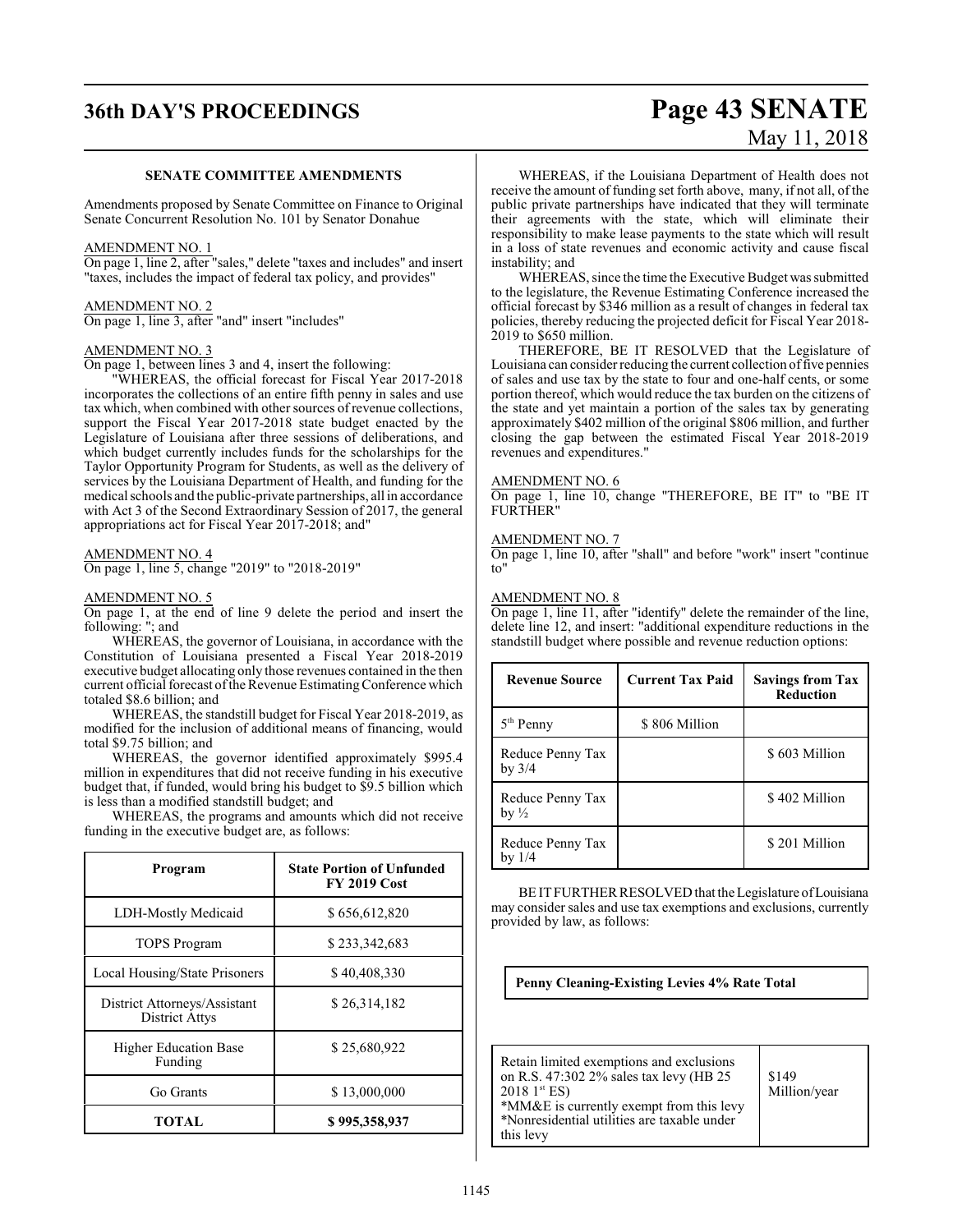## **Page 44 SENATE 36th DAY'S PROCEEDINGS**

| Existing limited exemptions and exclusions<br>on the R.S. 47:321 $1\%$ sales tax levy<br>*MM&E is currently taxable under the levy<br>*Nonresidential utilities are exempt                             | \$29<br>Million/year                                       |
|--------------------------------------------------------------------------------------------------------------------------------------------------------------------------------------------------------|------------------------------------------------------------|
| Existing limited exemptions and exclusions<br>on the R.S. 47:331 1% sales tax levy<br>*MM&E is currently exempt from this levy<br>*Nonresidential utilities are exempt after<br>nine months of FY 2019 | \$12 Million in<br><b>FY19</b><br>\$49 Million in<br>FY 20 |

BE IT FURTHER RESOLVED by the Legislature of Louisiana that standstill requirements shall be in effect for all expenditures<br>contained in HB 1, and the following reductions to Incentive<br>Expenditures below shall achieve a standstill budget for Fiscal Year<br>2019-2020 and thereafte

| <b>Maintain Standstill</b><br><b>Incentive</b><br><b>Expenditure Budget</b> | <b>Limitation on</b><br><b>Program</b><br><b>Based on FY</b><br>2018 | <b>Savings to</b><br>further<br>replace<br>remaining<br>portion of<br>the 5 <sup>th</sup> Penny |
|-----------------------------------------------------------------------------|----------------------------------------------------------------------|-------------------------------------------------------------------------------------------------|
| Atchafalaya Trace Heritage<br>Area Development Zone                         |                                                                      |                                                                                                 |
| Cane River Heritage Tax<br>Credit                                           |                                                                      |                                                                                                 |
| Tax Credit for<br>Rehabilitation of Historic<br><b>Structures</b>           | \$61,587,240                                                         | \$16,412,760                                                                                    |
| Brownfields Investor Tax<br>Credit                                          | \$31,583                                                             | \$8,417                                                                                         |
| Louisiana Community<br>Economic Development<br>Act                          |                                                                      |                                                                                                 |
| Port of Louisiana Tax<br>Credits                                            |                                                                      |                                                                                                 |
| Motion Picture Investor<br>Tax Credit                                       | \$142,124,400                                                        | \$37,875,600                                                                                    |
| Research and Development<br>Tax Credit                                      | \$6,316,640                                                          | \$1,683,360                                                                                     |
| Digital Interactive Media<br>and Software Act                               | \$23,687,400                                                         | \$6,312,600                                                                                     |
| Louisiana Motion Picture<br>Incentive Act                                   |                                                                      |                                                                                                 |
| New Markets Tax Credit                                                      | \$789,580                                                            | \$210,420                                                                                       |
| University Research and<br>Development Parks                                |                                                                      |                                                                                                 |
| <b>Industrial Tax Equalization</b><br>Program                               | \$3,158,320                                                          | \$841,680                                                                                       |
| Exemptions for<br>Manufacturing<br>Establishments                           |                                                                      |                                                                                                 |

| Louisiana Enterprise Zone<br>Act                                   | \$31,583,200  | \$8,416,800   |
|--------------------------------------------------------------------|---------------|---------------|
| Sound Recording Investor<br>Tax Credit                             | \$157,916     | \$42,084      |
| <b>Urban Revitalization Tax</b><br><b>Incentive Program</b>        |               |               |
| Technology<br>Commercialization Credit<br>and Jobs Program         | \$78,958      | \$21,042      |
| Angel Investor Tax Credit<br>Program                               | \$1,579,160   | \$420,840     |
| Musical and Theatrical<br>Productions Income Tax<br>Credit         | \$6,158,724   | \$1,641,276   |
| Retention and<br>Modernization Act                                 | \$3,947,900   | \$1,052,100   |
| Tax Credit for Green Jobs<br>Industries                            |               |               |
| Louisiana Quality Jobs<br>Program Act                              | \$78,958,000  | \$21,042,000  |
| Corporate Headquarters<br>Relocation Program                       |               |               |
| Competitive Projects<br>Payroll Incentive Program                  | \$315,832     | \$84,168      |
| Louisiana Capital<br>Companies Tax Credit<br>Program               |               |               |
| <b>Procurement Processing</b><br>Company Rebate Program            | \$9,080,170   | \$2,419,830   |
| Rebates for Donations to<br><b>School Tuition</b><br>Organizations | \$5,684,976   | \$1,515,024   |
| TOTAL                                                              | \$375,240,000 | \$100,000,000 |

BE ITFURTHER RESOLVED that the Legislature ofLouisiana shall endeavor to allocate all revenue adjustments recognized since<br>January 1, 2018 in a manner that ensures stability to the citizens of<br>the state by funding for eligibility categories for the disabled and<br>elderly under t

On motion of Senator LaFleur, the committee amendment was adopted. The amended resolution was read by title and ordered engrossed and passed to a third reading.

#### **Senate Resolutions on Second Reading Just Reported by Committees**

**SENATE RESOLUTION NO. 178—** BY SENATOR DONAHUE

A RESOLUTION

To present a budget plan that reflects the reduction of Louisiana's sales taxes and includes funding established by a standstill budget and priority programs.

Reported with amendments by the Committee on Finance.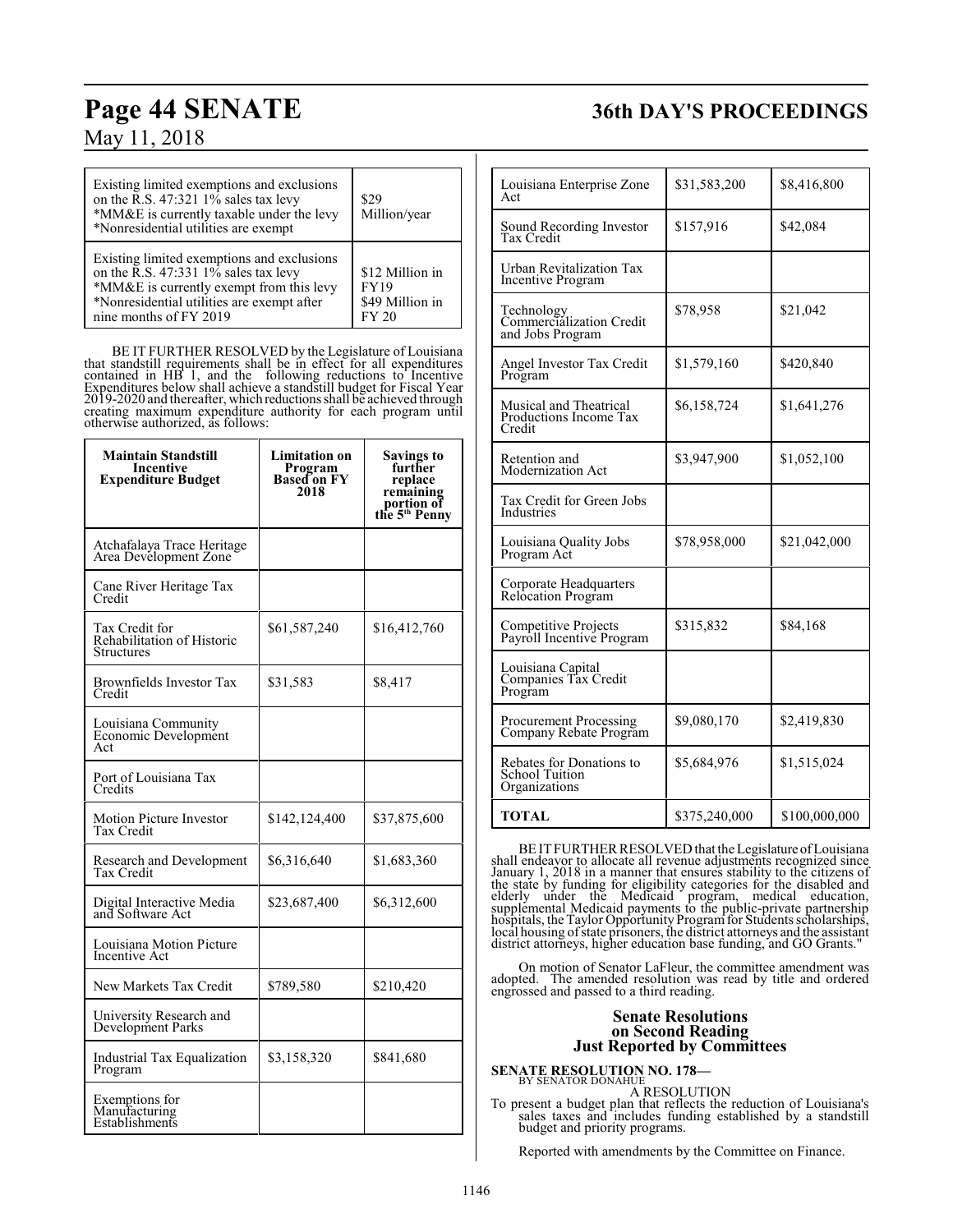## **36th DAY'S PROCEEDINGS Page 45 SENATE**

# May 11, 2018

#### **SENATE COMMITTEE AMENDMENTS**

Amendments proposed by Senate Committee on Finance to Original Senate Resolution No. 178 by Senator Donahue

#### AMENDMENT NO. 1

On page 1, line 2, after "sales" delete the remainder of the line and insert "taxes, includes the impact of federal tax policy, and provides"

#### AMENDMENT NO. 2

On page 1, line 3, after "budget and" insert "includes"

#### AMENDMENT NO. 3

On page 1, between lines 3 and 4, insert the following:

"WHEREAS, the official forecast for Fiscal Year 2017-2018 incorporates the collections of an entire fifth penny in sales and use tax which, when combined with other sources of revenue collections, support the Fiscal Year 2017-2018 state budget enacted by the Legislature of Louisiana after three sessions of deliberations, and which budget currently includes funds for the scholarships for the Taylor Opportunity Program for Students, as well as the delivery of services by the Louisiana Department of Health, and funding for the medical schools and the public-private partnerships, all in accordance with Act 3 of the Second Extraordinary Session of 2017, the general appropriations act for Fiscal Year 2017-2018; and"

#### AMENDMENT NO. 4

On page 1, line 5, change "2019" to "2018-2019"

#### AMENDMENT NO. 5

On page 1, at the end of line 9, insert the following: "; and

WHEREAS, the governor of Louisiana, in accordance with the Constitution of Louisiana presented a Fiscal Year 2018-2019 executive budget allocating only those revenues contained in the then current official forecast of the Revenue Estimating Conference which totaled \$8.6 billion; and

WHEREAS, the standstill budget for Fiscal Year 2018-2019, as modified for the inclusion of additional means of financing, would total \$9.75 billion; and

WHEREAS, the governor identified approximately \$995.4 million in expenditures that did not receive funding in his executive budget that, if funded, would bring his budget to \$9.5 billion which is less than a modified standstill budget; and

WHEREAS, the programs and amounts which did not receive funding in the executive budget are, as follows:

| Program                                               | <b>State Portion of Unfunded</b><br><b>FY 2019 Cost</b> |
|-------------------------------------------------------|---------------------------------------------------------|
| LDH-Mostly Medicaid                                   | \$656,612,820                                           |
| <b>TOPS Program</b>                                   | \$233,342,683                                           |
| <b>Local Housing/State Prisoners</b>                  | \$40,408,330                                            |
| District Attorneys/Assistant<br><b>District Attys</b> | \$26,314,182                                            |
| <b>Higher Education Base</b><br>Funding               | \$25,680,922                                            |
| Go Grants                                             | \$13,000,000                                            |
| TOTAL                                                 | \$995,358,937                                           |

WHEREAS, if the Louisiana Department of Health does not receive the amount of funding set forth above, many, if not all, of the public private partnerships have indicated that they will terminate their agreements with the state, which will eliminate their responsibility to make lease payments to the state which will result in a loss of state revenues and economic activity and cause fiscal instability; and

WHEREAS, since the time the Executive Budget was submitted to the legislature, the Revenue Estimating Conference increased the official forecast by \$346 million as a result of changes in federal tax policies, thereby reducing the projected deficit for Fiscal Year 2018- 2019 to \$650 million.

THEREFORE, BE IT RESOLVED that the Senate of the Legislature of Louisiana can consider reducing the current collection of five pennies of sales and use tax by the state to four and one-half cents, orsome portion thereof, which would reduce the tax burden on the citizens of the state and yet maintain a portion of the sales tax by generating approximately \$402 million of the original \$806 million, and further closing the gap between the estimated Fiscal Year 2018- 2019 revenues and expenditures."

#### AMENDMENT NO. 6

On page 1, at the beginning of line 10, change "THEREFORE, BE IT" to "BE IT FURTHER"

#### AMENDMENT NO. 7

On page 1, line 11, after "identify" delete the remainder of the line, delete lines 12 and 13 and insert: "additional expenditure reductions in the standstill budget where possible and revenue reduction options:

| <b>Revenue Source</b>                | <b>Current Tax Paid</b> | <b>Savings from Tax</b><br><b>Reduction</b> |
|--------------------------------------|-------------------------|---------------------------------------------|
| $5th$ Penny                          | \$806 Million           |                                             |
| Reduce Penny Tax<br>by $3/4$         |                         | \$603 Million                               |
| Reduce Penny Tax<br>by $\frac{1}{2}$ |                         | \$402 Million                               |
| Reduce Penny Tax<br>by $1/4$         |                         | \$201 Million                               |

BE IT FURTHER RESOLVED that the Senate of the Legislature of Louisiana may consider sales and use tax exemptions and exclusions, currently provided by law, as follows:

#### **Penny Cleaning-Existing Levies 4% Rate Total**

| Retain limited exemptions and exclusions<br>on R.S. 47:302 2% sales tax levy (HB 25<br>$20181$ <sup>st</sup> ES)<br>*MM&E is currently exempt from this levy<br>*Nonresidential utilities are taxable under<br>this levy | \$149<br>Million/year                                      |
|--------------------------------------------------------------------------------------------------------------------------------------------------------------------------------------------------------------------------|------------------------------------------------------------|
| Existing limited exemptions and exclusions<br>on the $\overline{R}$ .S. 47:321 1% sales tax levy<br>*MM&E is currently taxable under the levy<br>*Nonresidential utilities are exempt                                    | \$29<br>Million/year                                       |
| Existing limited exemptions and exclusions<br>on the $\overline{R}$ .S. 47:331 1% sales tax levy<br>*MM&E is currently exempt from this levy<br>*Nonresidential utilities are exempt after<br>nine months of FY 2019     | \$12 Million in<br><b>FY19</b><br>\$49 Million in<br>FY 20 |

BE IT FURTHER RESOLVED that standstill requirements shall be in effect for all expenditures contained in HB 1, and the following reductions to Incentive Expenditures below shall achieve a standstill budget for Fiscal Year 2019-2020 and thereafter, which reductions shall be achieved through creating maximum expenditure authority for each program until otherwise authorized, as follows: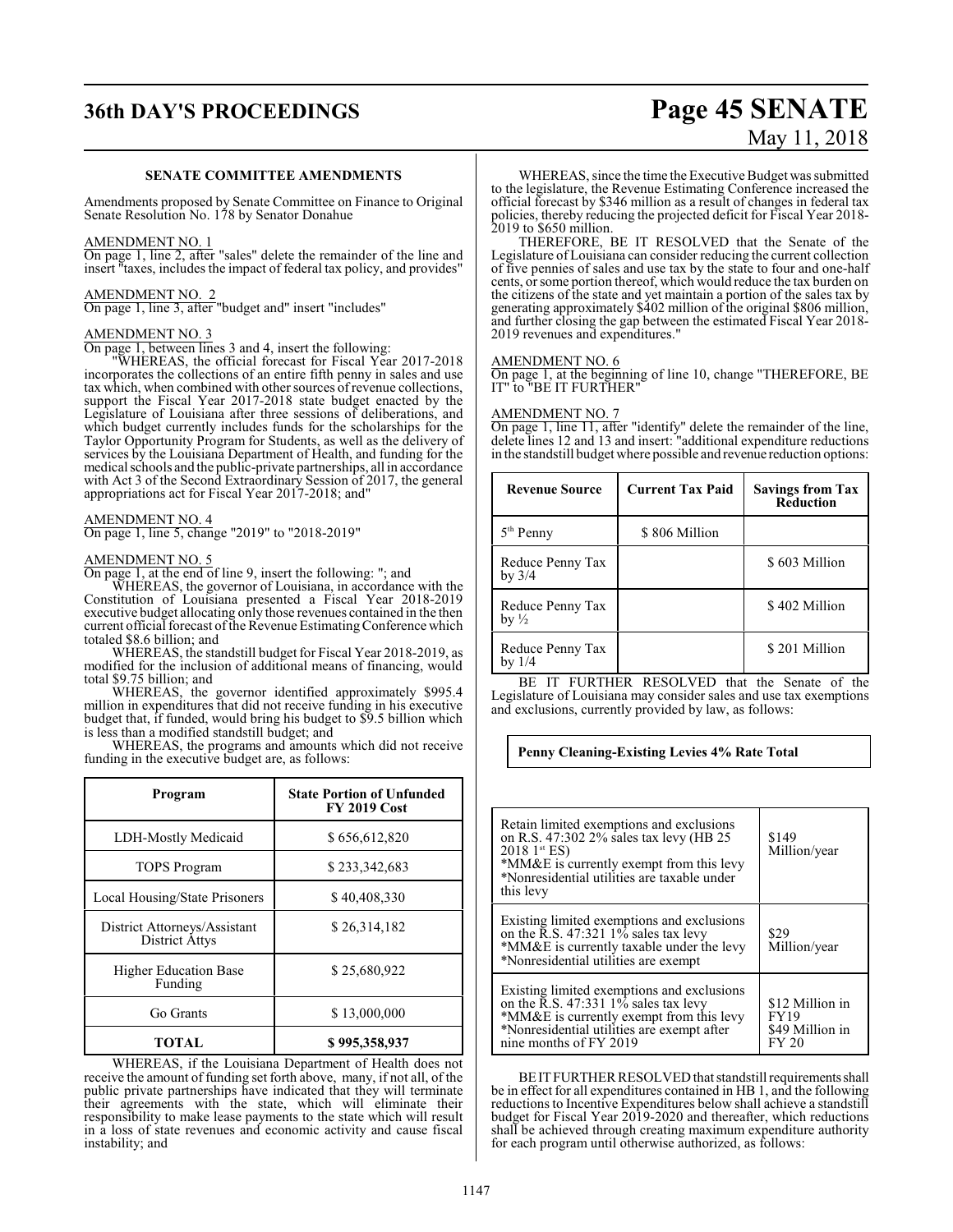## **Page 46 SENATE 36th DAY'S PROCEEDINGS**

May 11, 2018

| <b>Maintain Standstill</b><br><b>Incentive Expenditure</b><br><b>Budget</b> | Limitation<br>on Program<br><b>Based on FY</b><br>2018 | Savings to<br>further<br>replace<br>remaining<br>portion of<br>the 5 <sup>th</sup> Penny |
|-----------------------------------------------------------------------------|--------------------------------------------------------|------------------------------------------------------------------------------------------|
| Atchafalaya Trace Heritage<br>Area Development Zone                         |                                                        |                                                                                          |
| Cane River Heritage Tax<br>Credit                                           |                                                        |                                                                                          |
| Tax Credit for<br>Rehabilitation of Historic<br>Structures                  | \$61,587,240                                           | \$16,412,760                                                                             |
| Brownfields Investor Tax<br>Credit                                          | \$31,583                                               | \$8,417                                                                                  |
| Louisiana Community<br>Economic Development Act                             |                                                        |                                                                                          |
| Port of Louisiana Tax<br>Credits                                            |                                                        |                                                                                          |
| Motion Picture Investor Tax<br>Credit                                       | \$142,124,400                                          | \$37,875,600                                                                             |
| Research and Development<br>Tax Credit                                      | \$6,316,640                                            | \$1,683,360                                                                              |
| Digital Interactive Media<br>and Software Act                               | \$23,687,400                                           | \$6,312,600                                                                              |
| Louisiana Motion Picture<br>Incentive Act                                   |                                                        |                                                                                          |
| New Markets Tax Credit                                                      | \$789,580                                              | \$210,420                                                                                |
| University Research and<br><b>Development Parks</b>                         |                                                        |                                                                                          |
| Industrial Tax Equalization<br>Program                                      | \$3,158,320                                            | \$841,680                                                                                |
| Exemptions for<br>Manufacturing<br>Establishments                           |                                                        |                                                                                          |
| Louisiana Enterprise Zone<br>Act                                            | \$31,583,200                                           | \$8,416,800                                                                              |
| Sound Recording Investor<br>Tax Credit                                      | \$157,916                                              | \$42,084                                                                                 |
| Urban Revitalization Tax<br>Incentive Program                               |                                                        |                                                                                          |
| Technology<br>Commercialization Credit<br>and Jobs Program                  | \$78,958                                               | \$21,042                                                                                 |
| Angel Investor Tax Credit<br>Program                                        | \$1,579,160                                            | \$420,840                                                                                |

| Musical and Theatrical<br>Productions Income Tax<br>Credit         | \$6,158,724   | \$1,641,276   |
|--------------------------------------------------------------------|---------------|---------------|
| Retention and<br>Modernization Act                                 | \$3,947,900   | \$1,052,100   |
| Tax Credit for Green Jobs<br><b>Industries</b>                     |               |               |
| Louisiana Quality Jobs<br>Program Act                              | \$78,958,000  | \$21,042,000  |
| Corporate Headquarters<br><b>Relocation Program</b>                |               |               |
| Competitive Projects Payroll<br><b>Incentive Program</b>           | \$315,832     | \$84,168      |
| Louisiana Capital<br>Companies Tax Credit<br>Program               |               |               |
| <b>Procurement Processing</b><br>Company Rebate Program            | \$9,080,170   | \$2,419,830   |
| Rebates for Donations to<br><b>School Tuition</b><br>Organizations | \$5,684,976   | \$1,515,024   |
| <b>TOTAL</b>                                                       | \$375,240,000 | \$100,000,000 |

BE IT FURTHER RESOLVED that the Senate of the Legislature of Louisiana shall endeavor to allocate all revenue adjustments recognized since January 1, 2018 in a manner that ensures stability to the citizens of the state by funding eligibility categories for the disabled and elderly under the Medicaid program, medical education, supplemental Medicaid payments to the publicprivate partnership hospitals, the Taylor Opportunity Program for Students scholarships, local housing of state prisoners, the district attorneys and the assistant district attorneys, higher education base funding, and GO Grants."

On motion of Senator LaFleur, the committee amendment was adopted. The amended resolution was read by title and ordered engrossed and passed to a third reading.

### **Privileged Report of the Committee on Senate and Governmental Affairs**

## **ENROLLMENTS**

Senator Peterson, Chairman on behalf of the Committee on Senate and Governmental Affairs, submitted the following report:

May 11, 2018

To the President and Members of the Senate:

I am directed by your Committee on Senate and Governmental Affairs to submit the following report:

The following Senate Bill has been properly enrolled:

#### **SENATE BILL NO. 199—** BY SENATOR BISHOP

AN ACT

To enact R.S. 17:3138.7 and R.S. 36:651(T)(7), relative to postsecondary education; to establish the Advisory Council on Historically Black Colleges and Universities under the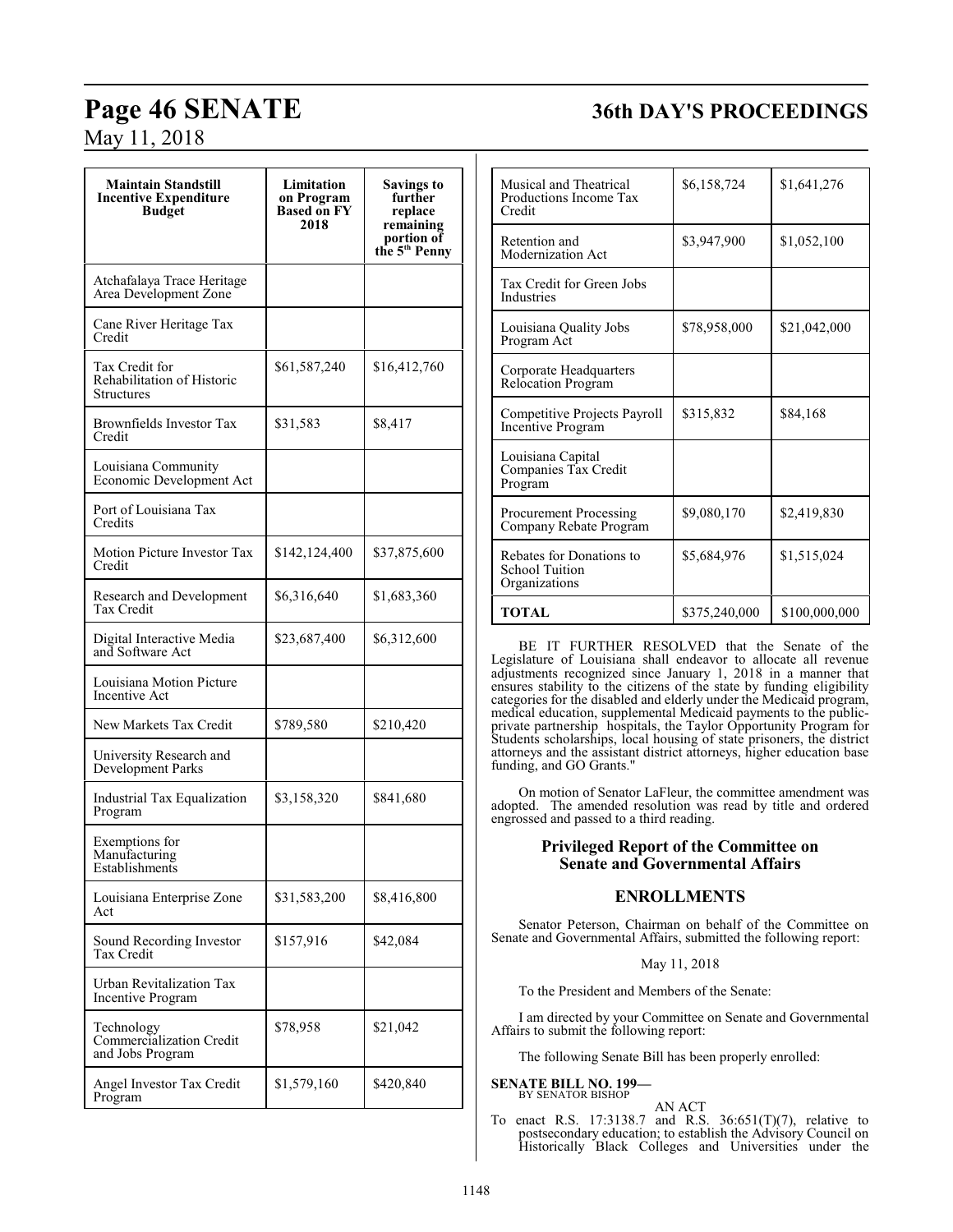## **36th DAY'S PROCEEDINGS Page 47 SENATE**

# May 11, 2018

jurisdiction of the Board of Regents; to provide relative to the membership, powers, duties, and functions of the council; and to provide for related matters.

> Respectfully submitted, KAREN CARTER PETERSON Chairman

The foregoing Senate Bill was signed by the President of the Senate.

#### **Privileged Report of the Committee on Senate and Governmental Affairs**

### **ENROLLMENTS**

Senator Peterson, Chairman on behalf of the Committee on Senate and Governmental Affairs, submitted the following report:

#### May 11, 2018

To the President and Members of the Senate:

I am directed by your Committee on Senate and Governmental Affairs to submit the following report:

The following Senate Concurrent Resolutions have been properly enrolled:

**SENATE CONCURRENT RESOLUTION NO. 110—**<br>BY SENATORS ERDEY, LAMBERT AND WHITE AND<br>REPRESENTATIVES HODGES, MACK, POPE AND SCHEXNAYDER A CONCURRENT RESOLUTION

To commend the Holden High School girls softball team upon winning the 2018 Louisiana High School Athletic Association Class B state championship.

#### **SENATE CONCURRENT RESOLUTION NO. 111—**

BY SENATORS ERDEY, LAMBERT AND WHITE AND REPRESENTATIVES HODGES, MACK, POPE AND SCHEXNAYDER A CONCURRENT RESOLUTION

To commend the Doyle High School girls softball team upon winning the 2018 Louisiana High School Athletic Association Class 2A state championship.

> Respectfully submitted, KAREN CARTER PETERSON Chairman

The foregoing Senate Concurrent Resolutions were signed by the President of the Senate.

#### **Message to the Governor**

#### **SIGNED SENATE BILLS**

#### May 11, 2018

To the Honorable Governor of the State of Louisiana:

The President of the Senate and the Speaker of the House of Representatives have signed the following Senate Bills:

**SENATE BILL NO. 1—**<br>BY SENATOR ALLAIN AND REPRESENTATIVES TERRY BROWN,<br>CARPENTER, STEVE CARTER, GISCLAIR, GUINN, HALL, HOWARD<br>AND POPE

#### AN ACT

To amend and reenact R.S. 32:385(A)(3), relative to farmvehicle and equipment exemptions; to authorize the use of certain public highways by farm vehicles and vehicles transporting cutting or logging equipment from sunrise to sunset; and to provide for related matters.

#### **SENATE BILL NO. 22—**

BY SENATOR THOMPSON AN ACT

To amend and reenact R.S. 38:3087.4(A) and (B), relative to the Poverty Point Reservoir District Board of Commissioners; to provide for an additional gubernatorial appointment to the Board of Commissioners; and to provide for related matters.

### **SENATE BILL NO. 60—**

BY SENATOR MARTINY

AN ACT To enact Code of Evidence Article 412.5, relative to civil actions for domestic abuse; to provide certain requirements, terms, and procedures; to provide relative to certain evidence; and to provide for related matters.

#### **SENATE BILL NO. 104—**

BY SENATOR ALLAIN

AN ACT To amend and reenact R.S. 32:1252(27), relative to marine products; to provide certain definitions; to provide for a licensing exception for certain manufacturers of marine products; to provide for certain terms and conditions; and to provide for related matters.

**SENATE BILL NO. 127—** BY SENATORS HEWITT AND WALSWORTH AND REPRESENTATIVES COX AND GAROFALO

#### AN ACT

To amend and reenact R.S. 9:3571.1(W), relative to credit reporting agencies; to provide relative to charges upon consumers for information and reports; to provide certain prohibitions upon certain charges to consumers; to provide certain procedures and requirements; and to provide for related matters.

**SENATE BILL NO. 171** 

BY SENATOR THOMPSON AN ACT

To amend and reenact R.S. 9:3561(D), relative to consumer loans; to provide for the acquisition or control of a consumer loan license; to provide for certain procedures, terms, and conditions; and to provide for related matters.

#### **SENATE BILL NO. 331—**

BY SENATORS COLOMB, ALARIO, ALLAIN, BARROW, BOUDREAUX,<br>CARTER, CORTEZ, DONAHUE, FANNIN, GATTI, JOHNS, LAMBERT,<br>LUNEAU, MARTINY, MILKOVICH, MILLS, MORRELL, PETERSON,<br>PRICE, GARY SMITH, JOHN SMITH, TARVER AND WARD AN ACT

To amend and reenact R.S. 47:463.4(B)(1) and (D), relative to hang tags for persons with mobility impairments; to provide for a tenyear renewal period; to provide with respect to the issuance cost of a hang tag or mobility impaired identification card; and to provide for related matters.

## **SENATE BILL NO. 456—** BY SENATOR JOHNS

AN ACT

To repeal R.S. 9:4861(4)(b)(iii), relative to the Louisiana Oil Well Lien Act; to provide for the definition of operations; to remove the disposal of salt water or another waste substance from the list of activities that is not included in the definition of operations; and to provide for related matters.

#### **SENATE BILL NO. 479—**

BY SENATORS LUNEAU AND THOMPSON AN ACT

To amend and reenact R.S. 32:318(H), relative to audible and visual signals on certain vehicles; to authorize the use of blue lights on licensed ambulances; to provide with respect to the definition of "ambulance"; and to provide for related matters.

#### **SENATE BILL NO. 481—** BY SENATOR WALSWORTH

AN ACT To amend and reenact R.S. 8:659(A) and to enact R.S. 8:660(5), relative to human remains; to provide relative to permission to move human remains; to provide for exceptions; to provide for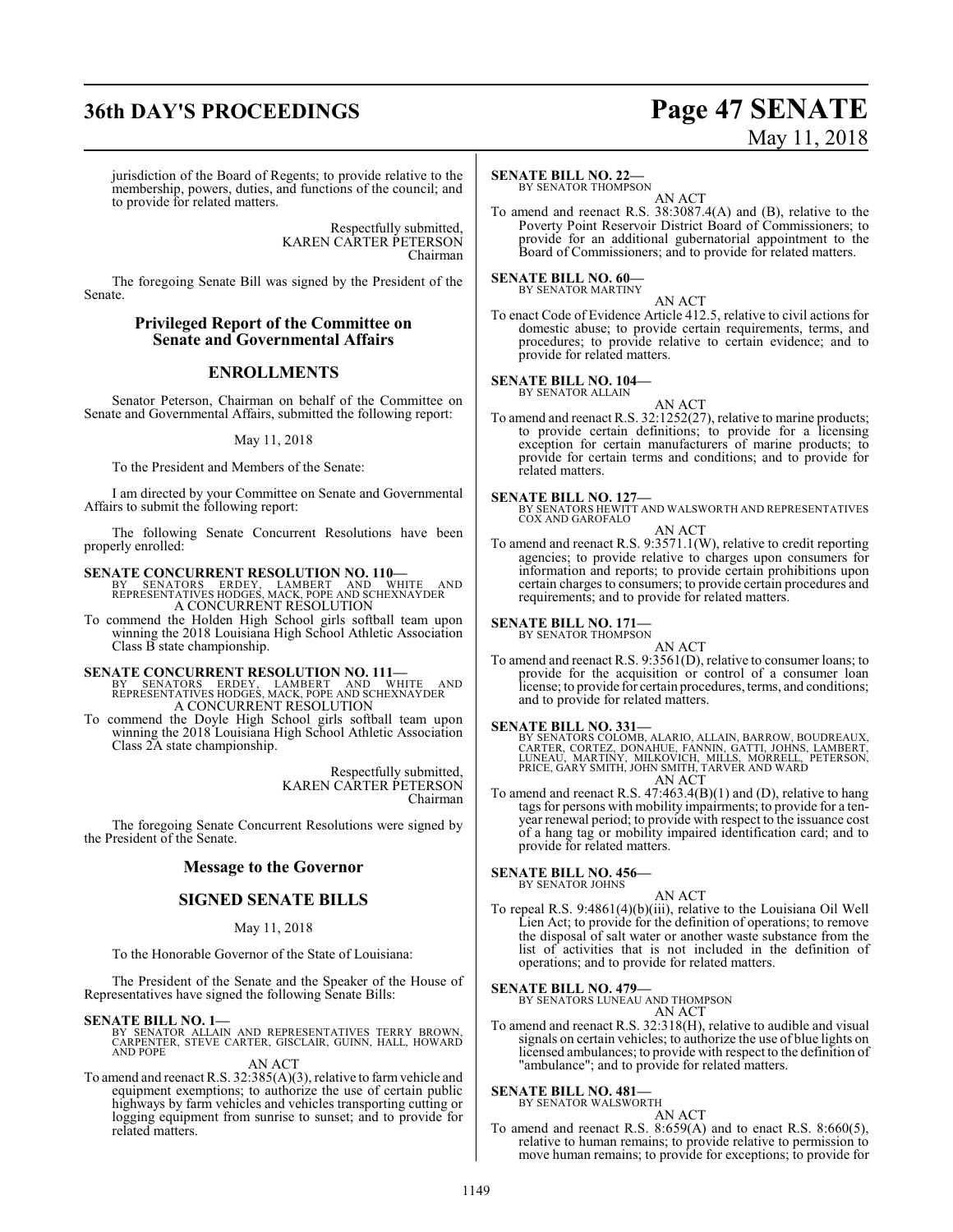terms, conditions, and procedures; and to provide for related matters.

#### **SENATE BILL NO. 515—**

BY SENATOR MORRISH AND REPRESENTATIVE HILL AN ACT

To provide relative to state highways; to designate a portion of Louisiana Highway 377 in the unincorporated community of Grant, Louisiana, in Allen Parish, as the "Sgt. S. E. Howell, Jr. Memorial Highway"; and to provide for related matters.

**SENATE BILL NO. 3—**<br>BY SENATOR PEACOCK AND REPRESENTATIVES BACALA, TERRY<br>BROWN, GISCLAIR, GLOVER, HAVARD, HENRY, HORTON, JACKSON,<br>MACK, MCFARLAND, GREGORY MILLER, JAY MORRIS, PEARSON, PYLANT AND STEFANSKI

#### AN ACT

To amend and reenact R.S. 11:478(E), 585, the introductory paragraph of  $586(A)$  and  $586(B)$ ,  $587$ ,  $618(B)$ , and  $3685(A)(2)(e)$  and to enact R.S. 11:478(F), 586(A)(5), and 604(F), relative to hazardous duty retirement plans and subplans; to provide for members killed in the line of duty by an intentional act of violence; to provide for benefits for survivors of these members; to provide for qualifications to receive these benefits; to provide for benefit calculation; to provide for notification; to provide for an effective date; and to provide for related matters.

#### **SENATE BILL NO. 17—** BY SENATOR PEACOCK

AN ACT

To amend and reenact R.S. 11:142(F)(3), (G), and (K), 152(C), and 153(F) and 29:411(B), 412, 414, and 415(A)(1) and (D) and to enact R.S. 11:152.1 and 153(L), relative to creditable service in public retirement and pension systems, plans, and funds for service in the uniformed services; to provide relative to contributions, procedures, time limitations, and costs; to provide for rules promulgation; to provide for an effective date; and to provide for related matters.

#### **SENATE BILL NO. 24—**

BY SENATORS MILLS AND BISHOP AN ACT

To amend and reenact R.S. 37:2703(15)(b) and 2709 and to enact R.S. 37:2703(15)(c), relative to social work practice; to provide for an exception from licensure; to provide for technical corrections; and to provide for related matters.

## **SENATE BILL NO. 80—** BY SENATOR CLAITOR

AN ACT

To amend and reenact R.S. 13:5715(A)(2), relative to coroners; to provide relative to the disposition of paupers; to provide for disposition expenses; and to provide for related matters.

#### **SENATE BILL NO. 88—**

BY SENATORS MILLS, ALARIO, ALLAIN, APPEL, BARROW, BISHOP,<br>BOUDREAUX, CARTER, CHABERT, CLAITOR, COLOMB, CORTEZ,<br>DONAHUE, ERDEY, FANNIN, GATTI, HEWITT, JOHNS, LAFLEUR,<br>LAMBERT, LONG, LUNEAU, MARTINY, MILKOVICH, MIZELL,<br>MORRE TERRY LANDRY

#### AN ACT

To provide relative to state highways; to designate Louisiana Highway 352 (Henderson Highway) in St. Martin Parish as the "Pat Huval Memorial Highway"; to designate the Old Abbeville Bridge crossing the Vermilion River on Louisiana Highway 14 East (Port Street) in Abbeville, Louisiana, in Vermilion Parish, as the "Vermilion Parish Veterans Memorial Bridge"; and to provide for related matters.

## **Page 48 SENATE 36th DAY'S PROCEEDINGS**

#### **SENATE BILL NO. 211—**

BY SENATORS GATTI AND BISHOP AN ACT

To amend and reenact Children's Code Art. 1036(C), relative to children; to provide relative to return from foster care; to provide relative to parental compliance with a case plan; to provide relative to testing for synthetic or other controlled dangerous substances; and to provide for related matters.

#### **SENATE BILL NO. 267—**

BY SENATOR APPEL AND REPRESENTATIVE THOMAS AN ACT

To amend and reenact R.S. 17:493, relative to school bus operators; to provide relative to the removal of school bus operators; to provide relative to charges, notices, time lines, and hearings; and to provide for related matters.

#### **SENATE BILL NO. 378—** BY SENATOR APPEL



To amend and reenact R.S.  $17:3914(K)(2)$  and  $(3)(c)(i)$ , relative to student information; to require each public school governing authority to share certain student information with the Board of Regents to be used for limited purposes; to require the Board of Regents to provide certain reports to each public school governing authority; and to provide for related matters.

#### **SENATE BILL NO. 385—** BY SENATOR CHABERT

AN ACT To amend and reenact R.S. 13:5107(C) and R.S. 41:14, the introductory paragraph ofR.S. 41:51, 51(1), 1001 through 1006, 1008, 1009, 1042, 1044, 1082, 1084, 1132, 1133, 1213, 1701, 1703, 1706(B), 1713(A) andR.S. 50:171(A), relative to the state land office; to correct statutory references that remain from the transfer of the state land office to the division of administration; and to provide for related matters.

**SENATE BILL NO. 472—**<br>BY SENATORS JOHNS AND PERRY

### AN ACT

To enact R.S. 47:463.196 and 463.197, relative to motor vehicles; to provide for the "Autism" special prestige license plate; to provide for the "LouisianaMotor Transport Association" special prestige license plate; to provide for the creation, issuance, and design of such plates; to authorize adoption of rules and regulations; to provide an effective date; and to provide for related matters.

#### **SENATE BILL NO. 241—**

BY SENATORS MORRELL, BARROW, LUNEAU, MILLS, PERRY AND PRICE

AN ACT To amend and reenact R.S. 22:1657 and to enact R.S. 37:1219, relative to pharmacist communication with patients; to provide for cost options regarding prescription drugs; to provide for immunity; to provide for prohibited contract clauses; and to provide for related matters.

#### **SENATE BILL NO. 109—**

BY SENATOR JOHNS

AN ACT To enact R.S. 40:1007(E)(8), relative to access to prescription monitoring information; to provide for access by certain Louisiana Department of Health epidemiologists; and to provide for related matters.

#### **SENATE BILL NO. 144—**

BY SENATOR MILLS

AN ACT To repeal Subpart A of Part I of Chapter 5-E of Title 40 of the Louisiana Revised Statutes of 1950, comprised ofR.S. 40:1241, relative to the hospital prospective reimbursement methodology; to provide for the repeal of certain eligibility criteria for a major teaching hospital to be eligible for prospective reimbursement; and to provide for related matters.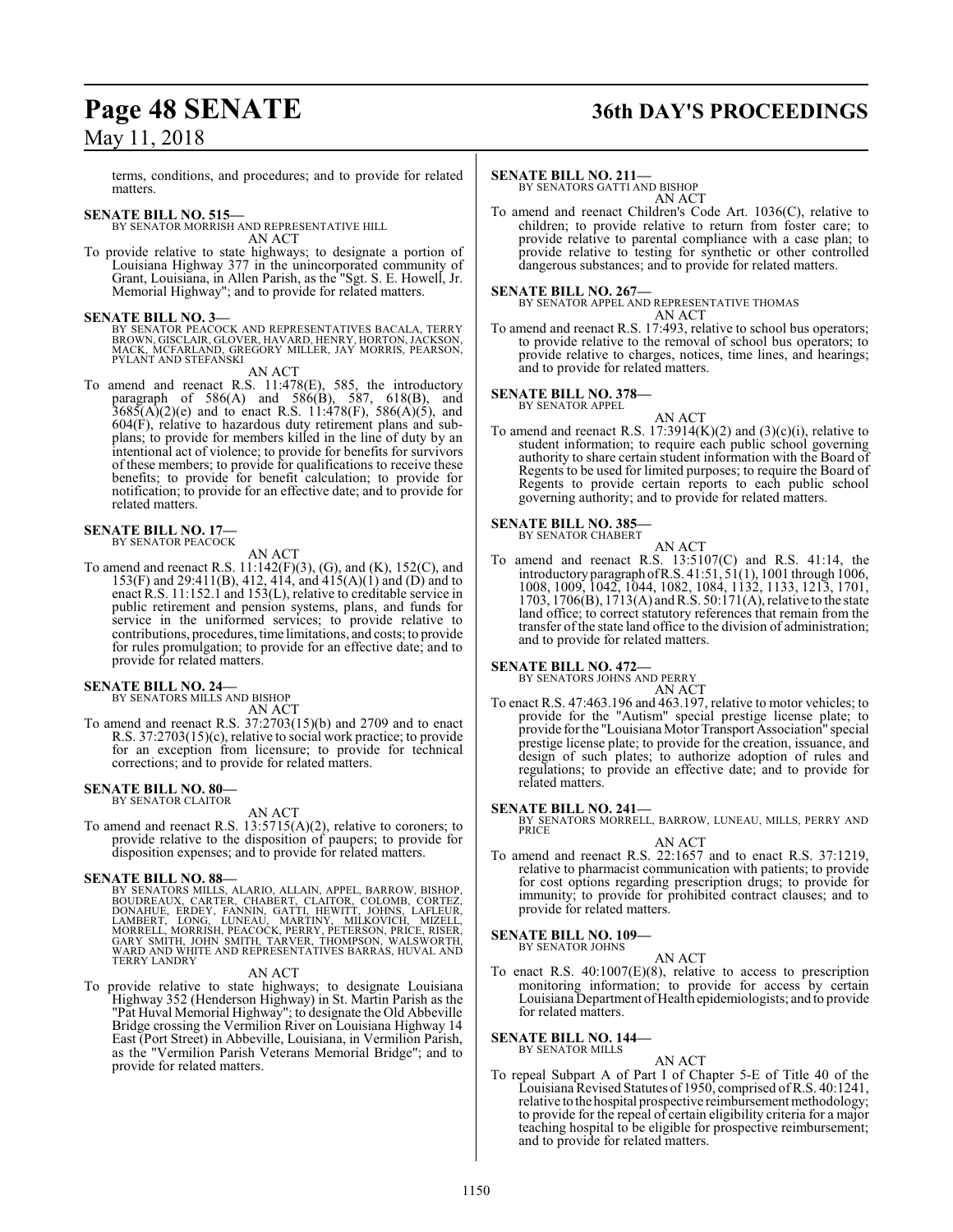#### **SENATE BILL NO. 279—**

BY SENATOR MORRISH AN ACT

To enact Part IV of Chapter 3 of Title 34 of the Louisiana Revised Statutes of 1950, to be comprised of R.S. 34:481 through 490, relative to navigation districts; to create the Calcasieu-Cameron Navigation District; to provide for district boundaries, purpose, governance, and funding; to provide for a board of commissioners and powers of the board; to provide relative to the Calcasieu River and Pass Project; to provide for an ad valorem tax; and to provide for related matters.

#### **SENATE BILL NO. 416—**

BY SENATOR WHITE

#### AN ACT

To enact R.S. 51:703(D)(5), relative to investment adviser representatives; to provide for criminal background checks; to provide for exceptions; to provide for terms, conditions, and procedures; and to provide for related matters.

#### **SENATE BILL NO. 432—**

BY SENATOR CHABERT

AN ACT To amend and reenact R.S. 49:214.5.3(A)(1), relative to the coastal protection master plan; to require the Coastal Protection and Restoration Authority Board to develop a master plan, at a minimum, every six years; and to provide for related matters.

#### **SENATE BILL NO. 482—** BY SENATOR RISER

AN ACT

To amend and reenact the introductory paragraph ofR.S. 37:1377(K) and to enact R.S.  $37:1377(K)(3)$ , relative to mechanical contractors; to provide relative to scope of practice; to provide for exceptions; to provide for certain terms and conditions; to provide for an effective date; and to provide for related matters.

**SENATE BILL NO. 529—** BY SENATOR APPEL

## AN ACT

To amend and reenact R.S. 47:303.1(B)(2), (C), (D), and (F), relative to direct payment numbers; to authorize certain nonprofit subsidiaries to obtain direct payment numbers for state and local sales and use tax; to provide for an effective date; and to provide for related matters.

#### **SENATE BILL NO. 548—**

BY SENATORS BOUDREAUX, BARROW AND BISHOP AN ACT

To enact R.S. 15:244, relative to criminal procedure; to provide for a pretrial diversion program for certain veterans of the military; to provide for an effective date; and to provide for related matters.

#### **SENATE BILL NO. 199—** BY SENATOR BISHOP

AN ACT

To enact R.S. 17:3138.7 and R.S. 36:651(T)(7), relative to postsecondary education; to establish the Advisory Council on Historically Black Colleges and Universities under the jurisdiction of the Board of Regents; to provide relative to the membership, powers, duties, and functions of the council; and to provide for related matters.

and they are hereby presented for executive approval.

Respectfully submitted, GLENN A. KOEPP Secretary of the Senate

## **36th DAY'S PROCEEDINGS Page 49 SENATE** May 11, 2018

#### **Message from the House**

#### **SIGNED HOUSE BILLS AND JOINT RESOLUTIONS**

May 11, 2018

To the Honorable President and Members of the Senate:

I am directed to inform your honorable body that the Speaker of the House of Representatives has signed the following House Bills and Joint Resolutions:

#### **HOUSE BILL NO. 54—**

BY REPRESENTATIVE HOLLIS

- AN ACT
- To amend and reenact R.S. 18:1300.2(B) and to enact R.S. 18:1300.6, relative to recall elections; to provide for the number ofsignatures required to call a recall election; to provide for the content of a recall petition; and to provide for related matters.

#### **HOUSE BILL NO. 326—**

BY REPRESENTATIVES HENSGENS AND HOFFMANN AN ACT

To amend and reenact R.S. 28:2(16)(introductory paragraph), 52(F),  $53(B)(4)$ (introductory paragraph), (D), (G)(4) and  $(7)(a)$ (introductory paragraph) and (i), (I), (O), and (P)(1)(a), 53.2(C)(2) and (4) and (G)(1), 58, 63(A)(2) and (C), 69(A)(1) and (C) through (E), 70(D) and (E)(2)(b), 72(B), 98.2, 171(F), (G), and (K), 185(C), 206(C), 215.1, 215.2(3), 215.5(B)(7), 454.5(D)(2) and (3)(introductory paragraph) and (d),  $469(C)(1)(a)$ (introductory paragraph), (i), and (ii),  $470(E)$ ,  $757$ , 772(D), 823(11), 911(6), 915(A)(2), and 932(B)(2), R.S.  $36:254(A)(6)(b)$  and  $(10)(a)$  through (e),  $(B)(1)$  and  $(6)$ ,  $(D)(1)(a)(i), (E)(1), (F)(1), (H)(1), (I)(1), (J)(1), (K)(1),$  and (L), 254.1, 254.3, 258(G) through (L), 259(E)(10), 474(B)(1) and (6), and 477(B)(1), R.S. 37:9, 21(B)(6), 751(A)(2), 757(B), 779(B), 781(E), 790, 796.1(A)(1), 843, 846(A)(3)(a)(iv), 883(C), 930(A), (B)(1) and (3) through (5), (D), and (E), 1033(A)(3) and (C), 1048(4), (5)(a), (8), (9), and (12), 1056, 1103(11) and (12), 1164(3), (7), (10), (13)(a), (16), (29), (30), (43), (46), (57), and (58),  $1182(A)(13)$ , (17), and (18) and (B)(1) and (6), 1226.1(B), 1226.2(D)(1), 1277(A)(3), 1281(A)(1)(a), (3)(a)(ii) and (c), and (5), 1307(1), (7), and (8), 1340(introductory paragraph), 1543(A)(3)(b)(ii) and (5), 1721, 1731(A)(2)(a) and (d), 1732.1, 1742.1(G)(introductory paragraph) and (5),  $1743(C)$ ,  $1743.1(E)$ ,  $1744(A)$ , (B), and  $(C)(2)$ , 1745 $(A)$ ,  $(B)$ , and  $(C)(3)$ , the heading of Part VIII of Chapter 20 of Title 37 of the Louisiana Revised Statutes of 1950, R.S. 37:1746, 1747, 2111, 2114, 2351, 2352(2), 2354(A), 2356.2(A)(6) and (B), 2371(1), 2404(C), 2442(2), (4), and  $(6)$ (introductory paragraph),  $(c)$  through  $(e)$ ,  $(j)$ ,  $(k)$ ,  $(m)$ ,  $(n)$ ,  $(r)$ , (u), and (v), 2443, 2446, 2458, 2459, 2465(D)(introductory paragraph) and (1), 2503(A)(2)(d), 2504(A)(1) and (5), 2802(C),  $2816(A)(2)$ , (4), (6), (8), (13), and (15), (B), and (F)(2), 2819(Section heading), 2950(B) and  $(D)(1)(a)(viii)$ , 3014, 3214(1), 3241(introductory paragraph) and (1), 3258(C), 3302(4)(b)(i) and (iv), 3309.1(A), 3386.1(introductory paragraph), (1), (2), (6), (7), (9), (11), (12), and (16), 3387(A), (C), (D), and (E)(2) and (6), 3387.1(A), (C), (D), and (E)(6), 3387.2(A), (C), (D), and (E)(5), 3387.3(A), (C), (D), and (E)(1), 3387.4(C), (D), and (E)(1), 3387.5(D), (E), and (F), 3387.6(B) through (G), 3387.10(D)(5) and (7), 3387.11(D)(5) and (7), 3387.12(D)(5) and (7), 3387.13(D), 3387.14(A), 3388.4(A)(7), (10), and (11), 3389(A) and (E), 3390(B) and (D), 3390.2, 3390.3(A)(11) and (13), (B)(4), and (D), 3428(B), and 3703(B)(7), R.S. 40:1, 3, 3.1(D), 4(A)(1)(a), (2)(b)(i) and (c)(i) and (vii),  $(3)(a)$ ,  $(6)$ ,  $(8)(a)$ , and  $(9)$  through  $(13)$  and  $(B)(3)(b)$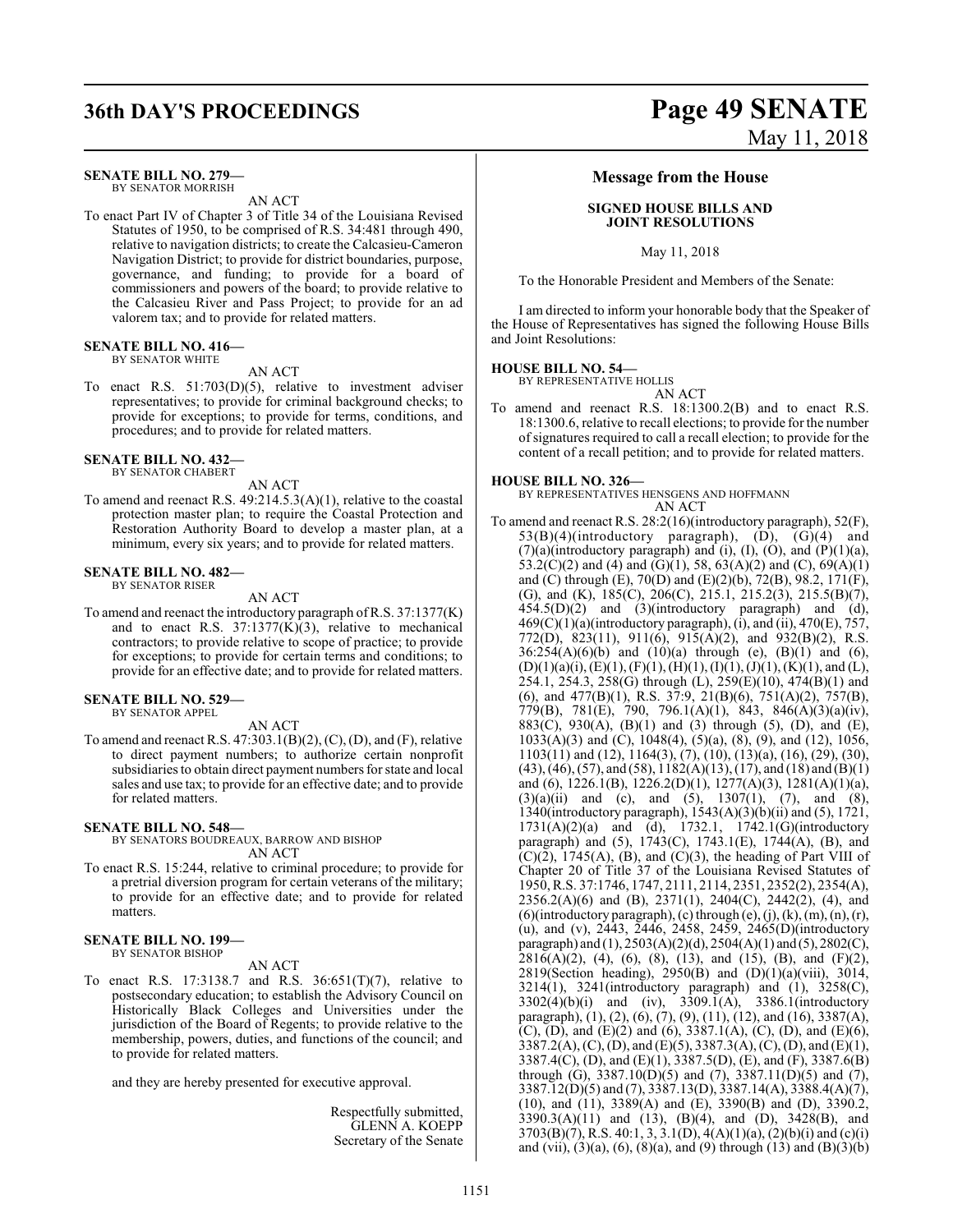and (c), (4), and (5), 4.3, 4.6,  $4.10(C)(2)(introductory)$ paragraph), (3) through (5), and (7), 5.3(E), 5.9(A)(7), 7, 9, 13, 18, 23, 24, 31.1, 31.3(B)(2) and (4),  $31.32(E)(2)$ ,  $31.36(D)$ , 41(E), 64(9) and (10), 600.34(C), 608.1(B), 625(A) and (B), 634, 641, 671, 682, 700.1, 700.5(C), 700.6, 700.7(A) and (E), 700.8, 700.9, 700.10(A), 700.12(A), 701(introductory paragraph),  $701.1(A)$  and  $(D)$ ,  $701.2$  through  $701.4$ ,  $781(3)$ ,  $824$ , 853, 940.51(A), 952(C) and (D), 953, 962(B), (C)(introductory paragraph) and (8), and (D) through (H), 962.1(A) and (B)(introductory paragraph), 962.1.1(A)(2), 963(introductory paragraph), 964(Schedule III)(F)(1) and (Schedule V)(E)(3)(b) and (4), 965, 968(A)(introductory paragraph), 969(A)(introductory paragraph), 970(A)(introductory paragraph), 971.1(B), 972(A) and (B)(introductory paragraph), 973(A), (B)(1) and (2), (C), (E), (F), and (G)(1) and (2)(a), 974(A)(introductoryparagraph) and (C), 975(A) through (E) and (G)(1) and (3), 976, 976.1(H), 978(F)(1)(introductory paragraph) and (d) and (H)(2)(b), 978.1(A)(1)(c), 978.3(B), 980, 982, 984(introductory paragraph), 986(A)(1), (3), and (4) and (B)(introductory paragraph), (1), (2), (3)(introductory paragraph) and (b), (4), and (5)(introductory paragraph), (a), and (b),  $987$ ,  $988(A)$ (introductory paragraph), (B), and (C), 989.1(F), 989.2(F), 990, 992(A)(introductory paragraph), (B)(introductory paragraph), and (C) through (E), 993(A), (B), and (D), 995, 996.1(M), 996.3(C), 1003(12) and (14), 1005(Section heading), 1006(E), 1007(B) and (I)(introductory paragraph), 1046(F), 1049.7(Section heading), 1058, 1071.1(introductory paragraph), 1079.1(D), 1087.1(A) and  $(B)(2)$ (introductory paragraph) and  $(3)$ , 1089.2(1), 1089.3(C)(2)(b), 1089.4(A)(3), (B), and (C), 1101.1(1), 1105.3(3), 1105.6(E), 1105.8(F), 1105.8.1(B)(1) and (F)(3), 1107.1(1), 1111.3(B)(5), (C)(3), and (F), 1117.1(B), 1121.11, 1135.13(D)(3) and (I), 1155.6(D), 1157.3(A) and (B), 1165.1(C)(2), 1165.3(B), 1171.1, 1171.2, the heading ofSubpart C of Part IV of Subchapter A of Chapter 5-D of Title 40 of the Louisiana Revised Statutes of 1950, R.S. 40:1173.2(1)(a), 1173.3(3) and (8), 1173.4(B), 1173.5(A)through (C), 1173.6(B) and (E), 1183.2(A)(1) and (5), 1183.4(A)(1), 1189.2(A)(1), 1201.1, 1203.1(3)(o) and (5), 1211.4(B)(2), 1217.16, 1219.2(1) and (3),  $1219.3(A)$  and (B),  $1219.4(A)$ (introductory paragraph), 1221.2(2), 1226.1(2)(c), 1231.5(E)(1)(c), 1237.1(J), the heading of Subpart B of Part I of Chapter 5-E of Title 40 of the Louisiana Revised Statutes of 1950, R.S. 40:1243.1(A), 1243.3(A), 1253.3(A)(9), 1261(A)(1)(k) and (3), 1261.1(B), 1271.1(B), 1277.1 through 1281.1, 1285.3, 1285.4(A)(1), 1285.7(D), 1287.1, 1291.3(7) and (9), 1291.23(A)(1) and (B)(1), 1300.21, 1356(A), 1732(1), the heading of Chapter 11 of Title 40 of the Louisiana Revised Statutes of 1950, R.S. 40:2009.1(C)(2)(a) and (D), 2009.2(2), (3)(b) through (d) and (f), and (7), 2009.6(A)(1) through (3) and (B)(1) through (3), 2009.12, 2009.18, 2009.21(Section heading), 2017.9, 2018.1(B)(2)(c) and (d), 2019(C)(9), 2102, 2109(B)(1)(a) and (c)(ii) and (2) through (6), (C), and (D),  $2116(D)(1)(c)$ ,  $2116.32(B), 2116.34(B), 2117.5(B)$  and (C),  $2120.4(B)(9)$  and (10)(a), 2120.5(E), 2120.44(B)(9), 2120.45(D), 2120.47(B)(1) and  $(2)$ ,  $2144(A)$ ,  $(C)$ ,  $(F)(2)$ (introductory paragraph),  $(G)$ , and (H)(1), (2)(b)(iii), and (3), 2154(A)(6), (12), and (13), 2175.14(E), 2179(D), 2180.11, 2189, 2193.1(A)(8), 2193.4(9), 2194.2(4) through (6), 2195.1(A)(5), (8), (9), and (11) and (C), 2195.2(A)(1), (2), (4), and (5), 2196.1(4), 2197(A) and (D) through (G), 2199(A)(1) and (5) and (F)(2), 2199.1(A)(introductory paragraph), 2202(3) and (5)(a) and (e)(i), 2203(C), 2223, 2243, 2253, 2353, 2404(5), 2477, 2481, 2530.4(B)(introductory paragraph) and (3),  $2845(A)(6)$  and (C), and 2845.1, R.S. 46:3, 6, 9(B) and (C), 52.1(F)(3)(b), 54, 56(A), (B)(1), (F)(4)(b), and (J), 59,  $61(A)(1)$  and (3) and (C),  $107(A)(1)$ , (B), and (D),  $114(E)(1)$ (introductory paragraph), 114.3(A), 121(1)(introductoryparagraph), 123(D)(3) and (K)(3),

## **Page 50 SENATE 36th DAY'S PROCEEDINGS**

153(C), 153.4(F)(2), 156(A) and (B), 157 through 159, 159.1(C) and (D), 160.1(10), 231.2(A)(1)(introductory paragraph) and (B)(introductory paragraph), 231.4(E), 232, 234, 234.1, 236,  $236.1.2(B)(1)$  and  $(I), 236.1.10(B), 236.3(L)(1), 236.6(C),$ 236.7(A)(2) and (E), 236.11.1(D), 237(B)(15), 285(D), 286, 301(A)(1), 326(B), 433, 444, 446.1(B), 447.1(B) through (E),  $447.2(A)(2)$ ,  $(B)(1)$  and  $(3)$ , and  $(D)(introductory paragraph)$ , (1), and (2), 450.1(A) and (B)(6), 450.3(B)(introductory paragraph),  $\overline{460.1}$ ,  $\overline{460.4}$ (D),  $\overline{465}$ ,  $\overline{923}$ (A) and (B),  $\overline{924}$ (A) and (B), 932(14), 936, 972, 975(C)(2), 976(A)(3)(c) and (5)(a) through (c) and (d)(i), (B)(3)(b), (C)(introductory paragraph), and  $(E)$ , 977.2, 977.3(3), 977.5(A)(2) and  $(C)(1)$ , 977.8, 977.9(A) and (D)(1), 977.10(4), 979.4(H), 1052(introductory paragraph), 1056(A), 1057(introductory paragraph), (10), and (11), the heading of Chapter 10-D of Title 46 of the Louisiana Revised Statutes of 1950, R.S. 46:1194(introductory paragraph) and (1), 1195(A)(2) and (B) through (D), 1402, 1403.1, 1433(Section heading), 1602(A), (D), and  $(F)(1)(a)(i)$  through (iii) and (b), 1906.2, 1953(F), 1954(B), 2121(C), 2125(A), 2127(C), 2135(C), 2136(A)(4)(b) and (c), 2200, 2254(F)(2), 2256(B) and (C), 2352(4), 2402(3) and (5), 2603(A)(4) and (B)(introductory paragraph), 2692(C), 2702(8) and (9), 2704(B), 2722(B), 2731(B)(2), (C)(3), (D)(3) and (4), (E), and (F), and 2758.2(C)(1), and Children's Code Articles 1015(4)(i), 1354, 1409(F), and 1461.1(A)(2), to enact R.S. 37:1103(introductory paragraph), 3387.5(G) and (H), 3387.6(H) and (I), and R.S. 40:1081.9(D) and 1221.2(introductory paragraph), and to repeal R.S.  $46:932(13)(c)$  and  $2692(A)(1)$ , relative to the various provisions of Titles 28, 36, 37, 40, and 46 of the Louisiana Revised Statutes of 1950 and the Louisiana Children's Code; to make technical corrections in provisions relative to behavioral health, mental health, human services, administration of the Louisiana Department of Health, administration of the Department of Children and Family Services, health professions and occupations, boards and commissions, public health, health care, food and drugs, public welfare and assistance, child welfare, and other matters within or relating to the purview of the legislative committees on health and welfare; to make corrective changes including corrections in legal citations and in names of assistance programs, publications, agencies, boards, commissions, offices and officers of departments, and other entities; to remove references to agencies, offices, divisions, and programs that have been repealed or no longer exist; to designate undesignated statutory provisions; and to provide for related matters.

### **HOUSE BILL NO. 394—**

BY REPRESENTATIVES COX, BACALA, BAGNERIS, BERTHELOT, TERRY BROWN, ROBBY CARTER, GISCLAIR, GLOVER, HALL, HAZEL, HODGES, HOWARD, HUNTER, JACKSON, JEFFERSON, JENKINS,<br>JOHNSON, JONES, TERRY LANDRY, LYONS, MARCELLE, MARINO,<br>NORTON, PIERRE, POPE, PYLANT, REYNOLDS, SCHEXNAYDER,<br>WHITE, AND WRIGHT AND SENATORS BARROW AND BISHOP

AN ACT

To enact Part XIX of Chapter 7 of Title 15 of the Louisiana Revised Statutes of 1950, to be comprised of R.S. 15:1199.21 through 1199.26, relative to the Post-Conviction Veterans Mentor Program; to provide for the establishment of the Post-Conviction Veterans Mentor Program; to provide for definitions; to provide for development and administration of the program; to provide for eligibility criteria; to provide for veteran mentors; to provide for work opportunities for veterans participating in the program; to provide for the establishment of transitional facilities; and to provide for related matters.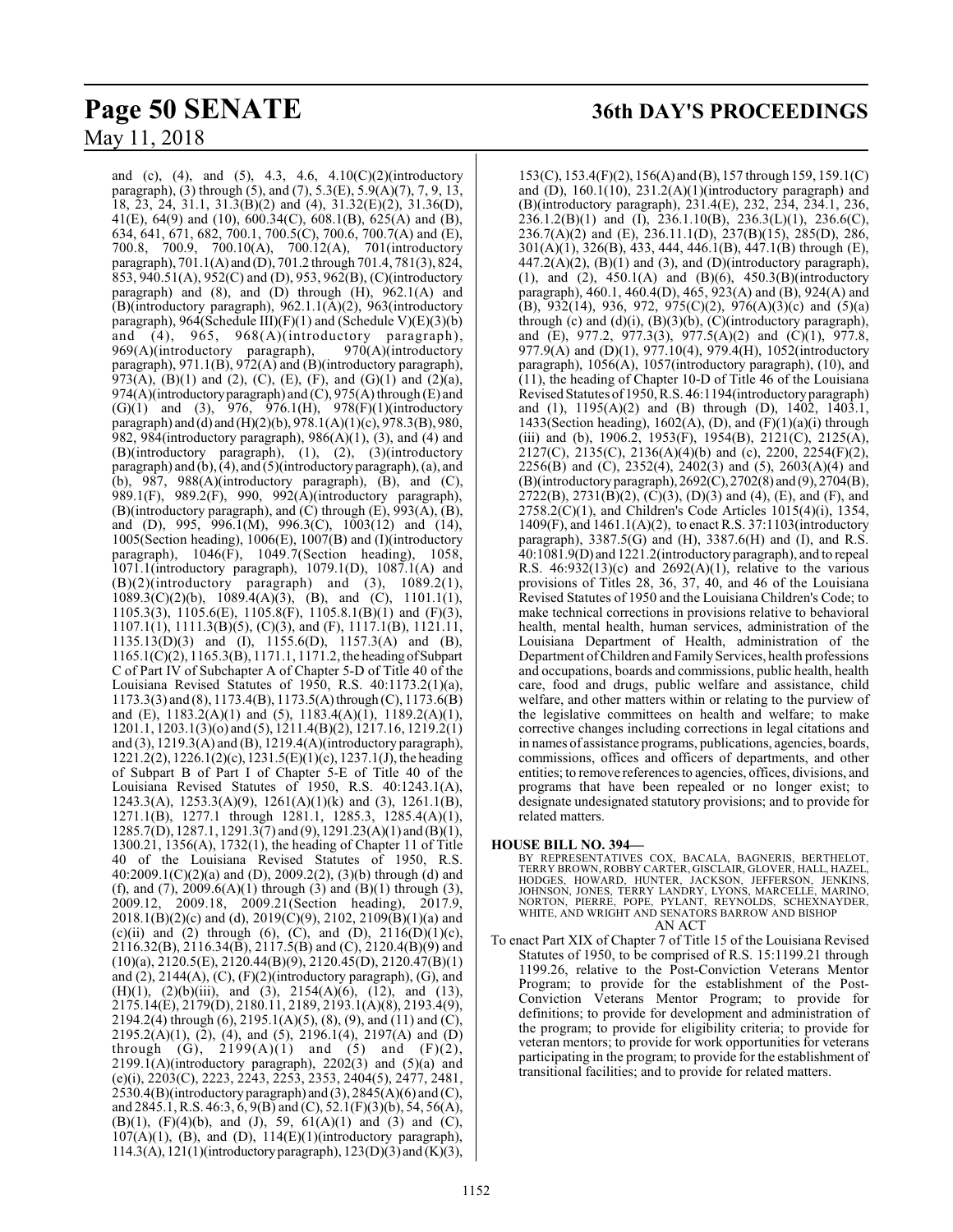## **36th DAY'S PROCEEDINGS Page 51 SENATE**

#### **HOUSE BILL NO. 424—**

BY REPRESENTATIVE LEGER AN ACT

To amend and reenact R.S. 40:1472.3(E)(2)(c) and to enact R.S. 40:1472.3(A)(5), relative to the license to handle explosives; to provide for qualifications of applicants; to provide for the minimum age of certain license applicants; to provide for certain requirements when a licensed blaster is under a certain age; and to provide for related matters.

#### **HOUSE BILL NO. 484—** BY REPRESENTATIVE TALBOT

AN ACT

To amend and reenact R.S. 27:15(B)(1) and to enact R.S. 14:90(D) and 90.3(J) and Chapter 6 of Title 27 of the Louisiana Revised Statutes of 1950, to be comprised of R.S. 27:301 through 305, relative to fantasy sports contests; to create the Louisiana Fantasy Sports Contests Act; to provide for a proposition election to authorize fantasy sports contests in a parish; to define "fantasy sports contest"; to provide for the duties and authority of the Louisiana Gaming Control Board with respect to the regulation of fantasy sports contests; to provide relative to effectiveness; and to provide for related matters.

## **HOUSE BILL NO. 539—** BY REPRESENTATIVE LEGER

AN ACT

To enact R.S. 40:2006.2, relative to licensing of healthcare facilities and providers by the Louisiana Department of Health; to provide for an expedited licensing process; to require submission of a report concerning the expedited licensing process to certain legislative committees; and to provide for related matters.

## **HOUSE BILL NO. 552—** BY REPRESENTATIVE EDMONDS

AN ACT

To amend and reenact R.S. 18:154(B), relative to records of the registrar of voters; to provide relative to copying of the records of the registrar; to provide relative to requests to copy the records of the registrar; to provide for the duties of the registrar relative to requests to copy records; and to provide for related matters.

#### **HOUSE BILL NO. 589—**

BY REPRESENTATIVES ABRAMSON AND JIMMY HARRIS AN ACT

To amend and reenact R.S. 13:1213.2 and R.S. 44:181.4, relative to the collection and application of court fees and costs; to provide relative to the authority to collect fees and costs of the Civil District Court; to provide for the allocation of such costs and fees; provides relative to fees for recordation of other documents; and to provide for related matters.

## **HOUSE BILL NO. 682—** BY REPRESENTATIVE SHADOIN

AN ACT

To amend and reenact R.S. 26:587(C), 588(B), 589, 590, 591, and 594 and to repeal R.S. 26:592 and 593, relative to elections held to determine whether the sale of alcoholic beverages will be conducted and licensed in an area; to provide relative to procedures and requirements for conducting such elections; to provide for the date of such elections; to provide relative to procedures for ordering an election; to provide relative to a proposition ordering an election; to provide for notice of the election; to provide for the ballot in such elections; to provide for actions objecting to calling an election or contesting an election; to provide deadlines; to provide relative to recounts; to provide relative to the duties and authority of the parish board of election supervisors concerning such elections; to provide relative to the duties and authority of the governing authority concerning such elections; to require such elections to be conducted in accordance with the Louisiana Election Code; and to provide for related matters.

# May 11, 2018

#### **HOUSE BILL NO. 759—**

BY REPRESENTATIVE FOIL AN ACT

To amend and reenact R.S. 51:1409(E), relative to the Unfair Trade Practices and Consumer Protection Law; to provide relative to the prescription period of private actions; and to provide for related matters.

#### **HOUSE BILL NO. 892— (Substitute for House Bill No. 200 by Representative Wright)** BY REPRESENTATIVE WRIGHT

AN ACT

To amend and reenact R.S. 14:95(A)(4)(a) and to repeal R.S. 14:95(J), relative to the illegal carrying of knives; to repeal the prohibition on the manufacturing, ownership, possession, and custody of certain switchblade knives, spring knives, or other knives or similar instruments having a blade; to prohibit the intentional concealment on one's person of certain switchblade knives, spring knives, or other knives or similar instruments having a blade; to repeal the exception to this offense for rescue knives sold to or possessed, owned, or carried by law enforcement and the exception for merchants who own or possess rescue knives as inventory to be offered for sale to law enforcement officers; and to provide for related matters.

## **HOUSE BILL NO. 6—** BY REPRESENTATIVE CONNICK



To enact Code ofCivil Procedure Article 1551(D), relative to pretrial procedure; to provide for the setting of a pretrial conference in certain circumstances; to provide for the method of conducting the pretrial conference; and to provide for related matters.

#### **HOUSE BILL NO. 140—** BY REPRESENTATIVE LEGER

AN ACT To amend and reenact R.S. 15:571.21(B), 574.4.2(A)(2)(e) and (F), and 574.4.5(B) and Code of Criminal Procedure Article 895.1(C), relative to probation and parole; to provide relative to the supervision fees paid by offenders placed on probation or parole; to provide relative to the fee assessed by the division of probation and parole for collection of certain monetary assessments imposed as a condition of probation or parole; to provide relative to the processing fee for each case file opened by a probation and parole officer; to provide relative to the use of such fees; and to provide for related matters.

#### **HOUSE BILL NO. 156—**

BY REPRESENTATIVES BACALA, BAGLEY, CHANEY, HENSGENS,<br>HOFFMANN, HORTON, POPE, RICHARD, STAGNI, AND STOKES AND<br>SENATOR WALSWORTH

- AN ACT
- To amend and reenact R.S. 46:440.8, relative to the task force on coordination of Medicaid fraud detection and prevention initiatives created within the office of the legislative auditor; to extend the termination date of the statutes creating and providing for the task force; and to provide for related matters.

## **HOUSE BILL NO. 174—** BY REPRESENTATIVE GAROFALO

AN ACT

To amend and reenact Code of Civil Procedure Articles 194(6), 853, 855, 1471(A)(introductory paragraph) and (3), 1913(B) and (C), and 3952, relative to civil procedure; to provide for the signing of orders and judgments by the district judge in chambers; to provide with respect to exhibits to pleadings; to provide exceptions to the general rules on pleading capacity; to provide sanctions for failing to comply with discovery orders; to provide for service of notice of the signing of final default judgments; to provide for the clarification of terminology; and to provide for related matters.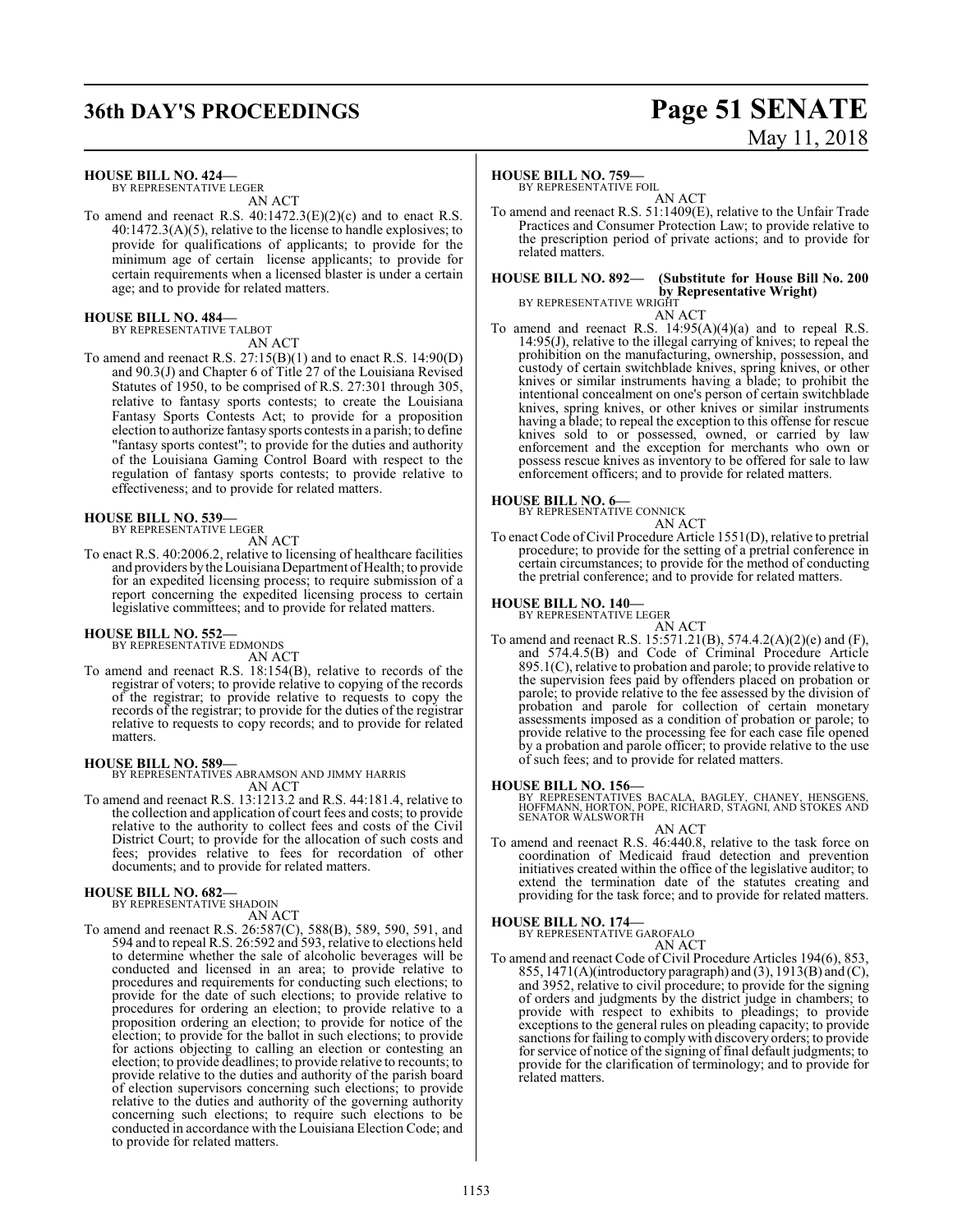#### **HOUSE BILL NO. 177—**

BY REPRESENTATIVE ZERINGUE AN ACT

To amend and reenact R.S.  $38:2212(C)(3)(b)$ , relative to the termination date applicable to restoring or rehabilitating a levee; to provide for an extension of the termination date for restoring or rehabilitating a levee not maintained with federal funds and not publicly bid; and to provide for related matters.

#### **HOUSE BILL NO. 193—**

BY REPRESENTATIVES COUSSAN AND PIERRE AN ACT

To amend and reenact R.S. 17:350.21, relative to funding of laboratory schools; to provide relative to inclusion of University of Louisiana at Lafayette as a public postsecondary education institution eligible to receive state funding for a laboratory school; to provide for the allocation of funds attributable to such inclusion; and to provide for related matters.

#### **HOUSE BILL NO. 230—**

BY REPRESENTATIVE BERTHELOT AN ACT

To amend and reenact R.S.  $33:2955(A)(1)(k)(iii)$  and (1)(iii), relative to investments by political subdivisions; to provide with respect to requirements for investments in bonds, debentures, notes, or other indebtedness; and to provide for related matters.

**HOUSE BILL NO. 242—** BY REPRESENTATIVES STEFANSKI AND MARINO AN ACT

To enact R.S. 14:67(D), relative to theft; to provide for elements of the crime of theft; to provide relative to property held for sale by a merchant; and to provide for related matters.

## **HOUSE BILL NO. 466—** BY REPRESENTATIVE GISCLAIR

AN ACT

To amend and reenact Children's Code Articles 424.2, 424.4(B), and  $616(C)$ ,  $(D)$ , and  $(F)$ , relative to court appointed special advocates; to provide authority to access the child's home; to provide relative to the attendance of certain hearings and meetings; to provide for screenings of CASA volunteers, staff members, and board of director members; to provide for contingent effective dates; and to provide for related matters.

#### **HOUSE BILL NO. 482—**

BY REPRESENTATIVE LEGER AND SENATOR BISHOP AN ACT

To amend and reenact Children's Code Article 911(A), relative to release of a child from custody; to provide for the requirements relative to release of a child from the custody of the Department of Public Safety and Corrections; and to provide for related matters.

## **HOUSE BILL NO. 598—** BY REPRESENTATIVE HAVARD

- AN ACT
- To enact R.S. 47:2138, to provide with respect to ad valorem tax; to authorize a local taxing authority to enter into certain agreements concerning payment of ad valorem taxes; to require notification of the Board of Commerce and Industry of advance tax payment agreements; to establish requirements for the agreements and taxpayers who may participate in agreements; to provide for the use of monies paid under an agreement; to authorize a local taxing authority to issue ad valorem tax credits under certain circumstances; to provide with respect to the application of certain tax credits; to authorize the payment of interest; to provide for effectiveness; and to provide for related matters.

**HOUSE BILL NO. 663—** BY REPRESENTATIVE WHITE AND SENATOR MIZELL AN ACT

To enact R.S. 17:1381, relative to the consolidation of school systems; to create a commission to study the feasibility of consolidating the Bogalusa City and Washington Parish school

systems; to provide for the membership, meetings, and duties and responsibilities of the commission; to provide for reporting; to provide for a public hearing; to provide for termination of the commission; and to provide for related matters.

#### **HOUSE BILL NO. 800—**

BY REPRESENTATIVES ABRAMSON AND JIM MORRIS AN ACT

To enact R.S. 47:1508(B)(42), relative to the confidentiality of tax records; to authorize the disclosure of certain information to the Department of the Treasury; to provide for certain limitations; and to provide for related matters.

#### **HOUSE BILL NO. 17—**

BY REPRESENTATIVE CARPENTER AN ACT

To amend and reenact R.S. 11:2075, relative to the repayment of contributions by a member of the Registrars of Voters Employees' Retirement System; to allow a former member to repay withdrawn contributions upon return to the system; and to provide for related matters.

#### **HOUSE BILL NO. 70—**

BY REPRESENTATIVE JENKINS AN ACT

To amend and reenact R.S. 33:2495.3(A), relative to the classified fire service; to provide relative to persons selected for appointment to entry-level positions in the city of Shreveport; to provide relative to the formal training of such persons; and to provide for related matters.

#### **HOUSE BILL NO. 133—**

BY REPRESENTATIVE BRASS AN ACT

To enact R.S. 47:338.217, relative to the city of Gonzales; to authorize the governing authority of the city, subject to voter approval, to levy and collect a hotel occupancy tax; to provide for the use of the tax proceeds; and to provide for related matters.

#### **HOUSE BILL NO. 205—**

BY REPRESENTATIVES STAGNI, BAGNERIS, BERTHELOT, BILLIOT,<br>COX, GISCLAIR, GUINN, JONES, LYONS, MUSCARELLO,<br>SCHEXNAYDER, STOKES, AND TALBOT AND SENATOR ALARIO AN ACT

To enact R.S. 33:4712.19, relative to the naming of public buildings by the city of Kenner; to authorize the governing authority of the city of Kenner to name the police complex in honor of a living person; and to provide for related matters.

#### **HOUSE BILL NO. 272—** BY REPRESENTATIVE HALL

AN ACT

To amend and reenact R.S. 38:2212.1(N), relative to group purchasing of school materials, equipment, and supplies; to authorize public school districts and public schools to use a group purchasing organization for the purchase of materials and supplies in certain circumstances; to provide relative to agreements between public school districts and public schools and group purchasing organizations; to provide relative to the process by which such agreements become public record; and to provide for related matters.

**HOUSE BILL NO. 294—** BY REPRESENTATIVE SMITH

AN ACT

To amend and reenact R.S.  $17:7(2)(f)(i)$ ,  $24.9(B)(introductory)$ paragraph) and (2), 221.6(A), 392.1(B)(2)(c), 407(A)(2) and (3) and (B), 407.2, 407.5(F), 407.6(introductory paragraph), 407.26(C) and (D), 407.91(C) and (D), 407.92(A), 3972(A), and  $3991(B)(1)(a)(ii)(introductory paragraph)$  and  $(bb)$  and  $(c)$  and (7), and to repeal R.S. 17:7(16) and  $24.9$ (C), relative to students who are at risk; to remove references to at-risk students in various education laws in Title 17 of the Louisiana Revised Statutes of 1950; to refer to students who are economically disadvantaged; to provide relative to the definition of "economically disadvantaged" as defined by the State Board of

## **Page 52 SENATE 36th DAY'S PROCEEDINGS**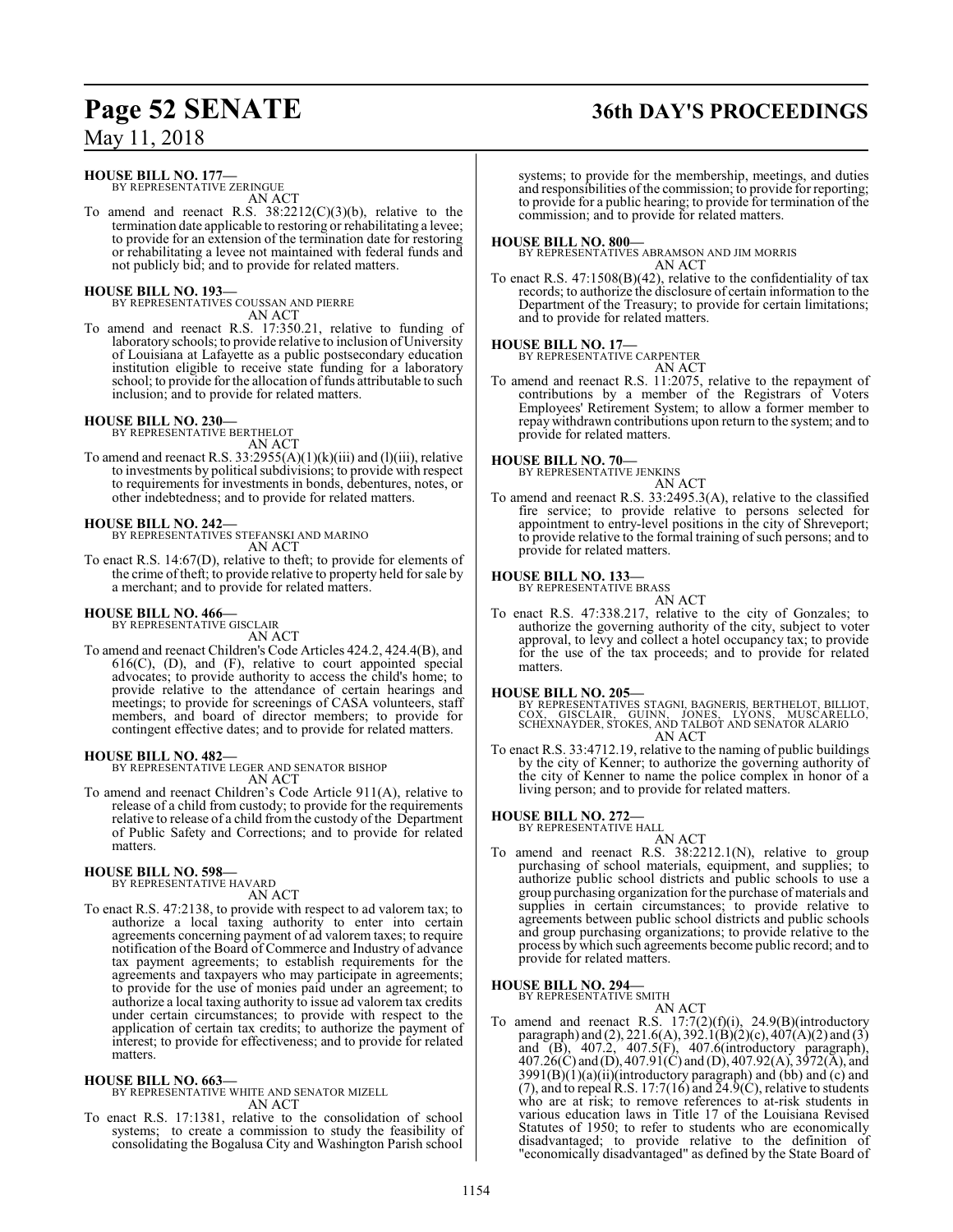## **36th DAY'S PROCEEDINGS Page 53 SENATE**

# May 11, 2018

Elementary and Secondary Education in certain instances; to repeal obsolete provisions; and to provide for related matters.

#### **HOUSE BILL NO. 311—**

BY REPRESENTATIVE LEGER AND SENATOR PETERSON AN ACT

To enact R.S. 33:9091.25, relative to Orleans Parish; to create the Delachaise Security and Improvement District; to provide relative to the boundaries, purpose, governance, and powers and duties of the district; to provide relative to district funding, including the authority to impose a parcel fee within the district; and to provide for related matters.

#### **HOUSE BILL NO. 406—**

BY REPRESENTATIVE JEFFERSON AN ACT

To amend and reenact R.S. 23:1595(A) and 1741, relative to unemployment compensation; to make technical changes; and to provide for related matters.

**HOUSE BILL NO. 433—** BY REPRESENTATIVE SHADOIN

AN ACT

To enact R.S. 38:3087.138 and 3097.8(D), relative to reporting of groundwater resources;to provide for the reporting requirements ofthe Sparta Groundwater Conservation District; and to provide for related matters.

#### **HOUSE BILL NO. 435—**

BY REPRESENTATIVE JAY MORRIS AN ACT

To amend and reenact R.S. 34:851.27(A) and to enact R.S. 38:2758, relative to water conservation boards; to provide for powers and duties of the board; to provide for the authority to regulate or prohibit operation ofvessels in certain circumstances; to provide for exceptions; to require public hearings; and to provide for

## related matters. **HOUSE BILL NO. 516—** BY REPRESENTATIVE GUINN

AN ACT To amend and reenact R.S. 33:3819(H), relative to waterworks districts in Jefferson Davis Parish; to provide with respect to the per diem paid to members of the board of commissioners; to provide with respect to requirements for changing such per diem; and to provide for related matters.

#### **HOUSE BILL NO. 524—**

BY REPRESENTATIVES CARPENTER, ABRAHAM, ABRAMSON,<br>AMEDEE, ANDERS, ARMES, BACALA, BAGLEY, BAGVERIS, BARRAS,<br>BERTHELOT, BILLIOT, BISHOP, BOUIE, BRASS, CHAD BROWN,<br>CARTYBROWN, CARMODY, GARY CARTER, ROBBY CARTER, STEVE<br>CARTER,

#### AN ACT

To enact Chapter 6 of Title 42 of the Louisiana Revised Statutes of 1950, to be comprised of R.S. 42:341 through 345, relative to public officers and employees; to provide for policies prohibiting sexual harassment; to provide for training on the prevention of sexual harassment; to provide for annual reports; to provide for definitions; to provide for the duties of certain agency heads; to provide for the duties of the Department of

State Civil Service relative thereto; and to provide for related matters.

#### **HOUSE BILL NO. 52—**

BY REPRESENTATIVES MARCELLE, BOUIE, CARPENTER, STEVE<br>CARTER, COX, HALL, JIMMY HARRIS, JACKSON, JORDAN, LEBAS,<br>DUSTIN MILLER, NORTON, AND SMITH AND SENATOR BARROW AN ACT

To enact R.S. 47:463.196, relative to motor vehicle special prestige license plates; to provide for the "Capitol High School" special prestige license plate; to provide for creation, issuance, and design of such license plate; to provide relative to the fee and distribution of fees for such plate; to authorize the promulgation of rules and regulations relative to the creation and implementation of a special prestige license plate; and to provide for related matters.

#### **HOUSE BILL NO. 60—**

BY REPRESENTATIVES COX, BRASS, TERRY BROWN, CARPENTER,<br>STEVE CARTER, FRANKLIN, GISCLAIR, GUINN, HALL, HILL,<br>HOWARD, TERRY LANDRY, MARCELLE, MIGUEZ, NORTON, PIERRE,<br>POPE, THOMAS, AND WRIGHT

AN ACT

To provide relative to state highways; to designate a portion of Louisiana Highway 175 from the city limits of Mansfield to Interstate 49 as the "SSG Richard Lee Vazquez Memorial Highway"; and to provide for related matters.

#### **HOUSE BILL NO. 182—**

BY REPRESENTATIVE JOHNSON AN ACT

To amend and reenact Children's Code Articles 612(A)(2), 624(D), (E), (F), and (G), 634(A), 749(A) and (B), 1019(A) and (B),  $1122(A)(3)$ , and  $1515(B)$ , to enact Children's Code Articles 103.1, 116(6.1) and (6.2), 624(H), 624.1, 661.1, 767.1, 767.2, 1034.1, 1034.2, 1515(A)(8) and (C) and 1518(C), and to provide Comments to Children's Code Article 680, relative to the Indian Child Welfare Act; to provide for the applicability of the Indian Child Welfare Act; to provide definitions; to provide for an inquiry; to provide for the standard for determining whether a child is an Indian child; to provide for procedures and effects; and to provide for related matters.

**HOUSE BILL NO. 305—**

BY REPRESENTATIVES JEFFERSON AND COUSSAN AN ACT

To amend and reenact R.S. 51:2311(A) and 2320.1, relative to the Louisiana Economic Development Corporation; to amend relative to board membership; to provide with respect to ethical considerations; to provide an exception; and to provide for related matters.

#### **HOUSE BILL NO. 449—**

- BY REPRESENTATIVES EDMONDS, ABRAHAM, AMEDEE, ANDERS, BACALA, BAGILEY, BAGWERIS, BARAAS, BERTHELOT, TERRY BROWN, CARMODY, STEVE CARTER, CHANEY, CONNICK, COUSSAN, GISCLAIR, GUINN, LANCE HARRIS, HAVARD, HAZCONER, GAROFALO, GE
- To amend and reenact R.S. 40:1061.17(C)(1)(e) and (D)(introductory paragraph) and (2) and to enact R.S. 40:1061.17.1, relative to regulation of abortion; to provide for information to be conveyed pursuant to the Woman's Right To Know law; to provide relative to the abortion alternatives and informed consent website of the Louisiana Department of Health; to provide for delivery of information concerning adoption; to provide for a task force to assist the Louisiana Department of Health in developing certain informational resources; and to provide for related matters.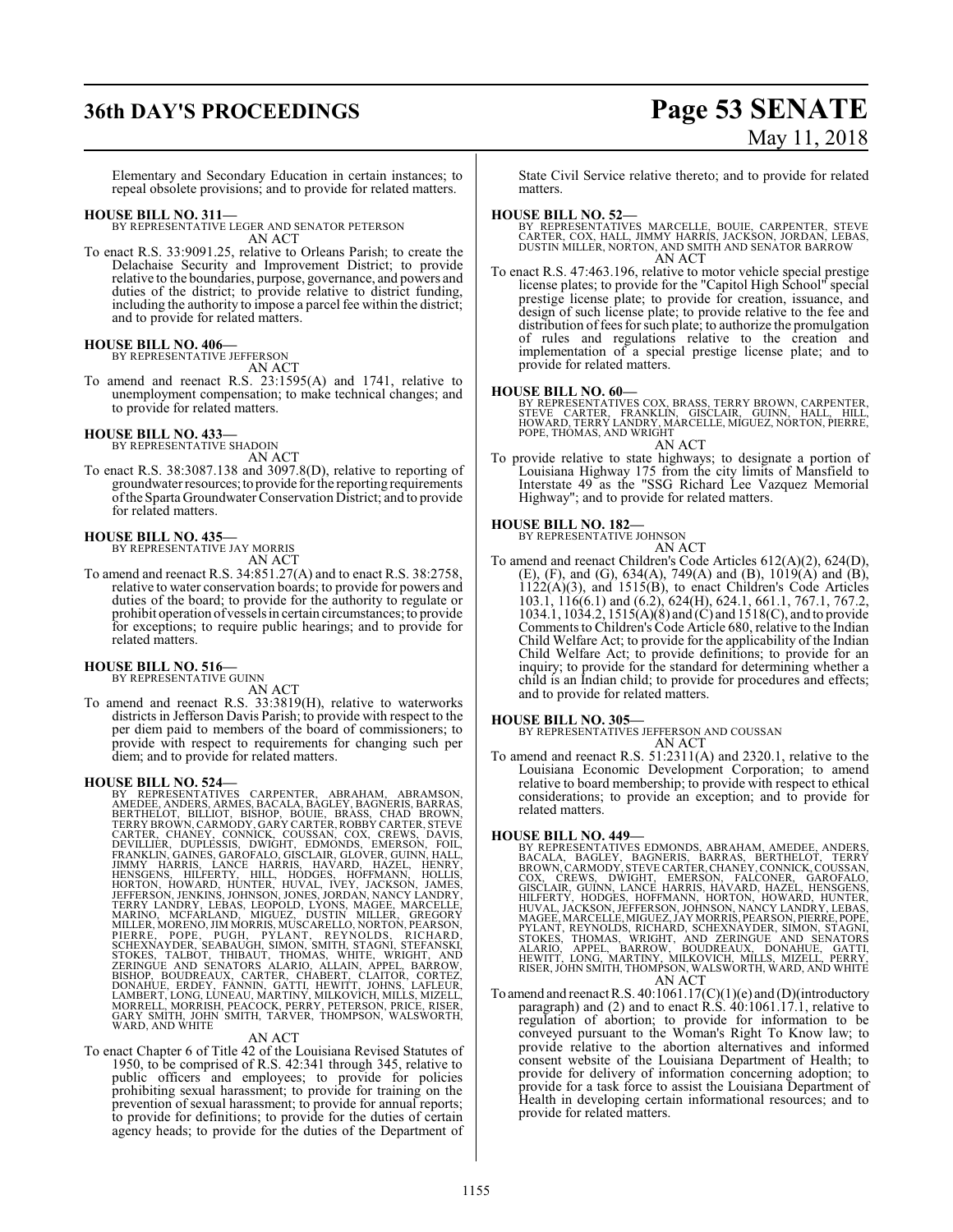#### **HOUSE BILL NO. 591—**

BY REPRESENTATIVE LEGER AN ACT

To enact Chapter 39-A of Title 51 of the Louisiana Revised Statutes of 1950, to be comprised ofR.S. 51:2375 through 2377, relative to the creation of the Louisiana Small Business and Entrepreneurship Council; to provide for the purpose of the council; to provide for the composition; to provide for the members on the board of directors; to provide for the duties of the board of directors; to provide for termination; and to provide for related matters.

#### **HOUSE BILL NO. 616—** BY REPRESENTATIVE HILFERTY

AN ACT

To amend and reenact R.S. 17:197.1, relative to foods and beverages, other than meals offered in public elementary and secondary schools; to provide for applicability of federal guidelines; to delete authorizations, limitations, and nutritional guidelines relative to such foods and beverages; and to provide for related matters.

#### **HOUSE BILL NO. 629—** BY REPRESENTATIVE JONES

AN ACT

To enact Chapter 49 of Title 33 of the Louisiana Revised Statutes of 1950, to be comprised of R.S. 33:9711, relative to municipalities; to create a municipal consortium comprised of certain municipalities and Indian tribes that choose to participate; to provide relative to the purpose, governance, and powers and duties of the consortium; and to provide for related matters.

#### **HOUSE BILL NO. 699—** BY REPRESENTATIVE STAGNI

AN ACT

To amend and reenact Code of Criminal Procedure Article 812, relative to verdicts; to provide relative to jury verdicts; to provide relative to the polling of the jury after a verdict is returned; to provide relative to the requirements for conducting a written poll of the jury; to provide for the placement of the polling slips under seal; to remove the authority of the court to conduct an oral poll of the jury after a verdict is rendered; and to provide for related matters.

**HOUSE BILL NO. 799—** BY REPRESENTATIVE GAROFALO

AN ACT

To amend and reenact R.S. 56:332(N)(3), relative to abandoned crab traps; to require the Department of Wildlife and Fisheries to specify certain information in their rules and regulations governing the abandoned crab trap removal program; and to provide for related matters.

#### **HOUSE BILL NO. 206—** BY REPRESENTATIVE ANDERS

AN ACT

To amend and reenact R.S. 22:1554(A)(18), relative to the licensing of insurance producers; to provide for the consent of or waiver granted by the commissioner of insurance to the employment of a convicted felon in the business ofinsurance; and to provide for related matters.

## **HOUSE BILL NO. 319—** BY REPRESENTATIVES DAVIS AND THIBAUT

AN ACT

To amend and reenact R.S.  $32:388(B)(1)(b)(iv)$  and to enact R.S. 32:387.20, relative to trucks hauling concrete or construction aggregates; to authorize the issuance of special permits for vehicles transporting ready-mixed concrete under certain circumstances; to provide that such authorization to exceed the maximum gross vehicle weight shall not apply in certain circumstances; to provide for weight limits under the special permit for ready-mixed concrete trucks; to establish a fee for the special permit for ready-mixed concrete trucks; to provide for the design and placement of the special permit; to provide for

# **Page 54 SENATE 36th DAY'S PROCEEDINGS**

exceptions; to provide for deposit of fees; and to provide for related matters.

#### **HOUSE BILL NO. 599—**

BY REPRESENTATIVE JEFFERSON AN ACT

To amend and reenact R.S. 23:1742(A), relative to unemployment compensation; to provide with respect to overpayment assessment and reassessment notices; to provide for the method of transmittal; and to provide for related matters.

## **HOUSE BILL NO. 673—** BY REPRESENTATIVE BARRAS

AN ACT To amend and reenact R.S. 33:130.765(A)(11), relative to the Iberia Economic Development Authority; to provide relative to the powers and duties ofthe authority; to remove certain limitations on the authority's power to sell immovable property; and to provide for related matters.

**HOUSE BILL NO. 684—** BY REPRESENTATIVES ABRAMSON AND STAGNI AN ACT

To amend and reenact the title of Chapter 21-A of Title 33 of the Louisiana Revised Statutes of 1950 and R.S. 33:7631 and 7634, relative to local tax incentives; to provide relative to tax rebates, credits, and other incentives for donations to local infrastructure projects; to provide relative to qualified donations; to authorize incentives for donations for other local purposes; to remove limitations on such incentives; to provide relative to procedures; and to provide for related matters.

#### **HOUSE BILL NO. 746—**

BY REPRESENTATIVE GARY CARTER

AN ACT To repeal R.S. 17:3.1(F), relative to the State Board of Elementary and Secondary Education; to repeal the requirement that the state board meet quarterly in New Orleans relative to the Recovery School District; and to provide for related matters.

#### **HOUSE BILL NO. 802—**

BY REPRESENTATIVE HILL

AN ACT To amend and reenact R.S. 38:1794(A)(2)(a), relative to gravity drainage districts in Calcasieu Parish; to provide for an increase in compensation for members of the board of commissioners; and to provide for related matters.

and asked that the President of the Senate affix his signature to the same.

> Respectfully submitted, ALFRED W. SPEER Clerk of the House of Representatives

The House Bills and Joint Resolutions contained herein were signed by the President of the Senate.

### **Message from the House**

### **SIGNED HOUSE CONCURRENT RESOLUTIONS**

May 11, 2018

To the Honorable President and Members of the Senate:

I am directed to inform your honorable body that the Speaker of the House of Representatives has signed the following House Concurrent Resolutions:

## **HOUSE CONCURRENT RESOLUTION NO. 1—**

BY REPRESENTATIVE HOLLIS A CONCURRENT RESOLUTION

To create the Sanitary Sewer Systems Overflows Commission to study and make recommendations on actions necessary to timely report, reduce, and eliminate sewage overflows.